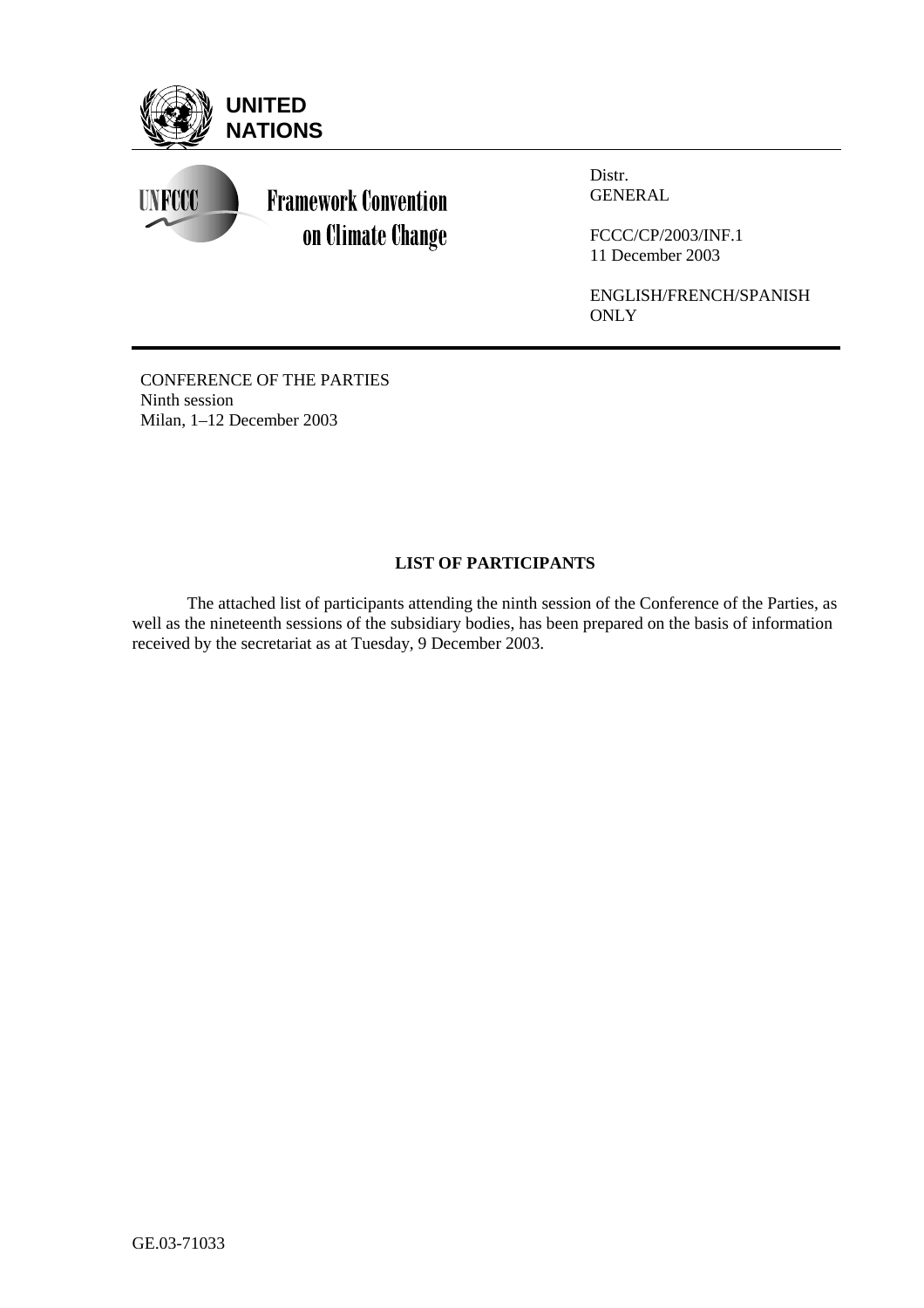# **PARTICIPATION STATISTICS**

|                                                     | <b>States/Organizations</b> | <b>Participants</b> |
|-----------------------------------------------------|-----------------------------|---------------------|
| Parties                                             | 167                         | 1931                |
|                                                     |                             |                     |
| <b>Observer States</b>                              | 4                           | 16                  |
|                                                     |                             |                     |
| <b>Total Parties + Observer States</b>              | 171                         | 1947                |
| United Nations Secretariat units and related bodies | 10                          | 72                  |
| Specialized agencies and related organizations      | 10                          | 95                  |
| Intergovernmental organizations                     | 25                          | 127                 |
| Non-governmental organizations                      | 267                         | 2404                |
| <b>Total observer organizations</b>                 | 312                         | 2698                |
| <b>Media</b>                                        | 190                         | 506                 |
| <b>TOTAL PARTICIPATION</b>                          |                             | 5151                |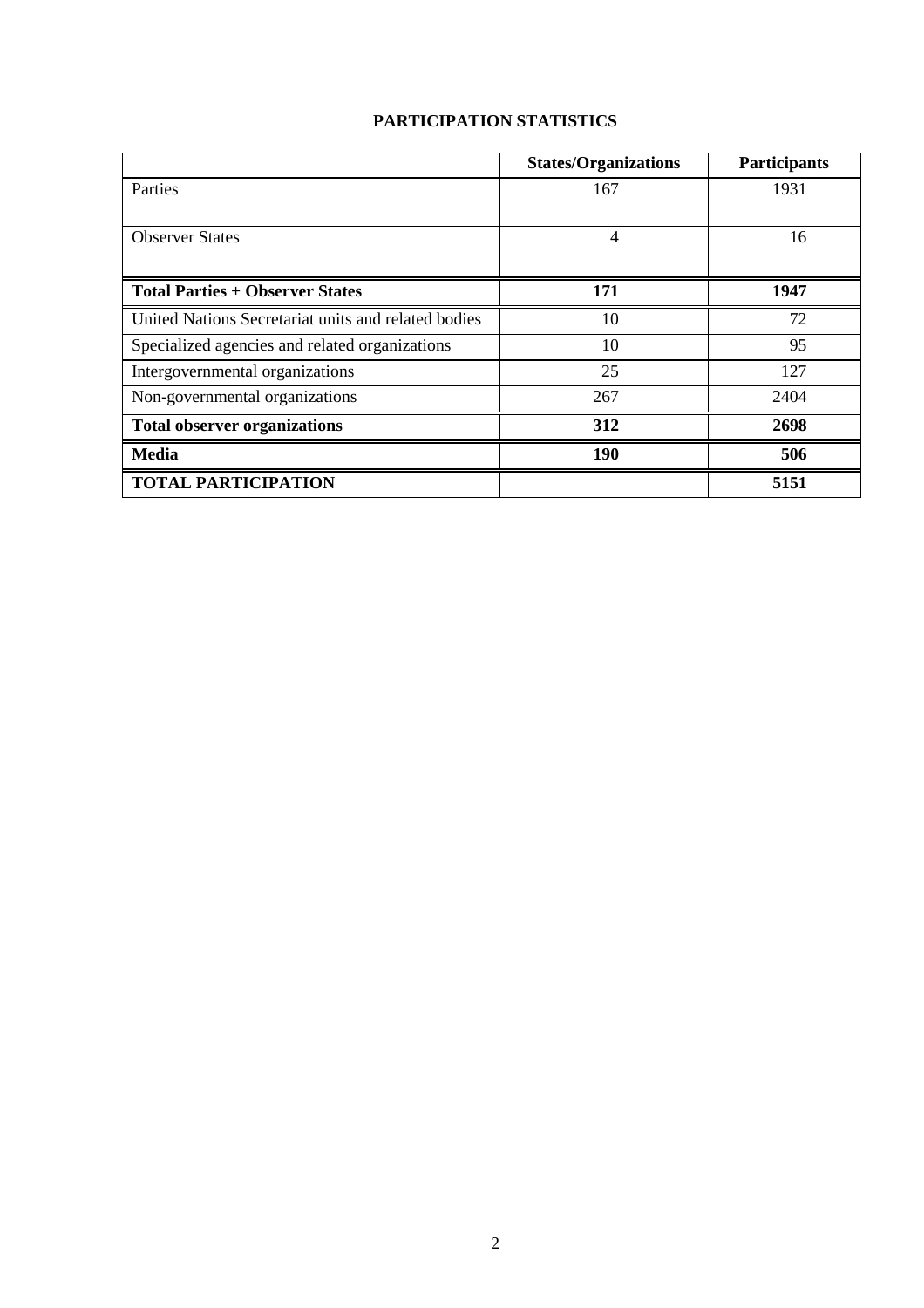# **PARTIES**

# **Albania**

Mr. Besnik BARAJ Deputy Minister of Environment Ministry of Environment

Ms. Ermira FIDA National Coordinator for Climate Change Climate Change Unit Ministry of Environment

# **Algeria**

S.E. M. Chérif RAHMANI Ministre Ministère de l'aménagement du territoire et de l'environnement

S.E. M. Mokhtar REGUIEG Ambassadeur Mission diplomatique de la République algérienne démocratique et populaire en Italie

M. Rachid OUALI Ministre conseiller Mission diplomatique de la République algérienne démocratique et populaire en Allemagne

M. Sid Ali RAMDANE Directeur Central Ministère de l'aménagement du territoire et de l'environnement

M. Madjid AIT ALLAK Sous-Directeur de l'Environnement Ministère de l'énergie et des mines

M. Badaoui ZEDDIGHA Sous-directeur Métérorologie Ministère des transports

M. Abdelali BEKHOUCHE Directeur Région de la météorologie Est Ministère des transports

M. Azzedine SACI Directeur du centre climatologique Ministère des transports

M. Abdelouahab SMATI Directeur Agence nationale des ressources hydrauliques Ministère des ressources en eau

Mme Salima ABDELHAK Secrétaire diplomatique Direction des relations multilatérales Ministère des affaires étrangères

Mme Fatma-Zohra Tibourtine LEKEHAL Chef de Bureau des parcs nationaux Direction générale des fôrets Ministère de l'agriculture et du développement rural

M. Kamel MOSTEFA KARA Expert en changement climatique Ministère de l'aménagement du territoire et de l'environnement

M. Menouer BOUGHEDAOUI Professeur, Chercheur Université de Blida

M. Brahim BEDDIAF Chef du protocole Ministère de l'aménagement du territoire et de l'environnement

# **Angola**

Mr. Graciano Francisco DOMINGOS Vice Minister of Environment Ministry of Environment

Mr. Lourenço Barao DA COSTA National Focal Point International Exchange Cabinet Ministry of Urban Affairs and Environment

Mr. Miguel ADÃO DA SILVA Ministry of Urban Affairs and Environment

Mr. Nazaré VAN DÚNEM Diplomatic Mission of the Republic of Angola to Italy

Mr. Carlos Alberto Gregorio DOS SANTOS National Director of Environment Ministry of Urban Affairs and Environment

#### **Antigua and Barbuda**

H.E. Mr. John W. ASHE Ambassador, Deputy Permanent Representative to the United Nations Permanent Mission of Antigua and Barbuda to the United Nations, New York

Mr. Brian CHALLENGER Technical Coordinator Ministry of Public Utilities, Housing, Aviation, Transport and International Transportation

#### **Argentina**

Sr. Atilio Armando SAVINO Secretario de Ambiente y Desarrollo Sustentable Secretaría de Ambiente y Desarrollo Sustentable

S.E. Sr. Raúl A. ESTRADA OYUELA Embajador, Representante Especial para Asunto Medio Ambientales Internacionales Ministerio de Relaciones Exteriores, Comercio Internacional y Culto

Sra. Ana María BIANCHI Consejero Oficina del Representante Especial para Asuntos Medio Ambientales Internacionales, Cancillería Ministerio de Relaciones Exteriores, Comercio Internacional y Culto

Sr. Hernán CARLINO Coordinador de la Unidad Cambio Climático Secretaría de Ambiente y Desarrollo Sustentable

Sr. Nazareno CASTILLO MARIN Coordinador Oficina Argentina del Mecanismo para un Desarrollo Limpio Secretaría de Ambiente y Desarrollo Sustentable

Sr. Héctor Daniel GINZO Asesor Consejo Nacional de Investigaciones Científicas y Técnicas

Sr. Hugo Anibal CABRAL CAPEX S.A.

Sr. Eduardo MARTIRE Consul General Consuladó General de la Republica Argentina en Milan

# **Armenia**

Mr. Simon PAPYAN First Deputy Minister Ministry of Nature Protection

Mr. Aram GABRIELYAN Head of the Department of Atmosphere Protection Ministry of Nature Protection

### **Australia**

H.E. Mr. David Alistair KEMP Minister Ministry for the Environment and Heritage

H.E. Mr. Christopher LANGMAN Ambassador for the Environment Department of Foreign Affairs and Trade

Mr. Roger David Bernard BEALE **Secretary** Environment and Heritage Department of the Environment and Heritage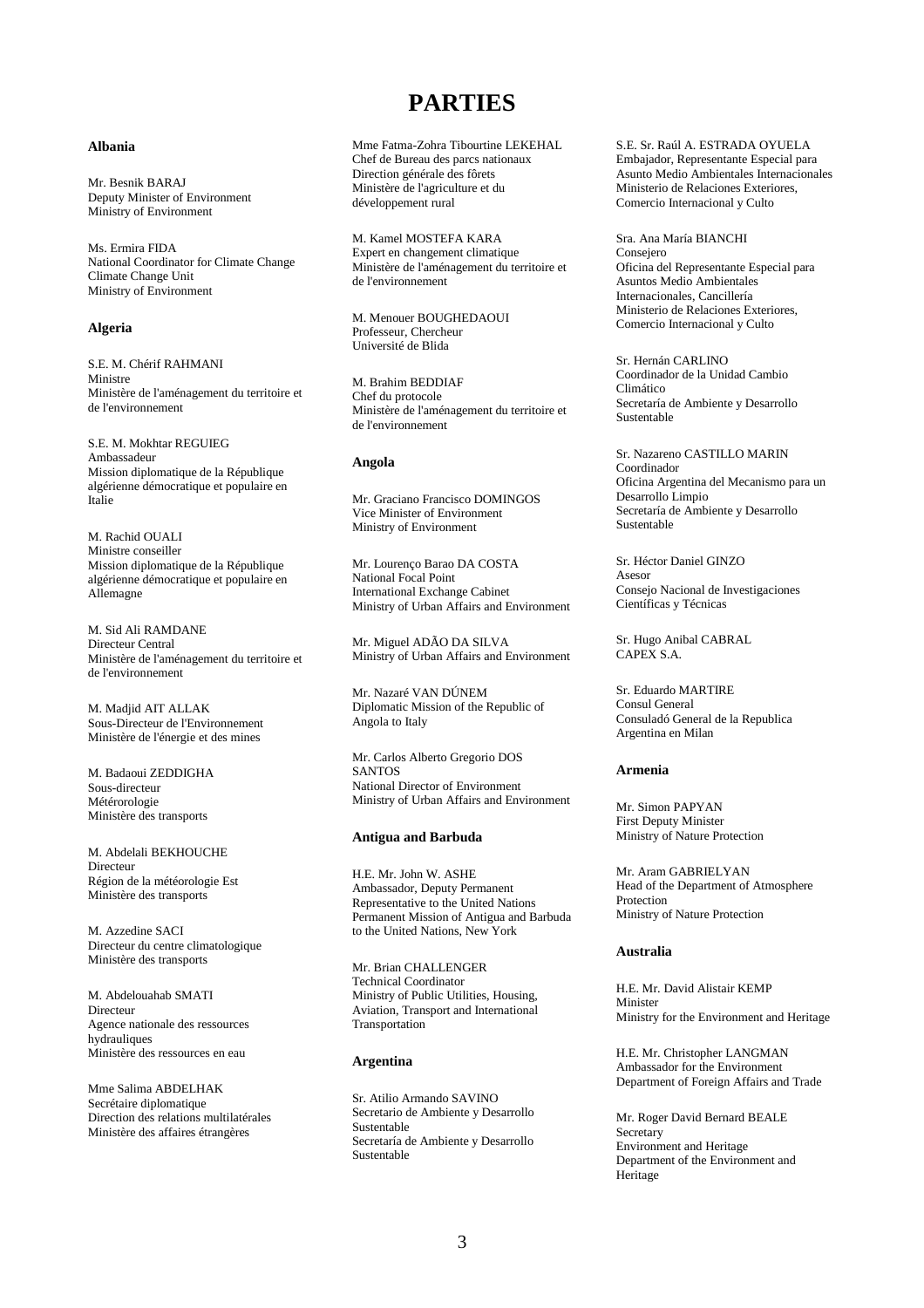### **Australia (continued)**

Mr. Peter Anthony POGGIOLI Chief of Staff Ministry for the Environment and Heritage

Mr. Howard BAMSEY Chief Executive Australian Greenhouse Office Department of the Environment and Heritage

Mr. Geoffrey LOVE Bureau of Meteorology

H.E. Mr. Murray COBBAN Ambassador Diplomatic Mission of Australia to Italy

Mr. Peter HEYWARD Assistant Secretary Environment Branch Department of Foreign Affairs and Trade

Mr. Bruce WILSON Head Environment Department of Industry, Tourism and Resources

Mr. Greg TERRILL Executive Manager International and Strategies Australian Greenhouse Office

Ms. Susan Lesley BARRELL Superintendent Policy and Secretariat Section Bureau of Meteorology

Mr. Nader MIRFAKHRAI Program Manager International Environment Programme Australian Agency for International Development

Ms. Julie Anne HECKSCHER Director Climate Change Section Department of Foreign Affairs and Trade

Ms. Jane HARRISS Manager Communications Team Australian Greenhouse Office

Mr. Paul CURNOW Assistant Manager International Climate Change Team Australian Greenhouse Office

Mr. Mike BYERS Executive Officer Climate Change Section Department of Foreign Affairs and Trade

Ms. Ian HUTTON Second Secretary Australian Embassy and Permanent Mission to the European Union

Ms. Linda Louise KEEVERS Second Secretary Diplomatic Mission of Australia to Italy

Mr. Jean-Bernard CARRASCO Assistant Manager International Climate Change Team Australian Greenhouse Office

Ms. Bridget Jane BRILL Assistant Manager International Climate Change Team Australian Greenhouse Office

Ms. Melissa TIPPING Policy Officer International Climate Change Team Australian Greenhouse Office

Mr. Roger WILKINS Director-General Cabinet Office, New South Wales

Mr. Mark DESS Manager Department of Sustainability and Environment Department of Natural Resources-Victoria

Mr. Rosh IRELAND **Director** Environmental Policy Unit Department of Premier and Cabinet

Ms. Robyn PRIDDLE Executive Director Australian Industry Greenhouse Network

Mr. Peter RAE Chairman Renewable Energy Roundtable REGA

Mr. Ian CARRUTHERS Senior Executive Manager Greenhouse Policy Group Australian Greenhouse Office

# **Austria**

H.E. Mr. Josef PRÖLL Federal Minister Federal Ministry for Agriculture, Forestry, Environment and Water Management

Mr. Werner WUTSCHER Secretary General Federal Ministry for Agriculture, Forestry, Environment and Water Management

Mr. Werner DRUML Federal Ministry for Foreign Affairs

Mr. Helmut HOJESKY Director Air, Soil and Climate Change Division Federal Ministry for Agriculture, Forestry, Environment and Water Management

Mr. Manfred SCHNEIDER Director International Environmental Affairs Federal Ministry for Agriculture, Forestry, Environment and Water Management

Ms. Aloisia WÖRGETTER Head of Unit Federal Ministry for Foreign Affairs

Mr. Herwig DÜRR Director Federal Ministry for Economic Affairs and Labour

Mr. Thomas MICHOLITSCH Federal Ministry of Finance

Mr. Herbert ZULINSKI Federal Ministry for Transport, Innovation and Technology

Ms. Angela FRIEDRICH Federal Ministry for Agriculture, Forestry, Environment and Water Management

Mr. Daniel KAPP Federal Ministry for Agriculture, Forestry, Environment and Water Management

Ms. Edith KLAUSER Federal Ministry for Agriculture, Forestry, Environment and Water Management

Mr. Talieh MAMDOUHI Federal Ministry for Agriculture, Forestry, Environment and Water Management

Mr. Klaus RADUNSKY Federal Ministry for Agriculture, Forestry, Environment and Water Management

Ms. Eva-Maria ZIEGLER Consulate General of Austria to Milan

Ms. Bettina TÖCHTERLE Vice Consul Consulate General of Austria to Milan

Mr. Wolfgang SOBOTKA Land Niederösterreich

Mr. Thomas BALLUCH Land Niederösterreich

Mr. Stephan SCHWARZER Austrian Economic Chamber

Ms. Alexandra AMERSTORFER Community Credit

Mr. Björn ZAPFEL Community Credit

Mr. Andreas DRACK Oberösterreichische Landesregierung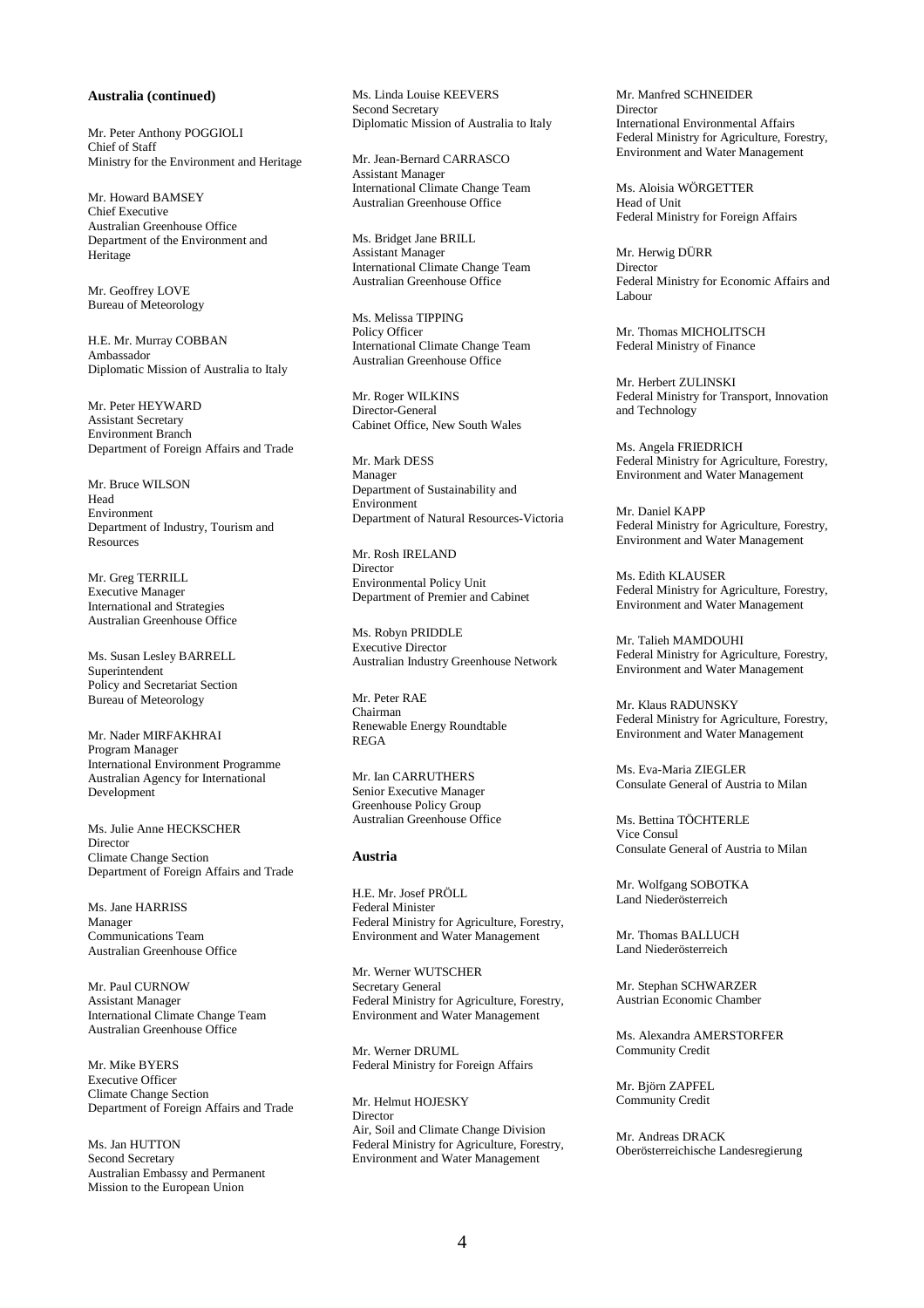# **Austria (continued)**

Mr. Wolfgang MEHL Managing Director Climate Alliance Austria

Mr. Karl SCHELLMANN Adviser Öko Büro

Mr. Michael SATTLER Austrian Energy Agency

Mr. Stefan SCHLEICHER Institute for Economic Research (WIFO) University of Graz

#### **Azerbaijan**

H.E. Mr. Gussein BAGIROV Minister Ministry of Ecology and Natural Resources

Mr. Issa M. ALIYEV Head International Cooperation Department Ministry of Ecology and Natural Resources

Ms. Umayra TAGHIYEVA Director of Prognosis Bureau Hydrometeorological Department Ministry of Ecology and Natural Resources

# **Bahamas**

Mr. Arthur W. ROLLE Director of Meteorology and Chairman (Vice-Chair, SBSTA) Department of Meteorology

# **Bangladesh**

Mr. Sabihuddin AHMED Secretary Ministry of Environment and Forest

Mr. Mohammad REAZUDDIN Director Department of Environment Ministry of Environment and Forest

Mr. Masud Iqbal Md. SHAMEEM Assistant Director Department of Environment Ministry of Environment and Forest

Mr. M. ASADUZZAMAN Director Bangladesh Insitute of Development Studies

Mr. Ezaz AHMED Bangladesh University of Engineering and Technology

Mr. Mizan R. KHAN Professor Sustainable Environment Management Programme North South University

Mr. Ijaz HOSSAIN Professor Chemical Engineering Department Bangladesh University of Engineering and Technology

Mr. Quamrul Islam CHOUDHURY Member Forum of Environmental Journalists of Bangladesh

Mr. A.H.Md. Maqsud SINHA Executive Director Waste Concern

Ms. Begum Hasna J. MOUDUD Chairman Coastal Area Resource Development and Management Association

Mr. Atiq RAHMAN Executive Director Bangladesh Centre for Advanced Studies

# **Barbados**

Ms. Nicole SCHOLAR-BEST CC Officer Ministry of Housing, Lands and Environment

Mr. Rawleston MOORE CC Consultant to the Ministry of Environment Ministry of Housing, Lands and Environment

# **Belarus**

Mr. Alexander Nikolaevich APATSKY Deputy Minister Ministry for Natural Resources and Environment Protection

### **Belgium**

S.E. Mme Freya VAN DEN BOSSCHE Ministre Ministère de l'environnement, du développement durable et de la protection des consommateurs

M. Willem Thomas VAN IERLAND Conseiller du Ministre Ministère de l'environnement, du développement durable et de la protection des consommateurs

M. Frédéric CHEMAY Conseiller du Ministre Cabinet du Ministre Ministère de l'environnement, du développement durable et de la protection des consommateurs

M. Jean-Roger DRÈZE Conseiller du Ministre Cabinet du Ministre de l'économie, de l'énergie, du commerce extérieur et de la politique scientifique

M. Peter WITTOECK Chef de section Direction générale de l'environnement Service public fédéral de la santé publique, sécurité de la chaîne alimentaire, environnement

Mme Sophie CLOSSON Expert - changements climatiques Direction générale de l'environnement affaires internationales Service public fédéral de la santé publique, sécurité de la chaîne alimentaire, environnement

M. Etienne HANNON Conseiller Service public fédéral de la santé publique, sécurité de la chaîne alimentaire, environnement

M. Bernard MAZIJN Conseiller Service public fédéral de la santé publique, sécurité de la chaîne alimentaire, environnement

M. Xavier LEBLANC Premier Secrétaire Service public fédéral des affaires étrangères Ministère des affaires étrangères

M. Patrick HOLLEBOSCH Chargé de mission Administration, coopération au développement Service public fédéral des affaires étrangères

M. Jean-Pascal VAN YPERSELE DE **STRIHOU** Conseiller Service public de programmation de la politique scientifique Université catholique de Louvain

M. Ben John Humphrey MATTHEWS Chercheur Climat Université catholique de Louvain

Mme Lizi MEULEMAN Conseiller du Ministre Ministère de l'économie, de l'énergie, du commerce extérieur et de la politique scientifique

M. Tom VAN NIEUWENBURGH Conseiller du Ministre Ministère de l'environnement, du développement durable et de la protection des consommateurs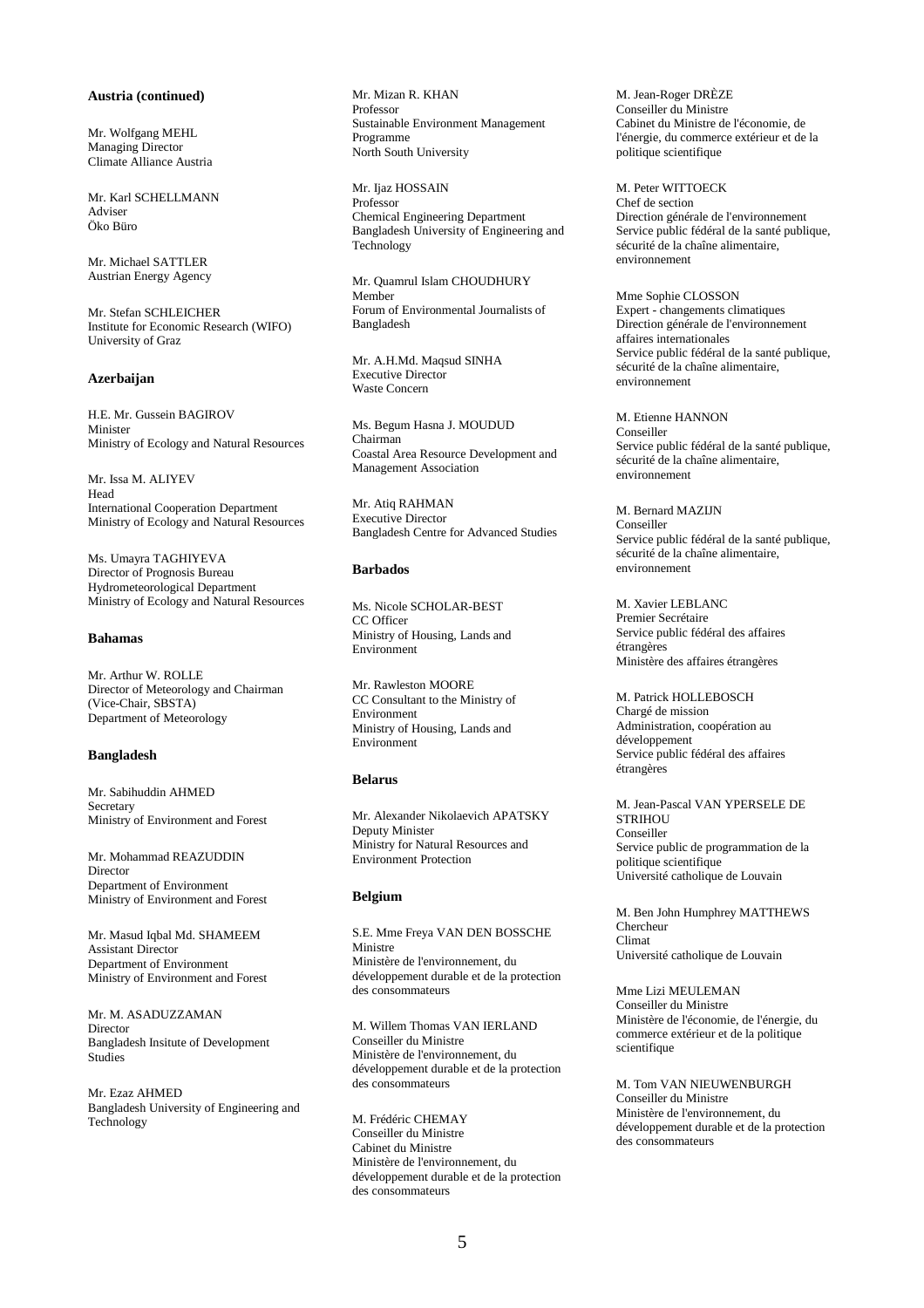# **Belgium (continued)**

Mme Els VAN DEN BROECK Conseillère Ministère de la communauté flamande - Direction de la politique générale de l'environnement

M. Hendrik DE BAERE Conseiller Ministère de la communauté flamande

M. Luc BAS Conseiller Ministère de la communauté flamande

M. Stéphane COOLS Conseiller Ministère de la région wallonne - Direction générale des ressources naturelles et de l'environnement

M. Dominique PERRIN Conseiller Faculté universitaire des sciences agronomiques de Gembloux

Mme Fabienne MARCHAL Conseillère Cabinet du Ministre Cabinet du Ministre de la région wallone

Mme Isabelle CHAPUT Conseiller Fédération des entreprises belges

M. Peter CLAES Directeur général Fédération des industries chimiques

M. Marc DEPOORTERE Conseiller Conseil fédéral pour le développement durable

M. Mikaël ANGÉ Université catholique de Louvain

M. Sebastian Rodrigo IZQUIERDO ABAD Université catholique de Louvain

Mme Sophie DE CONINCK Université catholique de Louvain

M. François GEMENNE Université catholique de Louvain

M. François BEAUMONT Université catholique de Louvain

M. Micha LAUVAU Université catholique de Louvain

M. Lieven DE SMET Etudiant Université catholique de Louvain

Mme Marthe DJUIKOM Université catholique de Louvain Mme Valérie DULIÈRE Université catholique de Louvain

Mme Emilie VANVYVE Université catholique de Louvain

M. Frank WOLK Université catholique de Louvain

M. Philippe MARBAIX Université catholique de Louvain

M. Jérôme CUNY Université catholique de Louvain

Mme Sylvie VANMAELE Porte-parole du Ministre Cabinet du Ministre Ministère de l'environnement, du développement durable et de la protection des consommateurs

# **Belize**

Mr. Carlos C. FULLER Chief Meteorologist National Meteorological Service Ministry of Natural Resources and Environment

Mr. Trevor Jolyon HODGSON President Global Forest Nursery Development

# **Benin**

S.E. M. Luc-Marie Constant GNACADJA Ministre Ministère de l'environnement, de l'habitat et de l'urbanisme

Mme Jeanne Josette ACACHA-AKOHA Point focal national et conseiller technique à l'environnement Direction de l'environnement Ministère de l'environnement, de l'habitat et de l'urbanisme

Mme Edwige Roseline Gilberte **AHOUSSOUGBEMEY** Chef du service des activités opérationelles du système des Nations Unies Ministère des affaires étrangères et de l'intégration africaine

# **Bhutan**

Mr. Dasho Nado RINCHHEN Deputy Minister National Environment Commission

Ms. Dechen TSERING Head Policy Coordination Division National Environment Commission

Mr. Thinley NAMGYEL Programme Officer National Environment Commission Mr. JIGME Programme Officer National Environment Commission

Mr. Karma TSHERING NCSA Project Manager National Environment Commission

Mr. Karma TSHERING CDM Focal Person Department of Energy Ministry of Trade and Industry

Mr. Lobzang DORJI Divisional Forest Officer Ministry of Agriculture

# **Bolivia**

S.E. Sr. Jorge CORTÉZ RODRÍGUEZ Ministro Ministerio de Desarrollo Sostenible y Planificación

Sr. Oscar PAZ RADA Coordinador General del Programa Nacional de Cambios Climáticos Viceministerio de Recursos Naturales y Medio Ambiente

Sr. Sergio JÁUREGUI OCAMPO Responsable - Oficina de Desarrollo Limpio Programa Nacional de Cambios Climáticos Viceministerio de Recursos Naturales y Medio Ambiente

Sr. Ivar ARANA Experto Sector Agricultura y Forestal Viceministerio de Recursos Naturales y Medio Ambiente

Sra. Jimena NASIF Representante del Consejo Interinstitucional del Cambio Climatico Ministerio de Relaciones Exteriores y Culto

Sr. Ivar Arana PARDO Experto Sector Agricultura y Forestal Programa Nacional de Cambios Climáticos

Sra. Jimena Nasif LOAYZA Responsable del Escritorio de Medio Ambiente y Desarrollo Sostenible Dirección General de Relaciones Multilaterales Ministerio de Relaciones Exteriores y Culto

# **Bosnia and Herzegovina**

H.E. Mr. Mensur SHEHAGIC Minister Ministry of Physical Planning, Civil Engineering and Ecology

H.E. Mr. Ramiz MEHMEDAGIC Minister Ministry of Physical Planning and Environment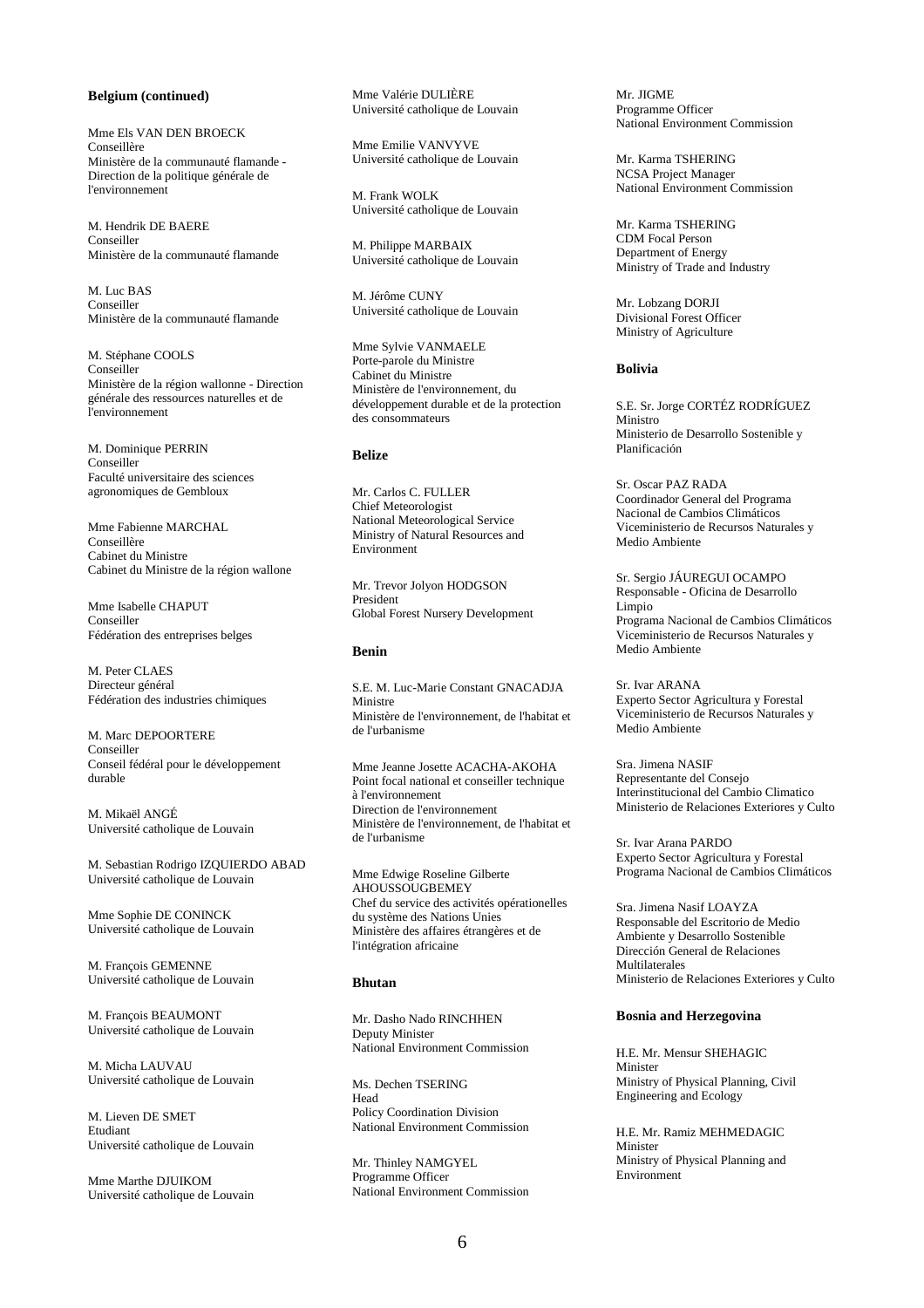#### **Bosnia and Herzegovina (continued)**

Mr. Borislav JAKSIC Assistant Minister Ministry of Physical Planning, Civil Engineering and Ecology

Ms. Danica SPASOVA Expert Ministry of Physical Planning, Civil Engineering and Ecology

Mr. Martin TAIS Ministry of Physical Planning, Civil Engineering and Ecology

#### **Brazil**

Mr. Claudio Roberto B. LANGONE Deputy Minister of State Ministry of Environment

Mr. Everton VIEIRA VARGAS General Director Department of Environment and Special Affairs Ministry of External Relations

Ms. Marijane VIEIRA LISBOA Secretary for Environment Quality in the **Settlements** Ministry of Environment

Mr. Tasso REZENDE DE AZEVEDO Deputy Director National Program on Forests Ministry of Environment

Mr. Paulo Yoshio KAGEYAMA Director of National Program on Conservation of Biodiversity Secretariat of Biodiversity and Forests (SBF) Ministry of Environment

Mr. Shigeo SHIKI **Officer** Secretariat of Sustainable Development Policies Ministry of Environment

Mr. André Ramon SILVA MARTINS General Coordinator for Programmes Ministry of Mines and Energy

Mr. Adriano Santhiago DE OLIVEIRA Assistant Secretariat of Environment Quality in **Settlements** Ministry of Environment

Mr. Leonardo DA SILVA RIBEIRO Assistant Secretariat of Environment Quality in **Settlements** Ministry of Environment

Ms. Flavia WITKOWSKI FRANGETTO Legal Advisor Secretariat of Environment from the Sao Paulo City

Mr. Paulo DE SOUSA COUTINHO Adviser for Environmental Issues Electrobras

Mr. Carlos Frederico MENEZES Biologist Departamento de Meio Ambiente Electrobras

Mr. André Carlos Prates CIMBERLIS Coordinator Work Group on Climate Change COMAGE/FURNAS

Ms. Silvia Helena MENEZES PIRES Electrobras

Mr. Paulo Henrique CARDOSO Director Brazilian Business Council for Sustainable Development

Ms. Marcia DROLSHAGEN Director Brazilian Business Council for Sustainable Development

Ms. Suzana KAHN RIBEIRO Coordination of Post-Graduation Programs on Engineering International Virtual Institute on Climate Changes Federal University of Rio de Janeiro

Ms. Maria Silvia MUYLAERT DE ARAÚJO Coordination Of Post-Graduation Programs on Engineering International Virtual Institute on Climate Changes Federal University of Rio de Janeiro

Mr. Christiano PIRES DE CAMPOS Coordinator of Post-Graduation Programs on Engineering International Virtual Institute on Climate Change, Co-ordination of Post-Graduate Programs in Engineering (COPPE) Federal University of Rio de Janeiro

Ms. Angela OLIVEIRA DA COSTA Coordination of Post-Graduation Programs on Engineering International Virtual Institute on Climate Changes Federal University of Rio de Janeiro

Mr. Rachel MARTINS HENRIQUES Coordination of Post-Graduation Programs on Engineering International Virtual Institute on Climate Changes Federal University of Rio de Janeiro

Mr. Marcelo Theoto ROCHA Economist Center for Advanced Studies on Applied Economics (CEPEA) University of São Paulo

Mr. Ricardo FERNANDEZ Researcher in the Environment Field Mr. Marco Antônio FUJIHARA PriceWaterhouse Coopers - Brazil

Mr. Giovanni BARONTINI Manager Lawyer De Rosa, Siqueira, Almeida, Mello, Barros Barreto e Avogados Associados

Mr. Joaquim HECK Executive Director Açucareira Vale do Rosário

Mr. Marcelo Schunn DINIZ JUNQUEIRA Executive Director Econergy Brasil

Mr. João Paulo CAPOBIANCO Secretary of Biodiversity and Forests Ministry of Environment

Ms. Irene PESSOA DE LIMA CAMARA Joint General-Consul Consulate General of Brazil in Milan

Mr. Luiz PINGUELLI ROSA President Electrobras

Mr. Andre Aranha CORRÊA DO LAGO Counsellor Department of Environment and Special Issues Ministry of External Relations

Mr. José Domingos Gonzalez MIGUEZ Executive Secretary Interminesterial Committee on Global Climate Change

Mr. Samuel GUILSIMAR DE ALMEIDA State Deputy State of Goiás

Mr. Fernando Antônio LYRIO DA SILVA International Advisor Ministry of Environment

Mr. Ricardo de Souza Franco PEIXOTO Joint Consul Consulate General of Brazil in Milan

Mr. Fabio FELDMANN Executive Secretary Brazilian Forum on Climate Change

Mr. Ruy DE GÓES BARROS Head of Cabinet Secretariat for Environment Quality in Settlements Ministry of Environment

Mr. Marco Tulio CABRAL Technical Assistant Environment Policy and Sustainable Development Ministry of External Relations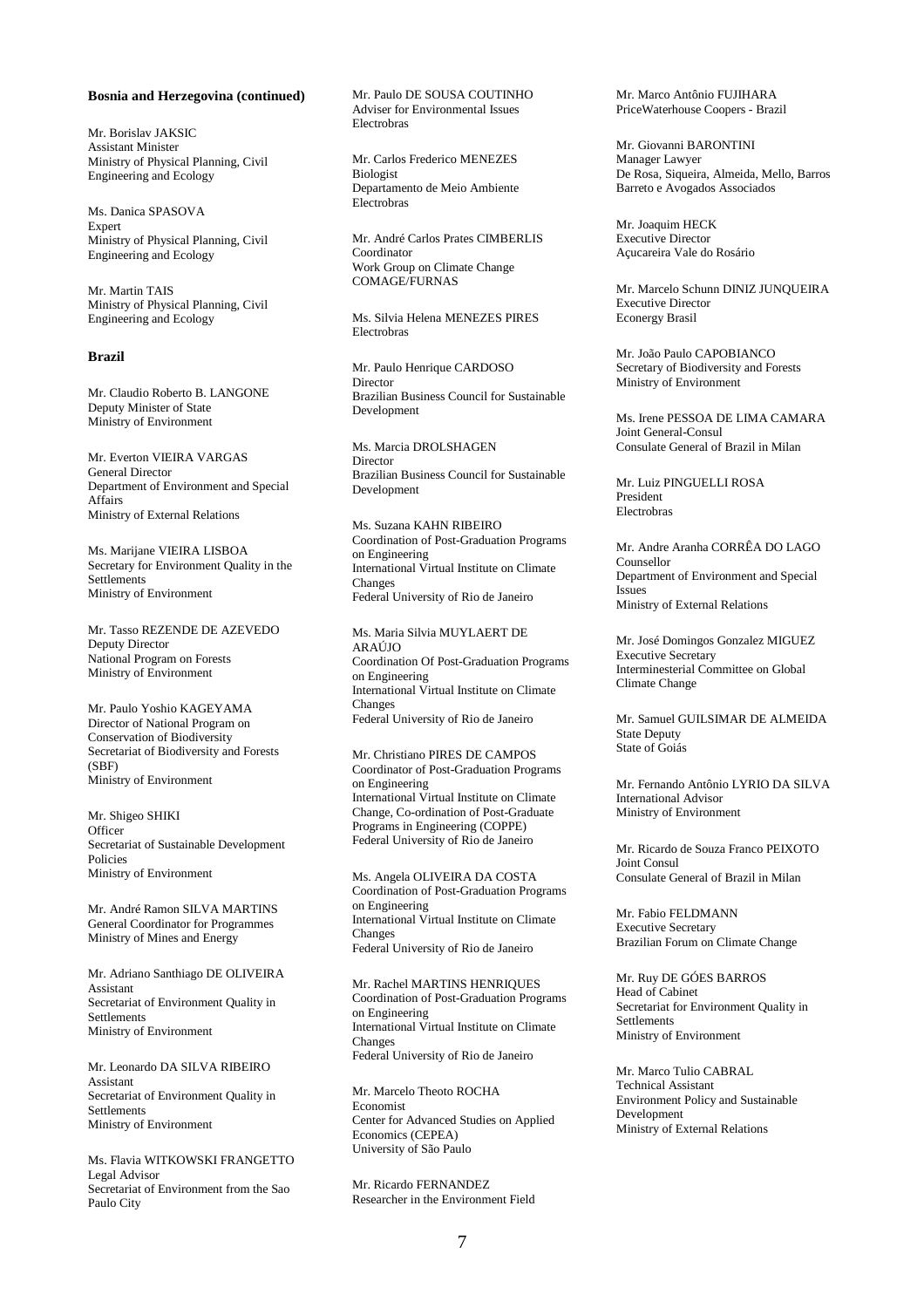# **Brazil (continued)**

Mr. Newton PACIORNIK Technical Assistant General Coordination on Global Climate Change Ministry of Science and Technology

Ms. Thelma KRUG Visiting Researcher Interamerican Institute for Global Change Research Inter-American Institute for Global Change Research

Ms. Branca Bastos AMERICANO Techical Assistant General Coordination for Global Climate Change Ministry of Science and Technology

Mr. Carlos Afonso NOBRE General Coordinator Center for Weather Forecast and Climate Studies (CPTEC/INPE)

Mr. Haroldo De Oliveira MACHADO FILHO Technical Assistant Coordination Unit of Research on Global Change Ministry of Science and Technology

Mr. Hércules RIBEIRO MARTINS Attorney State of Tocantins Procurator State of Tocantins

Mr. Roberto KISHINAMI Assistant Secretariat of Environment Quality in Settlements Ministry of Environment

Ms. Laura M. R. TETTI Sao Paulo Sugarcane Agroindustry Union

Mr. Marcos FERREIRA ICF Consulting

Mr. André TOMITA Ecomapuá

Mr. Rubens Harry BORN Executive Coordinator Vitae Civilis Institute for Development, Environment and Peace

Mr. José ADILSON VIEIRA DE JESUS Executive Secretary Workgroup on Amazon (GTA)

Ms. Magda APARECIDA LIMA Researcher on Environment Monitoring Environment Center for Research on Monitoring and Assessing Environmental Impact

Mr. Warwick MANFRINATO CEPEA-ESALQ University of São Paulo

Mr. Maurício José LIMA REIS General Manager Corporate Center/Quality and Environment Companhia Vale do Rio Doce

Ms. Maria Claudia COSTA VARGAS Advisor to the Minister of the Environment Ministry of Environment

Ms. Maria DE FÁTIMA SALLES ABREU PASSOS Director Ministry of Mines and Energy

# **Bulgaria**

Ms. Daniela Iordanova STOYCHEVA State Expert (SBI Chair) Strategy, Accession Programme and Projects Department Ministry of Environment and Water

Ms. Ivona GROZEVA Senior Expert Ministry of Environment and Water

Ms. Bilyana Valentinova PETKOVA-CHOBANOVA Center for Energy Efficiency

Mr. Shteryo NOZHAROV Head Environmental strategy and Programs Ministry of Environment and Water

# **Burkina Faso**

S.E. M. Dakar DJIRI Ministre Ministère de l'environnement et du cadre de vie

M. Honoré TOÉ Directeur Général de l'Environnment Ministère de l'environnement et du cadre de vie

M. Dimbon BAMBA Directeur des conventions internationales en matière d'environnement Direction générale de l'environnement Ministère de l'environnement et du cadre de vie

M. Mamadou HONADIA Coordonnateur du dossier CCNUCC (Vice-President of the COP) Direction générale de l'environnement Ministère de l'environnement et du cadre de vie

# **Burundi**

M. Gaspard BASIGANE Chef de cabinet du Ministre Ministère de l'aménagement du territoire, de l'environnement et du tourisme

M. Ferdinand NDERAGAKURA Directeur national du projet: Communication nationale sur les changements climatiques Département de l'environnement Ministère de l'aménagement du territoire, de l'environnement et du tourisme

# **Cambodia**

Mr. Ung SENG Director of Cabinet to Minister Ministry of Environment

# **Canada**

Ms. Norine SMITH Assistant Deputy Minister Policy and Communications Environment Canada

Ms. Sushma GERA Acting Director Climate Change and Energy Division Department of Foreign Affairs and International Trade

Mr. Michel GIRARD Director Climate Change Bureau Environment Canada

Ms. Marie BOEHM Research Scientist Land Resource Unit - Saskatchewan Agriculture and Agri-Food Canada

Mr. Jean-Willy ILEKA Senior Environment Analyst Environmental Team, Strategic Policy Branch Agriculture and Agri-Food Canada

Ms. Caroline CAZA Deputy Director, Global Environmental Issues Unit Environment Division, Policy Branch Canadian International Development Agency

Ms. Liza LECLERC Policy Analyst Environment Division, Policy Branch Canadian International Development Agency

Ms. Angela DAZÉ Climate Change Specialist Environment Division, Policy Branch Canadian International Development Agency

Mr. Sean MAHER Climate Change Coordinator Environment Division, Policy Branch Canadian International Development Agency

Mr. Alex MANSON Acting Director General Climate Change Bureau Environment Canada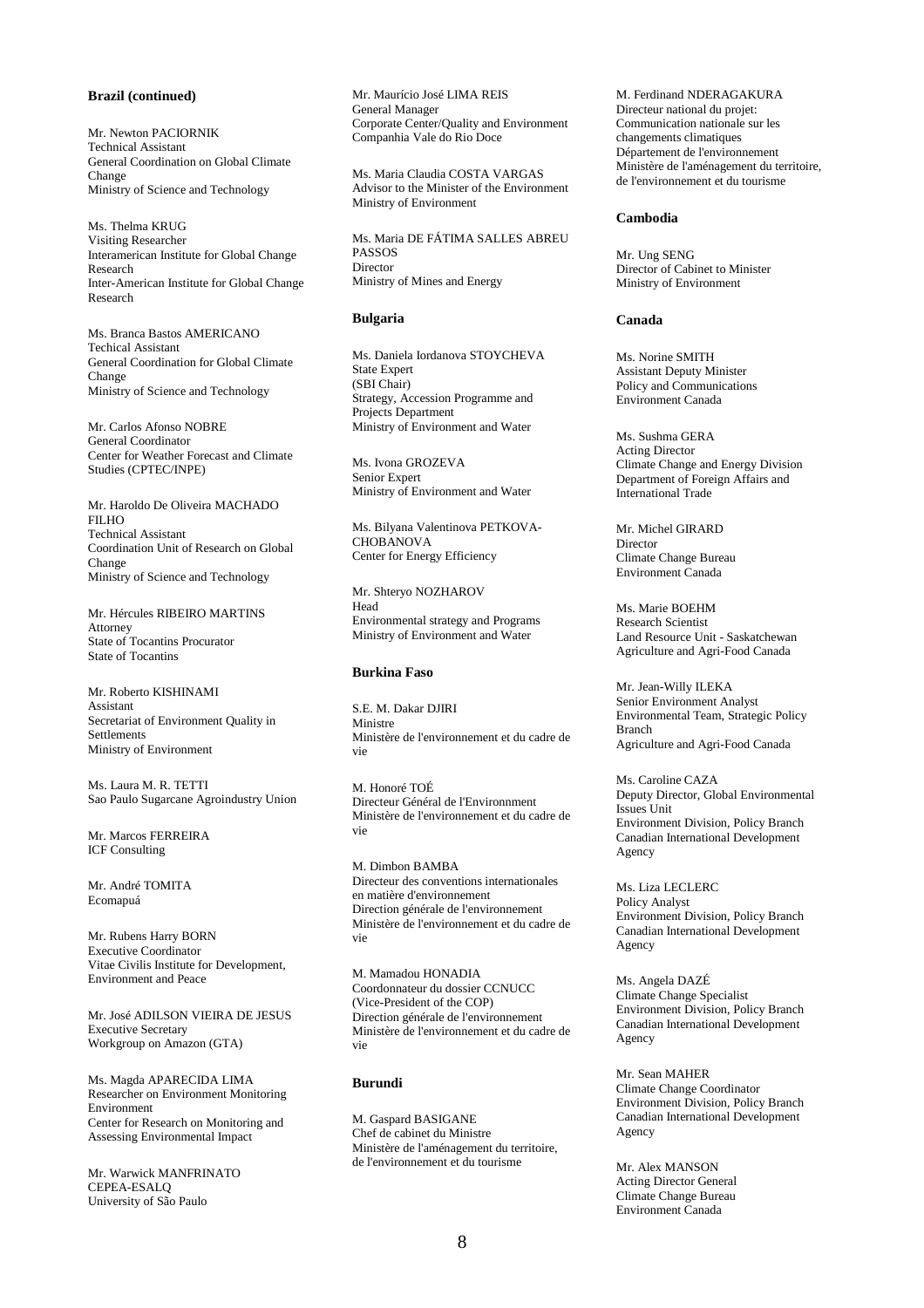# **Canada (continued)**

Mr. John STONE Associate Director General, Policy and Corporate Affairs Meteorological Service of Canada Environment Canada

Ms. Pascale COLLAS Head, Land Use Change and Forestry Greenhouse Gas Division Environment Canada

Mr. Art P. JAQUES Chief Greenhouse Gas Division Environment Canada

Ms. Joanne EGAN Director Climate Change Environment Canada

Mr. Bryan BOGDANSKI Senior Policy Advisor, International Affairs Division Climate Change Bureau Environment Canada

Mr. Jean BOUTET Senior Policy Advisor Office of H.E. Mr. David Anderson Environment Canada

Mr. Darren GOETZE Senior Policy Advisor, International Affairs Division Climate Change Bureau Environment Canada

Mr. Chris MCDERMOTT Senior Policy Advisor, International Affairs Division Climate Change Bureau Environment Canada

Mr. Normand TREMBLAY Senior Policy Adviser Climate Change Bureau Environment Canada

Mr. Matt JONES Senior Policy Analyst, International Affairs Division Climate Change Bureau Environment Canada

Ms. Hillary COX Policy Analyst International Affairs Division/Climate Change Bureau Environment Canada

Mr. Richard BALLHORN Director General International Environment Affairs Bureau Department of Foreign Affairs and International Trade

Mr. Hugh ADSETT Deputy Director Oceans and Environmental Law Division  $(II \Omega)$ Department of Foreign Affairs and International Trade

Mr. Stuart HUGHES Deputy Director Climate Change and Energy Division Department of Foreign Affairs and International Trade

Ms. Tara PRESTON Deputy Director CDM/JI Office Department of Foreign Affairs and International Trade

Mr. Benoit GAUTHIER Senior Policy Analyst and Delegation Manager Climate Change and Energy Division Department of Foreign Affairs and International Trade

Ms. Jean-Marie HUDDLESTON Economic and Policy Analyst Climate Change and Energy Division Department of Foreign Affairs and International Trade

Mr. Satender SINGH Senior Policy Analyst Climate Change and Non-Nuclear Energy Policy Section Department of Foreign Affairs and International Trade

Ms. Tana Lowen STRATTON Economic and Policy Analyst Climate Change and Energy Division Department of Foreign Affairs and International Trade

Ms. Marie-Josée RHÉAUME Legal Advisor Oceans and Environmental Law Division Legal Bureau Department of Foreign Affairs and International Trade

Ms. Jacinthe SÉGUIN Health Canada

Mr. Tim KARLSSON Senior Policy Advisor Environmental Affairs - Climate Change Team Industry Canada

Ms. Margaret MARTIN Senior Director International Environmental Policy Division Natural Resources Canada

Mr. Donald LEMMEN Acting Executive Director Natural Resources Canada Ms. Jennifer KERR Senior Policy Analyst International Environment Policy Division Natural Resources Canada

Mr. Tony Christopher LEMPRIERE Senior Economist Industry, Economics and Program Branch Canadian Forest Service Natural Resources Canada

Ms. Carolyn EMBLEM Communications Manager Climate Change Natural Resources Canada

Mr. David FUSS Policy Analyst International Environment Policy Division Natural Resources Canada

Mr. Peter GRAHAM Economist Economics and Statistical Services Natural Resources Canada

Mr. Don MACDONALD Senior Advisor Climate Change Strategic Directions Alberta Environment

Mr. Tony ROCKINGHAM Director, Energy Conservation and Liaison Ministry of Energy, Science and Technology Government of Ontario

M. Thomas J. MULCAIR Ministre de l'environnement Ministère de l'environnement du Quebec

M. Alain GAUL Directeur de cabinet Bureau du ministre de l'environnement Ministère de l'environnement du Quebec

M. Robert Noël DE TILLY Directeur du bureau sur les changements climatiques Ministère de l'environnement

M. Michel LESUEUR Conseiller au secteur énergie Direction de la planification et de la recherche Ministère des ressources naturelles du Québec

M. Francisco-José VALIENTE Conseiller Ministère des relations internationales - Québec

Mr. James ALLEN Chief Champagne and Aishihik Nations

Ms. Sheila WATT-CLOUTIER Chair Inuit Circumpolar Conference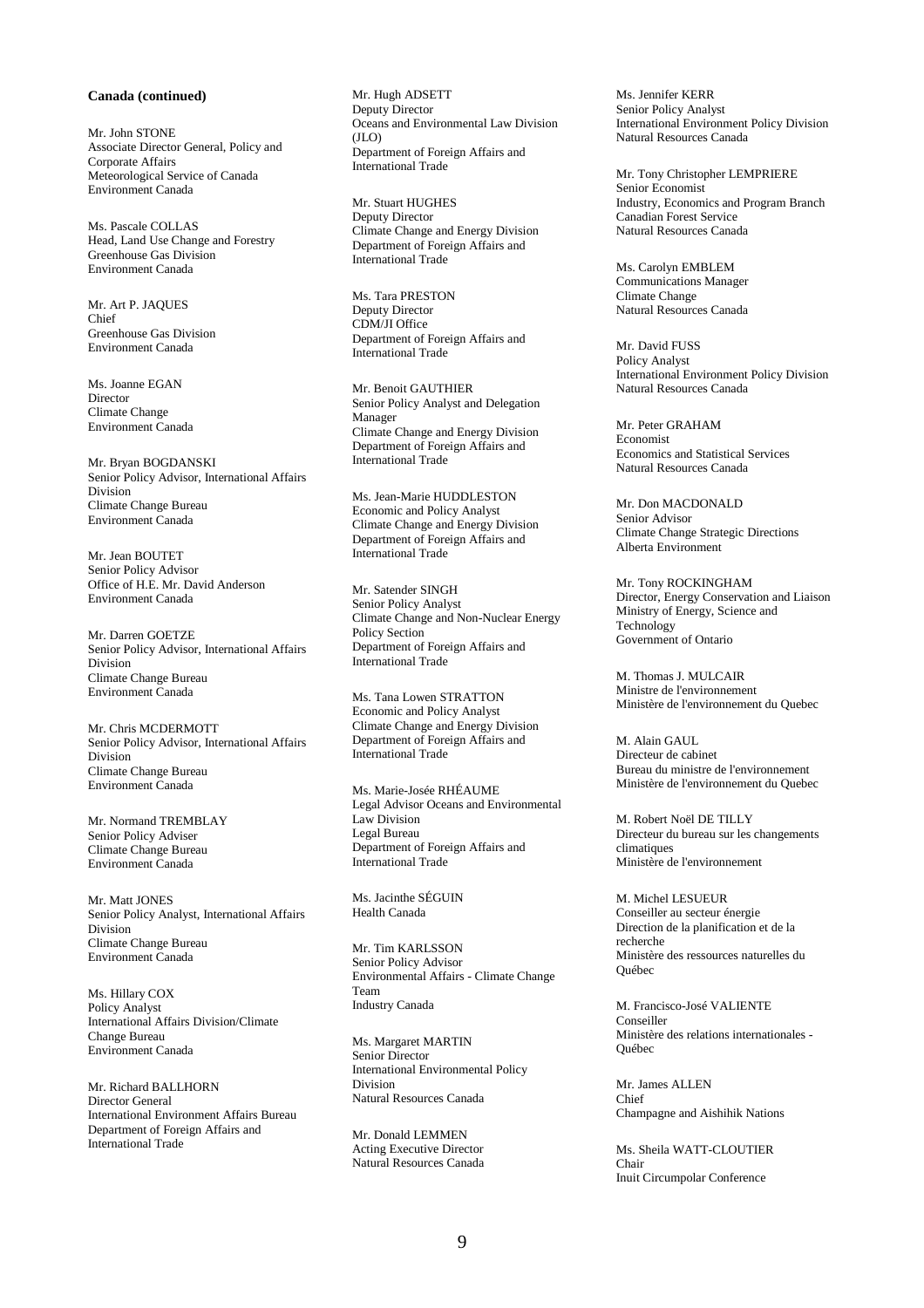# **Canada (continued)**

Mr. Paul CROWLEY Legal Counsel Inuit Circumpolar Conference

Mr. Meinhard DOELLE Clean Nova Scotia

Mr. Brent R. KOPPERSON Executive Director Windfall Ecology Centre

Mr. John DILLON Vice-President, Regulatory Affairs and General Counsel Canadian Council of Chief Executives

Mr. Eli TURK Vice President Government Relations Canadian Electricity Association

Mr. Michael CLOGHESY President Centre patronal de l'environnement du Québec

Mr. Errick WILLIS Vice-President ICF Consulting Industry Canada

Mr. Stéphane BOIS Senior Media Relations Officer Ministerial Communications Service Environment Canada

H.E. Mr. Olayuk AKESUK Minister Sustainable Development Government of Nunavut

Mr. Alex CAMPBELL Deputy Minister Government of Nunavut

Mr. Udloriak COMEAU Executive Assistant to the Honourable Olayuk Akesuk Government of Nunavut

Mr. Richard SYDNEY Tribal Chief Daak-ka Council

Ms. Catharine BROWN Communication Strategist Foreign Policy and Corporate Communications Department of Foreign Affairs and International Trade

Mr. Robert MILLS Parliament of Canada

Mr. Edmund William SCHULTZ Grand Chief Council of Yukon First Nations Arctic Arthabaskan Council

Ms. Katherine SAUVÉ Director Ministerial Communications Environment Canada

Ms. Suzanne HURTUBISE Deputy Minister Environment Canada

Ms. Kelly MORGAN Communication Advisor Minister's Office Environment Canada

# **Central African Republic**

S.E. M. Joseph KITICKI-KOUAMBA Ministre Ministère de l'environnement et du développment durable

M. Lambert GNAPELET Directeur général de l'environnement Comité de pilotage pour la communication initiale Ministère de l'environnement et du développment durable

# **Chad**

M. Moussa TCHITCHAOU Directeur des ressources en eau et de la météorologie/ Point focal de la convention Ministère de l'environnement et de l'eau

# **Chile**

S.E. Sr. José Manuel OVALLE Embajador/Director de Medio Ambiente (Vice-President of the COP) Ministerio de Relaciones Exteriores

Sr. Gianni LÓPEZ Director Ejecutivo Comisíon Nacional del Medio Ambiente

Sr. Mauricio HURTADO NAVIA Primer Secretario Dirección del Medio Ambiente Ministerio de Relaciones Exteriores

Sra. Marcela MAIN Comisíon Nacional del Medio Ambiente

Sra. Claudia BLANCO Comisíon Nacional del Medio Ambiente

Sra. Myrna ARANEDA Dirección Meteorológica de Chile

Sr. Aquiles NEUENSCHWANDER Fundación Innovación Agraria

Sr. Mario CÁCERES Servicio Hidrográfico y Oceanográfico de la Armada

Sr. José Eduardo SANHUEZA Asesor Cambio Climático Environmental Defense

Sr. Javier GARCIA Comisíon Nacional del Medio Ambiente

Sr. Jaime BRAVO Comisión Nacional de Energía

Sr. Juan Pedro SEARLE Encargado de Cambio Climático Comisíon Nacional del Medio Ambiente

Sr. Jorge Arturo URRUTIA Instituto Forestal

# **China**

H.E. Mr. Jiang LIU Minister and Vice Chairman National Development and Reform Commission

Mr. Feng GAO Deputy Director-General Department of Treaty and Law Ministry of Foreign Affairs

Mr. Peizhang GUO Director General Department of Foreign Affairs National Development and Reform Commission

Mr. Guangsheng GAO Director-General Office of National Coordination for Addressing Climate Change National Development and Reform Commission

Mr. Wanjin ZHU Deputy Director-General National Development and Reform Commission

Mr. Xianliang YI Counsellor Diplomatic Mission of China to the Kingdom of the Netherlands

Ms. Cuihua SUN Director Office of National Coordination for Addressing Climate Change National Development and Reform Commission

Mr. Xuedu LU Director Department of Rural and Social Development Ministry of Science and Technology

Mr. Ruihe TU **Director** Department of International Cooperation State Environmental Protection Administration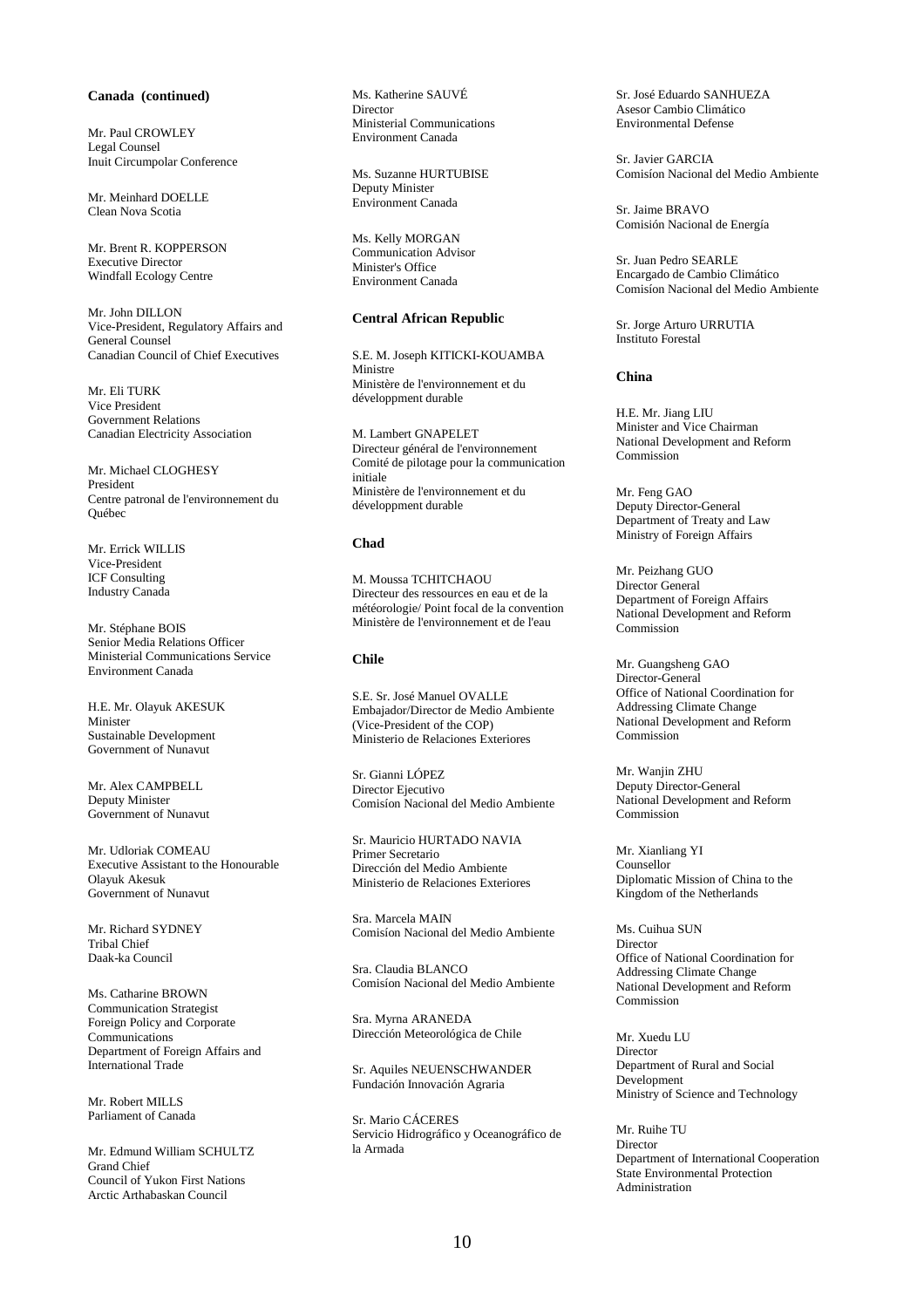# **China (continued)**

Mr. Shangbin GAO Director Department of Science and Technology Ministry of Agriculture

Mr. Ning YING **Director** Department of Prediction and Disaster **Mitigation** China Meteorological Administration

Mr. Qiang WU Deputy Director Office of General Affairs National Development and Reform Commission

Mr. Zhongjing WANG Deputy Director International Department Ministry of Finance

Ms. Xuehong WANG Deputy Director Department of International Cooperation State Forestry Administration

Ms. Liyan LI Programme Officer Office of National Coordination for Addressing Climate Change National Development and Reform Commission

Mr. Mei FANG Third Secretary International Conferences Ministry of Foreign Affairs

Ms. Jun GU Program Officer Department of Foreign Affairs National Development and Reform Commission

Mr. Gang WENG Associate Research Professor Chinese Academy of Science

Mr. Yulong SHI Associate Research Professor Energy Research Institute National Development and Reform Commission

Mr. Hongwei YANG Associate Research Professor Energy Research Institute National Development and Reform Commission

Mr. Ren YONG Research Professor Center for Policy Studies State Environmental Protection Administration

Ms. Yu'e LI Associate Research Professor Agrometeorology Institute Chinese Academy of Agricultural Sciences

Ms. Hongmin DONG Research Professor Agrometeorology Institute Chinese Academy of Agricultural Sciences

Ms. Xiaosu DAI Research Professor China Meteorological Administration

Mr. Ji ZOU Professor Research Institute of Environmental Economics Renmin University of China

Mr. Maosheng DUAN Doctor Institute of Nuclear Energy Tsinghua University, Global Climate Change Institute

Mr. Xiaohua ZHANG Tsinghua University - Energy, Environment and Economy Institute (3E)

Mr. Xingguang SHI Consulate General of the People's Republic of China in Milan

Mr. Xiaoyong LI Consulate General of the People's Republic of China in Milan

Mr. Huaqing XU Director Center for Energy, Environment and Climate Change Research Institute National Development and Reform Commission

Ms. Xiulian HU Research Professor Center for Energy, Environment and Climate Change Research Institute National Development and Reform Commission

Ms. Yuan GUO Research Professor Center for Energy, Environment and Climate Change Research Institute National Development and Reform Commission

Ms. Shuang ZHENG Assistant Research Professor Center for Energy, Environment and Climate Change Research Institute National Development and Reform Commission

Mr. Jun ZHAO Legal Officer Department of Treaty and Law Ministry of Foreign Affairs

### **Colombia**

Sr. Juan Pablo BONILLA ARBOLEDA Viceministro de Ambiente Ministerio de Ambiente, Vivienda y Desarrollo Territorial

Sr. José María MAROSO Consul General Consuladó General de Colombia en Milan

Sra. María Andrea ALBÁN DURÁN Coordinadora de Asuntos Ambientales Ministerio de Relaciones Exteriores

Sr. Javier Tomas BLANCO FREJA Coordinador del Grupo de Análisis Económico Ministerio de Ambiente, Vivienda y Desarrollo Territorial

Sr. Ismael CONCHA Físico Unidad de Planeación Minero Energética (UPME)

Sra. Angela Patricia DUQUE VILLEGAS Contratista del Grupo de Análisis Económico Ministerio de Ambiente, Vivienda y Desarrollo Territorial

# **Comoros**

M. Youssouf HAMADI Directeur général de l'environnement Ministère de la production et de l'environnement

# **Congo**

S.E. M. Henri DJOMBO Ministre Ministère de l'économie forestière, de la pêche et de l'environnement

M. Jean-Baptiste YEKEKOKOLO Deputé Environnement Parlement de la République du Congo

M. Pierre MBOUYOU Point focal national UNFCCC Ministère de l'environnement

Mme Adélaide ITOUA Attaché à l'environnement Ministère de l'économie forestière, de la pêche et de l'environnement

M. André NYANGA ELENGA Directeur général del'office national de l'emploi et de la main d'oeuvre Ministère de l'économie forestière, de la pêche et de l'environnement

M. Joachim OKOURANGOULOU Directeur général de l'environnment Ministère de l'économie forestière, de la pêche et de l'environnement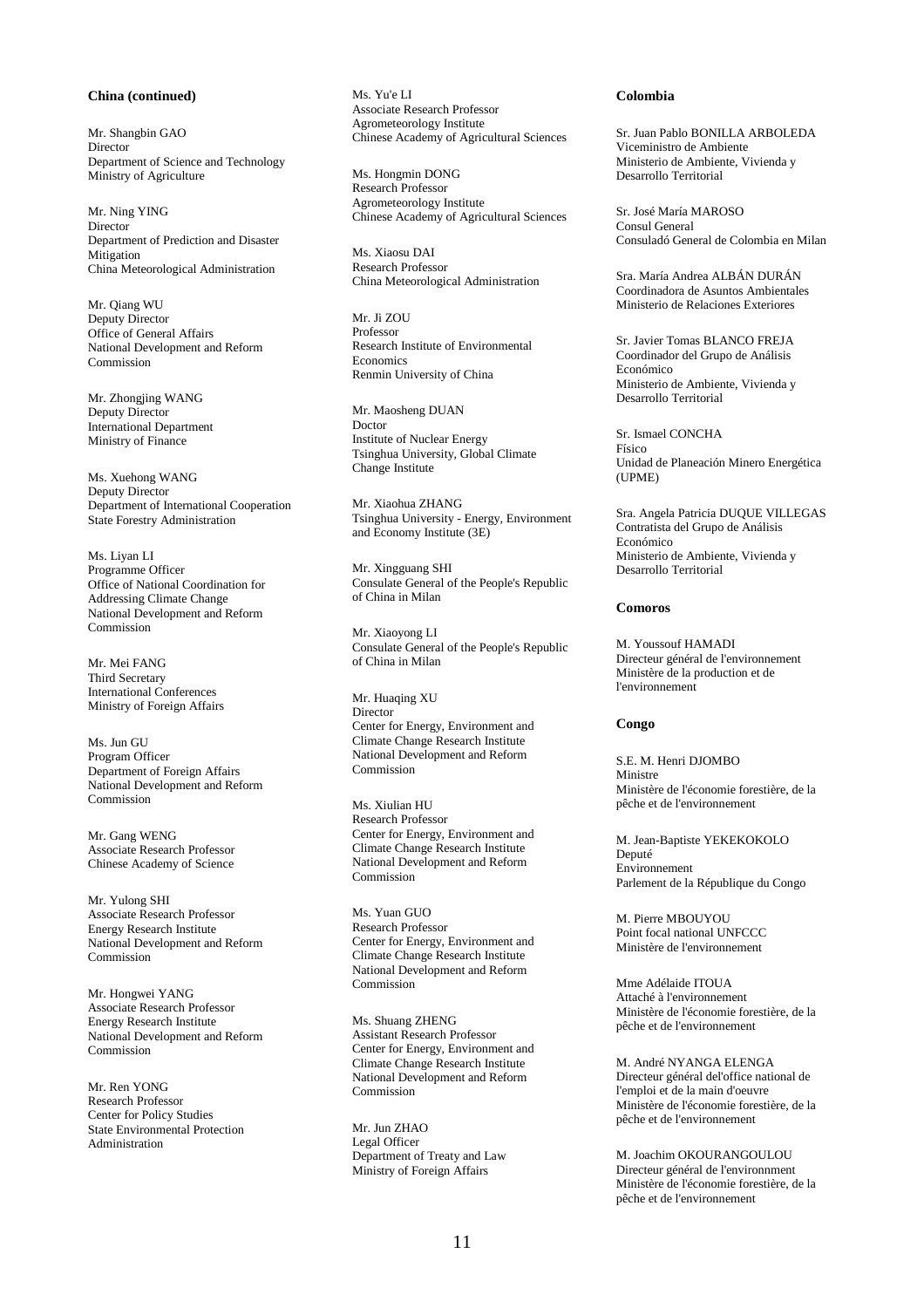### **Congo (continued)**

M. Germain KOMBO Conseiller à l'environnement Ministère de l'environnement

M. Isidore DIANZINGA Attaché au cabinet du Ministre Ministère de l'industrie minière et de l'environnement

M. KIBANGOU Conseiller Mission diplomatique de la République du Congo à Rome

# **Cook Islands**

Ms. Pasha CARRUTHERS Climate Research and Technical Officer International Environment Advisory Unit Cook Islands Environment Service

Ms. Diane M. MCFADZIEN Climate and Energy Coordinator WWF South Pacific Programme Office

Ms. Tania TEMATA International Environment Advisor Cook Islands Environment Service

# **Costa Rica**

Sr. Allan FLORES MOYA Viceministro de Ambiente y Energìa Ministerio de Medio Ambiente y Energía

S.E. Sr. Franz TATTENBACH CAPRA Embajador en Misión Oficial Ministerio de Relaciones Exteriores y Culto

Sr. Paulo C. MANSO SALGADO Director Oficina Costarricense de Implementación Conjunta Ministerio de Medio Ambiente y Energía

Sr. William ALPÍZAR ZÚÑIGA Miembro de la Unidad Técnica Oficina Costarricense de Implementacíon Conjunta Ministerio de Medio Ambiente y Energía

Sr. Mario Alberto LEIVA VEGA Miembro del Tribunal Ambiental Administrativo Ministerio de Medio Ambiente y Energía

### **Côte d`Ivoire**

S.E. Mme Angèle GNONSOA Ministre d'Etat Ministère de l'environnement

M. Kadio AHOSSANE Point focal du changement climatique Institut national polytechnique antenne Cocody Danga Ministère de l'environnement et du cadre de vie

M. Boubacar DIARRA Directeur de l'agence nationale de l'environment / Point focal du mécanisme sur le développment propre Ministère de l'environnement et du tourisme

M. Pascal Valentin HOUENOU Professeur Département gestion de l'environnment Université d'Abodo Adjamé

H.E. Mr. Gbaka Richard ZADY Ambassadeur Mission diplomatique de la Côte d'Ivoire en Italie

Mr. Ahoua Célestin TANO

# **Croatia**

Ms. Jasenka NECAK Head Department for Atmosphere, Soil, Marine and Coastal Area Protection Ministry of Environmental Protection and Physical Planning

Ms. Visnja GRGASOVIC Adviser Department for Atmospheric, Soil, Marine and Coastal Protection Ministry of Environmental Protection and Physical Planning

Mr. Vladimir JELAVIC National Climate Change Coordinator NEKRSKO

Mr. Zeljko JURIC Project Manager EKONERG HOLDING Institute

Ms. Snjezana FIJAN-PARLOV Senior Associate EKONERG HOLDING Institute

### **Cuba**

Sra. Gisela ALONSO DOMÍNGUEZ Presidenta de la Agencia de Medio Ambiente Ministerio de Ciencia, Tecnología y Medio Ambiente

Mr. Arnaldo MOLINA PÉREZ Cónsul General Consuladó General de la República de Cuba en Milan y el norte de Italia

Sr. Rubén Pino MARTINEZ Primer Secretario Asuntos Culturales y Cientifico-Técnicos Misión Diplomática de la República de Cuba ante la República Italiana

Sr. Luis Raúl PAZ CASTRO Especialista Centro Nacional del Clima, Instituto de Meteorología Ministerio de Ciencia, Tecnología y Medio Ambiente

# **Cyprus**

Mr. Michael CONSTANTINIDES Permanent Secretary Ministry of Agriculture, Natural Resources and Environment

Mr. Theodoulos MESIMERIS Environment Officer Ministry of Agriculture, Natural Resources and Environment

#### **Czech Republic**

Mr. Tomás NOVOTNY Deputy Minister and Director General International Relations Section Ministry of the Environment

Mr. Tomás CHMELÍK Head of the Climate Change Unit Ministry of the Environment

Mr. Jan PRETEL Head of Climate Change Unit, Advisor of the Ministry of the Environment on Climate Change Issues Czech Hydrometeorological Institute

Ms. Marie ZAHRADNÍKOVÁ Deputy Head Climate Change Unit Ministry of the Environment

Ms. Ivana KRAHULCOVÁ Multilateral Economic Relations Department Ministry of Foreign Affairs

Mr. Frantisek BECVÁRÍK State Expert Energy Policy Department Ministry of Industry and Trade

# **Democratic People's Republic of Korea**

Mr. Yun Hyong JONG Senior Adviser National Coordinating Committee for Environment

Mr. Kyu-Sam SIN **Officer** National Coordinating Committee for Environment

Mr. Yong Ho RI Second Secretary Diplomatic Mission of the Democratic People's Republic of Korea to Italy

# **Democratic Republic of the Congo**

M. Jacques TUNGUNI DIA MANSONI Point focal de la CCNUCC, Directeur de la direction de développment durable Ministère de l'environnement, de la conservation de la nature et des eaux et fôrets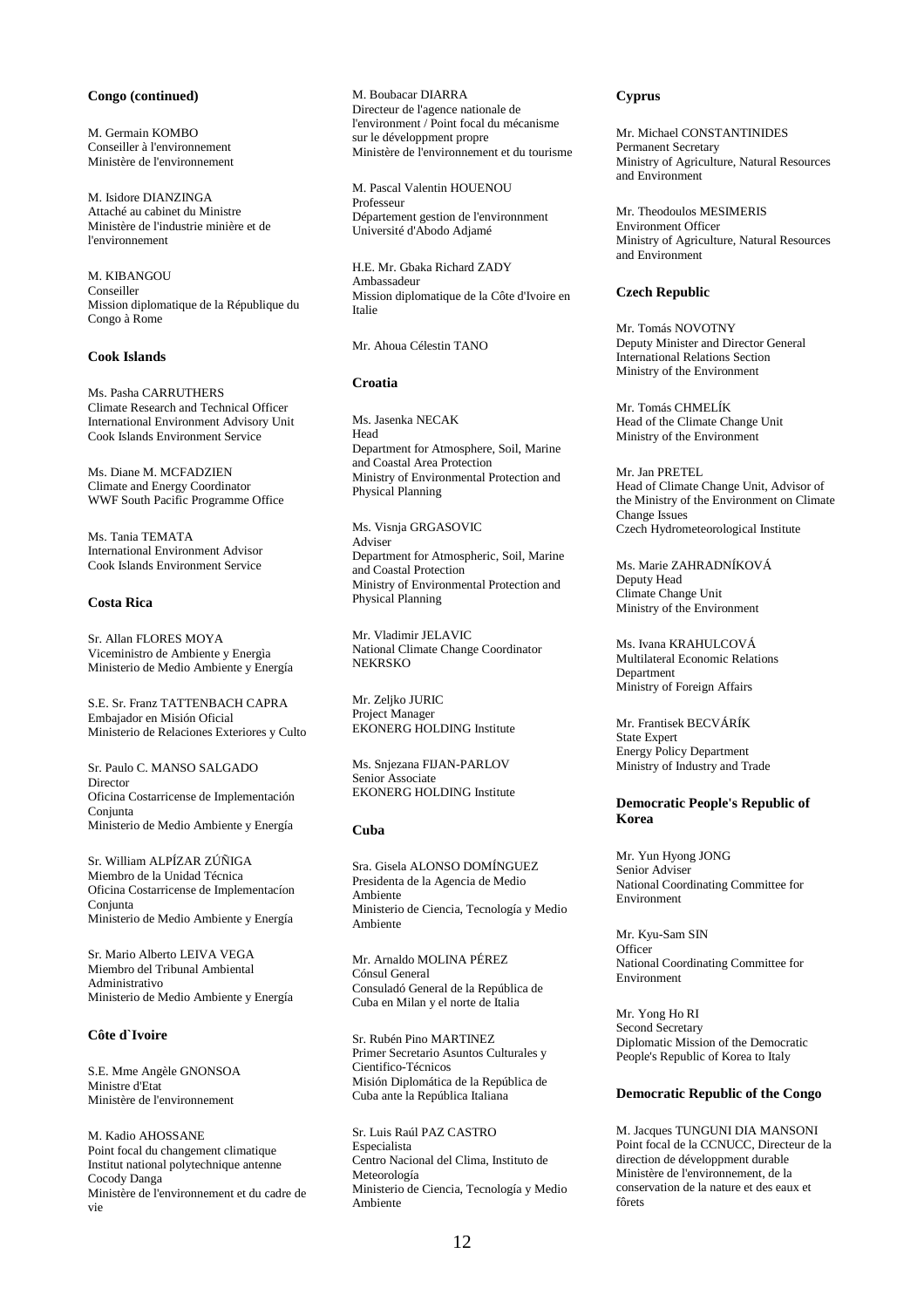# **Democratic Republic of the Congo (continued)**

M. Médard NTOMBI MUEN KABEYA Professeur, consultant national et expert national à la convention Ministère de l'environnement, de la conservation de la nature et des eaux et fôrets

# **Denmark**

H.E. Mr. Hans Christian SCHMIDT Minister Ministry of Environment

Mr. Thomas BECKER Head of International Department The Minister's Secretariat Ministry of Environment

Mr. Dan E. FREDERIKSEN Head of Department Ministry of Foreign Affairs

Mr. Jørgen BJELSKOU Senior Adviser Danish Environmental Protection Agency Ministry of Environment

Ms. Eva JENSEN Senior Adviser Danish Environmental Protection Agency Ministry of Environment

Mr. Mikkel AAROE-HANSEN Personal Assistant Danish Environmental Protection Agency Ministry of Environment

Mr. Kasper Westphal PEDERSEN Press Officer Ministry of Environment

Mr. Frode NEERGAARD Advisor Secretariat for Environment and Sustainable Development Ministry of Foreign Affairs

Mr. Thorbjørn FANGEL Senior Advisor Danish Environmental Protection Agency

Mr. Christian IBSEN Senior Adviser Danish Environmental Protection Agency Ministry of Environment

Mr. Jesper GUNDEMANN Adviser Danish Environmental Protection Agency

Mr. Lars Olsen HASSELAGER Adviser Danish Environmental Protection Agency Ministry of Environment

Mr. Frans BACH Consultant Danish Forest and Nature Agency Ministry of Environment

Mr. Peter Aarup IVERSEN Adviser Danish Environmental Protection Agency

Mr. Hans Jürgen STEHR Head of Division Research and Development Danish Energy Authority

Ms. Anette NORLING Head of Section Danish Energy Authority Danish Energy Authority

Ms. Lisbeth WALKER Executive Officer Ministry of Environment

Mr. Lars Georg JENSEN International Policy Co-ordinator Climate Change Campaign WWF Denmark

Mr. Anders Holbech JESPERSEN Advisor Confederation of Danish Industries

Mr. Torben TIMMERMANN Adviser Confederation of Danish Industries

Ms. Astrid JACOBSEN Head of Department Danish Environmental Protection Agency

### **Djibouti**

M. Mohamed Ali MOUMIN Directeur de l'Aménagement du Territoire et de l'Environnement Ministère de l'habitat, de l'urbanisme, de l'environnement et de l'aménagement du territoire

### **Dominican Republic**

S.E. Sr. Frank DE MOYA PONS Secretario de Estado Secretaría de Estado de Medio Ambiente y Recursos Naturales

Sr. Juan MANCEBO Coordinador Proyecto Cambio Climático Secretaría de Estado de Medio Ambiente y Recursos Naturales

#### **Ecuador**

Sr. Mario GUERRERO MURGUEYTIO Consul General Consuladó General del Ecuador en Milan

# **Egypt**

Ms. Aleya ABOUL EZZ Consul General Consulate General of the Arab Republic of Egypt in Milan

Mr. Mohamed Ahmed EL-SHAHAWY Climate Change Supervisor Egyptian Environmental Affairs Agency

Mr. Mohamed A.M. MADANY Director Ministry of State for Environmental Affairs

Mr. Tamer EL-MAWAZINY First Secretary Ministry of Foreign Affairs

Mr. Barakat Ali Abul EL-LIETHY Third Secretary Consulate General of the Arab Republic of Egypt in Milan

Mr. Moataz Mostafa ANWAR MOHAMED Third Undersecretary Consulate General of the Arab Republic of Egypt in Milan

#### **Estonia**

Mr. Allan GROMOV Deputy Secretary General on International Co-operation Ministry of the Environment

Ms. Heidi HALLIK Senior Officer Environmental Management and Technology Department Ministry of the Environment

Mr. Andres KRATOVITS Director General International Co-operation Department Ministry of the Environment

Mr. Sulev VARE Secretary General Ministry of the Environment

### **European Community**

H.E. Ms. Margot WALLSTRÖM Commissioner for the Environment European Commission

Mr. Henning ARP Member of the Cabinet of Commissioner Wallström European Commission - DG Environment

Ms. Catherine DAY Director General Environment Directorate-General European Commission - DG Environment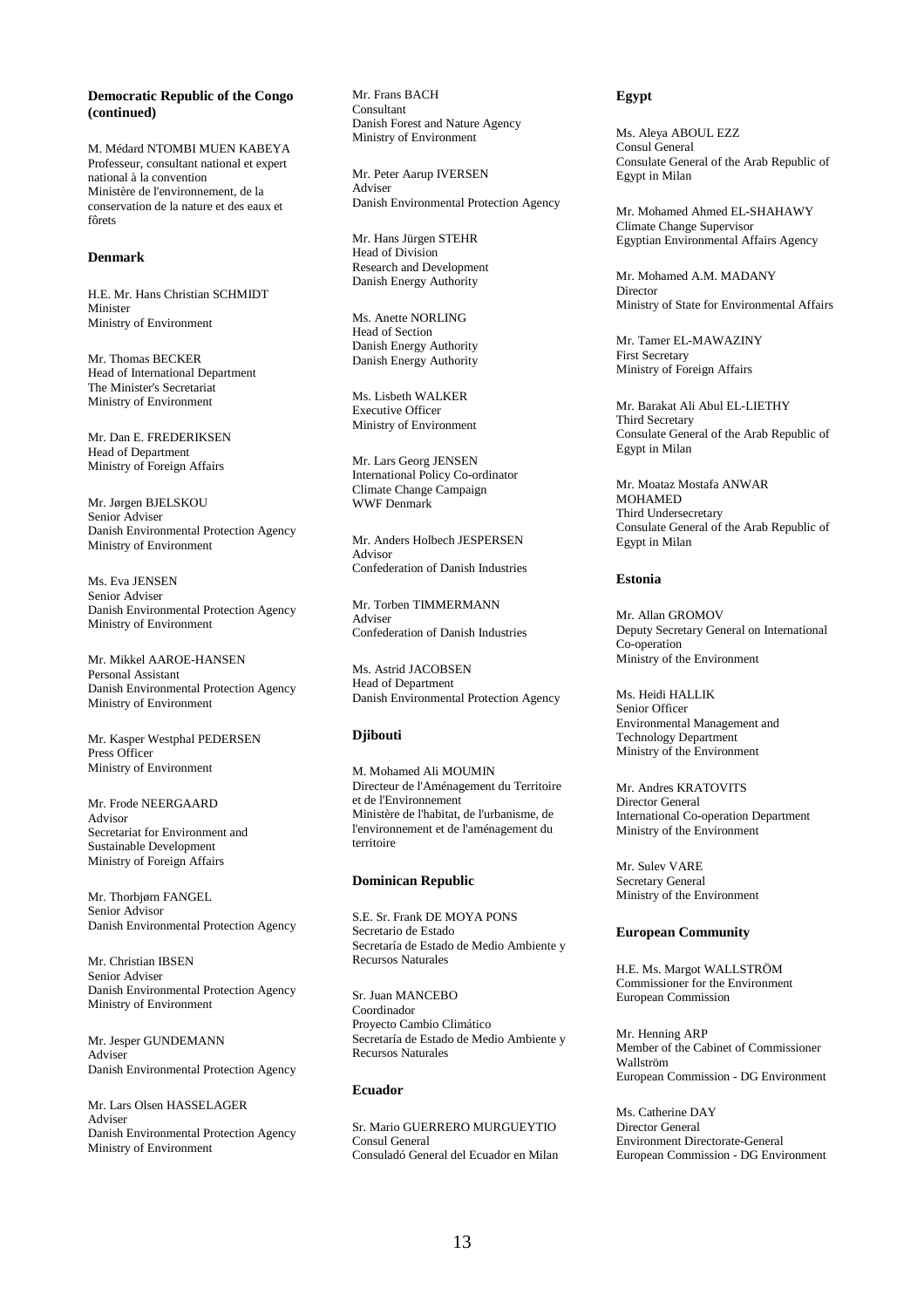#### **European Community (continued)**

Ms. Eva Christina HEDLUND Commissioner Spokeperson European Commission - DG Environment

Mr. Jos DELBEKE Director Environment Directorate-General European Commission - DG Environment

Mr. Artur RUNGE-METZGER Head of Climate Change Environment Directorate-General European Commission - DG Environment

Ms. Claudia CANEVARI Administrator Environment Directorate-General European Commission - DG Environment

Mr. Jürgen SALAY European Commission - DG Environment

Mr. Damien MEADOWS Administrator Environment Directorate-General European Commission - DG Environment

Mr. Lars MUELLER National Expert - Climate Change Unit Environment Directorate-General European Commission - DG Environment

Ms. Olivia HARTRIDGE Environment Directorate-General European Commission - DG Environment

Mr. Hartmut BEHREND Environment Directorate-General European Commission - DG Environment

Mr. Jürgen LEFEVERE Administrator European Commission - DG Environment

Mr. Thomas VERHEYE Environment Directorate-General European Commission - DG Environment

Ms. Loredana PICA Secretary Climate Change Unit Environment Directorate-General European Commission - DG Environment

Ms. Beatrice MAGEL European Commission - DG Environment

Mr. Joost VAN DE VELDE Environment Directorate-General European Commission - DG Environment

Mr. Zoltan RAKONCZAY European Commission - DG Environment

Mr. Peter HORROCKS Climate Change and Energy European Commission - DG Environment Mr. Matthieu WEMAERE Adviser Climate Change Unit European Commission - DG Environment

Mr. Peter VIS Principal Administrator Environment Directorate-General European Commission - DG Environment

Mr. Marc DEBOIS Principal Administrator Development Directorate-General European Commission - DG Development

Ms. Maria LAMIN Administrator Development Directorate-General European Commission - DG Development

Mr. Joachim EHRENBERG Principal Administrator Enterprise Directorate-General European Commission - DG Enterprise

Ms. Anna SOLE MENA Administrator Enterprise Directorate-General European Commission - DG Enterprise

Mr. Gareth STEEL Trade Directorate-General European Commission - DG Trade

Mr. Håkan KARLSTRÖM Principal Administrator Energy and Transport Directorate-General European Commission - DG Energy and Transport

Ms. Anke HEROLD Oeko-Institut (Institute for Applied Ecology e.V.)

Mr. André JOL Project Manager Emissions Inventory and Climate Change European Environment Agency

Mr. Roberto SANTANIELLO Head European Commission Coordinating Office in Milan

Mr. Anver GHAZI Head of Unit Research and Development Directorate-General European Commission - DG Research

Mr. Claus BRUENING Scientific Officer Research and Development Directorate-General European Commission - DG Research

Mr. Peter SMITH Expert School of Biological Sciences University of Aberdeen

Mr. Wolfgang CRAMER IPCC Lead Author Potsdam Institute for Climate Impact Research

Mr. Ivan JANSSENS Expert University of Antwerpen

Mr. Frank RAES Joint Research Center Institute for Environment and Sustainability

Mr. Giorgio MATTEUCCI E-C Joint Researcher Joint Research Centre Institute for Environment and Sustainability

Mr. Günther SEUFERT Joint Research Centre Institute for Environment and Sustainability

Mr. Alan BELWARD Joint Research Centre Institute for Environment and Sustainability

Mr. Frédéric ACHARD Joint Research Centre Institute for Environment and Sustainability

Mr. Hugh EVA Joint Research Centre Institute for Environment and Sustainability

Mr. Hans-Jürgen STIBIG Joint Research Centre Institute for Environment and Sustainability

Mr. Danilo MOLLICONE Joint Research Centre Institute for Environment and Sustainability

Mr. Rainer BARITZ Joint Research Centre Institute for Environment and Sustainability

Mr. Jean-Paul MALINGREAU Joint Research Centre Institute for Environment and Sustainability

Mr. David WILKINSON Institute for Environment and Sustainability

Ms. Ulla ENGELMANN Official Head Public Relations Unit Institute for Environment and Sustainability

Ms. Berta DUANE Joint Research Centre Institute for Environment and Sustainability

Ms. Giuseppina CARABELLÒ Institute for Environment and Sustainability

Ms. Maria Francesca MANNONE Institute for Environment and Sustainability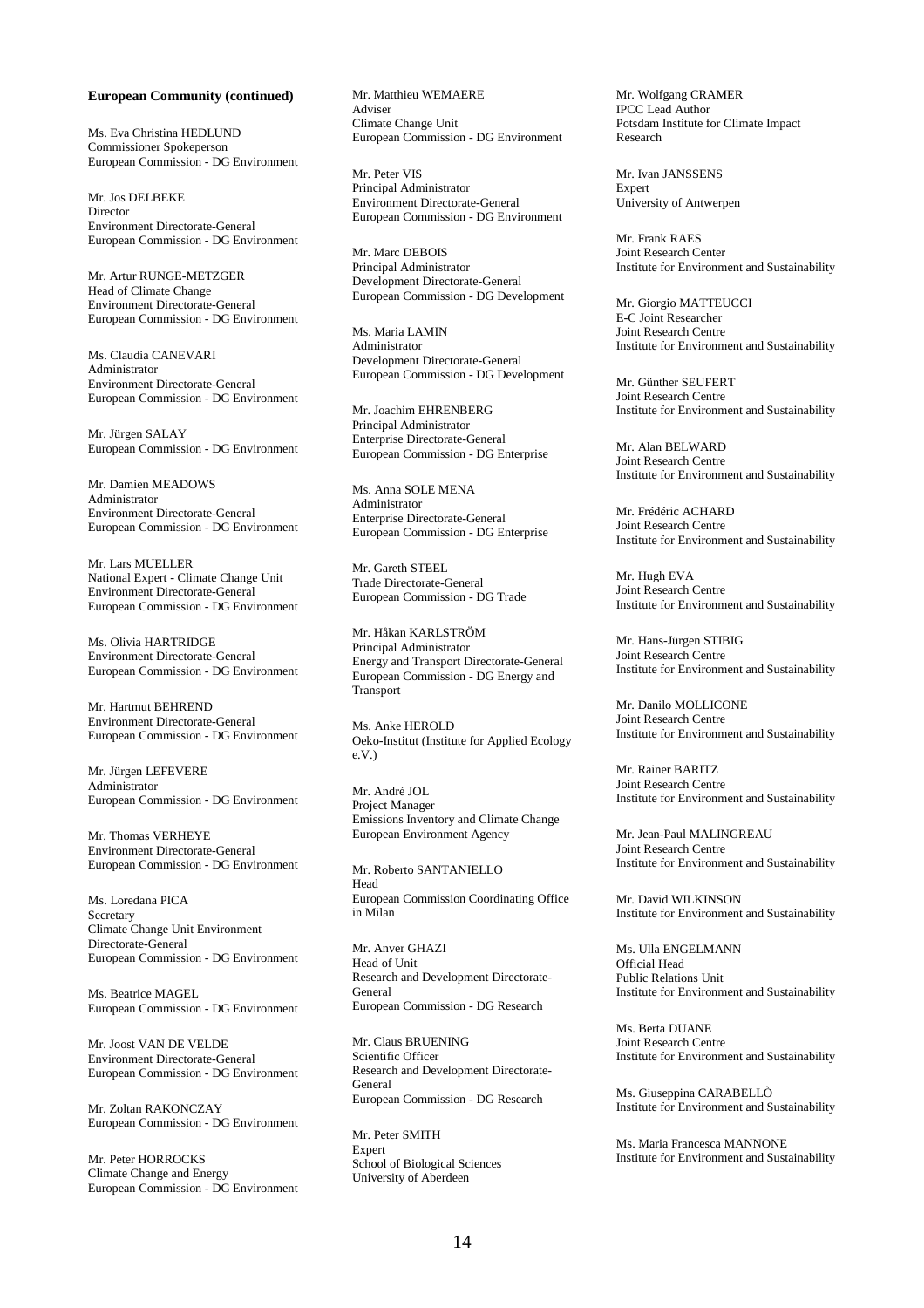#### **European Community (continued)**

Ms. Colette A.D. NOLESINI Joint Research Centre Institute for Environment and Sustainability

Ms. Ulrike WINTER Joint Research Centre Institute for Environment and Sustainability

Mr. Federico FRASCHETTI Institute for Environment and Sustainability

Mr. Per A. LOEKKEMYHR Joint Research Centre Institute for Environment and Sustainability

Mr. Wolfgang KNORR Expert Max Planck Institute for Biogeochemistry Institute for Environment and Sustainability

Ms. Sylvana VALIER European Commission Coordinating Office in Milan

Ms. Cristina GARCIA ORCOYEN TORMO MEP Committee on the Environment, Public Health and Consumer Policy European Parliament

Ms. Eija-Riitta Anneli KORHOLA MEP Committee on the Environment, Public Health and Consumer Policy European Parliament

Mr. Anders WIJKMAN Vice Chairman Committee on Development and Cooperation European Parliament

Mr. Guido SACCONI Vice-Chairman Committee on the Environment, Public Health and Consumer Policy European Parliament

Mr. Bernd LANGE Committee on the Environment, Public Health and Consumer Policy European Parliament

Mr. Rolf LINKOHR Member of European Parliament (Germany) Committee on Industry, External Trade, Research and Energy European Parliament

Mr. Alexander DE ROO Vice Chairman Committee on the Environment, Public Health and Consumer Policy European Parliament

Ms. Monica FRASSONI Co-President of the Greens/EFA Group Committee on Constitutional Affairs European Parliament

Ms. Marialiese FLEMMING Member of European Parliament Commitee on the Environment, Public Health and Consumer Policy European Parliament

Ms. Avril DOYLE MEP Committee on the Environment, Public Health and Consumer Policy European Parliament

Mr. Claude TURMES MEP Committee on Industry, External Trade, Research and Energy European Parliament

Mr. Francis JACOBS Head of Division Secretariat Committee of Environment European Parliament

Ms. Sabina MAGNANO Environment Commitee Secretariat European Parliament

Ms. Conceiçao GONCALVES Environment Commitee Secretariat European Parliament

Ms. Maria Grazia CAVENAGHI European Parliament Information Office in Milan

Ms. Amarylli GERSONY-COLOMBO European Parliament

Ms. Terhi LEHTONEN Staff European Parliament

Ms. Kerstin NIBLAEUS Director General DG I Environment General Secretariat of the Council of the European Union

Mr. Anders KJELLGREN Administrator DG I Environment General Secretariat of the Council of the European Union

Ms. Sari HANNINEN Administrator DG I Envrionment General Secretariat of the Council of the European Union

Ms. Claire SAUBUSSE Secretary DGI-Environment General Secretariat of the Council of the European Union

Mr. Gian Luigi FAURE DG II Environment General Secretariat of the Council of the European Union

Ms. Mercedes GARCIA PÉREZ DG II Environment General Secretariat of the Council of the European Union

Mr. Frank DENTENER Joint Research Centre Institute for Environment and Sustainability

Mr. Antonio SORIA **Official** Institute for Environment and Sustainability

Ms. Jacqueline MCGLADE **Official** European Environment Agency

Ms. Pirjo-Liisa KOSKIMAKI Head of Unit Energy and Transport Directorate General European Commission

Mr. Sandra STEVENS Official Transport and Energy European Commission

Ms. Ambretta TASSO Official Environment Committee European Parliament

Mr. Peter CARTER Official European Investment Bank - Luxembourg European Investment Bank

Mr. Emanuel MARAVIC **Official** European Investment Bank

Mr. Philippe MAYSTADT Official European Investment Bank

Mr. Peter SEDGWICK Official European Investment Bank

Ms. Renate KOEBLE Joint Research Center European Commission

Mr. Adrian LEIP Joint Research Center European Commission

Mr. Valerio PAGLIARI Joint Research Centre

Mr. Peter COVELIERS European Investment Bank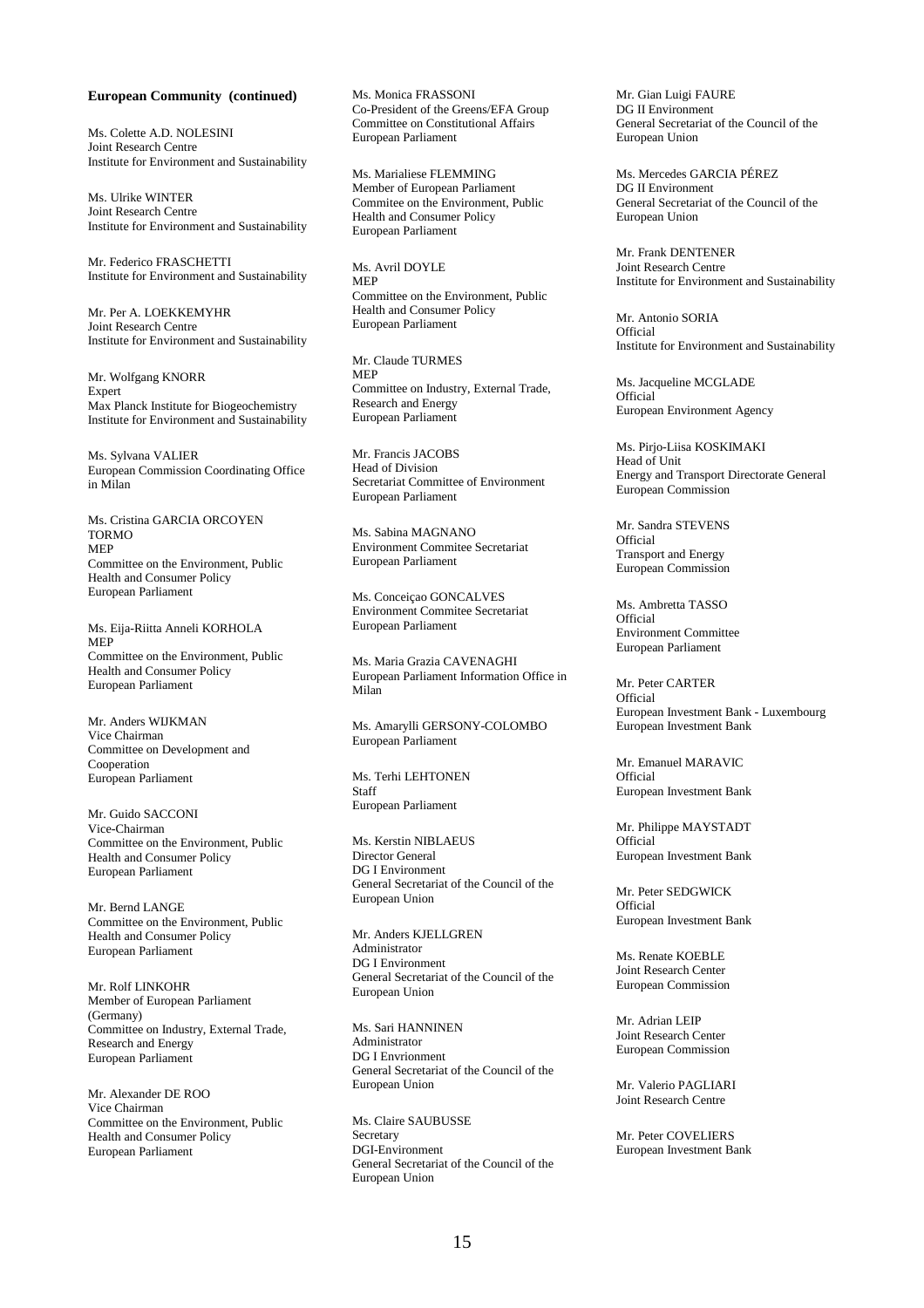# **Fiji**

Mr. Epeli Nareki NASOME Director of Environment Department of Environment Ministry of Local Government, Housing, Squatter Settlement and Environment

# **Finland**

H.E. Mr. Jan-Erik ENESTAM Minister Ministry of the Environment

M. Pekka JALKANEN Director General Ministry of the Environment

Mr. Pentti TIUSANEN Member of Parliament Parliament of Finland

Ms. Inkeri KEROLA Member of Parliament Parliament of Finland

Mr. Kari KÄRKKÄINEN Member of Parliament Parliament of Finland

Mr. Heiki A. OLLILA Member of Parliament Parliament of Finland

Ms. Satu TAIVEAHO Member of Parliament Parliament of Finland

Ms. Marja EKROOS Councel to the Environment Committee Parliament of Finland

Ms. Outi BERGHÄLL Director International Climate Project Ministry of the Environment

Mr. Jukka UOSUKAINEN Deputy Director General Global Environmental Affairs Ministry of the Environment

Mr. Taisto HUIMASALO Deputy Director General Department for Global Affairs Ministry for Foreign Affairs

Mr. Heikki SOURAMA Consulting Counsellor Ministry of Finance

Mr. Veikko MARTTILA Environmental Director Ministry of Agriculture and Forestry

Ms. Päivi JANKA Chief Counsellor Ministry of Trade and Industry Mr. Susanna DROMBERG Political Adviser Ministry of the Environment

Mr. Jaakko OJALA Counsellor Environmental Protection Department Ministry of the Environment

Ms. Pirkko HEIKINHEIMO Senior Adviser International Climate Project Ministry of the Environment

Ms. Tita KORVENOJA Senior Adviser Ministry of the Environment

Mr. Juha KUUSI Special Adviser Department of Global Affairs Ministry for Foreign Affairs

Mr. Esa HURTIG Counsellor Department of Policy Ministry for Foreign Affairs

Ms. Aulikki KAUPPILA Counsellor Ministry of Agriculture and Forestry

Ms. Erja FAGERLUND Senior Adviser Energy Department Ministry of Trade and Industry

Mr. Risto SIEVÄNEN Senior Researcher Vantaa Research Centre Finnish Forest Research Institute

Mr. Kari HÄMEKOSKI Programme Manager Finnish Environment Institute

Mr. Ilkka SAVOLAINEN Research Professor VTT Processes Technical Research Centre of Finland

Mr. Jouko RÄMÖ Senior Corporate Adviser Environmental Affairs Pohjolan Voima Ltd.

Mr. Päivi LUOMA Counsellor Finnish Forest Industries Federation

Ms. Raija PIKKU-PYHÄLTÖ Senior Technical Adviser National Technology Agency

Ms. Tuuli KASKINEN Member of the Climate Group Finnish Association for Nature Conservation

Mr. Sami WILKMAN Climate Change Expert WWF Finland

Mr. Tuomas NIEMI Assistant Ministry of the Environment

#### **France**

S.E. Mme Roselyne BACHELOT-NARQUIN Ministre Ministère de l'écologie et du développement durable

S.E. M. Loïc HENNEKINE Ambassadeur Mission diplomatique de la France en Italie

S.E. M. Denis GAUER Ambassadeur délégué à l'environnement Ministère des affaires étrangères

Mme Dominique DRON Présidente Mission interministérielle de l'effet de serre

M. Renaud LEVY Consul général Consulat général de France à Milan

Mme Béatrice HUMBERT Conseiller technique Cabinet du Ministre Ministère de l'écologie et du développement durable

M. Didier FAU Conseiller diplomatique Cabinet du Ministre Ministère de l'écologie et du développement durable

M. Eric QUERENET DE BREVILLE Conseiller commercial, correspondant environnement Mission diplomatique de la France en Italie

M. Lionel BESSARD Chef du secteur industries de réseau, énergie et environnement Mission économique Mission diplomatique de la France en Italie

M. Philippe MEUNIER Secrétaire général Mission interministérielle de l'effet de serre

M. Paul WATKINSON Chargé de mission Mission interministérielle de l'effet de serre

M. Thomas GUERET Chargé de mission Mission interministérielle de l'effet de serre

M. Joseph RACAPÉ Chargé de mission Mission interministérielle de l'effet de serre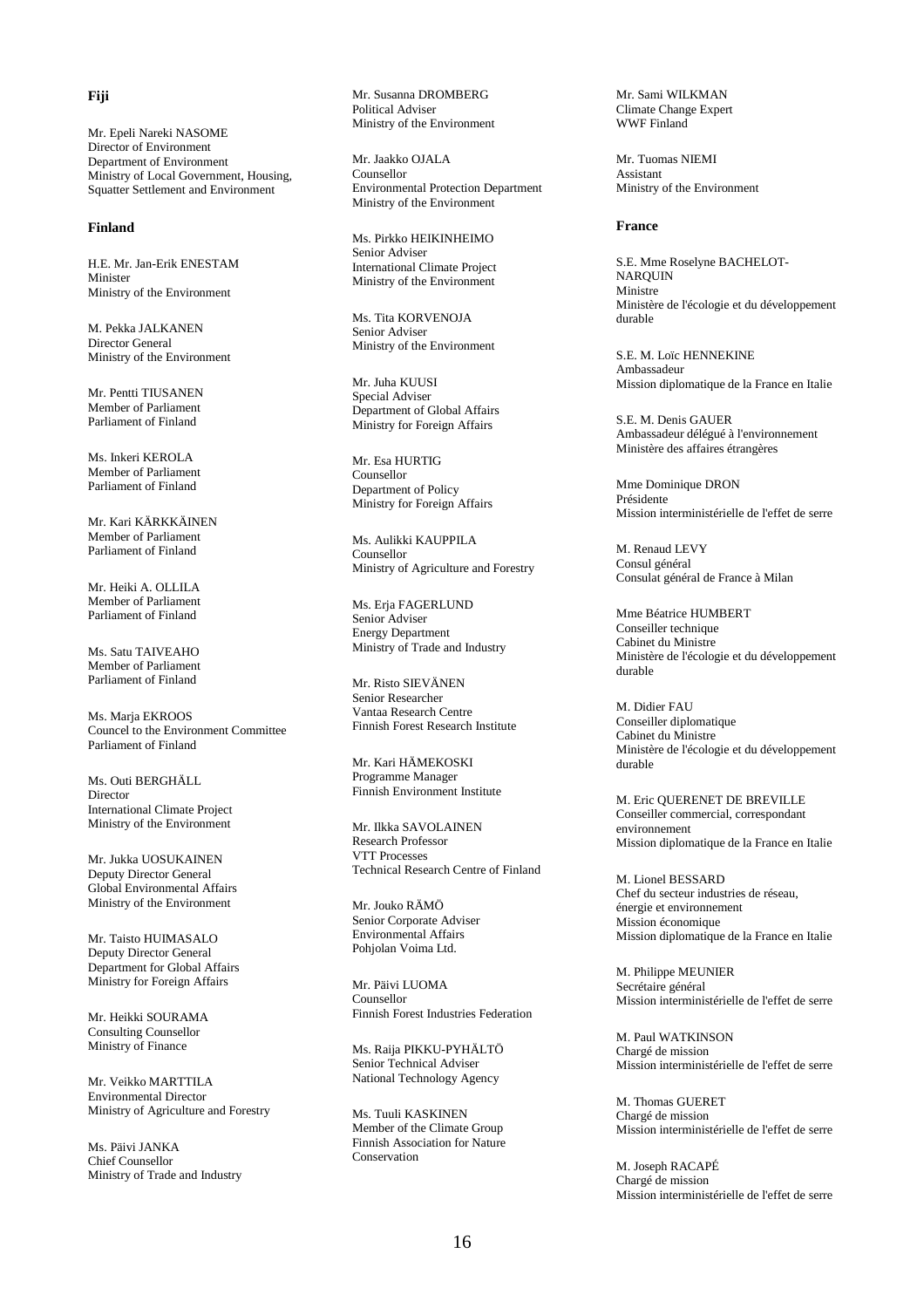# **France (continued)**

M. Marc GILLET Chargé de mission / Directeur Observatoire national sur les effets du réchauffement climatique Mission interministérielle de l'effet de serre

M. Cyril LOISEL Office national des forêts

M. Régis JUVANON DU VACHAT Chargé de mission Mission interministérielle de l'effet de serre

M. Henri-Luc THIBAULT Chef du service des affaires internationales Direction générale de l'administration, des finances et des affaires internationales Ministère de l'écologie et du développement durable

M. Hugues RAVENEL Chef de bureau au service des affaires internationales Direction générale de l'administration, des finances et des affaires internationales Ministère de l'écologie et du développement durable

M. Philippe LACOSTE Sous-directeur de l'environnement Direction des affaires économiques et financières Ministère des affaires étrangères

Mme Anne DENIS-BLANCHARDON Sous-direction de l'environnement, direction des affaires économiques et financières Ministère des affaires étrangères

M. Nicolas LAMBERT Direction générale de la coopération internationale et du développement Ministère des affaires étrangères

Mme Céline MERCIER Direction des affaires juridiques Ministère des affaires étrangères

M. Frédérick JESKE Adjoint au chef du bureau "Aide au développement, institutions multilatérales de développement" Direction du trésor Ministère de l'économie, des finances et de l'industrie

Mme Christine GRANIER-HEURTEVIN Attachée de presse Ministère de l'écologie et du développement durable

M. Didier BOURGUIGNON Chef de la mission économique de Milan Consulat général de France à Milan

M. Dominique BOUTTER Adjoint Mission économique de Milan Consulat général de France à Milan M. Michel LODOLO Chef de secteur Mission économique de Milan Consulat général de France à Milan

Mme Chantal VIOLET Attachée sectorielle Mission économique de Milan Consulat général de France à Milan

Mme Marie JAUDET Chargée de communication Mission interministérielle de l'effet de serre

M. Jean JOUZEL Conseiller scientifique Commissariat à l'énergie atomique

M. Régis MEYER Chargé de mission Mission interministérielle de l'effet de serre

M. Vincent BOURCIER Secrétaire Mission interministérielle de l'effet de serre

M. Hervé BALLEREAU Officier de sécurité Ministère de l'écologie et du développement durable

Melle Céline BESSE Secrétaire Mission interministérielle de l'effet de serre

Mme Marie-Claire LHENRY Service des affaires internationales Ministère de l'écologie et du développement durable

M. Emmanuel MARTÍNEZ Sous-direction de l'environnement, de la régulation économique et du développement durable Direction des études économiques de l'évaluation environnementale Ministère de l'écologie et du développement durable

Mme Aurélie VIEILLEFOSSE Direction des études économiques et de l'évaluation environnementale Ministère de l'écologie et du développement durable

Mme Véronique MASSENET Conseiller commercial Direction des relations économiques extèrieures Ministère de l'économie, des finances et de l'industrie

M. Jean-Jacques BECKER Chef du bureau de l'agriculture et de l'environnement Direction de la prévision Ministère de l'économie, des finances et de l'industrie

M. Didier BOSSEBOEUF Service économique/Coordination étude énergie Agence de l'environnement et de la maîtrise de l'énergie

Mme Stéphanie MONJON Chargée de mission Service économie Agence de l'environnement et de la maîtrise de l'énergie

Mme Valérie MERCKX Office national des forêts

M. Marc-Antoine MARTIN Secrétaire général Fonds français pour l'environnement mondial

M. Roger GOUDIARD Directeur exécutif adjoint de la stratégie Agence française de développement

M. Philippe BOSSE Chargé de mission Fonds français pour l'environnement mondial Agence française de développement

M. Bernard MEUNIER Chargé de mission Fonds français pour l'environnement mondial

M. Mustapha KLEICHE Chargé de mission Fonds français pour l'environnement mondial

M. Jean-Charles HOURCADE Directeur Centre international de recherche sur l'environnement et le développement

M. Heneage LEGGE-BOURKE Conseiller Caisse des dépôts et consignations

Mme Laurence TUBIANA **Directrice** Institut du développement durable et des relations internationales

Mr. Richard BARON Chargé de mission Institut du développement durable et des relations internationales

Mme Carine BARBIER Chargée de mission Institut du développement durable et des relations internationales

M. François MOISAN Directeur de la stratégie et de la communication Agence de l'environnement et de la maîtrise de l'énergie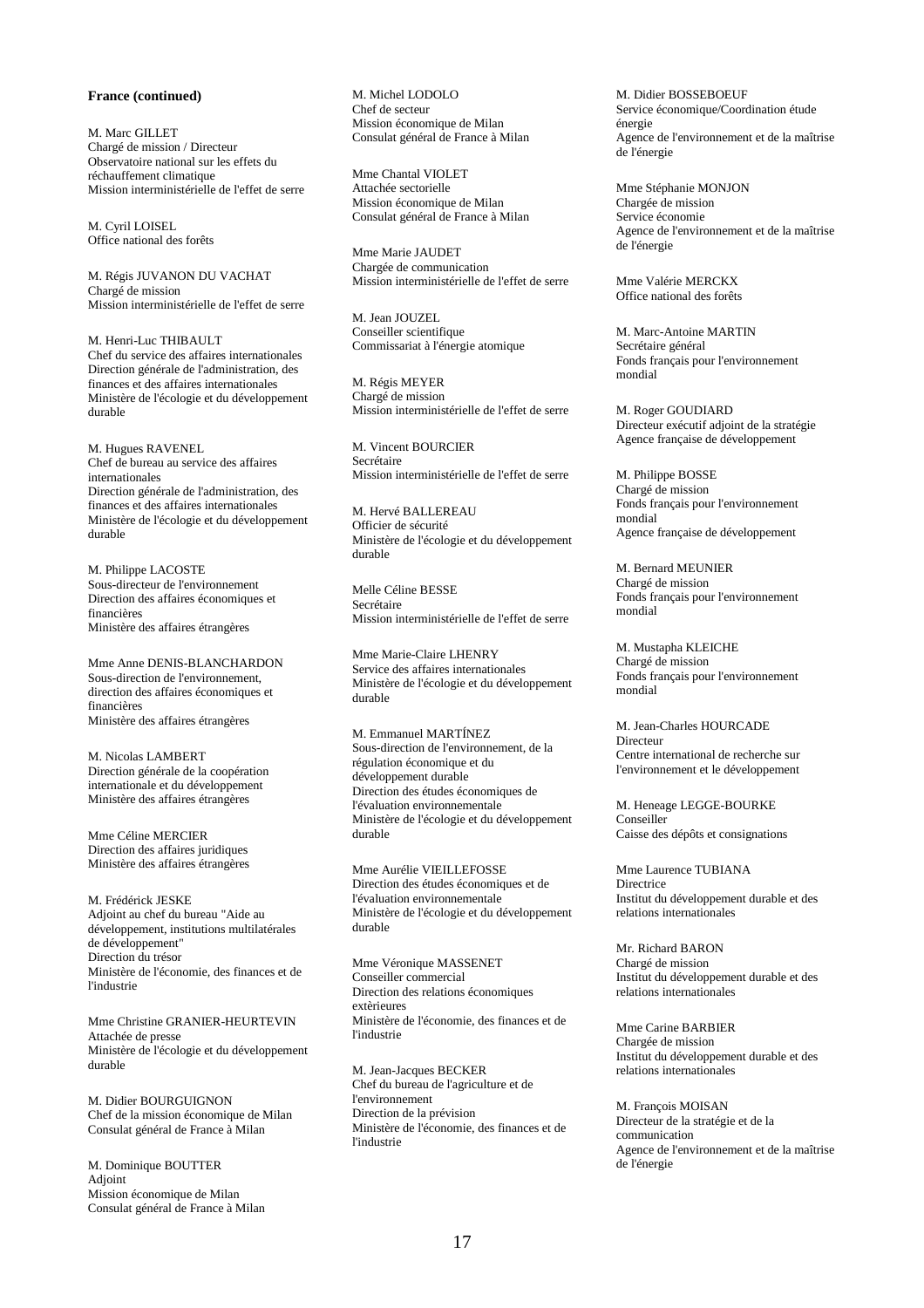# **France (continued)**

M. Jonathan CLEMENTS Interprète Ministère de l'écologie et du développement durable

M. Jean-François MINSTER Président directeur général Institut français de recherche pour l'exploitation de la mer

Mr. Pierre PETITJEAN Attaché de presse Cabinet de la Ministre Ministère de l'écologie et du développement durable

#### **Gambia**

H.E. Ms. Susan WAFFA-OGOO Secretary of State Department of State for Fisheries, Natural Resources and Environment Department of State for Fisheries, Natural Resources and the Environment

Ms. Fatou JASSEH-KUYATEH Permanent Secretary State for Fisheries, Natural Resources and Environment Department of State for Fisheries, Natural Resources and the Environment

Ms. Fatou Ndeye GAYE Member of National Climate Committee Department of Livestock Services

Mr. Bubu Pateh JALLOW UNFCCC Focal Point Department of Water Resources

#### **Georgia**

H.E. Ms Nino CHKHOBADZE Minister Ministry of Environment and Natural Resources Protection

H.E. Ms Rusudan LORDKIPANIDZE Ambassador Extraordinary and Plenipotentiary Diplomatic Mission of Georgia to Italy

Mr. Zaal LOMTADZE Deputy Minister Ministry of Environment and Natural Resources Protection

Mr. David GZIRISHVILI Director National Agency on Climate Change of Georgia

Mr. Paata JANELIDZE Head of Division National Agency on Climate Change of Georgia

Ms. Marina J. SHVANGIRADZE Head of National Policy Department National Agency on Climate Change of Georgia

Mr. Dietrich BORST Chair External Relations German Emissions Trading Association

#### **Germany**

H.E. Mr. Jürgen TRITTIN Federal Minister Federal Ministry for the Environment, Nature Conservation and Nuclear Safety

Mr. Hendrik VYGEN Director General International Cooperation Department Federal Ministry for the Environment, Nature Conservation and Nuclear Safety

Mr. Karsten SACH Head of Division (Vice-President of the COP) International Cooperation, Global Conventions Federal Ministry for the Environment, Nature Conservation and Nuclear Safety

Mr. Folkmar STOECKER Consul General Consulate General of Germany in Milan

Ms. Marita STEINKE Head of Division Federal Ministry for Economic Cooperation and Development

Mr. Erich WALLENWEIN Head of Division International Environmental Policy, Climate Protection Federal Ministry of Economics and Labour

Mr. Norbert GORISSEN Head of Division International and EU-Affairs of Renewable Energies Federal Ministry for the Environment, Nature Conservation and Nuclear Safety

Mr. Manfred KONUKIEWITZ Head of Division Federal Ministry of Economic Cooperation and Development

Mr. Franz-Josef SCHAFHAUSEN Head of Division National Climate Protection Programme, Environment and Energy Federal Ministry for the Environment, Nature Conservation and Nuclear Safety

Mr. Michael SCHROEREN Head of Division/Speaker of the Federal Environment Minister Federal Ministry for the Environment, Nature Conservation and Nuclear Safety Mr. Peter FISCHER Deputy Head of Division Task Force on Environmental and Biopolitical Issues in Foreign Policy Federal Foreign Office

Mr. Claus BORMUTH Deputy Head of Division Federal Ministry of Consumer Protection, Food and Agriculture

Mr. Thomas FRISCH Deputy Head of Division Federal Ministry of Economics and Labour

Mr. Enno HARDERS Deputy Head of Division Federal Ministry for the Environment, Nature Conservation and Nuclear Safety

Ms. Sigrid STRICH Deputy Head of Division Referat 534 Federal Ministry of Consumer Protection, Food and Agriculture

Mr. Felix KLEIN Deputy Consul General Consulate General of Germany in Milan

Ms. Birgit SCHWENK Personal Assistant to the Federal Environment Minister Federal Ministry for the Environment, Nature Conservation and Nuclear Safety

Mr. Martin VETTER Attaché Consulate General of Germany in Milan

Mr. Harald SPATZ Attaché Consulate General of Germany in Milan

Mr. Patrick GRAICHEN Assistant Head of Division Climate Change Department Federal Ministry for the Environment, Nature Conservation and Nuclear Safety

Ms. Ursula FUENTES HUTFILTER Assistant Head of Division Federal Ministry for the Environment, Nature Conservation and Nuclear Safety

Mr. Philipp KNILL Desk Officer Federal Ministry for Economic Cooperation and Development

Mr. Bodo LINSCHEIDT Assistant Head of Division Federal Ministry for the Environment, Nature Conservation and Nuclear Safety

Ms. Katrin MEFFERT Executive Officer Federal Ministry for the Environment, Nature Conservation and Nuclear Safety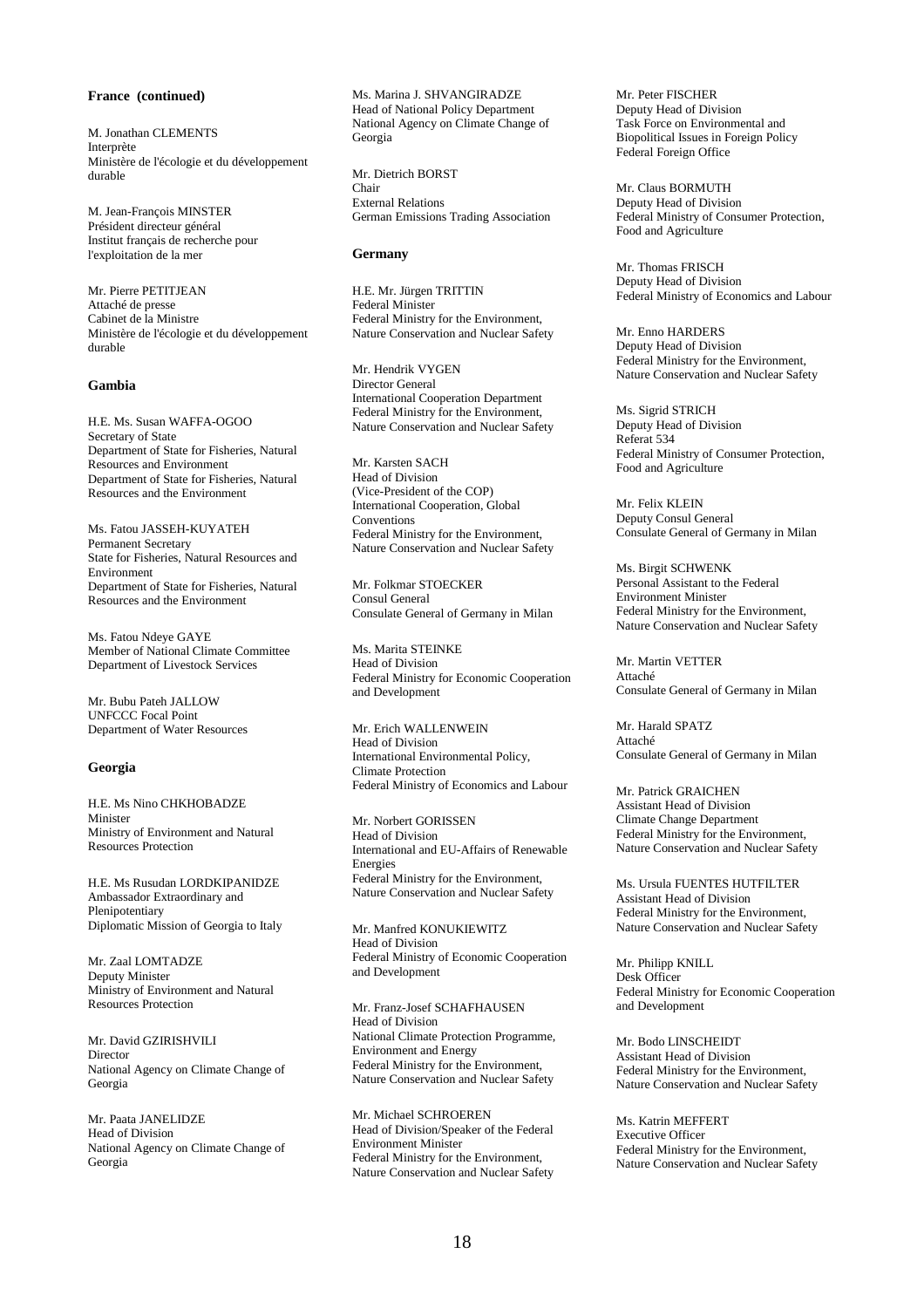# **Germany (continued)**

Mr. Reinhard SCHNEIDER Executive Officer Federal Ministry for the Environment, Nature Conservation and Nuclear Safety

Ms. Marion DREHER Assistant Head of Division Federal Environmental Agency Germany Federal Environmental Agency

Ms. Petra MAHRENHOLZ Assistant Head of Division Federal Environmental Agency

Mr. Martin WEISS Assistant Head of Division Federal Environmental Agency

Mr. Falk HEINEN Assistant Head of Division Federal Environmental Agency

Ms. Dörte BERNHARDT Assistant Head of Division Federal Environmental Agency

Mr. Stefan RÖSNER Assistant Head of Division German Meteorological Service

Mr. Josef GAMPERL Senior Environmental Specialist The German Development Bank

Mr. Holger LIPTOW Head of Project Climate Change German Agency for Technical Cooperation

Ms. Elisabeth MAUSOLF Climate Change Expert German Agency for Technical Cooperation

Mr. Reinhard WOLF Forestry Expert German Agency for Technical Cooperation

Ms. Kerstin DIETRICH Project Manager Climate Protection Programme German Agency for Technical Cooperation

Mr. Hans-Joachim SCHELLNHUBER Professor German Advisory Council on Global Change

Ms. Andrea RUBNER Assistant Consulate General of Germany in Milan

Ms. Elke ARNOLD Assistant Consulate General of Germany in Milan

Ms. Petra CARLI Assistant Consulate General of Germany in Milan Mr. Fluvio CHIESURIN Assistant Consulate General of Germany in Milan

Ms. Imme SCHOLZ German Development Institute

Ms. Regina Annette BETZ Fraunhofer Institute for Systems and Innovation Research

Mr. Lambert SCHNEIDER Oeko-Institut (Institute for Applied Ecology e.V.)

Mr. Sebastian OBERTHÜR Ecologist Ecologic

Ms. Keya CHONDHURY Institute for Biodiversity

Mr. Werner SCHNAPPAUF State Minister State Development and the Environment of the State of Bavaria Ministry of State Development and the Environment- Bavaria

Mr. Ernst-Christoph STOLPER Director General Ministry of Conservation, Agriculture and Consumer Protection of the State of North Rhine-Westfalia

Mr. Josef HERKENDELL Head of Division Ministry of Conservation, Agriculture and Consumer Protection of the State of North Rhine-Westfalia

Ms. Renate QUELLE Consulate General of Germany in Milan

Ms. Katharin BULANG Consulate General of Germany in Milan

Mr. Hans-Dieter GLÜCKHER Consulate General of Germany in Milan

Mr. Werner WALZ Consulate General of Germany in Milan

Ms. Margit CONRAD State Minister Ministry of Environment and Forestry of the State of Rhineland-Palatine

Mr. Bernhard ZANDER Vice President Kreditanstalt für Wiederaufbau

Ms. Kathrin GUTMANN Federal Ministry for the Environment, Nature Conservation and Nuclear Safety

Ms. Anja KÖHNE Federal Ministry for the Environment, Nature Conservation and Nuclear Safety Ms. Rosemarie WEBER Assistant Head of Division Federal Environmental Agency

Ms. Rosemarie BENNDORF Assistant Head of Division Federal Environmental Agency

Ms. Silke LUTZMANN Minister's Office Federal Ministry for the Environment, Nature Conservation and Nuclear Safety

Ms. Kristina NIENHAUS German Advisory Council on Global Change

# **Ghana**

H.E. Mr. Kofi DSANE-SELBY Ambassador Diplomatic Mission of Ghana to Italy

Mr. Franklin Paracelsus MOTE Deputy Director Meteorological Services Department

Mr. William Kojo AGYEMANG-BONSU Senior Programme Officer Environmental Protection Agency

Mr. Larsey MENSAH Head Legal Division Ministry of Environment, Science and Technology

Mr. E.Y. DJOKOTO Member of the Forestry Commission Board Forestry Commission

Mr. U.K. ARMOO Solicitor Secretary Forestry Commission Board Forestry Commission

Mr. Robert K. BAMFO Head of Monitoring and Evaluation Department Forestry Commission

Mr. Guggisberg ASANTE Environment Concerns

#### **Greece**

H.E. Ms. Vasso PAPANDREOU Minister Ministry of Environment, Physical Planning and Public Works

Ms. Rodoula ZISI Deputy Minister Ministry of Environment, Physical Planning and Public Works

Mr. Stavros KAMPELIS General Secretary Ministry of Environment, Physical Planning and Public Works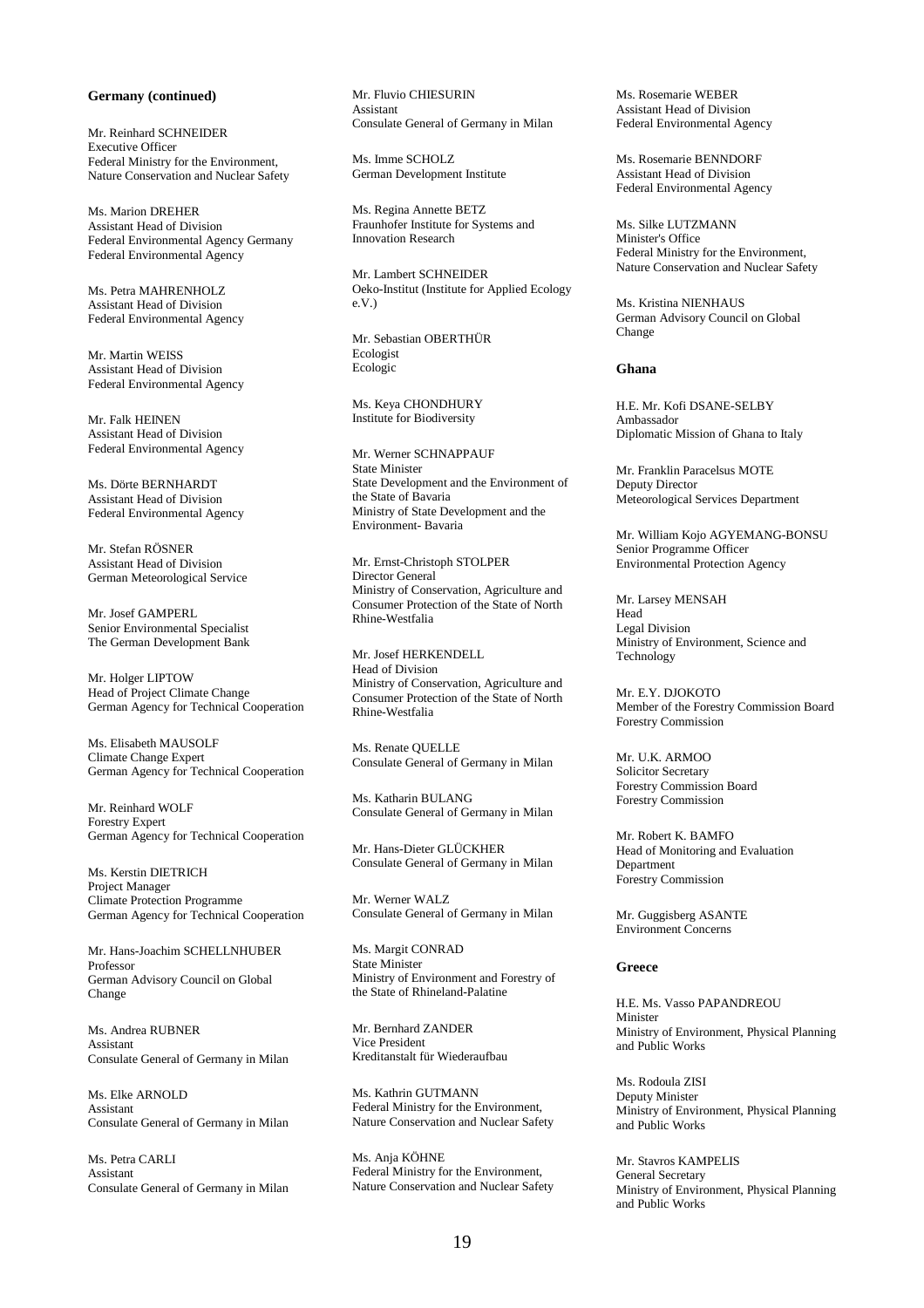# **Greece (continued)**

Mr. Dimitrios LALAS Senior Advisor Ministry of Environment, Physical Planning and Public Works

H.E. Ms. Eleni TZANETOULEA Director Directorate of Protection of Environment Ministry of Foreign Affairs

Ms. Elpida POLITI Department of International Relations and EU Affairs Ministry of Environment, Physical Planning and Public Works

Mr. George CHRONOPOULOS Department for Air Quality Ministry of Environment, Physical Planning and Public Works

Ms. Sotiria KOLOUTSOU Ministry of Environment, Physical Planning and Public Works

Mr. Constantine HATJIYANNAKIS Head of Section Directorate for Energy Policy Ministry for Development

Mr. Papayotis NICOLARAS Director for Energy Policy Ministry for Development

Ms. Olga DRISTA Ministry of Economy and Finance

Ms. Eleni PSAROU Ministry of Economy and Finance

Ms. Sevastianos MIRASGENTIS Expert to the Ministry of Environment , Physical Planning and Public Works National Observatory of Athens

Ms. Eleni GEORGOPOULOU Expert to the Ministry of Environment, Physical Planning and Public Works National Observatory of Athens

Ms. Mahi SIDERIDOU NGO Representative

# **Guatemala**

Sra. Enma DÍAZ Viceministra de Recursos Naturales Ministerio de Ambiente y Recursos Naturales

Sr. Carlos MANSILLA Unidad de Cambio Climático Ministerio de Ambiente y Recursos Naturales

### **Guinea**

M. Ahmed Faya TRAORE Directeur du project sur les changements climatiques Direction nationale de l'environnement Ministère des mines, de la géologie et de l'environnement

M. Mamadouba SYLLA Directeur national de l'environnement Ministère des mines, de la géologie et de l'environnement

# **Guinea-Bissau**

M. Alexandre CABRAL Coordinateur du Projet Changements **Climatiques** Direction Générale de l'Environnement Ministère des ressources naturelles et d'énergie

M. Malam DA SILVA Point Focal CCNUCC Direction des services de la météorologie nationale

M. Joan Lona TCHEDNA Coordinateur du comité national climat Direction du service météorologique national Direction des services de la météorologie nationale

Mr. Boubacar DABO Directeur Coopération Multilatérale Ministère des affaires étrangères, de la coopération internationale et des communautés

# **Haiti**

M. Jean-Pierre MOISE Coordonnateur national du programme des changements climatiques Ministère de l'environnement

# **Honduras**

Sr. Oscar Alfredo PINTO Secretaría de Recursos Naturales y Ambiente

Sra. Lizzette HERNANDEZ KATTAN DE POZZI Cónsul General Misión Diplomática de Honduras en Italia

#### **Hungary**

Mr. Tibor FARAGÓ Director General Department for Environmental Policy Ministry for Environment and Water

H.E. Mr. Miklós PERSÁNYI Minister Ministry for Environment and Water Mr. Imre RÉTHY Permanent State Secretary Ministry of Economy and Transport

Mr. Tamas KORSOS General Consul Consulate General of Hungary in Milan

Ms. Katalin MONOSTORI Ministry for Environment and Water

Mr. Istvan BART Head of Section Ministry of Economy and Transport

Mr. Tibor CSÁSZÁR Head of Department Ministry for Environment and Water

Mr. József FEILER Head of Section Ministry for Environment and Water

Mr. Miklós POÓS Head of Department Department of Energy Ministry of Economy and Transport

Mr. Zoltán SOMOGYI Head of Department Forest Research Institute Ministry of Agriculture and Rural Development

Ms. Katalin SCHREIER Chief Counsellor Ministry for Environment and Water

Ms. Adrienne BORSY DUNAI Counsellor Ministry for Environment and Water

Ms. Gabriella GERZSENYI Counsellor Ministry for Environment and Water

Ms. Agnes KELEMEN Counsellor Ministry of Economy and Transport

Mr. László GÁSPÁR Head of the Department for Climate Change Convention Institute of Environmental Management Ministry for Environment and Water

Ms. Anikó POGÁNY **Expert** Institute of Environmental Management

Mr. Gabor TAKÁCS Energy Club

Ms. Szandra TÓTH

### **Iceland**

H.E. Ms Siv FRIDLEIFSDOTTIR Minister Ministry of the Environment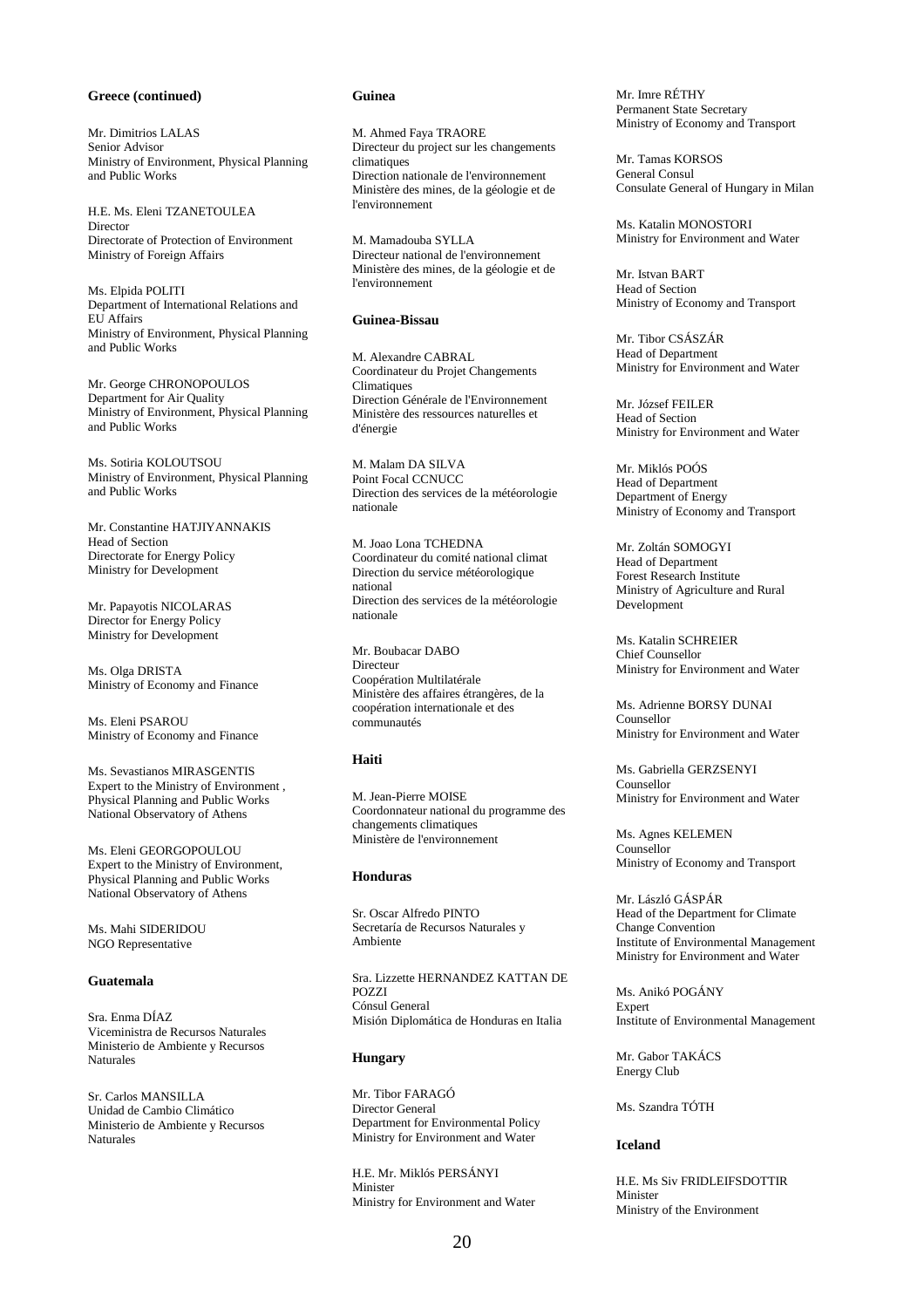### **Iceland (continued)**

H.E. Mr. Gunnar PALSSON Ambassador Office of Environment and Natural Resources Ministry for Foreign Affairs

Mr. Halldor THORGEIRSSON Director (SBSTA Chair) Office of Sustainable Development and International Affairs Ministry of the Environment

Mr. Axel NIKULASSON Counsellor Office of Environment and Natural Resources Ministry for Foreign Affairs

Mr. Ottar Freyr GÍSLASON Expert Office of Sustainable Development/International Affairs Ministry of the Environment

#### **India**

H.E. Mr. Thalikottai Rajuthevar BAALU Minister Ministry of Environment and Forests

Mr. Prodipto GHOSH Secretary Ministry of Environment and Forests

H.E. Mr. Himachal SOM

Ms. Sujatha SINGH Consul General Consulate General of India in Milan

Mr. Amitabh PANDE Joint Secretary

Mr. Chirravuri VISWANATH Joint Secretary Ministry of Environment and Forests

Mr. S. K. SRIVASTAVA ADGM, IMD

Mr. Subodh Kumar SHARMA Adviser Ministry of Environment and Forests

# Mr. R. P. SHARMA

Ms. Riva Ganguly DAS Director Ministry of External Affairs

Mr. Rajesh Kumar SETHI Director Ministry of Environment and Forests

Mr. J. R. BHATT Ministry of Environment and Forests Mr. Govindarajan SRINIVASAN Scientist Ministry of Science and Technology

Mr. B. S. NEGI Principal Scientific Officer Ministry of Non-conventional Energy **Sources** 

Mr. Chandrashekhar DASGUPTA Distinguished Fellow Centre for Global Environment Research The Energy and Resources Institute

Mr. Priyadarshi SHUKLA Professor and Chairman of the Public Systems Group Indian Institute of Management, Vastrapur

Mr. Anand PATWARDHAN Assistant Professor S.J. Mehta School of Management

Mr. Rupa KUMAR Scientist

Mr. Bharat H. DESAI Associate Professor Jawaharlal Nehru University

Mr. Kidar SINGH

Mr. P. P. NARAYANAN

Mr. Suresh RAO

Mr. Prem KUMAR

Mr. Rupa KUMAR

Ms. Jane DI CARO Marketing Assistant Consulate General of India in Milan

Mr. Rajen APPADOO Clerk Consulate General of India in Milan

### **Indonesia**

Ms. Liana BRATASIDA Deputy Minister Environmental Conservation Ministry of Environment

Mr. Ir. HARTONO Program Planning and Reporting, Secretariat of Research and Development Agency Ministry of Energy and Mineral Resources

Mr. Ir. SUNARYO Deputy Minister Forestry Partnership Cooperation Ministry of Forestry

Mr. Gatot IRIANTO Head Agro-climate and Hydrology Research Ministry of Agriculture

Mr. Edi Effendi TEDJAKUSUMA Director Forestry and Water Resources Conservation National Development Planning Agency

Mr. Ir GUNARDI Assistant to Deputy Minister on Atmosphere and Climate Change Ministry of Environment

Mr. Gede Ngurah SWAJAYA Deputy Director of UNEP CSD and Habitat Directorate for UN Economic Ministry of Foreign Affairs

Mr. Bambang SUKMANANTO Head Environmental Services Ministry of Forestry

Ms. Nur MASRIPATIN Head Biotechnology and Forestry Research Ministry of Forestry

Mr. Bambang SETIADI Deputy Director Environmental and Electricity Safety State Electricity Company

Ms. Assistia SEMIAWAN Deputy Director Executive Development National Electricity Company

Mr. Andy Purnama ROESLI Survey Expert State Electricity Corporation State Electricity Company

Mr. Bambang Isti EDDY Direction for Production Indonesia Power Company

Ms. Harijanti M. KADRI Senior Manager Environmrnt and Assurance Indonesia Power

Mr. Danang PARIKESIT Head Center for Transortation and Logistic Study University of Indonesia

Ms. Upik ROSALINA Bogor Institute of Agriculture

Mr. Djoko HARTONO Manager Business Development PT. Geodipa Energi

Mr. Asrizal MASRI Operation and Business Development PT. Geodipa Energi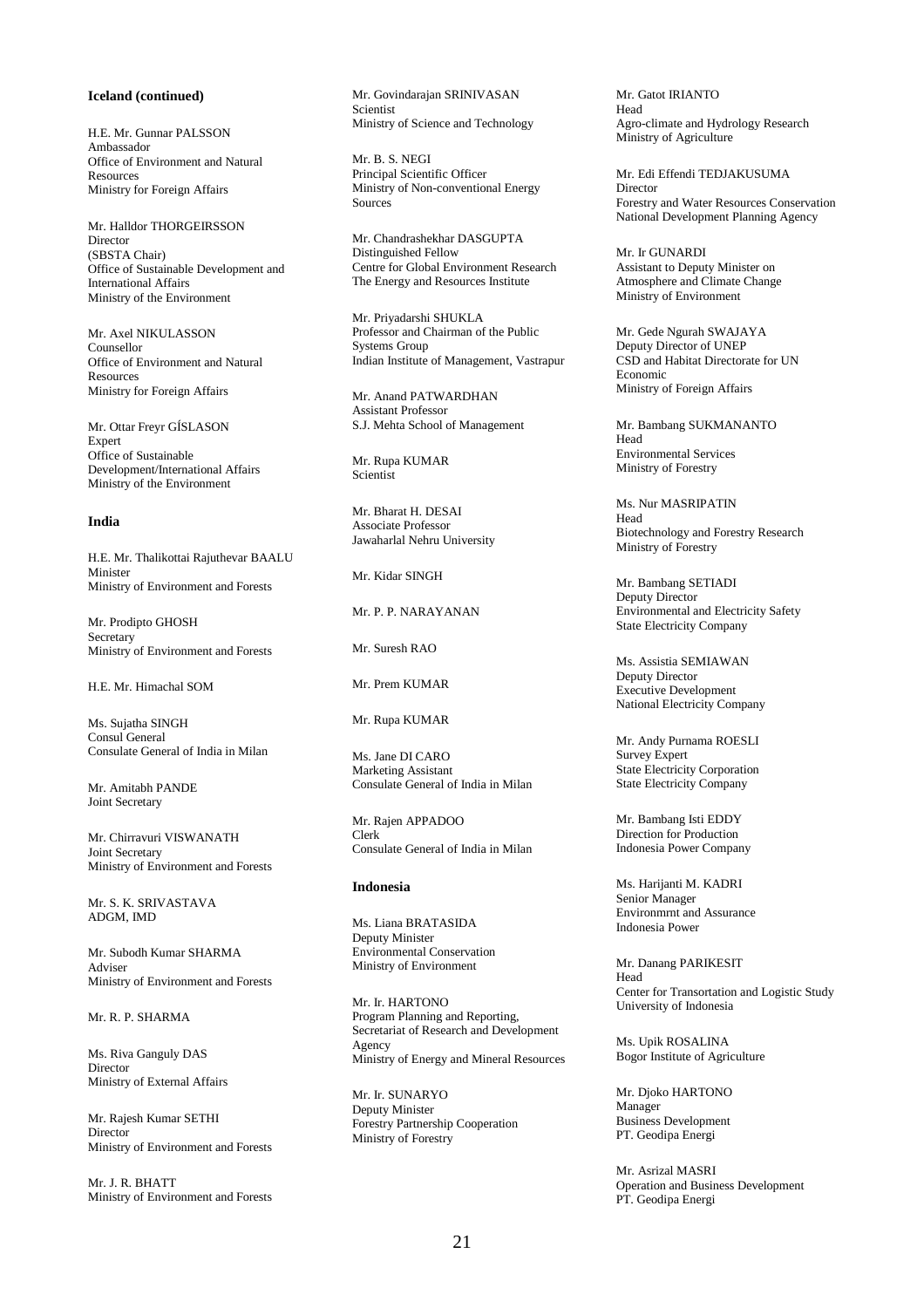# **Indonesia (continued)**

Ms. Dwita SULISTYANINGSIH Environmental Engineer AMOSEAS

Mr. Lolo M. PANGGABEAN Yayasan Bina Usaha Lingkungan (YBUL)

Ms. CHRISANDINI Climate Change Program Manager PELANGI

Mr. Yus Rusila NOOR Project Coordinator **CCFPI** Wetland International

Ms. Eka MELISA Coordinator Climate and Energy WWF-Indonesia Programme Office

Mr. Architrandi PRIAMBODO CDM Specialist PT.URS Indonesia

Mr. Agus P. SARI Executive Director PELANGI

Mr. Mochamad A. RIDWAN First Secretary Diplomatic Mission of the Republic of Indonesia to Germany

Ms. Daniela ROCCHI Staff to the Embassy Diplomatic Mission of the Republic of Indonesia to Italy

Ms. Suhartuti SOETOPO Attaché Trade and Industry Diplomatic Mission of the Republic of Indonesia to Italy

### **Iran (Islamic Republic of)**

Mr. Yousef HOJJAT Deputy Head Department of the Environment

H.E. Mr. Hassan TAJIK Ambassador/Director International Economic Affairs Ministry of Foreign Affairs

Mr. Saeed MOTESADDI ZARANDI Director General Air Pollution Research Bureau Department of the Environment

Mr. Gholamreza AMINI RANJBAR Director General Environment and Sustainable Development Ministry of Agriculture

Mr. Javad AGHAZADEH KHOEI Expert Department of International Economic Affairs Ministry of Foreign Affairs

Mr. Masoud NILI Expert on GEF projects International Economic Affairs Ministry of Foreign Affairs

# **Ireland**

H.E. Mr. Martin CULLEN Minister Department of the Environment, Heritage and Local Government

H.E. Mr. Pat the Cope GALLAGHER Minister of State Department of the Environment, Heritage and Local Government

Ms. Geraldine TALLON Assistant Secretary Environment Division Department of the Environment, Heritage and Local Government

Mr. Donal ENRIGHT Principal Officer Air/Climate Section Department of the Environment, Heritage and Local Government

Mr. Conor FALVEY Minister's Private Secretary Department of the Environment, Heritage and Local Government

Mr. Dan PENDER Press Secretary Department of the Environment, Heritage and Local Government

Ms. Monica LEECH Media Co-ordinator Department of the Environment, Heritage and Local Government

Mr. Conor Ó RAGHALLAIGH Assistant Principal Officer Air/Climate Section Department of the Environment, Heritage and Local Government

Ms. Anne PENDER Administrative Officer Department of the Environment, Heritage and Local Government

Mr. Michael YOUNG Environmental Inspector Department of the Environment, Heritage and Local Government

Mr. Frank MCGOVERN Senior Scientific Officer EPA Regional Inspectorate Mr. David MOORE Senior Adviser Department of the Environment, Heritage and Local Government

Mr. Ean WALLACE Engineer & Ship Surveyor Marine Survey Office

Mr. Thomas Fintan FARRELLY Department of Foreign Affairs

Mr. Seán HOY Development Specialist Department of Foreign Affairs

Ms. Tara SHINE Department of Foreign Affairs

Ms. Jennifer PAYNE Office of the Attorney General

Mr. Brendan LINEHAN Director - Information on the Environment (ENFO) Department of the Environment and Local Governement

Mr. Eugene HENDRICK **Director** National Council for Forest Research and Development

Mr. Eoin MCI OUGHLIN Environmental Economist Department of Communications Marine and Natural Resources

Ms. Katherine LICKEN Assistant Principal Department of Communications Marine and Natural Resources

Ms. Jane FEEHAN Environmental Protection Agency EPA Regional Inspectorate

Mr. Michael MCGETTIGAN Environmental Protection Agency EPA Regional Inspectorate

Mr. Morgan BAZILIAN Head Renewable Energy Sustainable Energy Ireland

Mr. Patrick FINNEGAN Coordinator Greenhouse Ireland Action Network

Mr. David HEALY Friends of the Irish Environment

Mr. Brendan QUINN Private Secretary Department of the Environment, Heritage and Local Government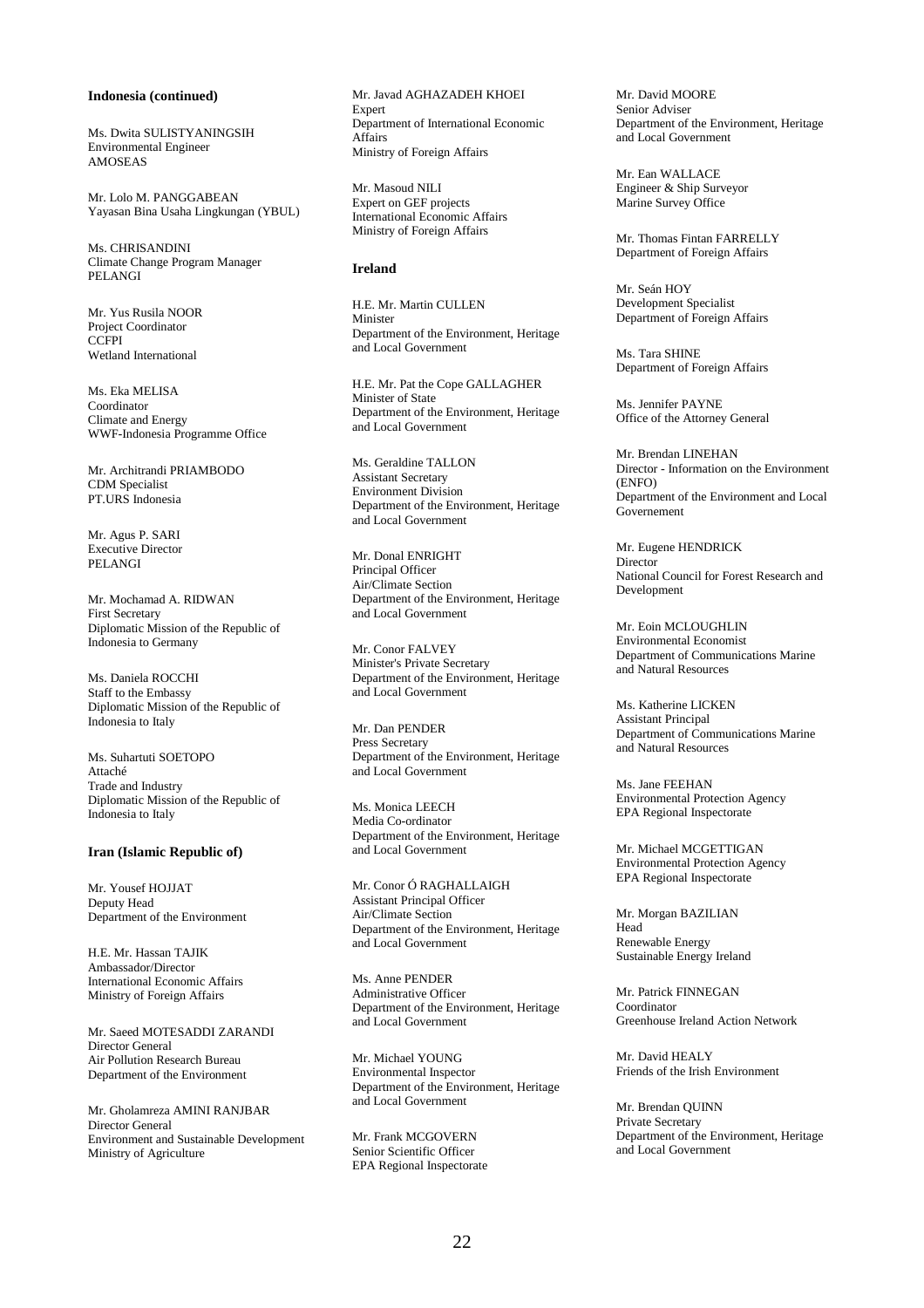# **Ireland (continued)**

Ms. Susan CONLON Third Secretary Diplomatic Mission of Ireland to Italy

Ms. Antoinetta MARSAGLIA Honorary Consul General Consulate General of Ireland to Italy

### **Israel**

Ms. Shulamit NEZER Director Division of Hazardous Substances and Air Quality Ministry of the Environment

Ms. Keren SHAHAR BEN AMI Principal Assistant Office of the Legal Adviser Ministry of Foreign Affairs

Mr. Gal MOR Counsellor for Commercial Affairs Diplomatic Mission of Israel to Italy

# **Italy**

H.E. Mr. Altero MATTEOLI Minister Ministry for the Environment and Territory

H.E. Mr. Paolo TOGNI Head of Cabinet

Mr. Corrado CLINI Director General Department for Global Environment, International and Regional Conventions Ministry for the Environment and Territory

Ms. Federica CINGOLANI Press Agent of Minister for the Environment and Territory Ministry for the Environment and Territory

Mr. Gabriele SARDO Diplomatic Counsellor Ministry for the Environment and Territory

Mr. Giorgio CESARI Director Genaral Agency for the Protection of Environment and for Technical Services

Mr. Antonio DE MAIO Agency for the Protection of Environment and for Technical Services

Ms. Valeria Clara RIZZO Director Division for Global and International Conventions Ministry for the Environment and Territory

Mr. Paolo SOPRANO Director Division for Sustainable Development Ministry for the Environment and Territory Ms. Mara ANGELONI Expert Department for Global Environment, International and Regional Conventions Ministry for the Environment and Territory

Mr. Ezio RONCHIERI Assistant of Minister Ministry for the Environment and Territory

Ms. Viviana BIANCO Interpreter/Assistant of Minister Ministry for the Environment and Territory

Mr. Antonio STRAMBACI SCARCIA Ministry for the Environment and Territory

Mr. Daniele AGOSTINI Expert Ministry for the Environment and Territory

Ms. Antonella ARDUINI Technical Support Ministry for the Environment and Territory

Ms. Daniela AURELI Technical Support Ministry for the Environment and Territory

Mr. Marcello BALASINI **Expert** Ministry for the Environment and Territory

Mr. Roberto BIANCHI Ministry for the Environment and Territory

Ms. Silvia BRINI Agency for the Protection of Environment and for Technical Services

Ms. Giulietta CALISTRI Technical Support Ministry for the Environment and Territory

Ms. Orietta CASALI Casaccia Research Centre, Global Climate Project Italian National Agency for New Technology, Energy and Environment

Mr. Sergio CASTELLARI Expert Department for Global Environment, International and Regional Conventions Ministry for the Environment and Territory

Mr. Mario CATANZARITI Technical Support Ministry for the Environment and Territory

Mr. Paolo CECCHETTI Expert Ministry for the Environment and Territory

Mr. Claudio CHERSONI Technical Support Ministry for the Environment and Territory

Ms. Chiara CHERSONI Ministry for the Environment and Territory Ms. Rossana CHILLEMI Technical Support Ministry for the Environment and Territory

Mr. Lorenzo CICCARESE Parks, Ecosystems and Biodiversity Agency for the Protection of Environment and for Technical Services

Mr. Mario CIRILLO Responsible, Urban Pollution Agency for the Protection of Environment and for Technical Services

Mr. Mario CONTALDI Policies and Measures Expert Agency for the Protection of Environment and for Technical Services

Mr. Sergio CRISCUOLO Technical Support Ministry for the Environment and Territory

Ms. Claudia CROCE Expert Ministry for the Environment and Territory

Ms. Maria DALLA COSTA Responsible, International Relations Agency for the Protection of Environment and for Technical Services

Ms. Myriam D'ANDREA Head Sustainable Development and Environmental Pressure Agency for the Protection of Environment and for Technical Services

Mr. Riccardo DE LAURETIS Agency for the Protection of Environment and for Technical Services

Mr. Giovannino DI PALMA Department for Global Environment, International and Regional Conventions Ministry for Industry

Ms. Rossella ERMIO Technical Support Ministry for the Environment and Territory

Ms. Patrizia ESPOSITO Department for Global Environment, International and Regional Conventions Ministry for the Environment and Territory

Mr. Sandro FEDERICI Expert Department for Global Environment, International and Regional Conventions Ministry for the Environment and Territory

Ms. Simona FUMAGALLI Expert Ministry for the Environment and Territory

Mr. Piero GAGLIARDO Professor Dipartimento di Ecologia Universita degli Studi della Calabria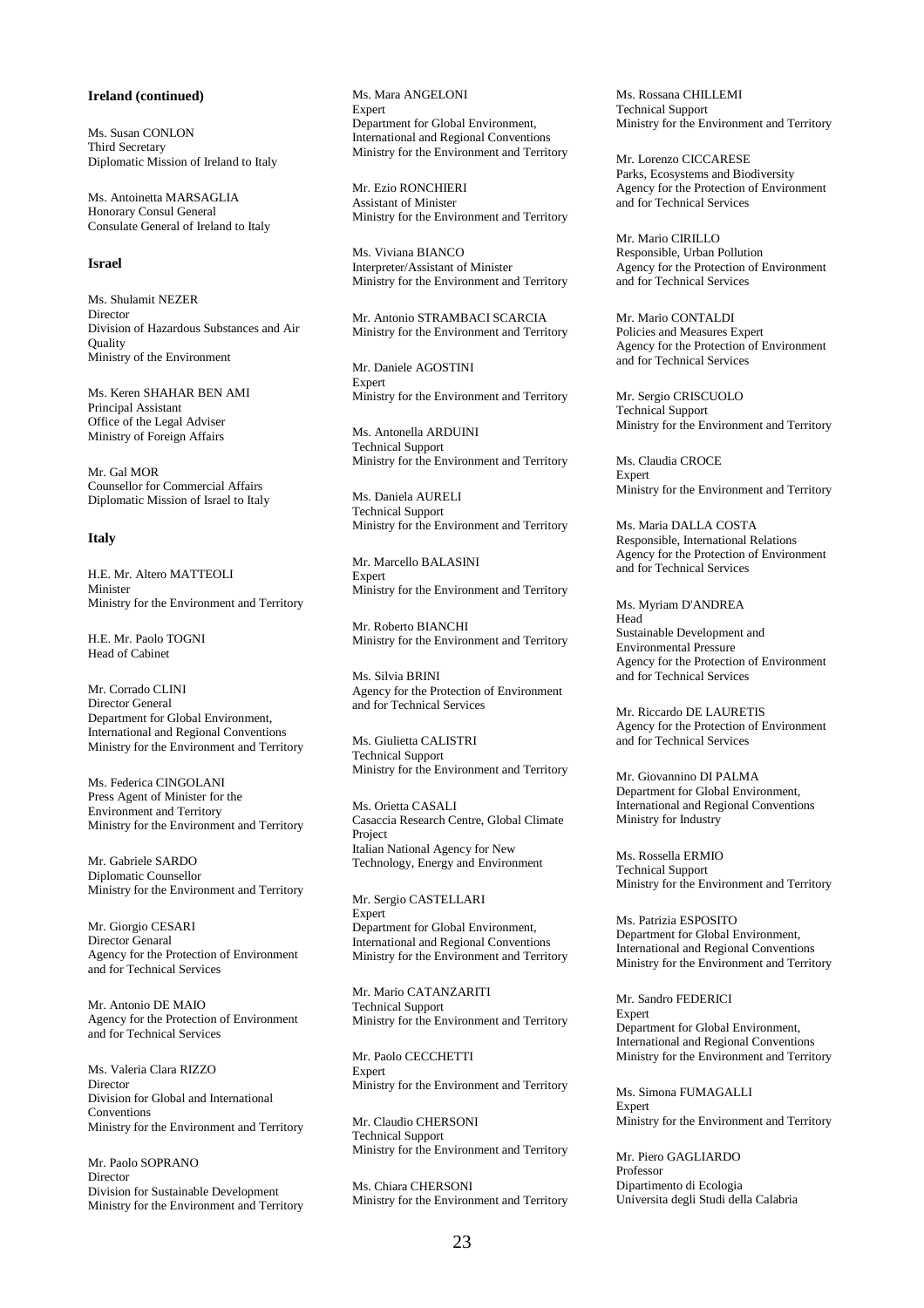# **Italy (continued)**

Ms. Roberta GARABELLI Technical Support Ministry for the Environment and Territory

Mr. Pierpaolo GARIBALDI Technical Support Ministry for the Environment and Territory

Mr. Maurizio GATTINI Technical Support Ministry for the Environment and Territory

Mr. Domenico GAUDIOSO Expert Climate Change and Global Environment **Unit** Agency for the Protection of Environment and for Technical Services

Ms. Paola GERONZI Technical Support Ministry for the Environment and Territory

Ms. Barbara GONELLA Agency for the Protection of Environment and for Technical Services

Mr. Francesco GRACCEVA Agency for the Protection of Environment and for Technical Services

Mr. Graham HYMUS Expert Ministry for the Environment and Territory

Ms. Marina KOVARI Technical support Ministry for the Environment and Territory

Mr. Aldo IACOMELLI Expert Ministry for the Environment and Territory

Mr. Sergio LA MOTTA Casaccia Research Centre, Global Climate Project Italian National Agency for New Technology, Energy and Environment

Mr. Riccardo LIBURDI Agency for the Protection of Environment and for Technical Services

Ms. Anna LUISE Agency for the Protection of Environment and for Technical Services

Mr. Antonio LUMICISI Expert Department for Global Environment, International and Regional Conventions Ministry for the Environment and Territory

Ms. Romina MANCA Technical Support Ministry for the Environment and Territory Ms. Cristiana MANCINELLI Technical Support Ministry for the Environment and Territory

Mr. Andrea MARRONI Expert on Developing Countries Issues Department for Global Environment, International and Regional Conventions Ministry for the Environment and Territory

Ms. Franca NARDI Technical Support Ministry for the Environment and Territory

Mr. Antonio NAVARRA Expert Ministry for the Environment and Territory

Ms. Angela NERI Technical Support Ministry for the Environment and Territory

Mr. Roberto OLEDA Technical Support Ministry for the Environment and Territory

Ms. Alessandra PALMA Technical Support Ministry for the Environment and Territory

Ms. Annalidia PANSINI Expert Department for Global Environment, International and Regional Conventions Ministry for the Environment and Territory

Mr. Alberto PAPA Technical Support Ministry for the Environment and Territory

Ms. Emanuela PORTO Technical Support Ministry for the Environment and Territory

Ms. Sarah PROIETTI Technical Support Ministry for the Environment and Territory

Ms. Astrid RAUDNER Agency for the Protection of Environment and for Technical Services

Ms. Paola RIGACCI Department for Global Environment, International and Regional Conventions Ministry for the Environment and Territory

Mr. Lorenzo RILASCIATI Expert Permanent Representation of Italy to the European Union/Environment Office Ministry for the Environment and Territory

Ms. Daniela ROMANO Agency for the Protection of Environment and for Technical Services

Ms. Anna Maria SALAMA Casaccia Research Centre, Global Climate Project Italian National Agency for New Technology, Energy and Environment

Mr. Domenico SANTINO Casaccia Research Centre, Global Climate Project Italian National Agency for New Technology, Energy and Environment

Ms. Daniela SORRENTINO Expert Ministry for the Environment and Territory

Mr. Riccardo VALENTINI Forest Science and Resources Ministry for the Environment and Territory

Ms. Silvia VAGHI Department for Global Environment, International and Regional Conventions Ministry for the Environment and Territory

Mr. Michele VERSACE Technical Support Ministry for the Environment and Territory

Ms. Margherita VITALE Expert Ministry for the Environment and Territory

Ms. Gloria VISCONTI **Expert** Ministry for the Environment and Territory

Mr. Massimo LEGGERI Deputy General Director Department for Economic and Financing Multilateral Cooperation Ministry of Foreign Affairs

Mr. Luigi DE CHIARA Counsellor Department for Economic and Financing Multilateral Cooperation Ministry of Foreign Affairs

Mr. Alain Giorgio Maria ECONOMIDES Deputy General Director Department for Development Cooperation Ministry of Foreign Affairs

Mr. Alfredo GUILLET Ministry of Foreign Affairs

Mr. Giovanni BRUNELLI Director of Division Ministry for the Environment and Territory

Ms. Giuliana GASPARRINI Director of Division Ministry for the Environment and Territory

Ms. Giovanna AGOSTINELLI Expert Ministry for the Environment and Territory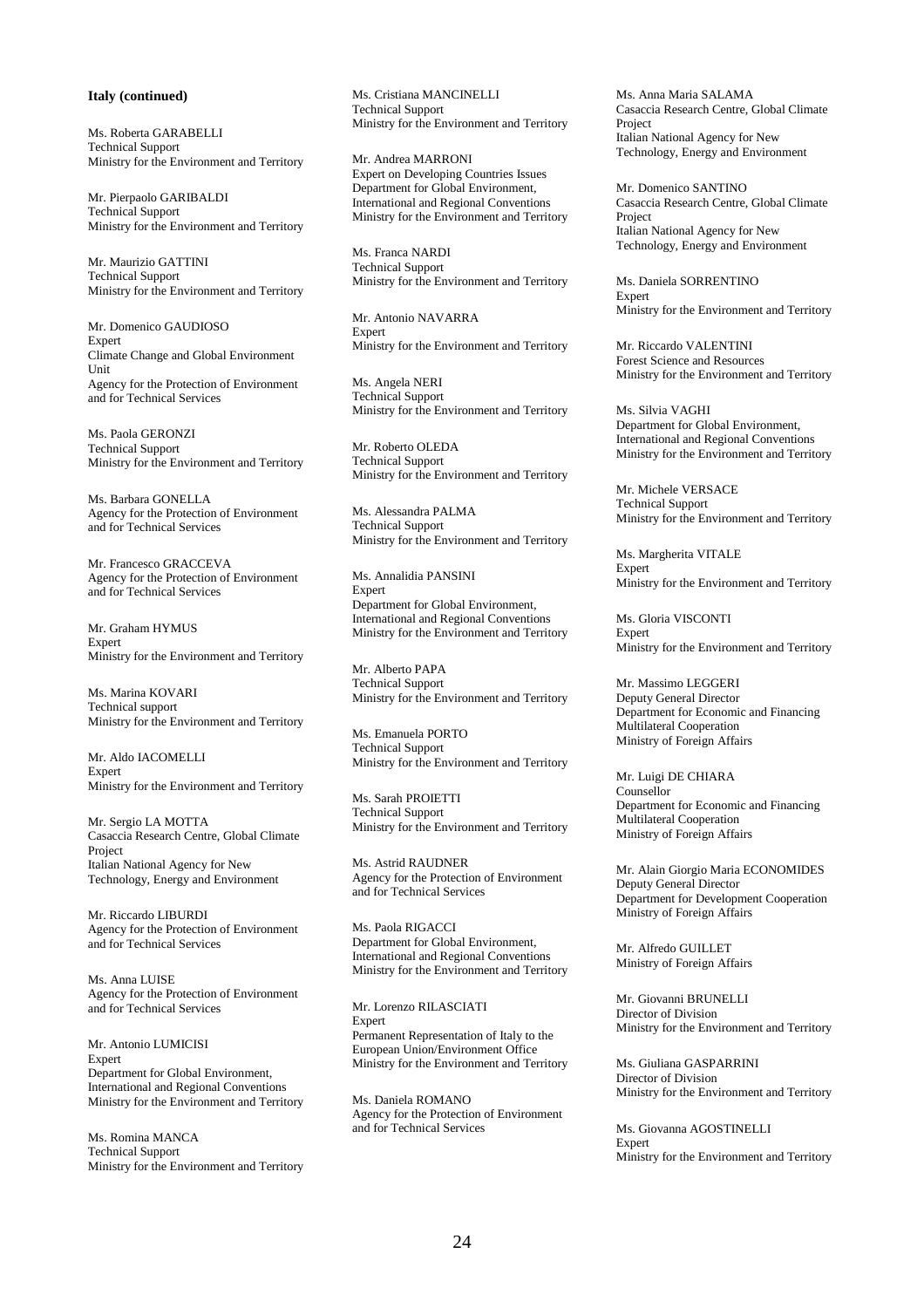### **Italy (continued)**

Ms. Angioletta BERNI Expert Ministry for the Environment and Territory

Ms. Daniela BERTI Support to the Press Agent of Minister for the Environment and Territory Ministry for the Environment and Territory

Mr. Alessandro BIANCHI Ministry for the Environment and Territory

Mr. Roberto BINATTI SIAR Officer Ministry for the Environment and Territory

Mr. Ezio BUSSOLETTI Scientific Counsellor Ministry for the Environment and Territory

Mr. Roberto CALISTRI Technical support Ministry for the Environment and Territory

Ms. Ivana CAPOZZA Expert Ministry for the Environment and Territory

Ms. Laura CANUTO **Expert** Ministry for the Environment and Territory

Mr. Alberto CLO Ministry for the Environment and Territory

Mr. Massimo COZZONE Ministry for the Environment and Territory

Ms. Elisa CRIVELLONE Support to the Press Agent of Minister for the Environment and Territory Ministry for the Environment and Territory

Mr. Angelo D'AMBROSIO Expert Ministry for the Environment and Territory

Mr. Salvatore D'ANGELO Expert Ministry for the Environment and Territory

Mr. Giuseppe DE BELLIS Ministry for the Environment and Territory

Mr. Silvia FERRATINI Expert Ministry for the Environment and Territory

Ms. Milena FONTE Support to the Press Agent of Minister for the Environment and Territory Ministry for the Environment and Territory

Ms. Federica FRICANO Expert Ministry for the Environment and Territory Ms. Maria Antonietta LIVERANI Expert Ministry for the Environment and Territory

Mr. Diego GIULIANI **Expert** Ministry for the Environment and Territory

Ms. Monia INNOCENTI Support to the Press Agent of Minister for the Environment and Territory Ministry for the Environment and Territory

Ms. Eleonora MAZZONE Support to the Press Agent of Minister for the Environment and Territory Ministry for the Environment and Territory

Ms. Camilla MORABITO Support to the Press Agent of the Minister for the Environment and Territory Ministry for the Environment and Territory

Ms. Rosalba MOTTOLA Expert Ministry for the Environment and Territory

Ms. Lucia PERUGINI Expert Ministry for the Environment and Territory

Mr. Aldo RAVAZZI DOUVAN Expert Sustainable Development Ministry for the Environment and Territory

Ms. Annarita ROSSI Expert Ministry for the Environment and Territory

Ms. Samantha SAPIENZA Expert Ministry for the Environment and Territory

Mr. Davide TABARELLI Ministry for the Environment and Territory

Mr. Gabriele ALBERTINI Mayor City of Milan

Mr. Salvatore CARRUBBA Counsellor for Culture, Museums and Foreign Affairs City of Milan

Mr. Domenico ZAMPAGLIONE Counsellor for Environment and Energy Agency City of Milan

Mr. Giuseppe COZZA General Director Environment and Mobility City of Milan

Mr. Andrea VENTO Director for International Affairs Mr. Bruno VILLAVECCHIA Mobility and Environment Agency City of Milan

Ms. Alessandra BOGNETTI International Relations City of Milan

Mr. Patrick D'ADDARIO Fiorello La Guardia Foundation

Ms. Laura MAZZINI International Relations Milan City Council

Ms. Manuela REINA International Relations Milan City Council

Mr. Serafino CAGNETTI Chief of Ceremonials Milan City Council

Ms. Emanuela ROSSI Press Office Cabinet of the Mayor, Milan City Council

Mr. Andrea CAMPONOGARA Expert Ministry for the Environment and Territory

Mr. Vincenzo FERRARA Director of Special Project on Climate Change ENEA

Mr. Vincenzo ARTALE Expert ENEA

Mr. Antonio Bruno DELLA ROCCA Expert ENEA

Mr. Alessandro GUERRIERI Expert ENEA

Mr. Volfango RUPOLO **Expert** ENEA

Mr. Paolo RUTI Expert ENEA

Mr. GianMario SANNINO Expert ENEA

Mr. Giovanni IZZILLO Official Ministry for the Environment and Territory

Ms. Alicia MIGNONE Scientific Attaché Ministry of Foreign Affairs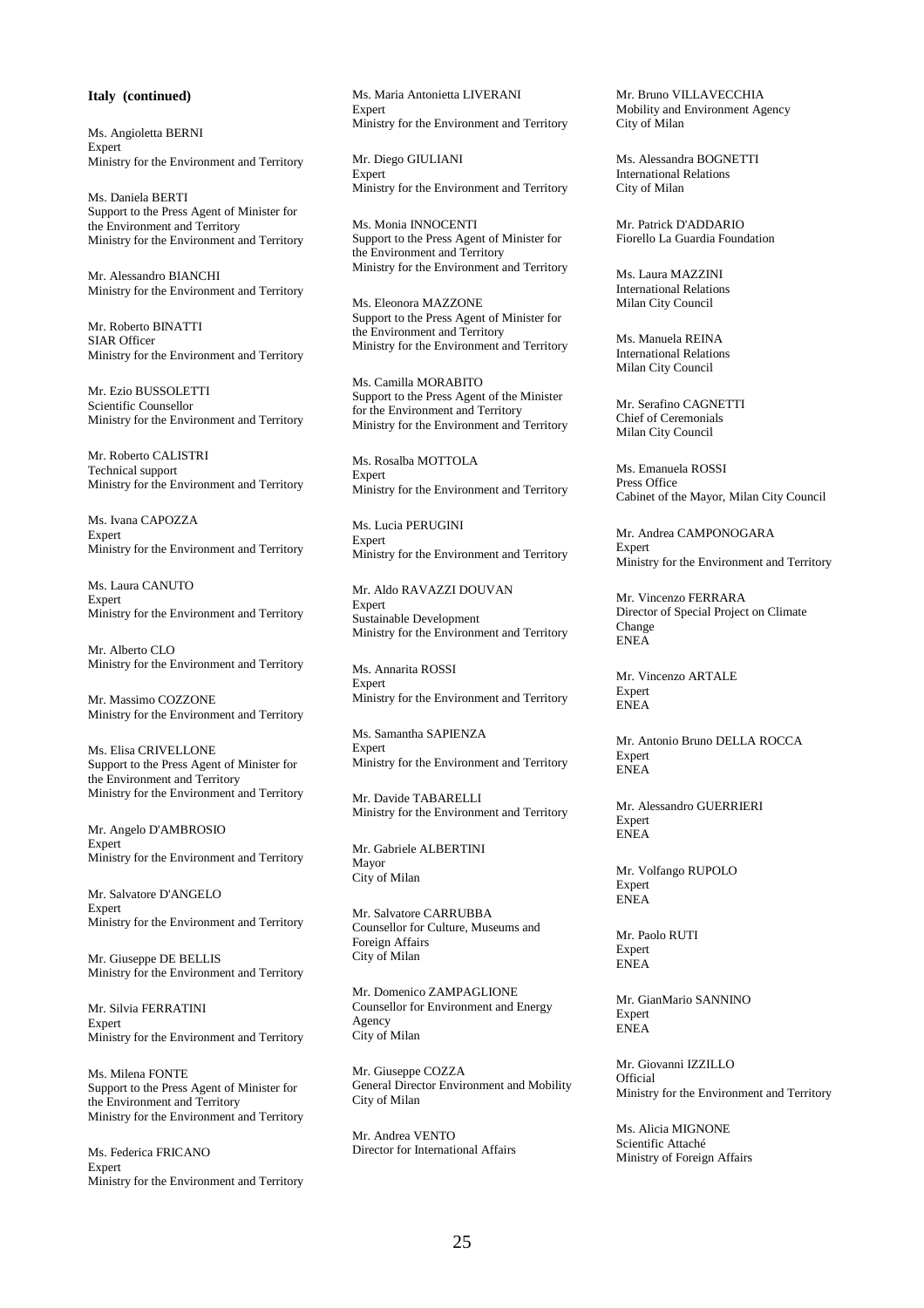**Italy (continued)** 

Mr. Roberto FORMIGONI President Lombardy Region

Ms. Viviana BECCALOSSI Vice President Lombardy Region

Mr. Franco NICOLI CRISTIANI Councillor Responsible for Environmental Quality Lombardy Region

Mr. Maurizio BERNARDO Councillor Responsible for Water Resources and Public Utilities Lombardy Region

On.le Attilio FONTANA President Lombardy Regional Council Lombardy Region

On.le Domenico ZAMBETTI President VI Commission for Environment of the Regional Council Lombardy Region

Mr. Raffaele CATTANEO Vice General Secretary Lombardy Region

On.le Ombretta COLLI President Province of Milan

Mr. Daniele BONECCHI President Spokesman Province of Milan

Mr. Luigi COCCHIARO Environment Councillor Province of Milan

Mr. Vincenzo IMPARATO Director Environment Department Province of Milan

Ms. Imma MAYOL Councillor of Environment City of Barcelona

Mr. Roberto VIGOTTI ENEL

Mr. Bruno FIERRO Cannon/Bono Sistemi

Mr. Marco AIRAGHI Italian Republic

Mr. Roberto ALBONI Italian Republic

Mr. Alberto ARMANI Italian Republic

Mr. Alberto ARRIGHI Italian Republic

Mr. Alessio BUTTI Italian Republic

Mr. Antonino CARUSO Italian Republic

Mr. Riccardo DECORATO Italian Republic

Mr. Pierfrancesco GAMBA Italian Republic

Mr. Lamberto GRILLOTTI Italian Republic

Mr. Ignazio LA RUSSA Italian Republic

Mr. Stefano LOSURDO Italian Republic

Mr. Alfredo MANTICA Italian Republic

Ms. Cristiana MUSCARDINI European Parliament

Mr. Piero PELLICINI Italian Republic

Mr. Andrea RONCHI Italian Republic

Mr. Mirko TREMAGLIA Italian Republic

Mr. Stefano SAGLIA Italian Republic

Ms. Daniela SANTANCHE Italian Republic

Mr. Francesco SERVELLO Italian Republic

Mr. Roberto TORTOLI Undersecretary Ministry for the Environment and Territory

Mr. Nino SOSPIRI Italian Republic

Ms. Cristina GIMIGNANI Assistent of Minister Ministry for the Environment and Territory

Mr. Emiddio NOVI President Environment Commission Italian Republic

Mr. Sauro TURRONI Vice-President Environment Commission Italian Republic

Mr. Lucio ZAPPACOSTA Member of Environment Commission Italian Republic

Mr. Valerio CALZOLAIO Member Foreign Affairs Commission Italian Parliament

Mr. Giorgio TRABATTONI Environment Coordinator Italian Aid Department for Development Cooperation Ministry of Foreign Affairs

Mr. Fabio TANCREDI Ministry for the Environment and Territory

Ms. Giovanna ROSSI Ministry for the Environment and Territory

# **Jamaica**

Mr. Jeffery E. SPOONER Head, Climate Branch National Meteorological Services

# **Japan**

H.E. Ms. Yuriko KOIKE Minister Ministry of the Environment

H.E. Mr. Yoshiki MINE Ambassador for Global Environmental Affairs Ministry of Foreign Affairs

Mr. Osamu IMAI Consul General Consulate General of Japan in Milan

Mr. Akira TAKAMATSU Deputy Director-General Multilateral Cooperation Department Ministry of Foreign Affairs

Mr. Yuzo ICHIKAWA Deputy Director-General for Global Environmental Affairs Ministry of Economy, Trade and Industry

Mr. Hironori HAMANAKA Vice Minister Global Environmental Affairs Ministry of the Environment

Mr. Kazuhiro TAKEMOTO Deputy Director General Minister's Secretariat Ministry of the Environment

Mr. Hideo FUKUSHIMA Director, Climate Change Division Multilateral Cooperation Bureau Ministry of Foreign Affairs

Ms. Masami FUJIMOTO Official Climate Change Division Ministry of Foreign Affairs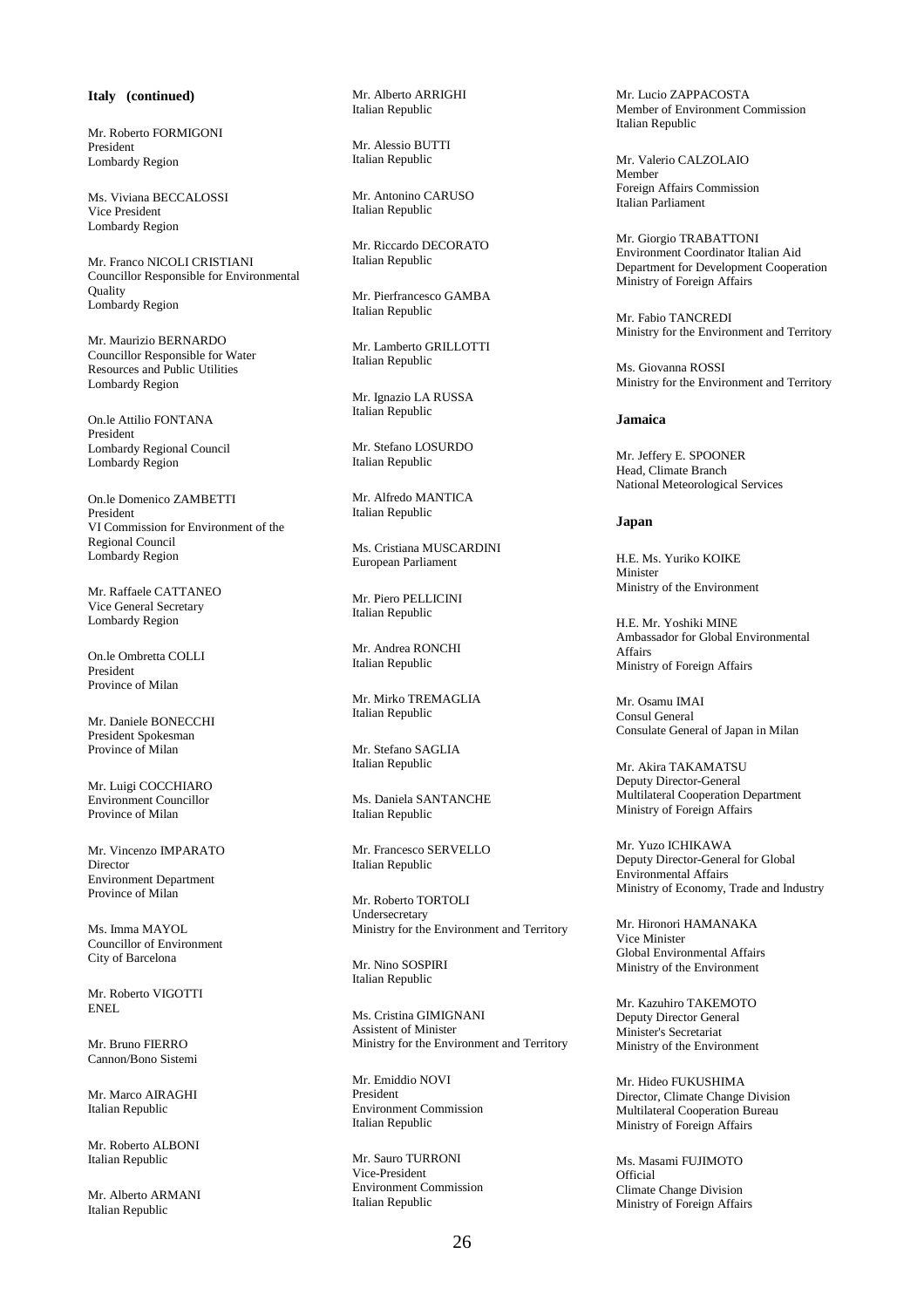# **Japan (continued)**

Mr. Hiroki SUEMORI Official, Climate Change Division Multilateral Cooperation Department Ministry of Foreign Affairs

Mr. Satoshi OGAWA Official, Climate Change Division Multilateral Cooperation Department Ministry of Foreign Affairs

Ms. Satoko OTANI Researcher, Climate Change Division Multilateral Cooperation Department Ministry of Foreign Affairs

Ms. Mariko HARA Advisor/Researcher Diplomatic Mission of Japan to Germany

Mr. Hiroshi MITSUYA Consul Consulate General of Japan in Milan

Mr. Katsuaki YOSHIMURA Consul Consulate General of Japan in Milan

Mr. Hiroyuki ICHIKAWA **Consul** Consulate General of Japan in Milan

Mr. Makoto TAKAHASHI Consul Consulate General of Japan in Milan

Mr. Hideo KIKUCHI Consul Consulate General of Japan in Milan

Mr. Kouji TAKEDA Vice Consul Consulate General of Japan in Milan

Mr. Hiroshi FUKAI Director Office of Earth and Environmental Science and Technology Ministry of Education, Culture, Sports, Science and Technology

Mr. Teruyuki ITAKURA Specialist, Ocean and Earth Division Research and Development Bureau Ministry of Education, Culture, Sports, Science and Technology

Ms. Naoko SUGITA Special Staff Office of Earth and Environmental Science and Technology, Research and Development Ministry of Education, Culture, Sports, Science and Technology

Ms. Misako KACHI Special Staff Office of Space Development and Utilization Division Ministry of Education, Culture, Sports, Science and Technology

Mr. Kouta HIRANUMA Deputy Director Environment Policy Coordination Office, Minister's Secretariat Ministry of Agriculture, Forestry and Fisheries

Mr. Hideki HIRANO Director Research and Extension Division, Private Forest Department Forestry Agency

Mr. Ichiro NAGAME Director for UNFCCC Affairs Planning Division Forestry Agency

Mr. Kazuyuki MORITA Director Wood Products Division, Forest Policy Planning Department Forestry Agency

Mr. Eisho SATO Deputy Director, International Forestry Cooperation Office - Planning Division International Forestry Office, Planning Division Forestry Agency

Mr. Tatsuya WATANABE Deputy Director, Research and Extension Division Private Forest Department Forestry Agency

Mr. Nobuyuki MUTO Section Chief, Research and Extension Division Private Forest Department Forestry Agency

Mr. Shigetaka SEKI Director for Global Environmental Affairs Ministry of Economy, Trade and Industry

Mr. Toshiyuki SAKAMOTO Director Global Environmental Affairs Office Ministry of Economy, Trade and Industry

Mr. Ken TAKEDA Deputy Director, Global Environmental Affairs Office Industrial Science and Technology Policy and Environmental Bureau Ministry of Economy, Trade and Industry

Mr. Tetsuya SHIMOKAWA Chief Officer Global Environmental Affairs Office, Industrial Science and Technology Policy and Environmental Bureau Ministry of Economy, Trade and Industry Mr. Keigo YAMADA Global Environmental Affairs Office, Industrial Science and Technology Policy and Environmental Bureau Ministry of Economy, Trade and Industry

Ms. Yoshiko SHIMAYAMA Global Environmental Affairs Office, Industrial Science and Technology Policy and Environmental Bureau Ministry of Economy, Trade and Industry

Mr. Sozaburo OKAMATSU Special Adviser Ministry of Economy, Trade and Industry

Mr. Naoyuki HASEGAWA Senior Planning Officer Environment and Energy Division, Policy Bureau Ministry of Land, Infrastructure and Transport

Ms. Junko KATOU Deputy Director, Green Spaces Environment Enhancement Office Parks and Green Division, City and Regional Development Bureau Ministry of Land, Infrastructure and Transport

Mr. Hitoshi KOMETANI Secretary Ministry of the Environment

Mr. Yasuhiro SHIMIZU Director Climate Change Policy Division, Global Environment Bureau Ministry of the Environment

Mr. Yasuo TAKAHASHI Director Research and Information Office, Global Environment Bureau Ministry of the Environment

Mr. Kuniaki MAKIYA Director Climate Change Policy Division, Global Environment Bureau Ministry of the Environment

Mr. Hiroaki TAKIGUCHI Deputy Director Climate Change Policy Division, Global Environment Bureau Ministry of the Environment

Mr. Naomi INOUE Official Climate Change Policy Division, Global Environment Bureau Ministry of the Environment

Mr. Masato NAGAO **Official** Climate Change Policy Division, Global Environment Bureau Ministry of the Environment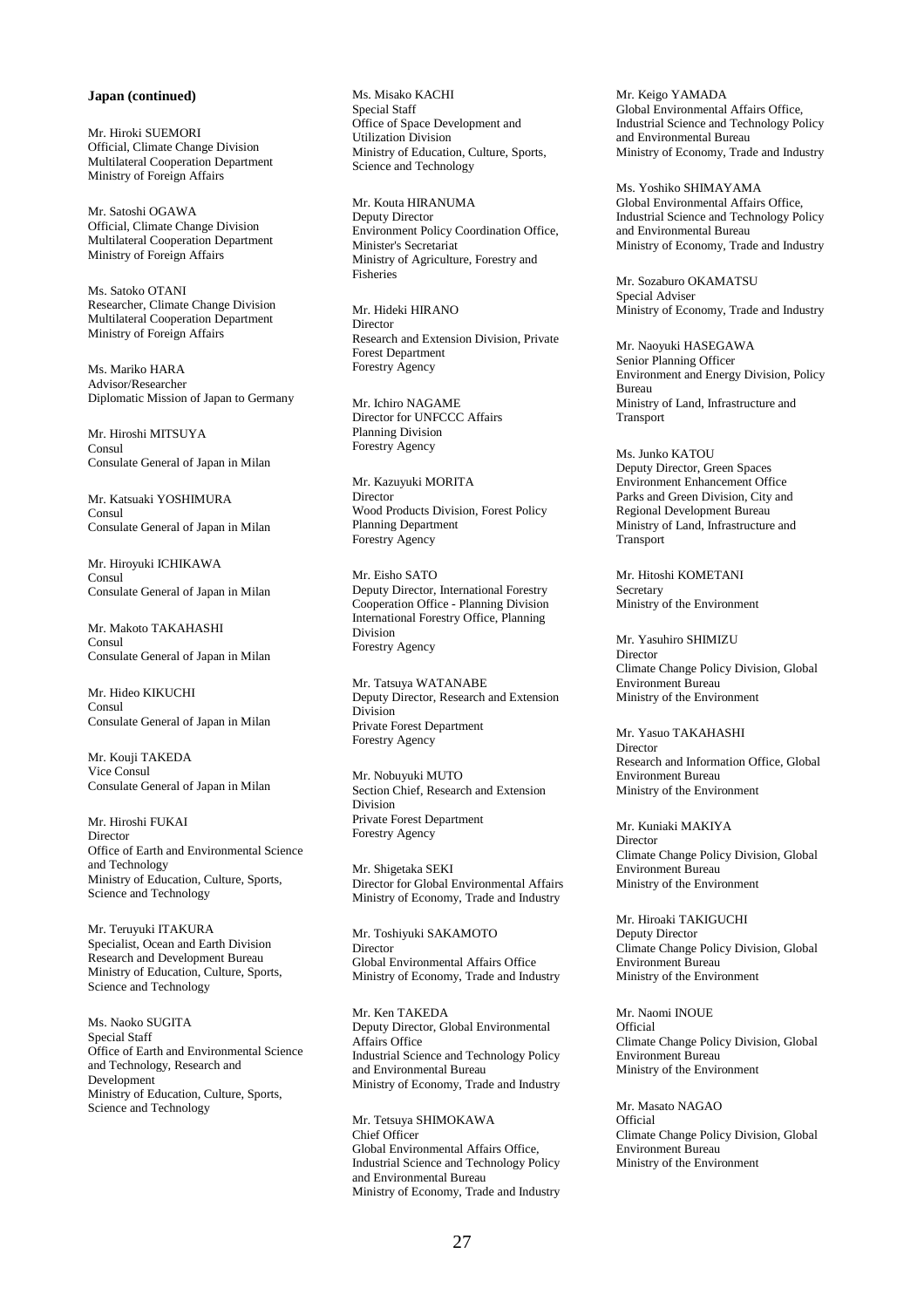# **Japan (continued)**

Mr. Takehiko NAGANUMA Environmental Researcher Climate Change Policy Division Ministry of the Environment

Mr. Hiroshi SAGAWA Environmental Researcher Climate Change Policy Division Ministry of the Environment

Mr. Koji SHIMADA Professor Ritsumeikan University

Mr. Tomoyuki AIZAWA Researcher - GHG Inventory Office Center for Global Environmental Research National Institute for Environmental Studies

Ms. Izumi KUBOTA Assistant Fellow Social and Environmental Systems Division National Institute for Environmental Studies

Mr. Kotaro KAWAMATA Advisor Organization of Economic Cooperation and Development

Mr. Atsushi KARIMATA Deputy Director Global Environment Division, Multilateral Cooperation department Ministry of Foreign Affairs

Mr. Kazuo MINAGAWA Consul Consulate General of Japan in Milan

Mr. Kouji TAKEDA Vice Consul Consulate General of Japan in Milan

Mr. Atsunori MATSUMOTO Staff Consulate General of Japan in Milan

Mr. Koichi SHIOTA First Secretary Diplomatic Mission of Japan to Italy

Mr. Kotaro OKANO Second Secretary Diplomatic Mission of Japan to Italy

Ms. Mariko SHIKAKURA Second Secretary Diplomatic Mission of Japan to Italy

Ms. Sumiko KAWANISHI Second secretary Diplomatic Mission of Japan to Italy

Mr. Hidetsugu KUBO Second Secretary Diplomatic Mission of Japan to Italy Ms. Kazutoshi HAYASHI Second Secretary Diplomatic Mission of Japan to Italy

Ms. Yuko YOSHIMURA Third Secretary Diplomatic Mission of Japan to Italy

Mr. Satoshi TAKEDA Attaché Diplomatic Mission of Japan to Italy

Mr. Shinichi AKIMOTO Attaché Diplomatic Mission of Japan to Italy

Mr. Hiromichi MORITA Deputy Director Climate Change Division, Global Environment Bureau Ministry of the Environment

Mr. Akira NITTA Deputy Director Policy and Coordination Division Ministry of the Environment

Ms. Yasuko KAMEYAMA Senior Researcher Social and Environmental Systems Division National Institute for Environmental Studies

Ms. Sae SATO Official Public Relations Office Ministry of the Environment

Ms. Akiko HAYANO Technical Official Global Environment Issues Division Ministry of the Environment

Mr. Yasushi NINOMIYA Research Associate Climate Policy Project Institute for Global Environmental Strategies

Ms. Rie WATANABE Research Associate Climate Policy Project Institute for Global Environmental Strategies

Mr. Makoto AIDA Security Police Ministry of the Environment

Mr. Takashi KAWABATA Technical Official Ozone Layer Protection Policy Office Ministry of Economy, Trade and Industry

Mr. Morio IMADA Researcher Global Environmental Affairs Office Ministry of Economy, Trade and Industry Mr. Yoshinori KODAMA First Secretary Permanent Mission of Japan to the OECD

# **Jordan**

Mr. Yousef SHURAIKI Secretary General Ministry of Environment

Mr. Hussein BADARIN Head Climate Change Unit Ministry of Environment

#### **Kazakhstan**

H.E. Ms. Aitkul SAMAKOVA Minister Ministry for Natural Resources and Environment Protection

Mr. Yerbolat SEMBAYEV Vice Ambassador Diplomatic Mission of the Republic of Kazakhstan to Italy

Mr. Alexander BRAGIN Director Department of Law and International Cooperation Ministry of Natural Resources and Environmental Protection

Mr. Dauletbek KUSSAINOV Attaché Department for Multilateral Cooperation Ministry of Foreign Affairs

Mr. Kanat A. BAIGARIN National Coordinator Climate Change Coordination Centre

Mr. Kairat M. AITEKENOV Vice Minister of Economy and Budget Planning Ministry of Finance

Ms. Irina Baitursunova YESSERKEPOVA Deputy Director Kazakh Research Institute for Environment Monitoring and Climate

# **Kenya**

H.E. Mr. Newton KULUNDU Minister Ministry of Environment and Natural Resources

Ms. Rachel ARUNGAH Permanent Secretary Ministry of Environment and Natural Resources

Ms. Harriet M. NDUMA Second Secretary Permanent Mission of Kenya to the United Nations Environment Programme, Nairobi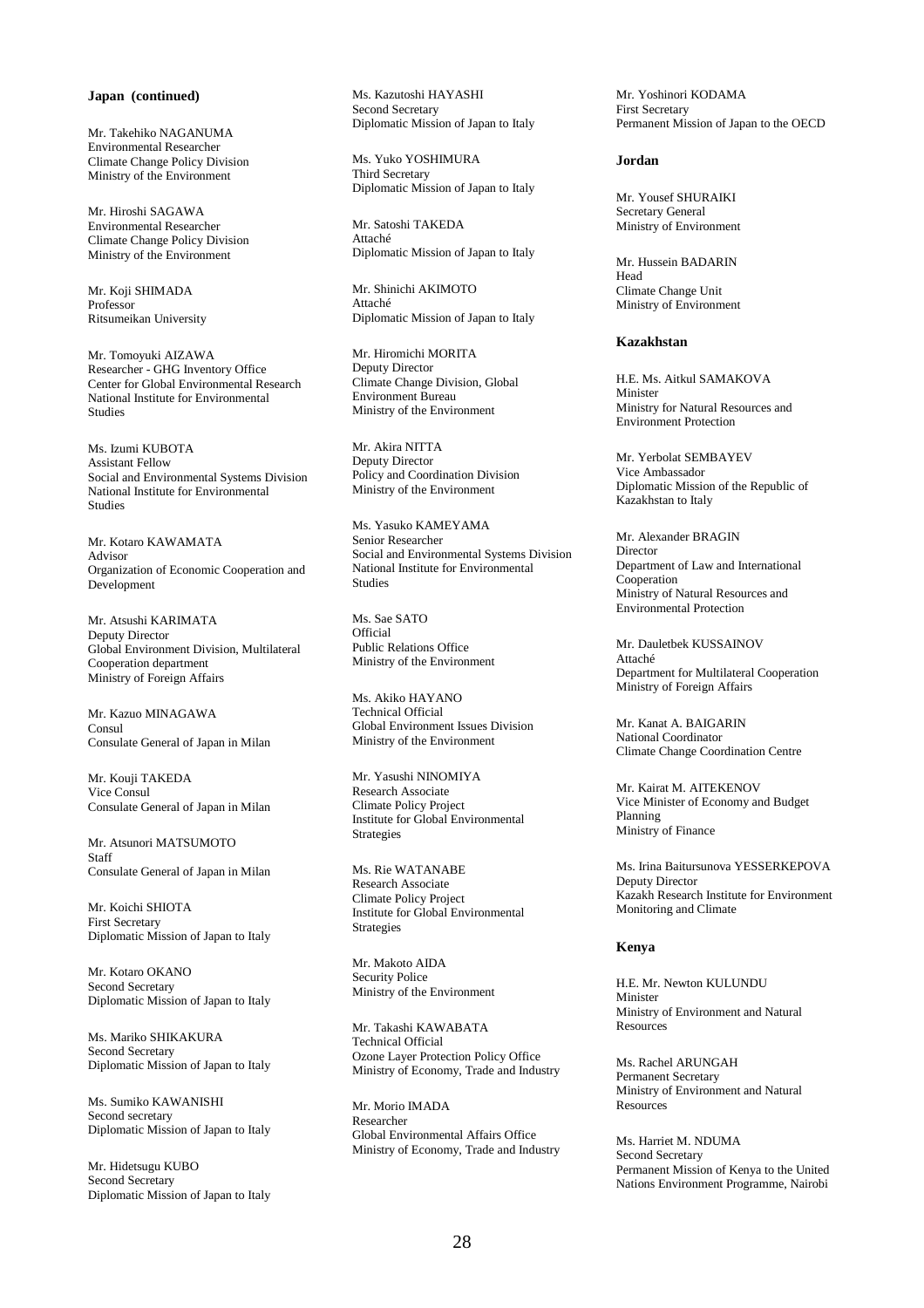# **Kenya (continued)**

Ms. Emily OJOO-MASSAWA National Coordinator (Rapporteur SBI) Climate Change Enabling Activities National Environment Management Authority

Mr. Ratemo MICHIEKA Director General National Environment Management Authority

Mr. Simon Mwangi KAMBOGO Desk Officer Ministry of Finance & Planning

Mr. Joshua G. WAIROTO Deputy Director Kenya Meteorological Department

Ms. Grace A. AKUMU Executive Director Policy/Administration Climate Network Africa

Ms. Joan Khayinja MAKHANU Ministry of Trade and Industry

### **Kiribati**

H.E. Mr. Martin Puta TOFINGA Minister Ministry of Environment, Lands and Agricultural Development

Mr. Tiitabu TABANE Attorney General Ministry of Environment, Lands and Agricultural Development

Ms. Karibaiti TAOABA Permanent Secretary Ministry of Environment, Lands and Agricultural Development

Mr. Andrew TEEM Climate Change Officer Ministry of Environment, Lands and Agricultural Development

# **Kuwait**

Mr. Mohammad A. AL-SARAWI Chairman of the Board and Director General Environment Public Authority

Mr. Abbas A. AL-NAQI Under Secretary for Economic Affairs/Chairman of Kuwaiti National Committee of Climate Change Ministry of Oil

Mr. Dhari N. AL-AJMI **Director** Environment and Urban Development Kuwait Institute for Scientific Research Mr. Mohammad ABEL Director International Affairs Department Environment Public Authority

Mr. Salem AL SHEBLI Third Secretary Ministry of Foreign Affairs

Mr. Khaled AL-SHUAIBI Director of Climatology Department of Meteorology

Mr. Fadhel Akbar LARI Economic Researcher/Senior Scientific Researcher (Vice-Chair, SBI) Organisations and International Relations Ministry of Oil

Mr. Mohammad I. MANDEKAR Controller Environment Protection Department Ministry of Energy

# **Kyrgyzstan**

Mr. Kanat DJANUZAKOV Deputy Minister of Ecology and Emergency Situations Ministry of Ecology and Emergencies of the Kyrgyz Republic

Ms. Zuhra ABAIHANOVA Manager of Project on Climate Change Ministry of Environmental Protection

Mr. Shamil ILIAZOV National Expert of Project on Climate Change Ministry of Ecology and Emergencies of the Kyrgyz Republic

# **Lao People's Democratic Republic**

Mr. Noulinh SINBANDHIT Vice President of Science, Technology and Environment Agency Prime Minister's Office

Mr. Xayaveth VIXAY Deputy Director General Department of Environment Science Technology and Environment Agency, Prime Minister's Office

Mr. Syamphone SENGCHANDALA Deputy Director Environment Impact Assessment Division Prime Minister's Office

# **Latvia**

H.E. Mr. Raimonds VEJONIS Minister Ministry of the Environment

Mr. Rolands BEBRIS Director Environmental Protection Department Ministry of the Environment

Ms. Ingrida APENE Senior Desk Officer Environmental Protection Department Ministry of the Environment

# **Lesotho**

Mr. Bruno T. SEKOLI UNFCCC Focal Point Meteorological Services

Ms. Joalane R. MARUNYE Meteorologist in Charge of UNFCCC Activities Meteorological Services

# **Libyan Arab Jamahiriya**

Mr. Abdullatif S. BENRAGEB Executive Manager National Committee for Climate Change

Mr. Ahmed Ramadan ELHAJ General Manager Meteorological Department

Mr. Mohamed Hamideddin ETAYARI Manager Relations and Scientific Cooperation Petroleum Research Center

Mr. Yousef Arebi DOUGHA General Commission for the Environment

#### **Liechtenstein**

Mr. Helmut KINDLE Head of Division Office of Forests, Nature and Landscape

Ms. Karin LINGG Diplomatic Officer Office for Foreign Affairs

### **Lithuania**

Mr. Vytautas KRUSINSKAS Head of Air Division Environmental Quality Department Ministry of Environment

# **Luxembourg**

S.E. M. Eugène BERGER Secrétaire d'état à l'environnement Ministère de l'environnement

M. Henri HAINE Conseiller de direction première classe Ministère de l'environnement

M. Frank THEWES Ingénieur-Inspecteur Administration de l'environnement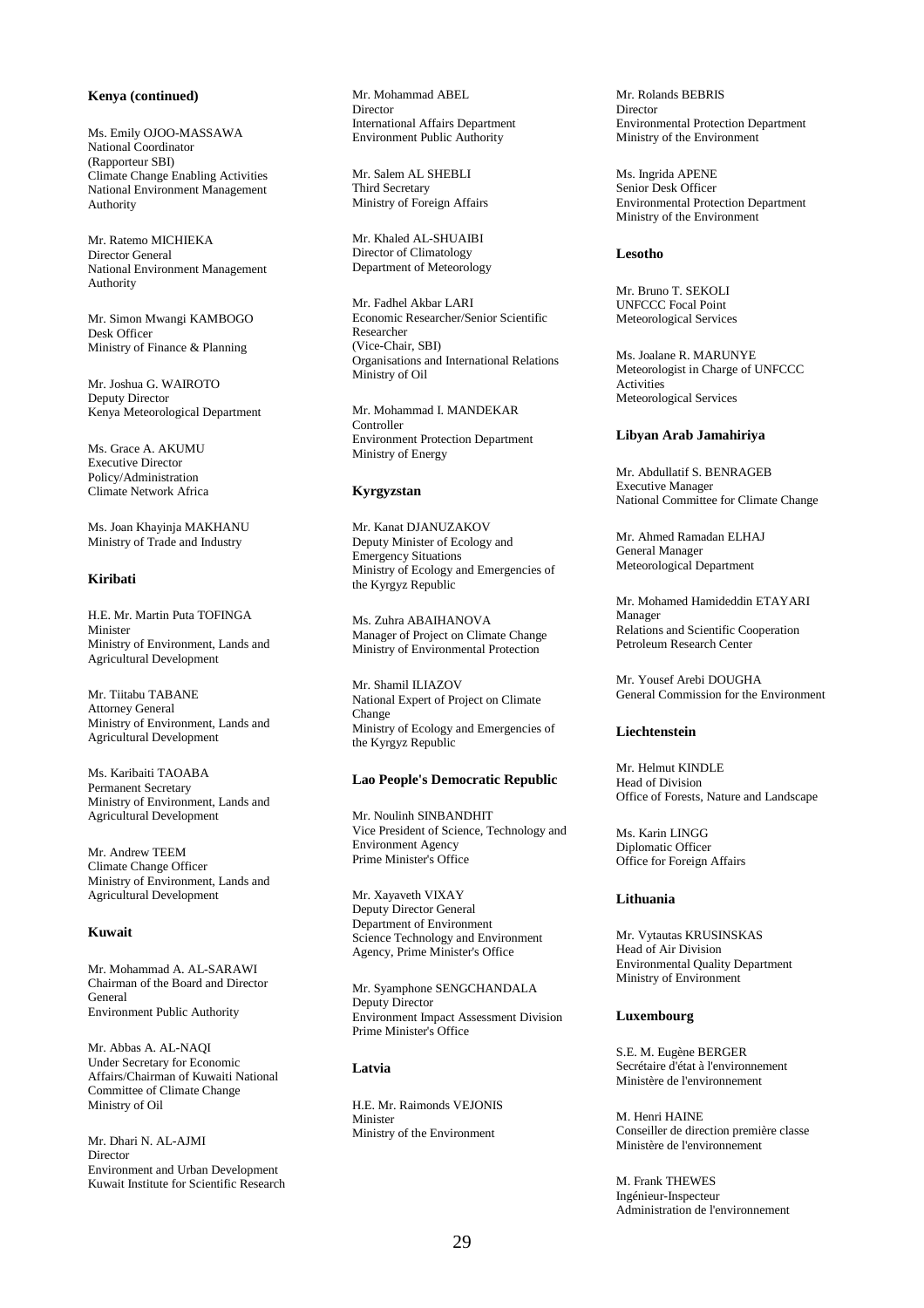# **Madagascar**

S.E. M. Auguste PARAINA Ambassadeur Mission diplomatique de la République de Madagascar en Italie

M. Germain RANDRIASANDRATANA Point focal national Convention sur les changement climatiques Ministère de l'environnement, des eaux et fôrets

# **Malawi**

H.E. Mr. Uladi B. MUSSA Minister Ministry of Natural Resources and Environmental Affairs

Mr. G.C. MKONDIWA Secretary for Natural Resources and Environmental Affairs Ministry of Natural Resources and Environmental Affairs

Mr. Raphael P. KABWAZA Director Environmental Affairs Department Ministry of Natural Resources and Environmental Affairs

Mr. Donald R. KAMDONYO Director Meteorological Services Meteorological Department

Mr. Sloans CHIMATIRO Director Department of Fisheries

Mr. K.M. NYASULU Director of Forestry Ministry of Forestry, Fisheries and Environmental Affairs

Mr. Amon Benson CHIRWA Deputy Director of Water Resources Ministry of Water Development

Mr. Zacharia L.K. MAGOMBO Acting General Manager National Herberium and Botanic Gardens of Malawi

Mr. C. MWAMBENE Executive Director Coordination Unit for the Rehabilitation of the Environment

Mr. Paul DESANKER Associate Professor of Geography Department of Geography The Pennsylvania State University

### **Malaysia**

Mr. Haji Zainal DAHALAN Deputy Minister Ministry of Science, Technology and the Environment

H.E. Ms Lily ZACHARIAH Ambassador Diplomatic Mission of Malaysia to Italy

Mr. Nadzri YAHAYA Deputy Director Conservation and Environmental Management Division Ministry of Science, Technology and the Environment

Ms. Halipah ESA Deputy Director General Economic Planning Unit Prime Minister's Department

Mr. Kok Kee CHOW Director General Meteorological Headquarters Malaysian Meteorological Service

Mr. Kok Seng YAP Deputy Director General Malaysian Meteorological Service

Mr. Ruzain IDRIS Principal Assistant Director Conservation and Environmental Management Division Ministry of Science, Technology and the Environment

Mr. Cheong Chuan LIM Ministry of Energy, Communications and Multimedia

Ms. Laila Wathiqah JUDIN Principal Assistant Secretary Ministry of Primary Industries

Mr. S. GANESON Principal Assistant Secretary Ministry of Foreign Affairs

Mr. Kook Weng CHAN Senior Research Flow Malaysia Palm Oil Board

Ms. Lai Har CHAN Director Economic Department Malaysian Rubber Board

Mr. Samsudin MUSA Research Officer Forest Research Institute of Malaysia

Ms. Hwee Kheng WONG Malaysia Energy Centre

Mr. Mohd Famey YUSOFF Environmental Control Officer Department of Environment Ministry of Science, Technology and the Environment

Mr. Zulkefli MOKHTAR Head International Unit Forestry Department Peninsular Malaysia

Mr. Peter Anak SAWAL Deputy Controller Natural Resource and Energy Board Sarawak

Mr. Say Moo FOO Senior Manager PETRONAS

Mr. Anuar ABDUL RAHMAN Chief Executive Officer Malaysia Energy Centre

Ms. Jenny Lai Peng WONG Research Officer Natural Forest Division Forest Research Institute of Malaysia

# **Maldives**

Mr. Abdullahi MAJEED Deputy Minister Ministry of Home Affairs, Housing and Environment

Mr. Amjad ABDULLAH Coastal Engineer Ministry of Home Affairs, Housing and Environment

Mr. Ahmed JAMEEL Environmental Engineer Environment Section Ministry of Home Affairs, Housing and Environment

# **Mali**

M. Mama KONATÉ Point focal de la CCNUCC/Directeur adjoint de la direction nationale de la météorologie Direction nationale de la météorologie

S.E. M. Ibrahim Bocar DAGA Ambassadeur Mission diplomatique du Mali en Italie

M. Bakary TOURÉ Chef de bureau des conventions Secrétariat technique permanent du cadre institutionnel de la gestion des questions environnementales Ministère de l'environnement

M. Youba SOKONA Directeur Environnement et développement du Tiers-Monde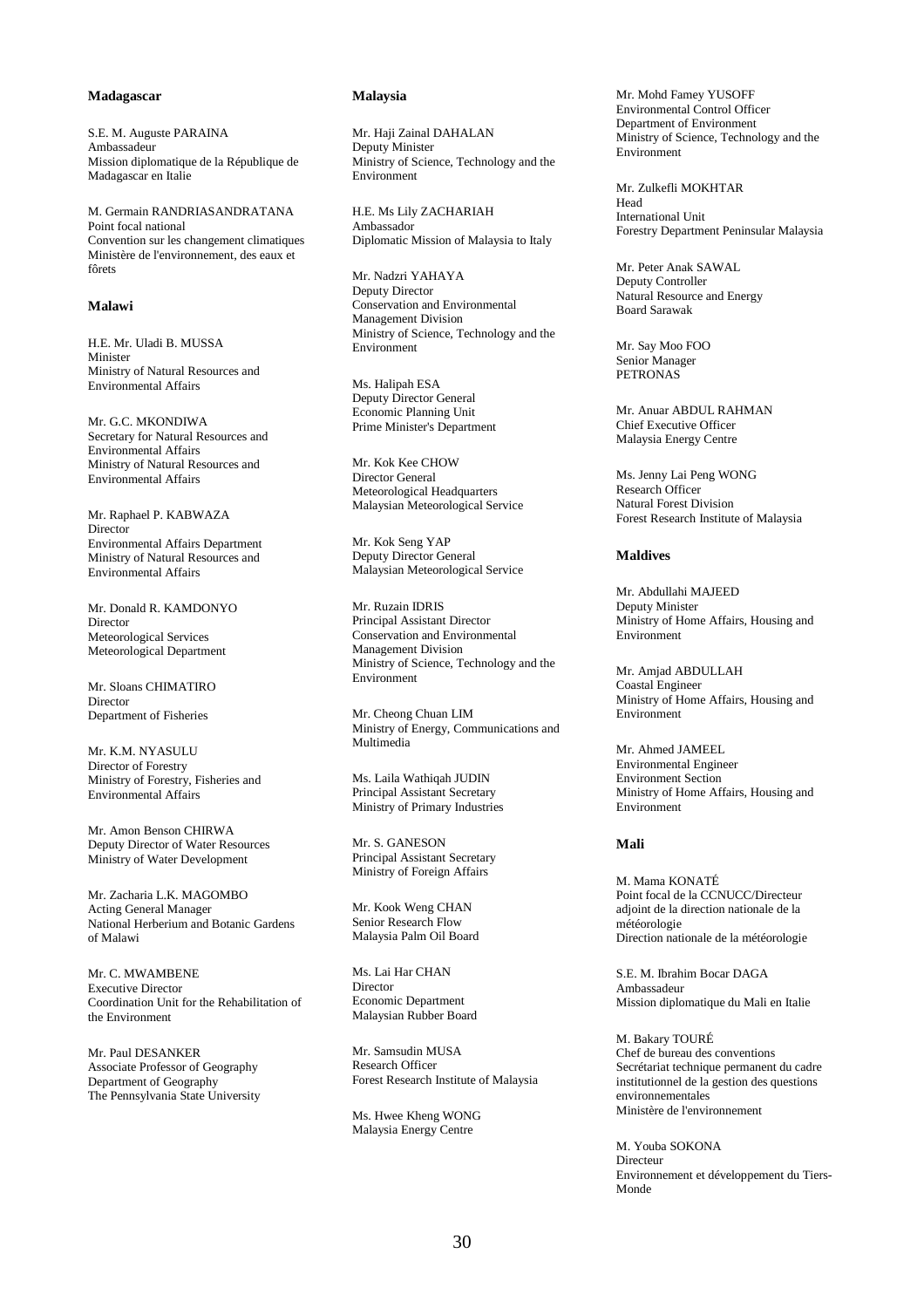### **Malta**

Mr. Michael ZAMMIT CUTAJAR Ambassador Designate/Advisor to the Minister Ministry for Rural Affairs and the Environment

Mr. Louis VELLA Assistant Director Environment Protection Directorate Malta Environment and Planning Authority

Mr. Saviour VASSALLO Environment Officer Malta Environment and Planning Authority

# **Marshall Islands**

H.E. Mr. Tadashi LOMETO Minister and Assistant to the President Office of the Cabinet

Ms. Yumiko CRISOSTOMO Director Office of Environmental Planning and Policy Coordination

# **Mauritania**

Mr. El Hadramy OULD BAHNEINE Directeur Environment et de l'aménagement rural Direction de l'environement et de l'aménagement rural

M. Mohamed Mahmoud OULD EL GHAOUTH Conseiller Ministère des affaires étrangères et de la coopération

# **Mauritius**

Mr. Sateeaved SEEBALUCK Permanent Secretary Ministry of Environment

Mr. Soobaraj Nayroo SOK APPADU Director Meteorological Services

# **Mexico**

Sr. Fernando TUDELA ABAD Subsecretario Planeación y Politica Ambiental Secretaría de Medio Ambiente y Recursos Naturales

Sra. Sandra FUENTES-BERAIN VILLENAVE Cónsul General Consulado General de México en Milan

Sr. José Manuel BULÁS MONTORO Titular de la Unidad de Coordinadora de Asuntos Internacionales Secretaría de Medio Ambiente y Recursos Naturales

Sr. Juan Mata SANDOVAL Director General de Investigación, Desarrollo Tecnológico y Medio Ambienter Secretaría de Energía

Sr. Adrián FERNÁNDEZ BREMAUNTZ Director General de Investigación sobre Contaminación Urbana, Regional y Global Instituto Nacional de Ecología

Sr. Rodolfo GODÍNEZ ROSALES Director de Medio Ambiente Dirección General para Temas Globales Secretaría de Relaciones Exteriores

Sr. Ubaldo INCLÁN GALLARDO Director de Finaciamiento y Medio Ambiente Dirección General de Investigación y Desarrollo Tecnológico y Medio Ambiente Secretaría de Energía

Sr. Manuel ESTRADA PORRÚA Director de Cambio Climático Unidad Coordinadora de Asuntos Internacionales Secretaría de Medio Ambiente y Recursos Naturales

Sra. Julia MARTÍNEZ FERNANDEZ Directora de Investigación en Cambio Climático Instituto Nacional de Ecología

Sr. Carlos Enrique GONZALES VICENTE Coordinador General de Producción y Productividad Comisión Nacional Forestal

Sra. Erika Del Rocio LOPEZ ROJAS Directora de Cooperación y Financiamiento Comisión Nacional Forestal

Sra. Maria del Carmen BERNAL LEDESMA Segunda Secretaria Consulado General de México en Milan

Sr. Oscar CANTÓN ZETINA Senador Cámara de Senadores

#### **Micronesia (Federated States of)**

H.E. Mr. Redley KILLION Vice-President Vice President's Office

H.E. Mr. Masao NAKAYAMA Permanent Representative to the United **Nations** Permanent Mission of the Federated States of Micronesia to the United Nations, New York

Mr. John MOOTEB Deputy Assistant Secretary Environment and Sustainable Development Unit Department of Economic Affairs

Mr. Joseph KONNO Executive-Director Environment Protection Agency Chuuk State EPA

Ms. Mary Jane MACE Legal Adviser Foundation for International Environmental Law and Development

Ms. Jona RAZZAQUE Staff Attorney Cross-Programme Foundation for International Environmental Law and Development

Ms. Julie LESKINEN Assistant Attorney General Department of Justice

Ms. Eva BUTHUNG Vulnerability & Adaption Assessment Specialst Office of Budget Planning and Statistics

Mr. Jeem S. LIPPWE Minister Permanent Mission of the Federated States of Micronesia to the United Nations, New York

# Ms. Rose MITINYEG MOOTEB

Ms. Maristella JACK Staff Attorney Micronesian Conservation Trust

#### **Monaco**

M. Frédéric PLATINI Chef de division Direction des relations extérieures Coopération internationale pour l'environnement et le développement

M. Jérôme FROISSART Administrateur principal Coopération internationale pour l'environnement et le développement Direction des relations extérieures

M. André VEGLIA Chef de division Direction de l'environnement, de l'urbanisme et de la construction Direction de l'environnement, de l'urbanisme et de la construction

# **Morocco**

S.E. M. Mohamed ELYAZGHI Ministre Ministère de l'aménagement du territoire, de l'eau et de l'environnement

S.E. M. M'hamed EL MORABIT Secrétaire d'état chargé de l'environnement Consulat général du Royaume du Maroc à Milan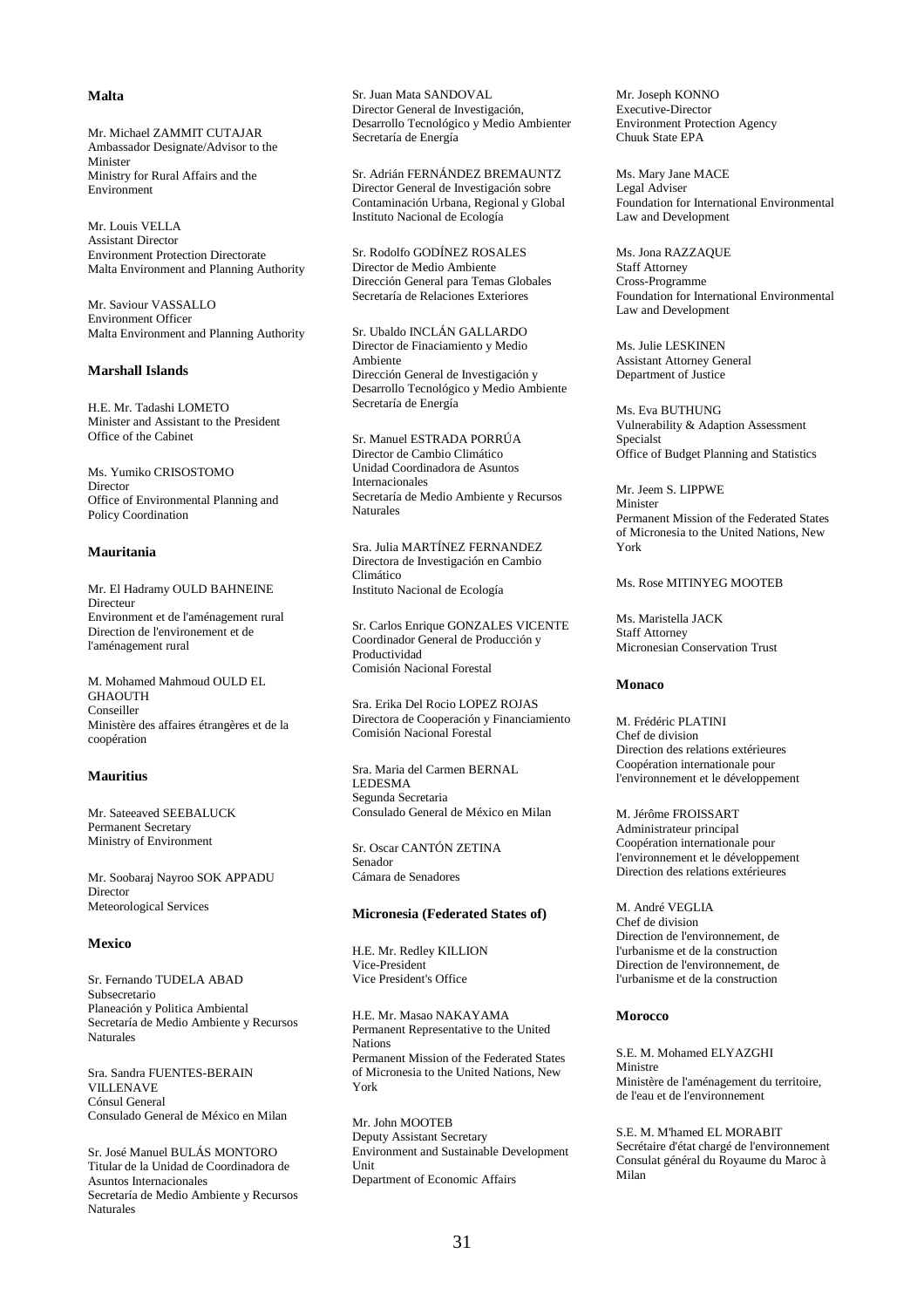# **Morocco (continued)**

M. Abdelfattah AMOUR Ministre plénipotentiaire/Consul général Consulat Général du Royaume du Maroc à Milan

M. Mohamed BENABDELKADER Chef de cabinet Ministère de l'aménagement du territoire, de l'eau et de l'environnement

M. Faouzi Ahmed SENHAJI Secrétaire général Groupe d'études et de recherches sur les énergies renouvelables et l'environnement

M. Taha BALAFREJ Directeur du partenariat, de la coopération et de la communication (Vice-President of the COP) Secrétariat d'état chargé de l'environnement Ministère de l'aménagement du territoire, de l'eau et de l'environnement

Mme Samira ELKHAMLICHI Point focal national de la convention Secrétariat d'état de l'environnement Ministère de l'aménagement du territoire, de l'eau et de l'environnement

M. Abdelaziz YAHYAOUI Membre de l'unité des changements climatiques Secrétariat d'état chargé de l'environnement/Secrétariat général Ministère de l'aménagement du territoire, de l'eau et de l'environnement

M. Abdelhay ZEROUALI Chef de division Secrétariat d'état chargé de l'environnement Ministère de l'aménagement du territoire, de l'eau et de l'environnement

M. Mustapha BENDEHBI Membre de l'unité changements climatiques Département de l'environnement

M. Mohammed ARROUCHI Conseiller Mission permanente du Royaume du Maroc auprès de l'Office des Nations-Unies à New-York

M. Ali AGOUMI Expert en changements climatiques

Mme Leila BENJELLOUN Cellule de l'environnement Wilaya de Rabat-Salé

M. Tijani MANDOURI Chef du service de l'érosion et de la conservation des sols Ministère chargé des eaux et forêts

M. Kerroum MOHAMMED Ministère chargé des eaux et forêts M. Abdelaziz BELHOUJI Adjoint du directeur Direction de la météorologie Secrétariat d'état chargé de l'eau

M. Abdelaziz OULDBBA Ingénieur d'état Direction de la météorologie nationale Secrétariat d'état chargé de l'eau

M. Hakim HASSAN Centre marocain de production prope

M. Said MOULINE Confération générale des entreprises marocaines

M. Najib BOUTALEB President CMPP Confération générale des entreprises marocaines

M. Talib ELHASSAN Ingénieur Equipement et transport Ministère de l'équipement

M. Mohamed BAKRI Chef Division technique et ingénierie Centre de développement des énergies renouvelables

M. Azzedine KHATAMI Ingénieur au service de l'environnement Office national de l'électricité

M. Abdelaziz TAHIRI Chef de la division qualité et environnement Office national de l'électricité

Mme Naima BELKOUCH Chef Service environnement Office chérifien des phosphates

M. Mourad SKALLI Conseiller du secrétarire d'état chargé de l'environnement Consulat général du Royaume du Maroc à Milan

S.E. M. Tajeddine BADDOU Ambassadeur Consulat général du Royaume du Maroc à Milan

### **Mozambique**

Mr. Francisco Taula Constancio MABJAIA Deputy Minister Ministry for Co-ordination of Environmental Affairs

Ms. Marília Telma António MANJATE National Focal Point of UNFCCC Ministry for Co-ordination of Environmental Affairs

Mr. António Osvaldo SAIDE Member of Group for Climate Change National Directorate of Energy Ministry of Mineral Resources and Energy

#### **Myanmar**

Ms. Su Su WIN Assistant Lecturer Remote Sensing and Data Processing Center Ministry of Science and Technology

# **Namibia**

Mr. Petrus Nangolo IILONGA Deputy Minister Ministry of Environment and Tourism

Mr. Teofilus Mutangeni NGHITILA Director Directorate of Environmental Affairs Ministry of Environment and Tourism

Mr. Franz UIRAB Deputy Director and Head National Meteorological Service

Mr. Joseph Augustus MCGANN National Climate Programme Coordinator Directorate of Environmental Affairs Ministry of Environment and Tourism

Mr. Andries Lourens DU PISANI Technical Adviser Ministry of Agriculture, Water and Rural Development

Mr. Pierre François DU PLESSIS Co-author of Namibia's Climate Change Country Study Report National Committee on Climate Change Directorate of Environmental Affairs

Ms. Martina PINI Consulate General of Namibia to Italy

#### **Nepal**

Mr. Purushottam KUNWAR Under Secretary Ministry of Population and Environment

# **Netherlands**

Mr. Pieter VAN GEEL State Secretary Ministry of Housing, Spatial Planning and Environment

Ms. Cothilda Maria ZWARTEPOORTE **Director** Climate Change and Industry Ministry of Housing, Spatial Planning and Environment

Ms. Henriëtte BERSEE Environment/Climate Change Ministry of Housing, Spatial Planning and Environment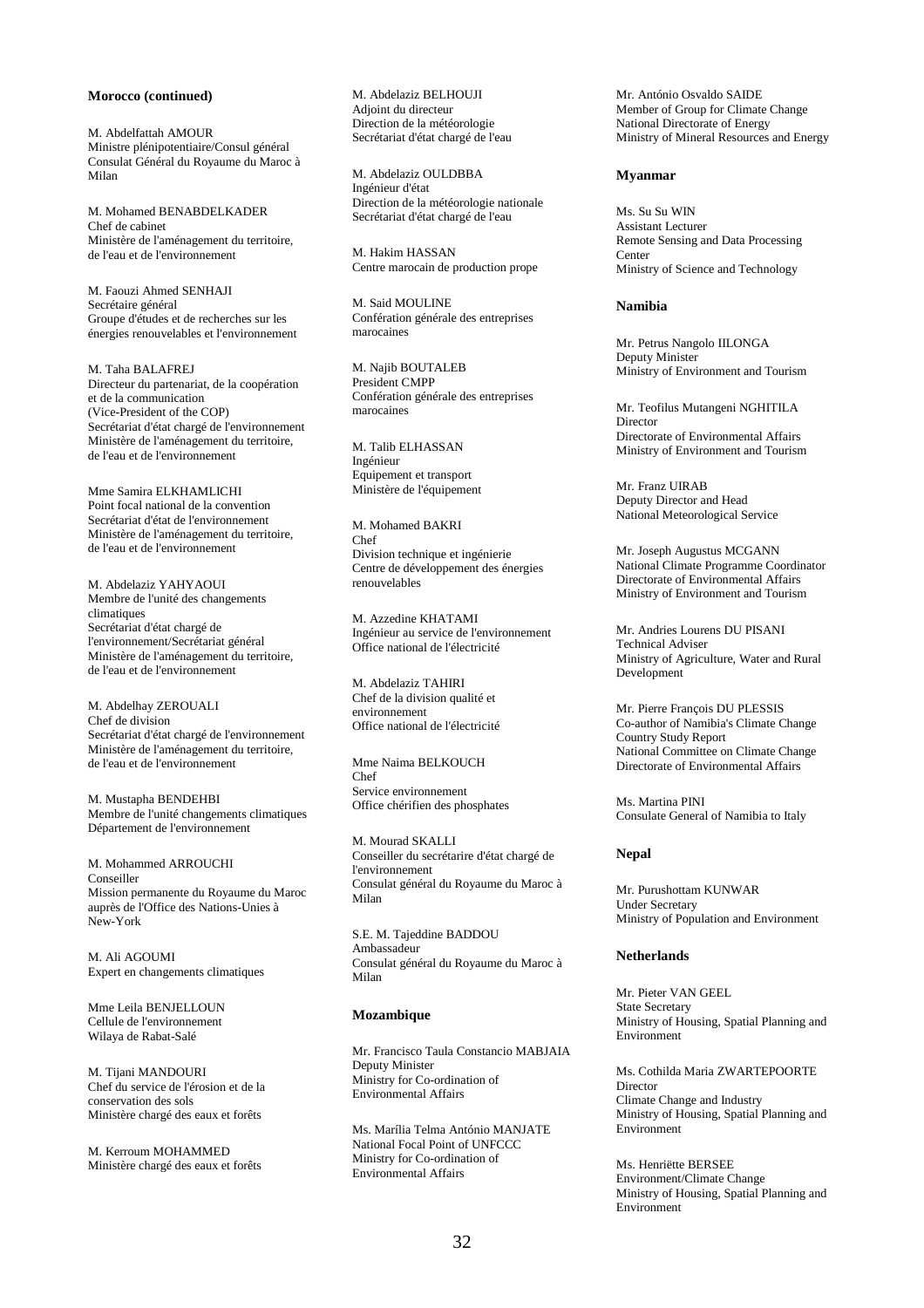### **Netherlands (continued)**

Mr. Edwin KOEKKOEK Policy Maker Ministry of Housing, Spatial Planning and Environment

Mr. Jaap FREDERIKS Deputy Director Ministry of Foreign Affairs

Ms. Sandra LOUISZOON Senior Policy Analyst Environment and Nuclear Division Ministry of Foreign Affairs

Ms. Maresa OOSTERMAN Directorate Environment and Development Ministry of Foreign Affairs

Mr. Klaus BROERSMA Directorate Environment and Development Ministry of Foreign Affairs

Ms. Sara OFFERMANS Directorate Environment and Development Ministry of Foreign Affairs

Mr. Bert BORST Policy Adviser Climate Change and Acidification Department Ministry of Housing, Spatial Planning and Environment

Mr. Bas CLABBERS Ministry of Agriculture, Nature Management and Fisheries

Mr. Hayo HAANSTRA Policy Advisor, Climate Change **Department** Ministry of Agriculture, Nature Management and Fisheries

Mr. Mauritz Blanson HENKEMANS Senior Policy Officer, Manager JI Program (CEE) Directorate General for Competition and Energy Ministry of Economic Affairs

Ms. Danielle HENDRIKS Ministry of Economic Affairs

Ms. Linda VODEGEL MATZEN Ministry of Economic Affairs

Mr. Hans NIEUWENHUIS Climate Change and Acidification Department Ministry of Housing, Spatial Planning and Environment

Mr. Lex DE JONGE Ministry of Housing, Spatial Planning and Environment

Mr. Reginald HERNAUS International Environmental Affairs Division, Section Clean Development Mechanism (CDM) Ministry of Housing, Spatial Planning and Environment

Mr. Erwin MULDERS Senior Policy Advisor Ministry of Housing, Spatial Planning and Environment

Ms. Inge VAN DER VEEN Ministry of Transport, Public Works and Water Management

Mr. Dick BRUS Ministry of Transport, Public Works and Water Management

Mr. Diederik SAMSOM Member of Parliament

Mr. Ferd CRONE Member of Parliament Government of the Netherlands

Mr. Anton Johann Wijnand DUIJVENDAK Member of Parliament

Mr. Paul DE KROM Member of Parliament

Mr. Mark VAN DER LEEDEN Clerk of the Parliament House of Representatives the Netherlands

Mr. Iem ROOS Consul General Consulate General of the Netherlands in Milan

Mr. Bob BOERSEN Consul Consulate General of the Netherlands in Milan

Mr. Harm VAN DE WETERING Ministry of Housing, Spatial Planning and Environment

Mr. Henk VAN DER MOLEN Economic and Environmental Affairs Departrment Ministry of Foreign Affairs

Mr. Yvo DE BOER Deputy Director-General for Environmental Affairs/Director for International Affairs Climate Change Department Ministry of Housing, Spatial Planning and Environment

Ms. Babette GREABER Press Officer Ministry of Housing, Spatial Planning and Environment

Mr. Wim MONNA Climate Research and Seismology Department Royal Netherlands Meteorological Institute

Mr. Jip W. LENSTRA Directorate Climate Change and Industry Ministry of Housing, Spatial Planning and Environment

Mr. Jaap ROOIMANS Senior Policy Officer Climate, Energy and Environmental Development Cooperation Department Ministry of Foreign Affairs

Ms. Melanie PETERS Climate Change Department Ministry of Housing, Spatial Planning and Environment

#### **New Zealand**

H.E. Mr. Pete E. HODGSON Convenor, Ministerial Group on Climate Change Government of New Zealand

Ms. Lucy DUNCAN Director<sup>1</sup> Environment Division Ministry of Foreign Affairs and Trade

Mr. Bruce DONALDSON Private Secretary Office of Hon. Pete Hodgson Government of New Zealand

Ms. Helen PLUME Manager Science and Inventory New Zealand Climate Change Office

Mr. Murray WARD Principal Adviser International Programme New Zealand Climate Change Office

Mr. Bryan SMITH Manager Forest Policy Coordination Ministry of Agriculture and Forestry

Ms. Susan EDWARDS Senior Policy Analyst Sustainable Resource Use Policy Ministry of Agriculture and Forestry

Mr. Andy REISINGER Senior Adviser Science and Inventory New Zealand Climate Change Office

Mr. Steve RYLANDS Principal Adviser Regulatory and Tax Policy Branch The Treasury

Ms. Rosie PATERSON Deputy High Commissioner New Zealand High Commission to Canada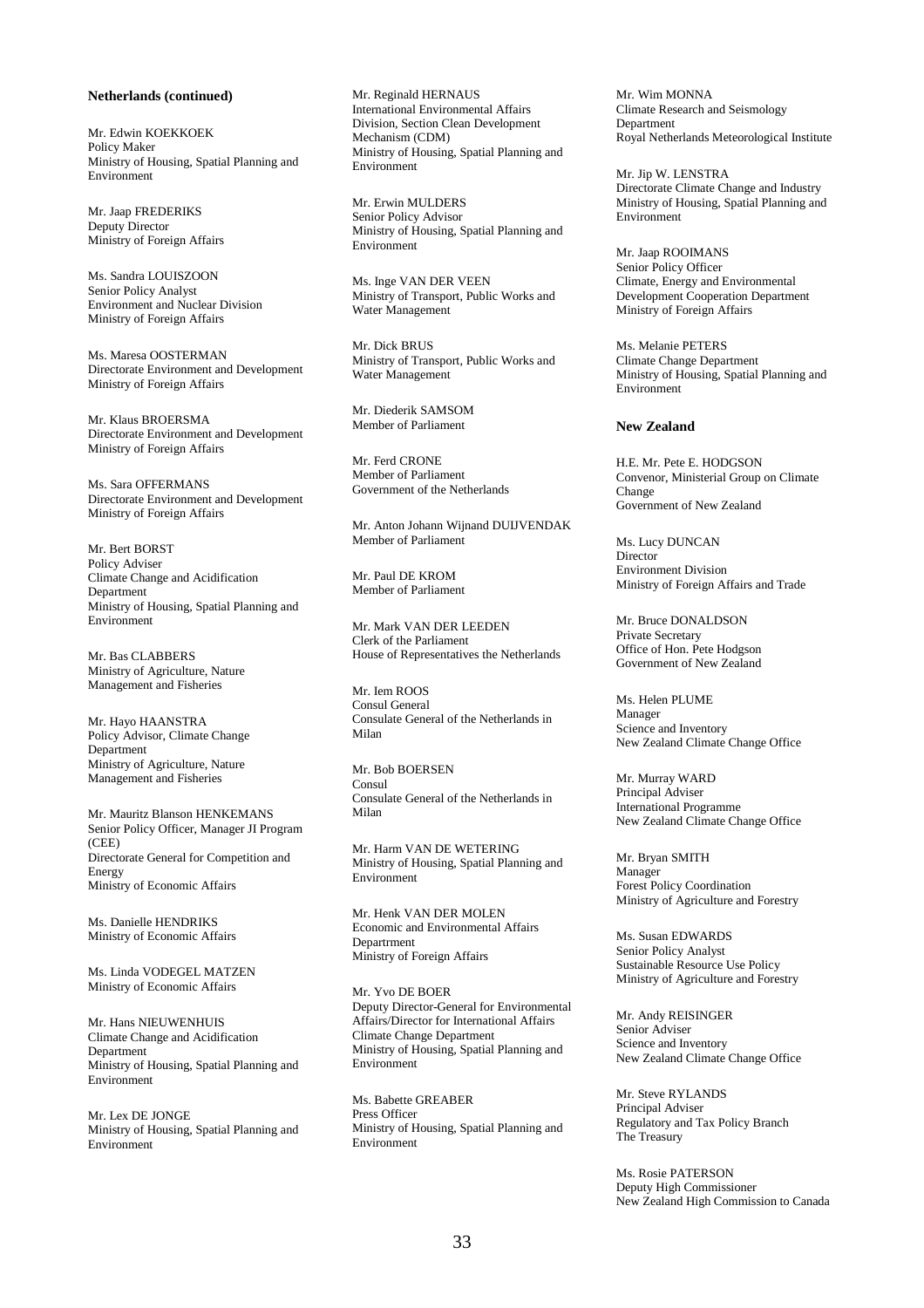### **New Zealand (continued)**

Mr. Roger CORNFORTH Team Leader Strategy, Advisory and Tax Policy Branch New Zealand Agency for International Development

Mr. Pip WILSON Policy Officer Ministry of Foreign Affairs and Trade

Mr. Andrew JOHNSON Assistant Adviser International Programme New Zealand Climate Change Office

Mr. Ian TURNEY Executive Officer Landcare Research

Mr. Chris BAKER Greenhouse Policy Coalition

Mr. Gary TAYLOR Director Environmental Defence Society

#### **Nicaragua**

Sra. Marina STADTHAGEN ICAZA Coordinadora Oficina Nacional de Desarollo Limpio (ONDL) Ministerio del Medio Ambiente y Recursos Naturales

Sr. José Antonio VITERI Especialista Forestal Oficiana Nacional de Desarrollo Limpio Ministerio del Medio Ambiente y Recursos Naturales

Sr. Robert TIPPMANN Asesor Oficia Nacional de Desarollo Limpio EcoSecurities Ltd.

Sr. Jan FEHSE Asesor Técnico Oficia Nacional de Desarollo Limpio Ministerio del Medio Ambiente y Recursos Naturales

Sr. Gabriel SOLÓRZANO Presidente Asociacion de Productores y Promotores de Energia renovable

# Mr. Rodolfo VITERI

# **Niger**

M. Saley HASSANE Secrétaire exécutif du conseil national de l'environnement pour un dévelopement Durable Cabinet du Premier Ministre

M. Moussa GOUSMANE Conseiller au secrétariat exécutif du CNEDD Conseil national de l'environnement pour un développement durable

M. Andrea DI VECCHIA Projet PAPAGE

M. Lorenzo GENESIO Projet PAPAGE

M. Giancarlo PINI Projet PAPAGE

#### **Nigeria**

H.E. Mr. Bala MANDE Minister Federal Ministry of Environment

Mr. Bamidele A. AJAKAIYE Director/Technical Adviser Department of Environmental Assessment Federal Ministry of Environment

Mr. Samuel Adeoye ADEJUWON Desk Officer Department of Environment Assessment Federal Ministry of Environment

Mr. Yerima Peter TARFA Technical Adviser Environmental Assessment Department Federal Ministry of Environment

Mr. Iyal Mohammed MAFARA Special Assistant Federal Ministry of Environment

Mr. Mohammed Sanusi BARKINDO Managing Director Nigerian National Petroleum Corporation

Mr. G. U. AGHA Deputy Director Nigerian National Petroleum Corporation

Mr. S. G. MOH Assistant Director Ministry of Petroleum Resources

Mr. C. O. GARDNER Director General The Presidency

Mr. Edmond DAKOURU Presidential Adviser on Petroleum and Energy Ministry of Petroleum Resources

Mr. Timpire SYLVA Ministry of Petroleum Resources

Mr. Jude MBADIWE Ministry of Petroleum Resources

Mr. Eyo NASUQUO Diplomat Diplomatic Mission of Nigeria to Italy

#### **Niue**

Mr. David U. POIHEGA Climate Change Project Coordinator Niue Meteorological Services

#### **Norway**

H.E. Mr. Børge BRENDE Minister Ministry of Environment

Mr. Harald DOVLAND Deputy Director General Ministry of Environment

H.E. Mr. Erik BJØRNEBYE Ambassador/Special Adviser Ministry of Foreign Affairs

Mr. Håvard TORESEN Deputy Director General Department for International Cooperation, Climate and Polar Affairs Ministry of Environment

Mr. Bror Yngve RAHM Member of Parliament Norwegian Parliament

Mr. Rolf Terje KLUNGLAND Member of Parliament Norwegian Parliament

Mr. Øyvind VAKSDAL Member of Parliament Norwegian Parliament

Ms. Ingvild VAGGEN MALVIK Member of Parliament Norwegian Parliament

Mr. Øyvind HALLERAKER Norwegian Parliament

Ms. Tone SKOGEN Deputy Director General Ministry of Petroleum and Energy

Mr. Audun ROSLAND Senior Advisor Climate and Energy Section Norwegian Pollution Control Authority

Mr. Georg BØRSTING Adviser Department for International Cooperation, Climate and Polar Affairs Ministry of Environment

Ms. Elin RØNNINGEN Adviser Ministry of Environment

Ms. Ulla B. HEGG Adviser Ministry of Environment

Ms. Ingun LARSEN Ministry of Environment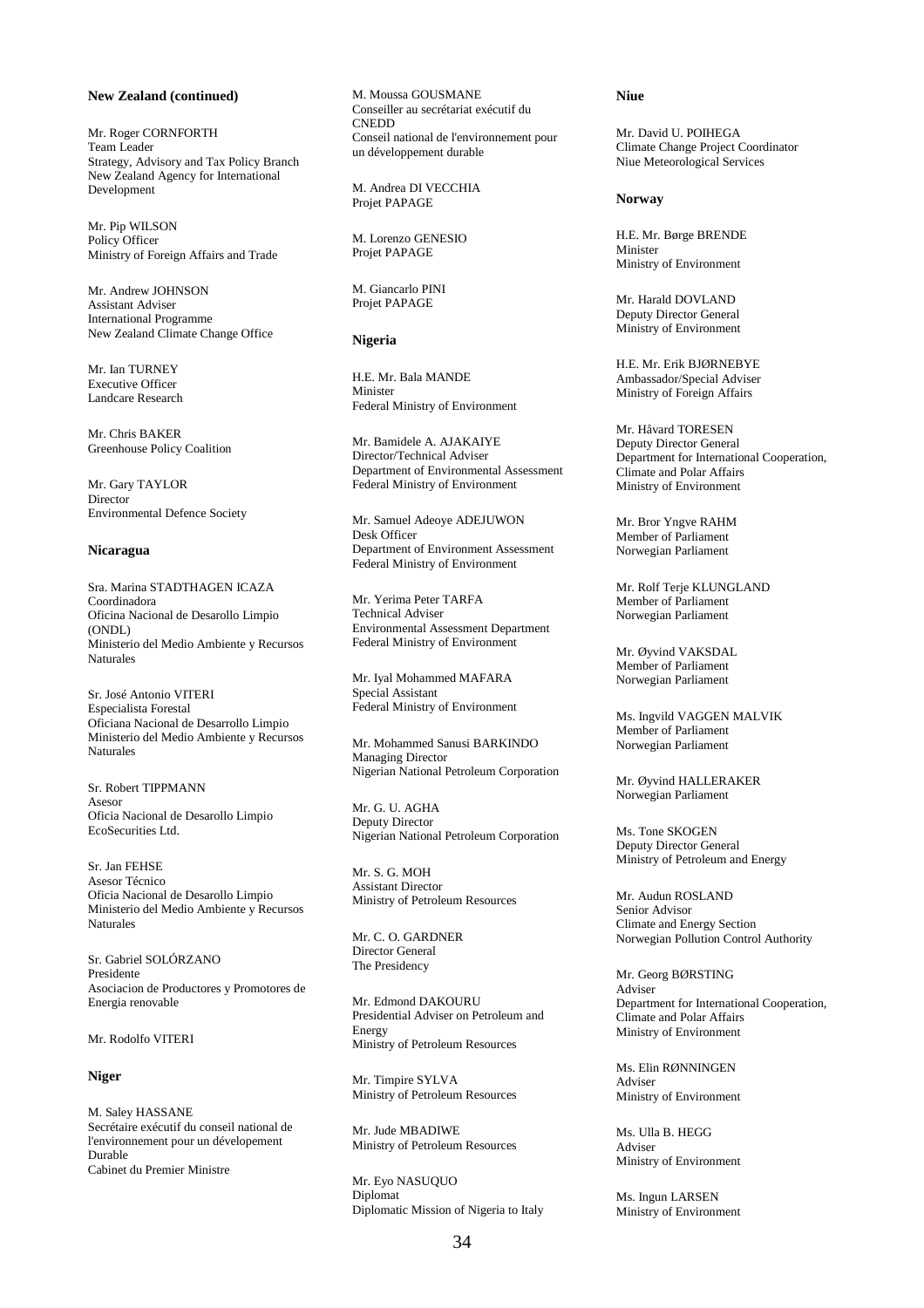# **Norway (continued)**

Mr. Arne-Ivar SLETNES Adviser Ministry of Agriculture

Ms. Marit Viktoria PETTERSEN Adviser Climate and Energy Section Norwegian Pollution Control Authority

Ms. Haege FJELLHEIM Senior Executive Officer Ministry of Petroleum and Energy

Mr. Jan Erik HEDEMARK Senior Executive Officer Ministry of Finance

Ms. Barbara ROSSI Vice-Consul Norwegian Consulate in Milan

Mr. Ingmar LJONES Member of Parliament Norwegian Parliament

### **Oman**

H.E. Mr. Khamis bin Mubarak BIN ISSA AL-ALAWI Minister for Regional Municipalities, Environment and Water Resources Ministry of Regional Municipalities, Environment and Water Resources

Mr. Ibrahim Bin Saleh AL-GHILANI Chief of the Minister's Office Ministry of Regional Municipalities, Environment and Water Resources

Mr. Mohammed Bin Ali AL-HAKMANI Director of Coordination and Follow-up Department Ministry of Regional Municipalities, Environment and Water Resources

Mr. Khalid bin Ahmed AL-HARAMI Minister's Secretary Ministry of Regional Municipalities, Environment and Water Resources

Mr. Ibrahim Bin Ahmed AL-AJMI Deputy Director General of Environmental Affairs Ministry of Regional Municipalities, Environment and Water Resources

Mr. Khalaf Mahfoodh AL-MAWALI Environment Affairs Technician Ministry of Regional Municipalities, Environment and Water Resources

### **Pakistan**

Mr. Jawed Ali KHAN Director General Ministry of Environment Mr. Imran Habib AHMAD Section Officer Ministry of Environment

#### **Palau**

Mr. Lawrence GODDARD Senior Legal Counsel to the President Office of the President

Ms. Youlsau BELLS National Environment Planner Office of Environmental Response and Coordination

#### **Panama**

Sr. Ricardo ANGUIZOLA Administrador General Autoridad Nacional del Ambiente

Sr. Gonzalo MENÉNDEZ Sub-Administrador General (Rapporteur) Autoridad Nacional del Ambiente

Sr. Eduardo REYES Jefe del Progama Nacional de Cambio Climatico Autoridad Nacional del Ambiente

Sr. Clementino HERRERA Programa Nacional de Cambio Climático Autoridad Nacional del Ambiente

Sr. Iván VALDESPINO Gerente Proyecto Corredor Biologico Mesoamericano del Atlántico Panameño Autoridad Nacional del Ambiente

Sra. Carmen GUEVARA Enlace Técnico para Panamá del Corredor Biológico Mesoamericano Autoridad Nacional del Ambiente

Sra. Dina DE MENÉNDEZ

#### **Papua New Guinea**

H.E. Mr. William DUMA Minister Department of Environment and Conservation

H.E. Mr. Robert G. AISI Ambassador Permanent Mission of Papua New Guinea to the United Nations, New York

Mr. Wari IAMO Director Department of Environment and **Conservation** 

Ms. Gwendoline SISSIOU Manager Greenhouse Unit Department of Environment and Conservation

#### **Peru**

S.E. Sr. José Pablo MORAN VAL Embajador del Perú en Italia y Representante Permanente del Perú ante el Fondo de las Naciones Unidas para la Agricultura y la Alimentacón Misión Diplomática del Perú en Italia

Sr. Mariano CASTRO SÁNCHEZ **MORENO** Secretario Ejecutivo Consejo Nacional del Ambiente

Sr. Carlos LORET DE MOLA DE LAVALLE Presidente Consejo Nacional del Ambiente

Sra. María Paz CIGARAN TOLMOS Directora de PROCLIM-CONAM Consejo Nacional del Ambiente

Sra. Carla ENCINAS CACCERES Especialista en Vulnerabilidad y Adaptacion Consejo Nacional del Ambiente

Sr. Lorenzo EGUREN CIURLIZZA Especialista en Finanzas Fondo Nacional del Ambiente

Sra. Claudia MONSALVE ZANATTI Especialista en Finanzas Fondo Nacional del Ambiente

Sr. Luis SALGADO Especialista en Bosques y Servicios Fondo Nacional del Ambiente

Sra. Maria Elena Foronda FARRO Presidenta Sociedad Nacional del Ambiente

Sra. Giovanna ORCOTOMA ESCALANTE Secretaria Ejecutiva Sociedad Nacional del Ambiente

Sr. Valentín Antonio BARTRA ABENSUR Presidente Instituto Andino y Amazónico del Derecho Ambiental

Sr. Miguel Julian PALOMINO DE LA **GALA** Director de Desarrollo Sostenible Ministerio de Relaciones Exteriores

Sr. Roberto VELEZ ARCE Cónsul General Consuladó General del Perú en Milán

Sr. Jorge Ismael León COLLANTES Funcionario Consuladó General del Perú en Milán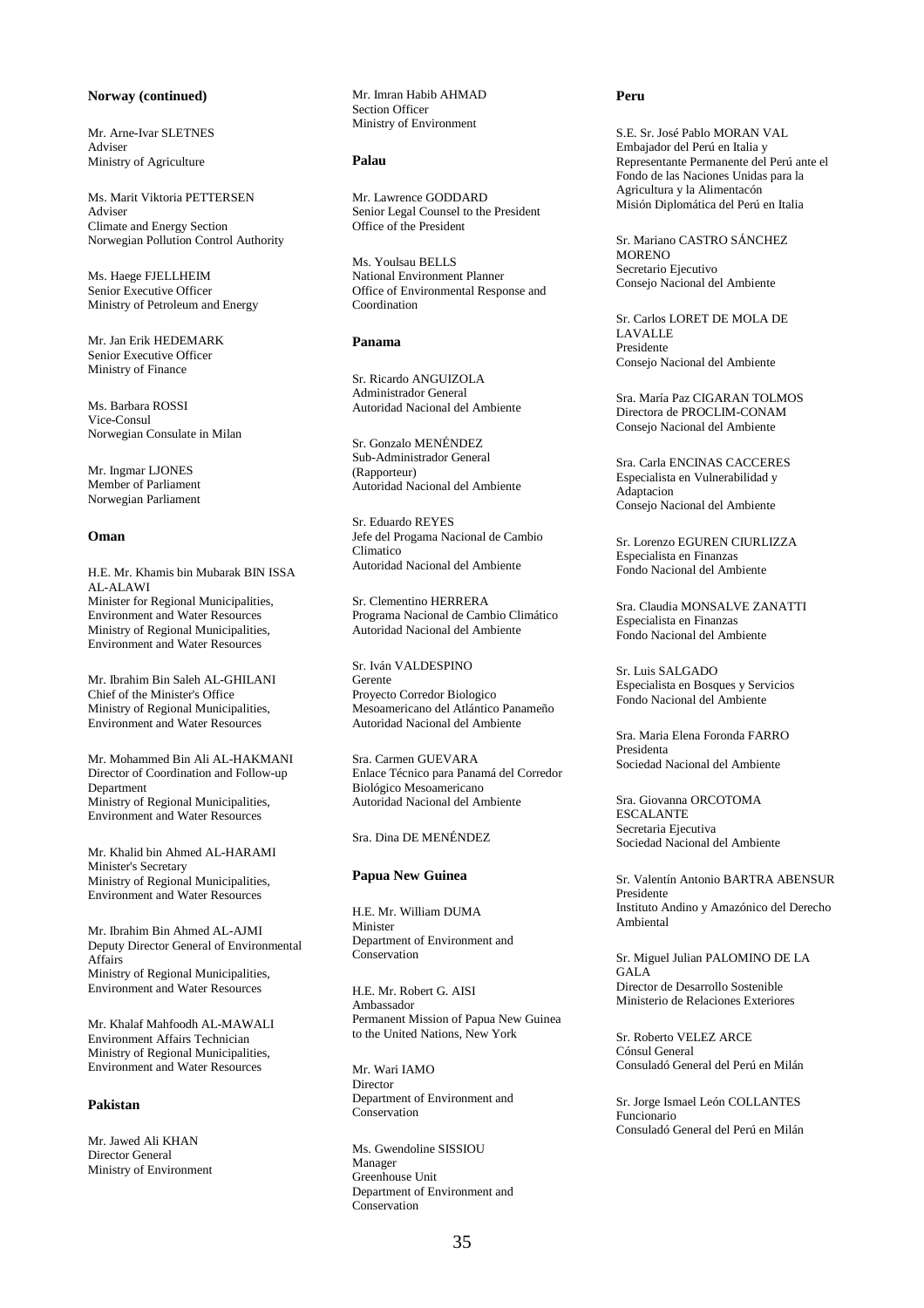# **Philippines**

Mr. Manuel D. GEROCHI Undersecretary for Land Management Department of Environment and Natural Resources

Mr. Cyril C. DEL CALLAR Undersecretary Department of Energy

Mr. Augusto H. BACULIO Congressman

Mr. Romeo MANALO Consul General Consulate General of the Philippines in Milan

Ms. Joyceline A. GOCO Head of Inter-agency Committee on Climate Change Secretariat Environmental Management Bureau Department of Environment and Natural Resources

Mr. Aida M. JOSE Weather Services Chief Philippine Atmospheric, Geophysical and Astronomical Services Administration

Ms. Teresita BORRA Director Energy Utilization Management Bureau Department of Energy

Mr. Rodel D. LASCO Associate Professor College of Forestry and Natural Resources University of the Philippines Los Banos

Fr. Roberto Chan YAP Project Director Climate Change Information Center Manila Observatory

Mr. Tony LA VIÑA Senior Fellow World Resources Institute

Ms. Amelia Dulce SUPETRAN Portfolio Manager Environment Unit United Nations Development Programme - Manila

Mr. Isagani SERRANO Director Philippine Rural Reconstruction Movement

Ms. Angela Consuelo S. IBAY Atty. III. Legal Service Department of Environment and Natural Resources

Ms. Imee F. MANAL Programme Manager United Nations Development Programme - Manila

Ms. Maria Athena D. RONQUILLO-BALLESTEROS Campaigns Manager Greenpeace Southeast Asia

#### **Poland**

Mr. Wojciech PONIKIEWSKI Counsellor Plenipotentiary Minister Diplomatic Mission of the Republic of Poland to Italy

Ms. Maria OLSZANSKA Consul General Consulate General of the Republic of Poland in Milan

Ms. Maria KLOKOCKA Head of Division Department of Environmental Policy Ministry of the Environment

Ms. Renata CYBULSKA-WITKIEWICZ Counsellor to the Minister Department of International Cooperation Ministry of the Environment

Mr. Roman MICHALAK Head of Division Department of Forest Management and Monitoring Forest Research Institute

Ms. Jolanta GALON-KOZAKIEWICZ Expert Department of Air Protection and UNFCCC **Matters** National Fund for Environmental Protection and Water Management

### **Portugal**

Mr. José Eduardo MARTINS Secretary of State for Environment

Mr. Nuno S. LACASTA Adviser to the Secretary of State of Environment Ministry of Environment

Mr. Joao António GONÇALVES President of the Institute of Environment Ministry of Environment

Ms. Teresa Cristina AMADOR Institute of Environment Ministry of Environment

Mr. Gonçalo CAVALHEIRO Institute of Environment Ministry of Environment

Mr. Ricardo MOITA Institute of Environment Ministry of Environment

Mr. Pedro BARATA Institute of Environment Ministry of Environment Mr. Paulo CANAVEIRA Lead-Europe

Ms. Conceiçao FERREIRA Head of Division Ministry for Agriculture, Rural Development and Fisheries

#### **Qatar**

Mr. Mohammed Jassim AL-MASLAMANI Head of National Group of Climate Change (Vice-President of the COP) Safety, Quality Control and Environment Ministry of Energy and Industry

Mr. Abdulaziz AL-ESSAILY Counsellor and Adviser of the Emiri Diwan Ministry of Energy and Industry

Mr. Khaled Ahmed AL-SHAJRA National Coordinator for the Convention on Climate Change Supreme Council for Environment and Natural Reserves

Mr. Masoud Jarallah AL-FAYADH Director Central Laboratory Supreme Council for Environment and Natural Reserves

Mr. Mubark Abdalla AL KHULAIFI Director Technical Section Ministry of Municipal Affairs and **Agriculture** 

#### **Republic of Korea**

H.E. Ms. Myeong-Sook HAN Minister Ministry of Environment

Mr. Rae-Kwon CHUNG Director General International Economic Affairs Ministry of Foreign Affairs and Trade

Mr. Joo-ha WOO Director General Industrial Policy Coordination Office of the Prime Minister

Mr. Young-Woo PARK Director General International Cooperation Ministry of Environment

Mr. Jong-Soo YOON Public Information Officer Ministry of Environment

H.E. Mr. Young-oh SONG Ambassador Diplomatic Mission of the Republic of Korea to Italy

Mr. Byung-il CHOI Diplomatic Mission of the Republic of Korea to Italy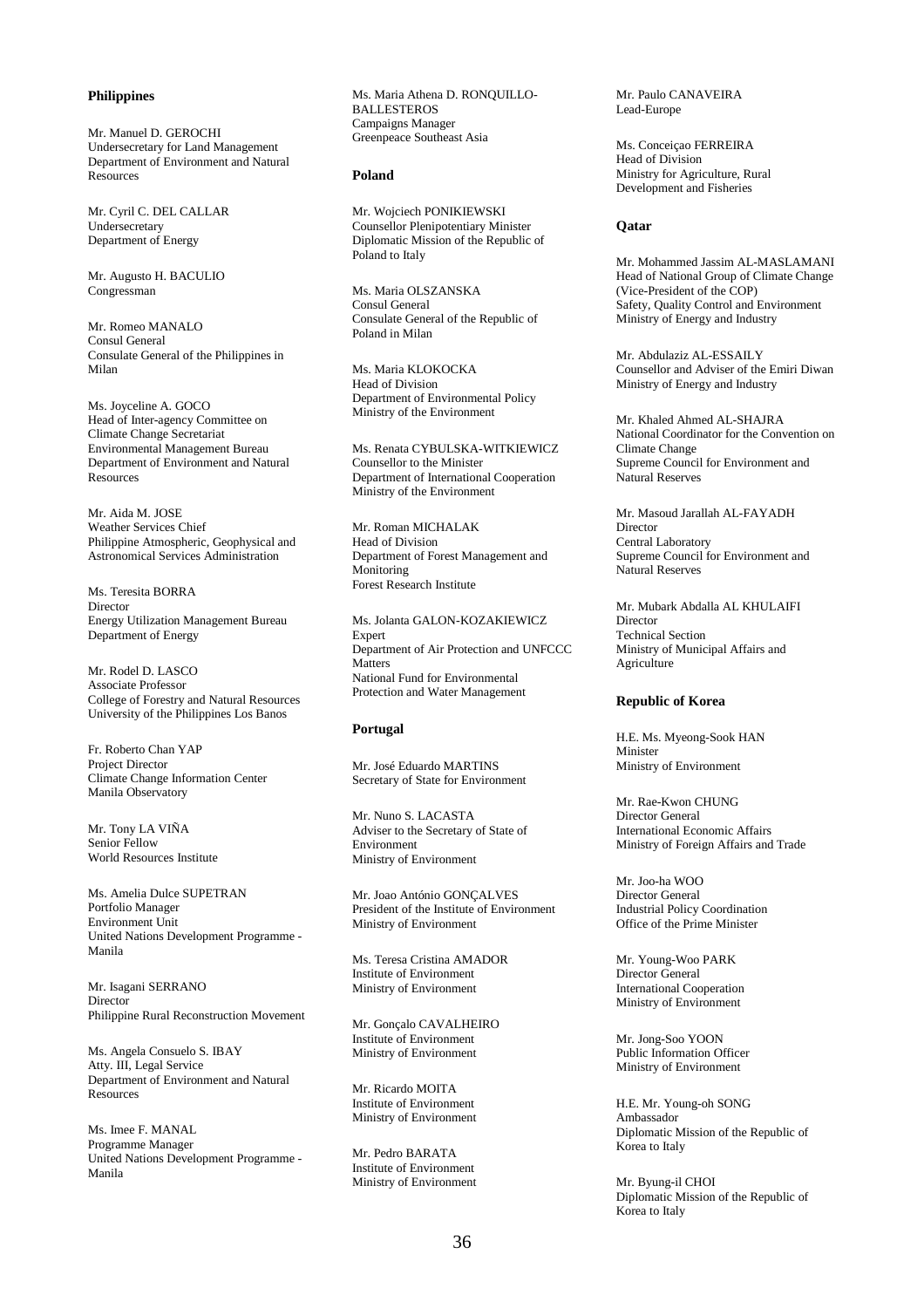#### **Republic of Korea (continued)**

Mr. Yong-Kyu KWON Counsellor Diplomatic Mission of the Republic of Korea to Italy

Mr. Yeon-chul YOO Director for Environment Cooperation Division Ministry of Foreign Affairs and Trade

Mr. Jung-Gwan KIM Director Energy and Resources Policy Division Ministry of Commerce, Industry and **Energy** 

Mr. Houng-Seob KIM Director Global Environment Office Ministry of Environment

Mr. Sung-kook AHN Deputy Director Environment Cooperation Division Ministry of Foreign Affairs and Trade

Mr. Chang-Mo KIM Deputy Director Environment Cooperation Division Ministry of Foreign Affairs and Trade

Mr. Ki-Jun YOO First Secretary Diplomatic Mission of the Republic of Korea to Italy

Mr. Dal-won KIM Deputy Director Economic Policy Coordination Department Office of the Prime Minister

Mr. Kee-woong SUH Deputy Director Energy and Resources Policy Ministry of Commerce, Industry and Energy

Mr. Su-Ho SEONG Deputy Director Global Environment Office Ministry of Environment

Ms. Hyo-Jung KIM Secretary to the Minister Ministry of Environment

Mr. Youn-Kwang AHN Assistant Director Global Environment Office Ministry of Environment

Ms. Eun-Hwa CHOI Staff Ministry of Environment

Mr. Hyun-sook SUNG Editor Ministry of Environment Mr. Gyo-Myung CHOO Assistant Director Korean Meteorological Administration

Mr. Ho-woong LEE Member Korean National Assembly

Mr. Boo-shig SHIN Expert Adviser Environment and Economy Forum Korean National Assembly

Mr. Ho-Chul SHIN Policy Planning Coordinator Environment and Economic Forum Korean National Assembly

Mr. Kyeong-hak LEE Senior Researcher Korea Forest Research Institute Forest Research Institute

Mr. Yoon-yong KANG Senior Research Fellow Climate Change Division Korea Energy and Economics Institute

Mr. Jae-kyu LIM Research Fellow Korea Energy and Economics Institute

Mr. Yong-gun KIM Research Fellow Global Environment Research Center Korea Environment Institute

Mr. Dae-gyun OH Policy and Measures Team Leader Center for Climate Change Mitigation Project Korea Energy Management Corporation

Mr. Young-gu PARK Project Manager Information and Analysis Team The Korea Energy Management Corporation

Mr. Seung-Hwan OH Assistant Manager Global Environment Team Environmental Management Corporation

Mr. Suk-hoon WOO Team Manager Center for Climate Change Mitigation Projects Korea Energy Management Corporation

Mr. Sang-Do PARK **Director** Carbon Dioxide Reduction & Sequestration R&D Center Korea Institute of Energy Research

Mr. Sung YU Team Leader Domestic and International Cooperation Team Presidential Commission on Sustainable Development

Mr. Taek-hwan HAN Senior Researcher Presidential Commission on Sustainable Development

Ms. Sun-Jin YUN Professor University of Seoul Korean Federation for Environmental Movement

Mr. Choul KIM Deputy Director Presidential Commission on Sustainable Development

Mr. Dai-Yeun JEONG Senior Researcher Presidential Commission on Sustainable Development

#### **Republic of Moldova**

Mr. Valeriu CAZAC Director The State Service "Hydrometeo"

Mr. Vasile SCORPAN Manager of the UNDP/GEF Project on Climate Change Ministry of Ecology, Construction and Territorial Development

#### **Romania**

H.E. Mr. Ilie SARBU Minister Ministry of Agriculture, Forests, Waters and Environment

Mr. Petru LIFICIU Secretary of State Ministry of Agriculture, Forests, Waters and Environment

Ms. Dumitra MEREUTA Senior Adviser Ministry of Agriculture, Forests, Waters and Environment

Mr. Vlad TRUSCA Counsellor General Directorate for Environment Protection Ministry of Agriculture, Forests, Waters and Environment

Mr. Ion MELINTE Senior Researcher Polytechnical University Bucharest

Mr. Mihai VORONCA President Romanian Energy Conservation Agency

H.E. Mr. Cristian COLTEANU Ambassador Diplomatic Mission of Romania to Italy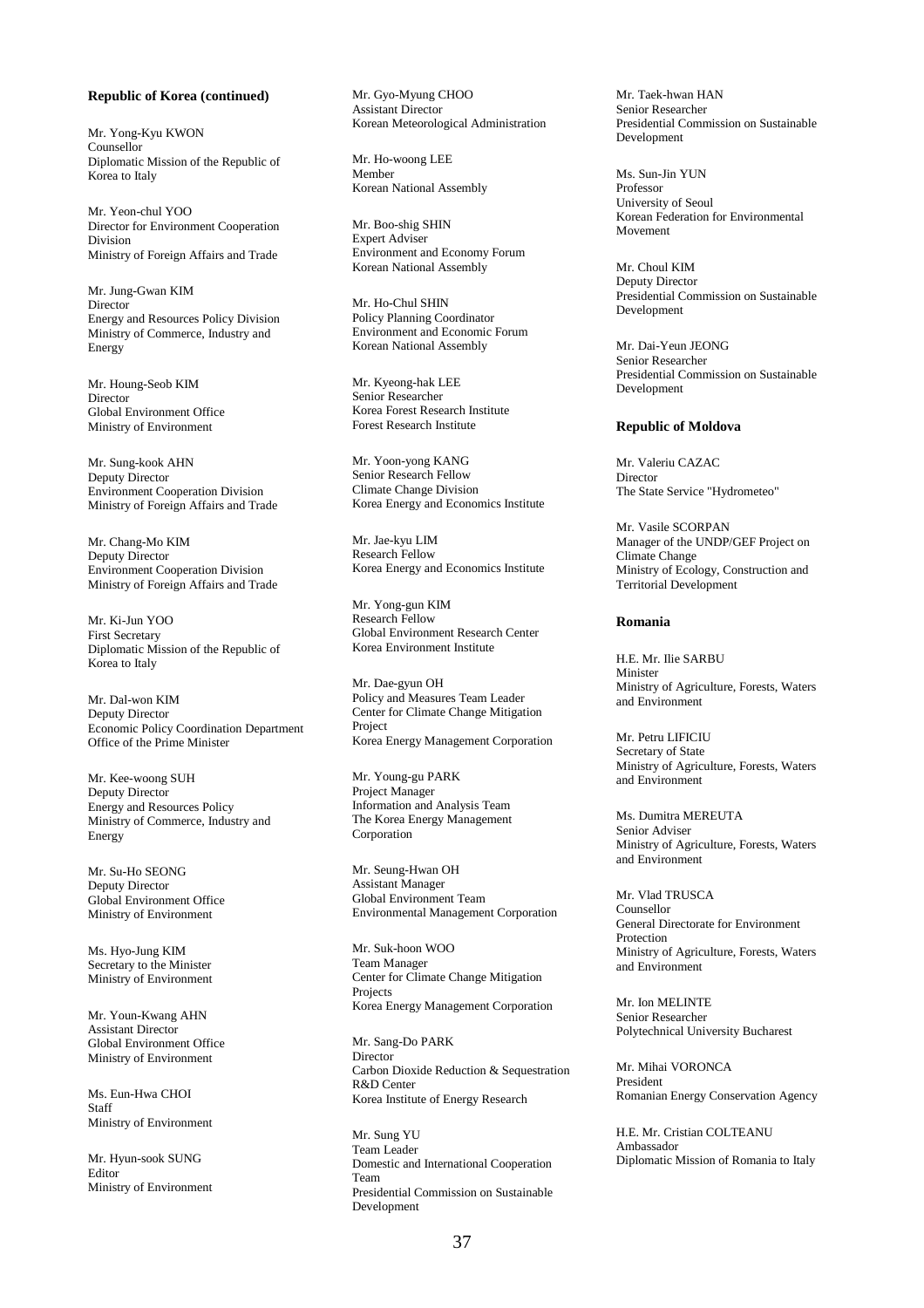#### **Romania (continued)**

Mr. Mircea GHEORDUNESCU Consul General Consulate General of Romania in Milan

#### **Russian Federation**

Mr. Alexander I. BEDRITSKY Head of Roshydromet Russian Federal Service for Hydrometeorology and Environmental Monitoring

Mr. Mukhamed M. TSIKANOV Deputy Minister Ministry of the Economic Development and Trade

Mr. Alexander P. METALNIKOV Counsellor to the Head Russian Federal Service for Hydrometeorology and Environmental **Monitoring** 

Mr. Anatoliy ZELINSKIY Deputy Chief Executive Energy Carbon Fund

Mr. Vsevolod Valerianovick GAVRILOV Head Ecological Department Ministry of the Economic Development and Trade

Mr. Oleg B. PLUZHNIKOV Deputy Head Ecology Department Ministry of Energy

Mr. Nikolai N. POMOSHNIKOV First Secretary, International Organizations Department (Vice-President of the COP) Ministry of Foreign Affairs

Ms. Olga A. NOVOSELOVA Deputy Head Ministry of Natural Resources

Mr. Sergey G. TULINOV Expert of Roshydromet Russian Federal Service for Hydrometeorology and Environmental Monitoring

Ms. Tatiana M. DMITRIEVA Senior Expert Russian Federal Service for Hydrometeorology and Environmental Monitoring

Ms. Nina A. TARASOVA Ministry of the Economic Development and Trade

Mr. Mikhaill L. GYTARSKY Senior Scientific Expert Institute of Global Climate and Ecology of Roshydromet and RAS Russian Federal Service for Hydrometeorology and Environmental Monitoring

Mr. Alexander I. NAKHUTIN Head of the Section Institute of Global Climate and Ecology

Mr. Valeri P. SEDYAKIN Deputy Director of IGCE and RAS Russian Federal Service for Hydrometeorology and Environmental Monitoring

Mr. Andrey V. KOVALENKO Second Secretary Ministry of Foreign Affairs

Ms. Elena V. SHVETS First Secretary International Law and Juridical Department Ministry of Foreign Affairs

Mr. Stepan Yurievich DUDAREV Chief Executive Management Board Energy Carbon Fund

Ms. Anastassia Alexandrovna MOSKALENKO Specialist in-charge Department of Investment Policy and Development of Carbon Market Energy Carbon Fund

Mr. Sergey K GOULEV Expert of the Oceanology Institute Academy of Sciences

Mr. Vyacheslav O. MORIY Expert Energy Carbon Fund

Mr. Mikhail ROGANKOV Member of the Board Energy Carbon Fund

Mr. Victor V. POTAPOV Director of the Governing Board Climate Projects Centre of Joint Implementation State Committee on Hydrometeorology

Ms. Elena G. VICKOULOVA Expert of the Governing Board of the Autonomy Non-commercial Oraganisation Climate Projects Centre of Joint Implementation Russian Federal Service for Hydrometeorology and Environmental **Monitoring** 

Mr. Sergei A. ROGINKO Member of the Inter-Agency Climate Change Commission Government of the Russian Federation Mr. Sergey G. KOURAEV Advisor Ministry of Natural Resources

Mr. Victor BLINOV Deputy Director International Cooperation Department Russian Federal Service for Hydrometeorology and Environmental Monitoring

Mr. Anatoli I. PISARENKO Deputy Head Russian Federal Forest Service

Mr. Sergey M. ALEKSEEV Chairmanof the Sustainable Development **Committee** Russian Chamber Commerce and Industry

Mr. Evgeniy SOKOLOV Head International Cooperation Programme National Carbon Sequestration Foundation

Mr. Boris A. MARTYNOV Member of the Committee on Ecology The State Duma, Committee on International Affairs

Ms. Elena A. CHISTYAKOVA Advisor the Committee on Ecology The State Duma, Committee on International Affairs

Ms. Ekaterina E. ROUNOVA Expert Energy Carbon Fund

Mr. Alexander B. NURIZADE Consul General Consulate General of Russia in Milan

Mr. Alexander P. LILLENURM Attaché of the Consulate General

## **Rwanda**

S.E. Mme Patricia HAJABAKIGA Secrétaire d'état chargé des terres et de l'environnment Ministère des terres, de la réinstallation et l'environnement

M. Sébastien DUSABEYEZU Cadre de la direction de la protection de l'environnement Ministère des terres, de la réinstallation et l'environnement

M. Charles URAMUTSE Coordinateur national Projet - Elaborationn de la protection de l'environnement Ministère des terres, de la réinstallation et l'environnement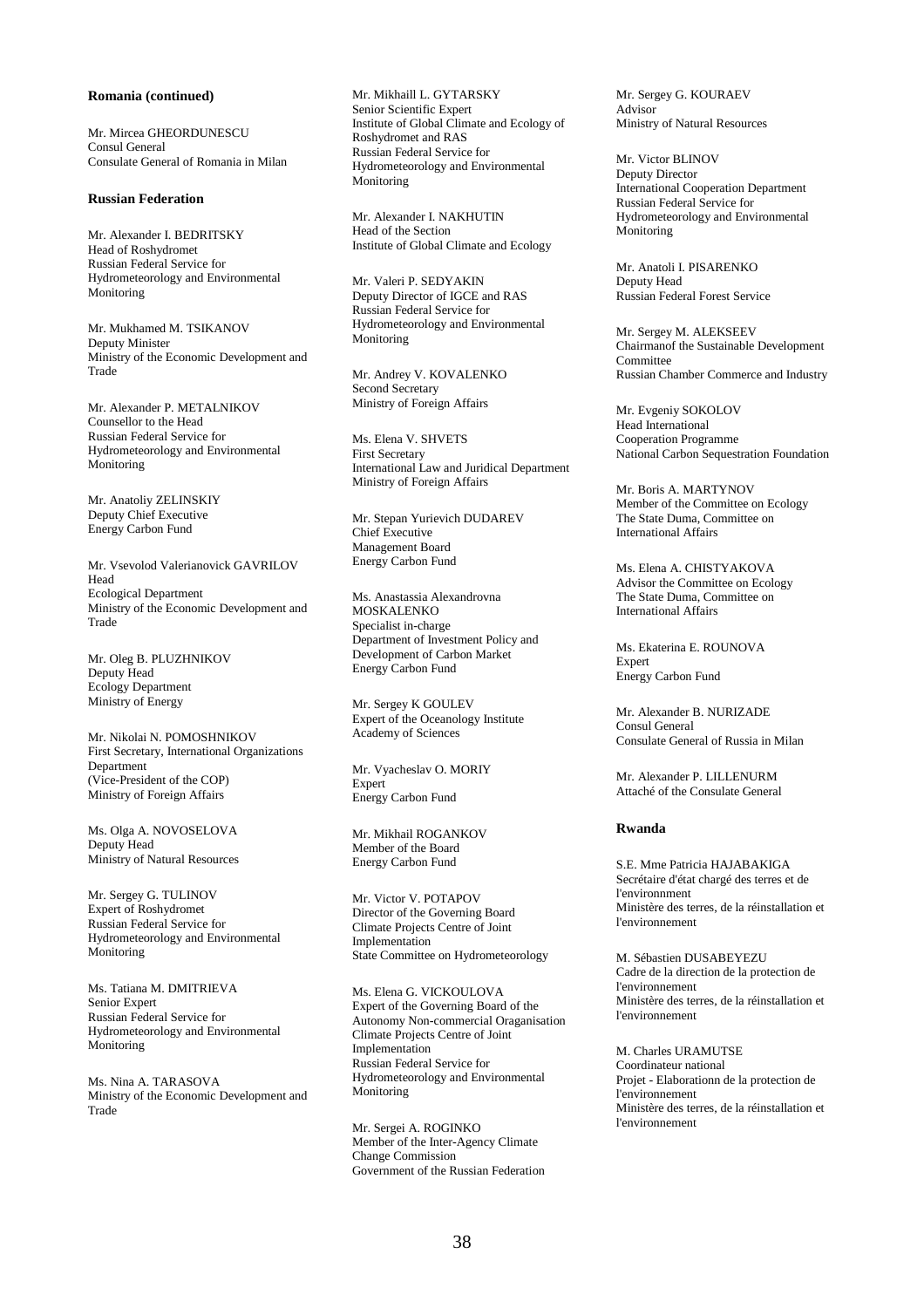# **Saint Lucia**

Mr. Bishnunarine TULSIE Chief Sustainable Development and Environment Officer Ministry of Physical Development, Environment and Housing

## **Samoa**

H.E. Mr. Tagaloa Sale TAGALOA Minister Department of Lands, Surveys and Environment

Mr. Tu'u'u Ieti TAULEALO Chief Executive Officer Ministry of Natural Resources and Environment

Mr. Taule'ale'ausumai La'avasa MALUA Assistant Chief Executive Officer Planning and Urban Management Ministry of Natural Resources and Environment

Ms. Desna M. SOLOFA Principal Policy Adviser Ministry of Foreign Affairs

Ms. Violet WULF Principal Climate Change Officer Ministry of Natural Resources and Environment

Mr. Fiu Mataese ELISARA O le Siosiomaga Society (National Environment Society)

Ms. Matalena TO'OMATA O le Siosiomaga Society (National Environment Society)

Mr. Vanya TAULE'ALO Adviser

Ms. Shirley ATATAGI-COUTTS Political Liason Officer Greenpeace Pacific

Mr. Roger Francis HAZELMAN Advisor Ministry of Natural Resources and Environment

#### **Sao Tome and Principe**

Mr. Adérito Manuel FERNANDES SANTANA Director of National Meteorological Institute National Meteorological Institute

## **Saudi Arabia**

H.E. Mr. Ali bin Ibraheem AL-NAIMI Minister Ministry of Petroleum and Mineral Resources

Mr. Mohammed Salem Sorour AL-SABBAN Senior Economic Advisor Ministry of Petroleum and Mineral Resources

Mr. Hazem Mohammed KARAKOTLY Minister Counsellor Ministry of Foreign Affairs

Mr. Aly bin Ahmed AL-MOHAREB

Mr. Abdullah Bin Nasser AL-SARHAN Economic Researcher Ministry of Petroleum and Mineral **Resources** 

Mr. Fareed S. AL-ASALY Economic Advisor Ministry of Petroleum and Mineral **Resources** 

Mr. Khalid M. ABULEIF Engineer 1 Ministry of Petroleum and Mineral Resources

Mr. Mohammed Hassan AL-ZAYER Engineering Specialist Ministry of Petroleum and Mineral **Resources** 

Mr. Faisal A. AL-HOTHALI Consultant Ministry of Petroleum and Mineral **Resources** 

Mr. Aysar Ahmed AL-TAYEB

Mr. Sami AL-MADI Ministry of Petroleum and Mineral Resources

Mr. Ali AL-TWAIRQI Private Secretary Ministry of Petroleum and Mineral **Resources** 

Mr. Faisal Bin GAED ABUKHESHAIM Economic Expert Department of Petroleum and Gas **Economics** Ministry of Finance

Mr. Abdulaziz Bin Abdullah AL-KAHLAN Director of the Hydrology Department Department of Water Resources Development Ministry of Water and Power

Mr. Abdulaziz ben Nasser AL-JUMAAH Agronomist Grassland Department Ministry of Agriculture

Mr. Taha Mohammed ZAATARI **Director** General Directorate of Environmental Standards Presidency of Meteorology and Environment

#### **Senegal**

S.E. M. Modou Fada DIAGNE Ministre Ministère de l'environnement et de l'assainissement

M. Ndiaye Cheikh SYLLA Directeur adjoint Direction de l'environnement et des établissements classés Ministère de l'environnement et de l'assainissement

M. El Hadj Mbaye DIAGNE Directeur adjoint Administration générale de la SONACOS Société nationale de commerce des oléagineux du Sénégal

M. Aliou NIANG Directeur général Agence sénégalaise d'électrification rurale

Mr. Moussa DIOP SENELEC Ministère de l'environnement et de l'assainissement

Mme Madeleine Rose DIOUF Ingénieur environnementaliste Direction de l'environnement et des établissements classés

#### M. Momar GUEYE

Chef Division universelle Ministère des affaires étrangères, de l'union africaine et des Sénégalais de l'extérieur

M. Abdou Lahad SOURANG Chargé d'affaires a.i.

#### **Serbia and Montenegro**

H.E. Ms Andjelka MIHAJLOV Minister Ministry for the Protection of Natural Resources and Environment

Mr. Milan DACIC Coordinator for the UNFCCC/Deputy Director Republic Hydrometeorological Service Ministry for the Protection of Natural Resources and Environment

Ms. Branka ANDRIC Head Department for International Cooperation Ministry for the Protection of Natural Resources and Environment

Mr. Milenko JOVANOVIC Senior Advisor Department of Environment Ministry for the Protection of Natural Resources and Environment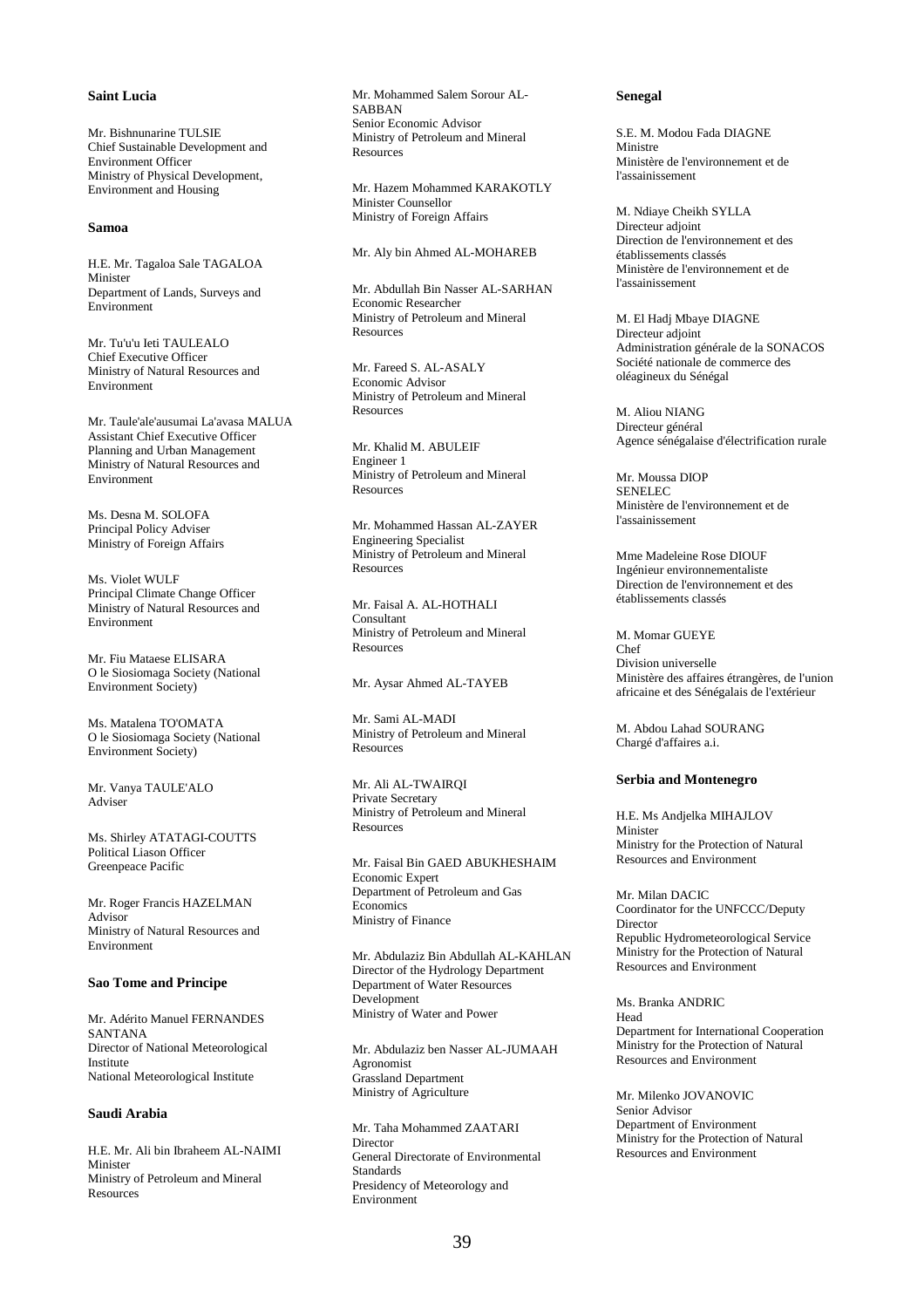#### **Serbia and Montenegro (continued)**

Mr. Tihomir POPOVIC Senior Advisor Ministry for the Protection of Natural Resources and Environment

Mr. Gordana DJURICIC Vice Consul Consulate General of Serbia and Montenegro in Milan

Mr. Milorad IVANOVIC Consul General-Gerand Consulate General of Serbia and Montenegro in Milan

## **Seychelles**

Mr. Francis BIJOUX Director National Meteorological Services Ministry of Environment

#### **Sierra Leone**

Mr. Denis Sombi LANSANA Director of Meteorological Department and Sierra Leone's Permanent Representative with WMO Meteorological Department

Mr. Reginald THOMAS Deputy Secretary Ministry of Transport and Communication

#### **Singapore**

Mr. Hassan HAZRI Senior Assistant Director International Relations Department Ministry of the Environment

Mr. Ley Hoon QUAH Assistant Director Strategic Policy Division Ministry of the Environment

Ms. Li Yen TAN Policy Executive Strategic Policy Ministry of the Environment

Mr. Adrian Soon Meng TAN Engineer, Policy Planning National Environment Agency Ministry of the Environment

#### **Slovakia**

H.E. Mr. László MIKLÓS Minister Ministry of the Environment

H.E. Mr. Jozef MIKLOSKO Ambassador Diplomatic Mission of the Slovak Republic to Italy

Mr. Ivan MOJÍK Director General Air, Waste and Environmental Risk Division Ministry of the Environment

Ms. Gabriela FISCHEROVÁ Adviser Air Protection Department Ministry of the Environment

Mr. Richard VOJNA Advisor Ministry of Economy

Ms. Miriam RAFAJOVÁ Secretary Diplomatic Mission of the Slovak Republic to Italy

#### **Slovenia**

H.E. Mr. Janez KOPAC Minister Ministry of Environment, Spatial Planning and Energy

Mr. Andrej KRANJC Undersecretary Ministry of Environment, Spatial Planning and Energy

# **Solomon Islands**

Mr. Chanel IROI Director of Meteorology and National Focal Point for Climate Change Solomon Islands Meteorological Service Ministry of Culture, Tourism and Aviation

## **South Africa**

H.E. Mr. Mohammed Valli MOOSA Minister Department of Environmental Affairs and Tourism

Ms. Muriel DUBE Chief Negotiator Department of Environmental Affairs and Tourism

Mr. Alwyn FIGGINS Consul General Consulate General of South Africa in Milan

Mr. Henk ROODT Deputy Director Department of Foreign Affairs

Ms. Sandea DE WET Adviser Office of the Chief State Law Advisor Department of Foreign Affairs

Mr. Sandile TYATYA Director of Energy Planning Department of Minerals and Energy Affairs Mr. Tony STOTT Manager Generation Environment and Nuclear Services ESKOM

Mr. Ben KGAKATSI Director National Department of Agriculture

Ms. Babalwa MANYAKANYAKA Executive Assistant National Department of Agriculture

Ms. Sphiwe MASINA Office Administrator Department of Environmental Affairs and Tourism

Ms. Phindile MAKWAKWA Director Department of Environmental Affairs and Tourism

Mr. John Shaibu KILANI Vice President - Sustainable Development Anglovaal Mining Limited

Mr. Gerhard KORNELIUS Business South Africa

Mr. Areef SUYELMAN Industrial Development Corporation

Ms. Lwandle MQADI Adviser SouthSouthNorth\*

Mr. Robin BARNARD Adviser Institute for Soil, Climate and Water Agricultural Research Council

Ms. Shirley Kelebogile MOROKA Assistant Director Department of Environmental Affairs and Tourism

Ms. Elsie MANALE Environmental Officer Department of Environmental Affairs and Tourism

Ms. Thembeka MATSOMELA

#### **Spain**

S.E. Sra. Elvira RODRÍGUEZ HERRER Ministra Ministerio de Medio Ambiente

Sr. Juan DEL ALAMO JIMÉNEZ Secretario General Ministerio de Medio Ambiente

Sr. Juan Carlos GAFO ACEVEDO Subdirector General Programas y Convenios Culturales y **Científicos** Ministerio de Asuntos Exteriores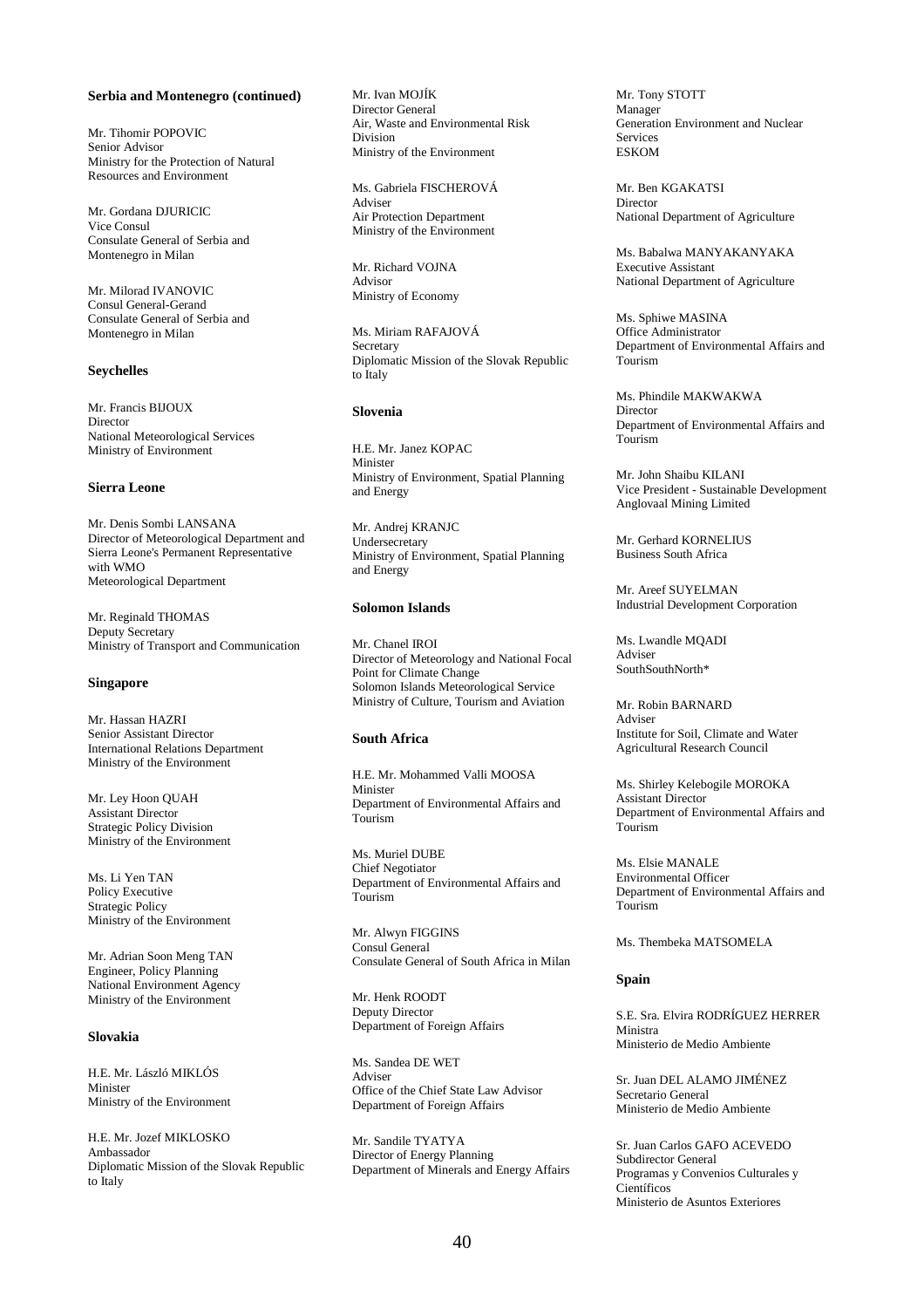#### **Spain (continued)**

Sr. Nicolás MARTÍNEZ-FRESNO PAVÍA Embajador Coordinador de Asuntos Científicos Direccion General de Relaciones Culturales y Cientificos Ministerio de Asuntos Exteriores

Sr. Francisco Javier RUBIO DE URQUÍA Director Oficina Española de Cambio Climático Ministerio de Medio Ambiente

Sra. Mónica CORRALES RODRIGÁÑEZ Coordinadora de Areas Oficina Española de Cambio Climático Ministerio de Medio Ambiente

Sr. Andrés SALINERO BARBOLLA Asesor del Gabinete de la Ministra de Medio Ambiente Ministerio de Medio Ambiente

Sr. Rafael Muñoz LÓPEZ-CARMONA Director Intervención General del Ministerio de Hacienda Ministerio de Medio Ambiente

Sra. Desiderio Aranda MARTÍN Vocal Assesor de la Dirección General de Politica Tecnologica del Ministerio de Ciencia y Tecnologia Minsterio de Ciencia y Tecnología

Sra. Concepción MARTÍNEZ LOPE Jefe de Area de Asesoría Científica Oficina Española de Cambio Climático Ministerio de Medio Ambiente

Sr. Jesús MERCHÁN RUBIO Jefe de Area de Análisis y Políticas Sectoriales Oficina Española de Cambio Climático Ministerio de Medio Ambiente

Sra. Teresa RIBERA RODRÍGUEZ Jefe de Area de Cumplimiento y Desarrollo Oficina Española de Cambio Climático Ministerio de Medio Ambiente

Sra. María Teresa BARRES BENLLOCH Jefe de Área de Mecanismos e Instrumentos Oficina Espanola de Cambio Climático Ministerio de Medio Ambiente

Sr. Enrique FONTANA LLOPIS Jefe de Área de Normativa Comunitaria y Autonómica Dirección General de Desarrollo Industrial e Incentivos Regionales Ministerio de Economía

Sra. Carmen SÁNCHEZ SANZ Directora de Programa Gabinete Técnico de la Secretaría General de Medio Ambiente Ministerio de Medio Ambiente

Sra. Teresa Ramos GOROSTIZA Cosejera Técnica de la Dirección General de Financiación Internacional Ministerio de Economía

Sr. José Luis HERRANZ SÁEZ Consejero Técnico Subdirección General Relaciones Internacionales Ministerio de Medio Ambiente

Sr. José Antonio LÓPEZ DÍAZ Jefe de Servicio Instituto Nacional de Meteorologia Ministerio de Medio Ambiente

Sr. Ignacio SÁNCHEZ GARCÍA Jefe de Servicio de Metodología Oficina Española de Cambio Climático Ministerio de Medio Ambiente

Sr. Gerardo SÁNCHEZ PEÑA Jefe de Servicio Dirección General de Conservación de la Naturaleza Ministerio de Medio Ambiente

Sr. Luis SANZ TEJEDOR Examinador Oficina Española de Patentes y Marcas Minsterio de Ciencia y Tecnología

Sra. Maria Isabel GARROTE GONZÁLEZ Experta en Educación Ambiental Oficina Española de Cambio Climático Ministerio de Medio Ambiente

Sra. Valvanera ULARGUI APARICIO Experta en Mecanismos Oficina Española de Cambio Climático Ministerio de Medio Ambiente

Sra. Cristina GARCÍA DÍAZ Experta en Area de Mecanismos y Sumideros Oficina Española de Cambio Climático Ministerio de Medio Ambiente

Sr. Alberto PÉREZ ANTUÑA Experto en Accion Futura Oficina Española de Cambio Climático Ministerio de Medio Ambiente

Sr. Román PAYO RODRÍGUEZ Experto en Metodologías Oficina Española de Cambio Climático Ministerio de Medio Ambiente

Sr. Jorge MARTÍNEZ CHAMORRO Experto en Asesoría Científica Oficina de Cambio Climático Ministerio de Medio Ambiente

Sra. Sara AAGESEN MUÑOZ Experta en Análisis y Políticas Sectoriales Oficina Española de Cambio Climático Ministerio de Medio Ambiente

Sra. Ana Yabar STERLING Catédratica de Economía Aplicada Universidad Complutense de Madrid Sra. María José SANZ SÁNCHEZ Experta LULUCF Fundación Centro de Estudios Ambientales del Mediterráneo

Sr. José Vicente CHORDÁ Experta Fundación Centro de Estudios Ambientales del Mediterráneo

Sr. Miguel Ducay REAL Director de Comunicación del Gabinete de la Ministra Ministerio de Medio Ambiente

Sr. Juan LÉON SANTOLAYA Técnico del Gabinete de la Ministra de Medio Ambiente Ministerio de Medio Ambiente

Sra. Pilar MOLLÁ BATALLER Coordinadora del Gabinete de Prensa de la Ministra de Medio Ambiente Ministerio de Medio Ambiente

Sra. Rosario ROMO LÓPEZ Intérprete

Mr. Enrique Romeu RAMOS

#### **Sri Lanka**

Mr. W.R.M.S. WICKRAMASINGHE Additional Secretary Environment and Policy Planning Ministry of Environment and Natural **Resources** 

Mr. B.M.S. BATAGODA Director Environmental Economics and Global Affairs Ministry of Environment and Natural Resources

## **Sudan**

Mr. Babiker Ali Abdel KARIM Minister Plenipotentiary and Deputy Head of Mission Diplomatic Mission of Sudan to Italy

Mr. Nadir Mohamed AWAD Secretary General - HCENR Higher Council for Environment and Natural Resources

Mr. Nagmeldin GOUTBI ELHASSAN Climate Change Unit, HCENR Ministry of Environment and Physical Development

Mr. Nagameddin GUTT Climate Change Division Higher Council for Environment and Natural Resources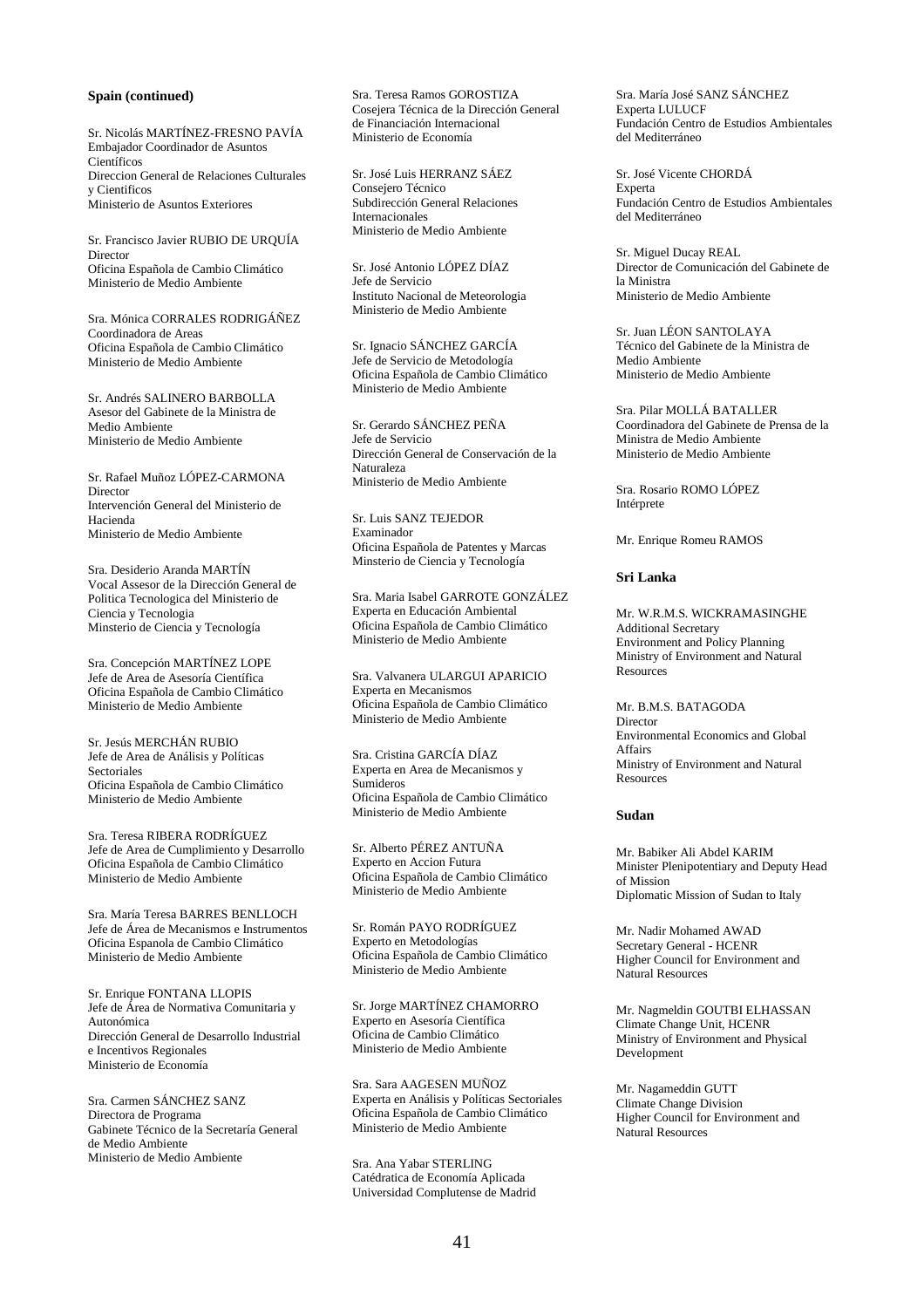#### **Suriname**

Ms. Margret ZERP Environmental Policy Officer Ministry of Labour, Technological Development and Environment of Suriname

#### **Swaziland**

Mr. Emmanuel Dumisani DLAMINI National Focal Point for Climate Change National Meteorological Services Ministry of Public Works and Transport

#### **Sweden**

H.E. Ms. Lena SOMMESTAD Minister Ministry of the Environment

Mr. Anders TURESSON Senior Adviser Ministry of the Environment

Mr. Lars EKECRANTZ Deputy Director-General Ministry of the Environment

Mr. Per ROSENQVIST Head of Section Ministry of the Environment

Ms. Jessica ANDERSSON Head of Section Ministry of the Environment

Mr. Leif BERNERGÅRD Head of Unit The Swedish Environmental Protection Agency

Mr. Olle BJÖRK Deputy Director General for Energy Ministry of Industry, Employment and **Communications** 

Mr. Patrick RABE Deputy Director Ministry for Foreign Affairs

Mr. Bengt BOSTRÖM Head of Division Swedish Energy Agency

H.E. Ms Viveka BOHN Ambassador Ministry of the Environment

Mr. Hans NILSAGARD Special Adviser Ministry of Industry, Employment and **Communications** 

Mr. Truls BORGSTRÖM Senior Administrative Officer Ministry of Industry, Employment and Communications

Ms. Emi HIJINO Senior Administrative Officer Ministry of Industry, Employment and Communications

Ms. Monica LÖVSTRÖM Political Adviser Ministry of the Environment

Mr. Johan HASSLOW Press Officer Ministry of the Environment

Mr. Martin ATTORPS Legal Adviser Ministry of the Environment

Mr. Jakob STRÖM Head of Section Ministry of the Environment

Ms. Johanna BERNSTEIN Adviser Stockholm Environment Institute

Ms. Kerstin HEIKENFELDT Senior Information Officer The Swedish Environmental Protection Agency

Mr. Klas ÖSTERBERG Principal Technical Officer The Swedish Environmental Protection Agency

Ms. Anna FORSGREN Senior Technical Adviser The Swedish Environmental Protection Agency

Ms. Sandra PETTERSSON Senior Technical Officer The Swedish Environmental Protection Agency

Ms. Marianne LILLIESKÖLD Senior Scientifc Adviser The Swedish Environmental Protection Agency

Ms. Ulrika SVENSSON Senior Technical Officer The Swedish Environmental Protection Agency

Mr. Tobias PERSSON Senior Technical Officer The Swedish Environmental Protection Agency

Ms. Jessica CEDERBERG-WODMAR Project Manager Swedish National Climate Campaign The Swedish Environmental Protection Agency

Ms. Malin FRITZÉN Management Consultant/Project Manager Rewir Communication Management Consultants AB

Mr. Johan NYLANDER Programme Manager Swedish Energy Agency

Ms. Angela N. CHURIE-KALLHAUGE Programme Manager Swedish Energy Agency

Ms. Deborah Wilson CORNLAND Director Cornland International Environment and Development Initiatives

Ms. Katarina BJÖRK Consultant Swedish Energy Agency

Mr. Mattias ERIKSSON Programme Manager Swedish Energy Agency

Mr. Lars MARTENSSON IT-Consultant Swedish Energy Agency

Ms. Zinaida IRITZ Senior Research Officer Swedish International Development Cooperation Agency

Mr. Anders LUNDIN Staff Director Parliamentary Commission on Flexible Mechanisms

Ms. Susanne JACOBSSON Deputy Director Ministry for Foreign Affairs

Ms. Lovisa HÖGLUND Project Manager Höglund Reklam AB

Mr. Lennart HÖGLUND Art Director Höglund Reklam AB

#### **Switzerland**

H.E. Mr. Philippe ROCH State Secretary, Director Swiss Agency for the Environment, Forest and Landscape (SAEFL) Federal Department of Environment, Transport, Energy and Communications

H.E. Mr. Beat NOBS Ambassador Swiss Agency for the Environment, Forests and Landscape Federal Department of Environment, Transport, Energy and Communications

Mr. José ROMERO Senior Scientific Adviser International Affairs Division, Section Conventions Swiss Agency for the Environment, Forests and Landscape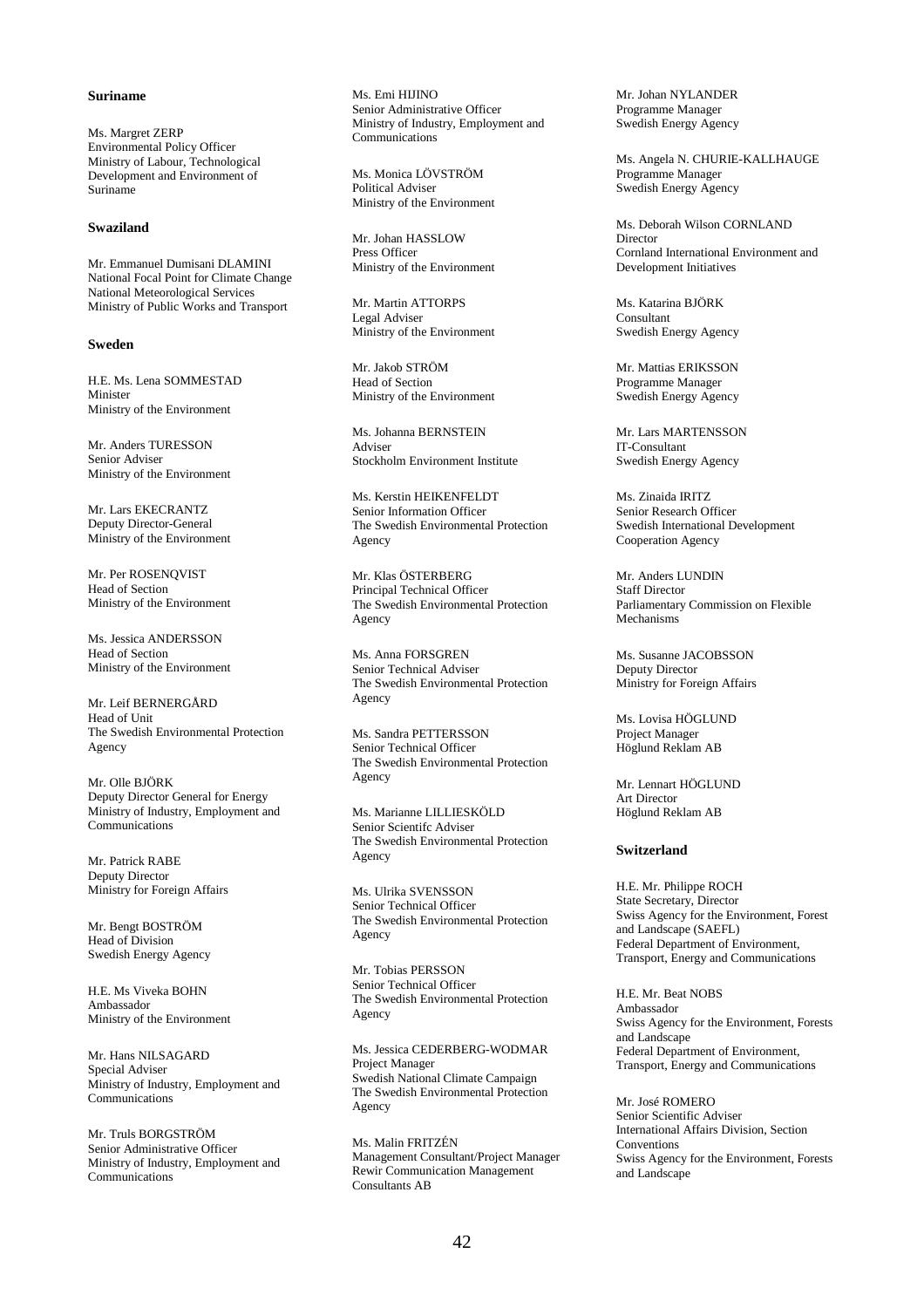#### **Switzerland (continued)**

Mr. Anton HILBER Senior Scientific Officer Swiss Agency for the Environment, Forest and Landscape Federal Department of Environment, Transport, Energy and Communications

Mr. Stephan MICHEL Directorate of International Law Federal Department of Foreign Affairs

Mr. Renato MARIONI State Secretariat for Economic Affairs Federal Department of Economic Affairs

Ms. Monica ENGHEBEN Swiss Federal Office for Energy Federal Department of Environment, Transport, Energy and Communications

Mr. Thomas FREI MeteoSwiss Federal Department of Home Affairs

Mr. Andreas FISCHLIN Group Director/Lecturer Institute of Terrestrial Ecology Swiss Federal Institute of Technology

Mr. Patrick HOFSTETTER Expert WWF Switzerland

Mr. Florent RODUIT Expert Economiesuisse

#### **Syrian Arab Republic**

Mr. Imad HASSOUN Deputy Minister/Director General General Commission for Environmental Affairs Ministry of Local Administration and Environment

Mr. Imad AL-BAIK General Director General Department of Meteorology

Mr. Imad Al-Deen KHALIL Chief of Climatic Issue and Report Division General Department of Meteorology

Mr. Ghassan NASSAR Ministry of Local Administration and Environment

#### **Tajikistan**

Mr. Begmurod MAKHMADALIEV Head Main Administration on Hydrometeorology and Environmental Monitoring

Mr. Firuz DAVLATOV Head of Information and Scientific **Department** Main Administration on Hydrometeorology and Environmental Monitoring

Mr. Victor NOVIKOV Information Manager Main Administration on Hydrometeorology and Environmental Monitoring

# **Thailand**

H.E. Mr. Prapat PANYACHATRAKSA Minister Ministry of Natural Resources and Environment

Mr. Surachet DUANGSODSRI Minister's Adviser Ministry of Natural Resources and Environment

H.E. Mr. Vara-poj SNIDVONGS Ambassador Diplomatic Mission of Thailand to Italy

Mr. Norkun SITTHIPHONG Deputy Permanent Secretary Ministry of Energy

Ms. Wanee SAMPHANTHARAK Secretary-General Office of Environmental Policy and Planning

Mr. Manop MEKPRAYOONTHONG Deputy Director General Department of International Organizations Ministry of Foreign Affairs

Mr. Samer LIMCHOOWONG Office of Minister Ministry of Natural Resources and Environment

Mr. Jesada LUANGJAME Forest Technical Officer Level 8 National Park, Wildlife and Plant Conservation Department Ministry of Natural Resources and Environment

Mr. Vute WANGWACHARAKUL Assistant Professor Faculty of Economics, Department of Agricultural and Resource Economics Kasetsart University

Ms. Asdaporn KRAIRAPANOND Senior Environmental Specialist Office of the Permanent Secretary Ministry of Natural Resources and Environment

Ms. Areerat YOOHOON Senior Scientist Department of Alternative Energy Development and Effriciency

Ms. Wantanee PETCHAMPAI Environmental Specialist Office of the Permanent Secretary Ministry of Natural Resources and Environment

Ms. Chadarat SUNDARAKETU Policy and Planning Analyst Energy Policy and Planning Office

Mr. Sarayut TIENKINGKAEW First Secretary Department of Treaties and Legal Affairs Ministry of Foreign Affairs

Mr. Krerksit RUAMSUP Second Secretary Diplomatic Mission of Thailand to Italy

Mr. Jak SANGCHAI Second Secretary Office of Policy and Planning Ministry of Foreign Affairs

Ms. Wacharee POLDECHSATHAPORN Environmental Official Office of the Permanent Secretary Ministry of Natural Resources and Environment

Mr. Wityada TECHADISAI Office of International Cooperation on Natural Resources and Environment Ministry of Natural Resources and Environment

Ms. Chularat NIRATISAYAKUL Technical Advisor Ministry of Natural Resources and Environment

#### **The former Yugoslav Republic of Macedonia**

H.E. Mr. Ljubomir JANEV Minister Ministry of Environment and Physical Planning

Ms. Teodora Obradovic GRNCAROVSKA Assistant Head Department for Sustainable Development Ministry of Environment and Physical Planning

Ms. Maja AZIEVSKA National Coordinator on CCEA Ministry of Environment and Physical Planning

Ms. Natasa MARKOVSKA Expert Macedonian Academy of Sciences and Arts, Research Center for Energy and Informatics

## **Togo**

M. Awadi Abi EGBARE Directeur général Direction de la météorologie nationale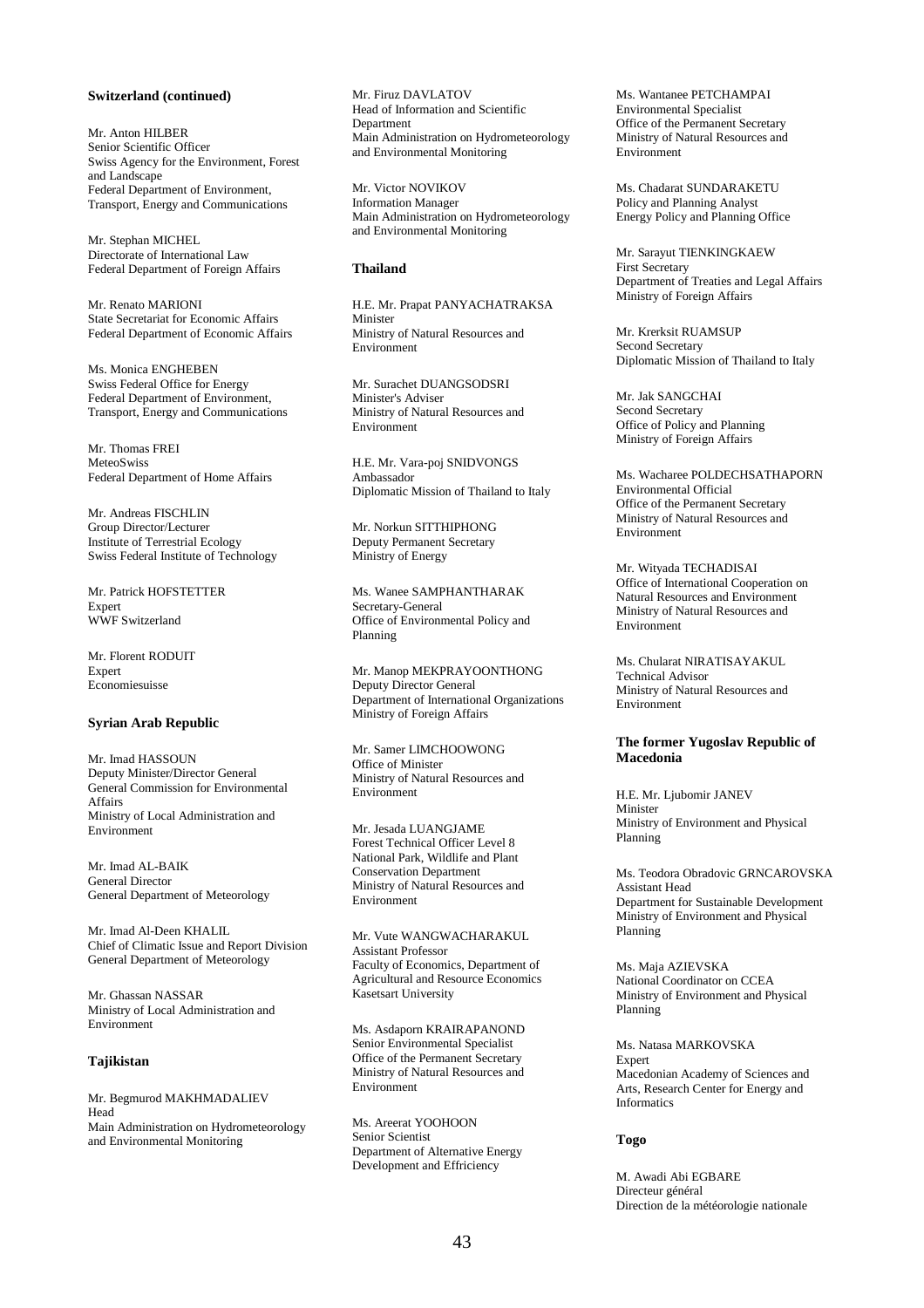## **Tonga**

H.E. Mr. James Cecil COCKER Minister of Environment Department of Environment

Mr. Uilou F. SAMANI Director of Environment Department of Environment

Ms. Luisa TUIAFITU Climate Change Coordinator National Communication Project on Climate Change Department of Environment

#### **Trinidad and Tobago**

H.E. Mr. Rennie DUMAS Minister Ministry of Public Utilities and the Environment

Mr. Kishan KUMARSINGH Technical Coordinator Environmental Management Authority

Ms. Tracey OLIVEIRA Environmental Planning Officer Ministry of Public Utilities and the Environment

#### **Tunisia**

M. Noureddine BEN AISSA Directeur et point focal de la CCNUCC Environnement industriel Ministère de l'agriculture, de l'environnement et des ressources hydrauliques

M. Néjib OSMAN Directeur Agence nationale des énergies renouvelables

M. Wajdi KHEMAKHEM Ministère du tourisme, du commerce et de l'artisanat

Mme Latifa HÉNIA Professeur universitaire Association des géographes tunisiens

M. Abderrazak BEN FREDJ Consul général Consulat général de la République tunisienne à Milan

M. Raouf JOMNI Office national du tourisme tunisien à Milan

# **Turkmenistan**

Mr. Amanmurad M. DURDIYEV Director Center of Ecological Monitoring Ministry of the Nature Protection

#### **Tuvalu**

H.E. Mr. Enele SOPOAGA Ambassador, Permanent Representative to the United Nations (Vice-President of the COP) Permanent Mission of Tuvalu to the United Nations, New York

Mr. Ian William FRY International Environmental Adviser Environment Division Office of the Prime Minister

Mr. Sumeo SILU Disaster Coordinator Office of the Prime Minister

Mr. Poni FAAVAE Assistant Climate Officer

## **Uganda**

H.E. Mr. Kahinda OTAFIIRE Minister Ministry of Water, Lands and Environment

Mr. Bwango APUULI Commissioner and Focal Point for the UNFCC Department of Meteorology Ministry of Water, Energy, Minerals and Environmental Protection

Mr. Philip M. GWAGE Assistant Commissioner for Meteorology Department of Meteorology

Mr. James Shergold OTARA-EPILA National Agricultural Research Organization

Mr. Fred O. ONDURI Principal Economist Ministry of Finance, Planning and Economic Development

Mr. Fred KABAGAMBE-KALIISA Permanent Secretary Ministry of Energy and Mineral Development

#### **Ukraine**

Mr. Sviatoslav KURULENKO First Deputy State Secretary Ministry of the Environment and Natural Resources

Mr. Genagii RUDENKO Head Parliament Committee on Environmental Policy

Mr. Viacheslav M. LIPINSKY Head of Hydrometeorological Service Ministry of the Environment and Natural Resources

Mr. Olexander PISARENKO Head of Climate Change Division Department of the State ecological monitoring Ministry of the Environment and Natural **Resources** 

Mr. Vadym SABLUK

#### **United Arab Emirates**

H.E. Mr. Hamad Abdul Rahman AL-MADFA Minister of Health and Chairman of the Board of Federal Environmental Agency Ministry of Health

Mr. Salem Mesarri AL DHAHERI General Director Federal Environmental Agency

H.E. Mr. Mohamed Jassim SAMHAN Ambassador and Director of Conference and International Oraganizations **Department** Ministry of Foreign Affairs

Mr. Saeed Ismael AL KHOURI Assistant Undersecretary for Administration and Financial Affairs Ministry of Petroleum and Mineral **Resources** 

Mr. Majid AL MANSOURI Secretary-General Environmental Research and Wildlife Development Agency

Mr. Nasser Khalifa AL BUDOOR Assistant Under-Secretary for Foreign Relations and International Health Ministry of Health

Mr. Ahmed Saeed MAJID Director of Petroleum Department Ministry of Petroleum and Mineral Resources

Mr. Yacoub Yousif AL-HOSANI Minister Plenipotentiary and Deputy Director of Legal Affairs Department Ministry of Foreign Affairs

Mr. Saad Al Dein Mohamed AL-NOMAIRI Environmental Pollution Advisor Federal Environmental Agency

Mr. Al Waleed Hamad AL-MALIK Legal Adviser Ministry of Petroleum and Mineral Resources

Mr. Frederic LAUNAY Assistant of Secretary General for Practical Affairs Environmental Research and Wildlife Development Agency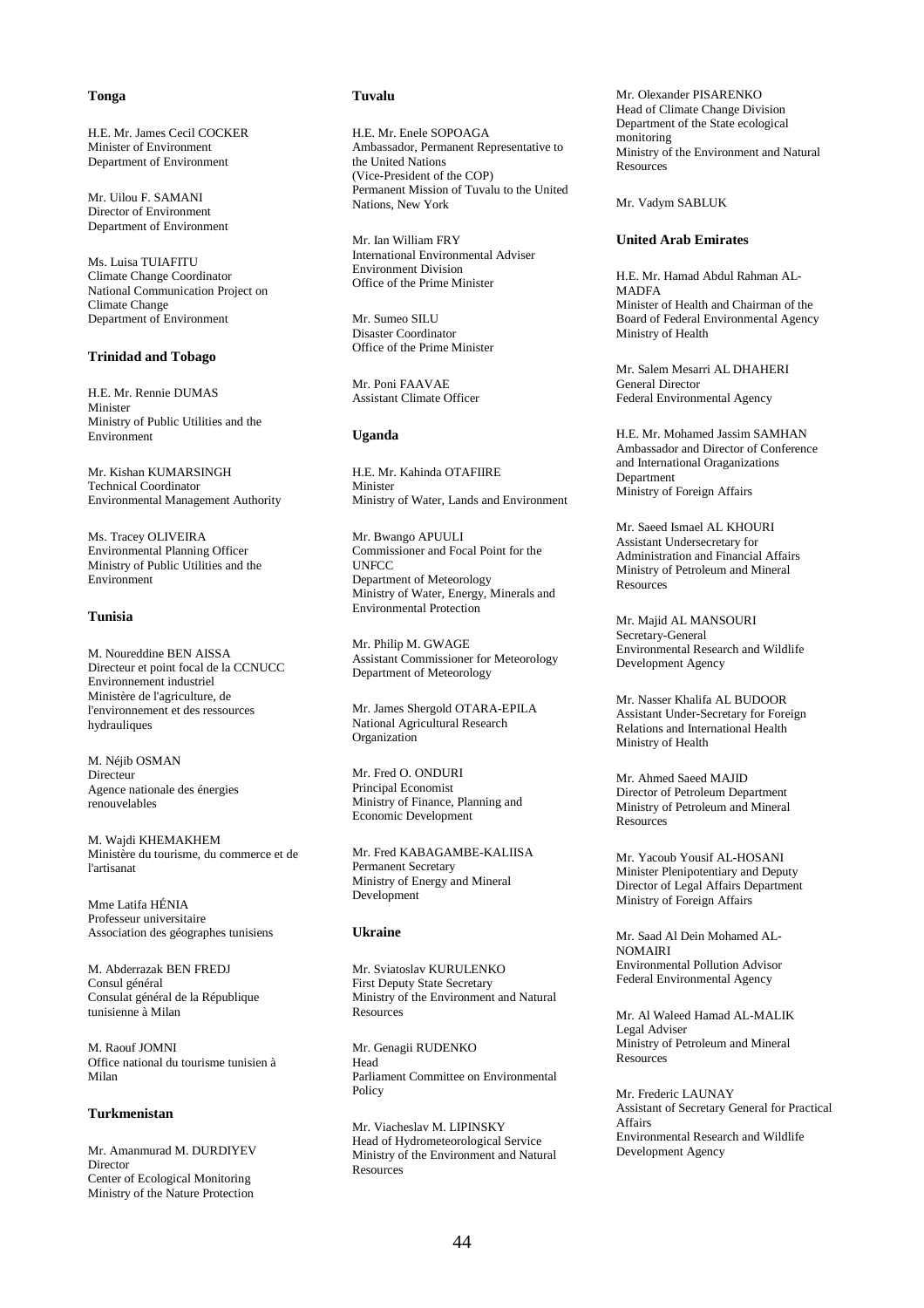#### **United Arab Emirates (continued)**

Mr. Ayad ALTAAI Special Advisor of the Secretary General Environmental Research and Wildlife Development Agency

Mr. Jaber Eidah AL JABERI Manager Environmental Permits Department Environmental Research and Wildlife Development Agency

Mr. Abdulla Mohamed SHARIF Deputy Director Petroleum Department Ministry of Petroleum and Mineral **Resources** 

Mr. Ali Abdulla AL-JAFRI Head of Stations and Communications Section Ministry of Communications

Mr. Saoud Hadi Ahmed AL HARITHI Head of Environmental Information Section Emirates News Agency

Ms. Maisa M. AL NUWAIS International Relations Coordinator Environmental Research and Wildlife Development Agency

Mr. Saber ISMAIL

#### **United Kingdom of Great Britain and Northern Ireland**

H.E. Ms. Margaret BECKETT Secretary of State for Environment, Food and Rural Affairs Department for Environment, Food and Rural Affairs

H.E. Mr. Elliot MORLEY Minister of State Department for Environment, Food and Rural Affairs

Mr. Bill STOW Director General Department for Environment, Food and Rural Affairs

Ms. Sarah HENDRY Head of Global Atmosphere Division Department for Environment, Food and Rural Affairs

Mr. Henry DERWENT Director Climate, Energy and Environment Risk Department for Environment, Food and Rural Affairs

Mr. David WARRILOW Head of Science Unit Global Atmosphere Division Department for Environment, Food and Rural Affairs

Mr. Jim PENMAN Principal Scientific Adviser Global Atmosphere Division Department for Environment, Food and Rural Affairs

Ms. Cathy JOHNSON Principal Scientific Adviser Global Atmosphere Division Department for Environment, Food and Rural Affairs

Mr. Alex HAXELTINE Tyndall Centre for Climate Change Research

Ms. Sophia OLIVER Scientific Adviser Global Atmosphere Division Department for Environment, Food and Rural Affairs

Ms. Diana WILKINS Senior Scientific Adviser Global Atmosphere Division Department for Environment, Food and Rural Affairs

Ms. Trudie MANSFIELD Scientific Adviser Global Atmosphere Division Department for Environment, Food and Rural Affairs

Mr. Simon CRABBE Senior Policy Adviser Global Atmosphere Division Department for Environment, Food and Rural Affairs

Ms. Jackie JONES Senior Policy Adviser Global Atmosphere Division Department for Environment, Food and Rural Affairs

Mr. Martin HESSION Policy Adviser Global Atmosphere Division Department for Environment, Food and Rural Affairs

Mr. Matthew COYNE Policy Advisor Department for Environment, Food and Rural Affairs

Ms. Nicola LETTINGTON Department for Environment, Food and Rural Affairs

Ms. Kathryn HUMPHREY Department for Environment, Food and Rural Affairs

Mr. Alistair MCGLONE Legal Services Directorate General Department for Environment, Food and Rural Affairs

Ms. Marian JENNER Department for Environment, Food and Rural Affairs

Mr. Stephen Maynard HALE Department for Environment, Food and Rural Affairs

Mr. Bradley BATES Department for Environment, Food and Rural Affairs

Mr. Robert MASON Head of Climate Change Team Environment Policy Department Foreign and Commonwealth Office

Ms. Kate WHITE Foreign and Commonwealth Office

Mr. Amal-Lee AMIN Foreign and Commonwealth Office

Ms. Meghna PATEL Climate Change Team Environment Policy Department Foreign and Commonwealth Office

Mr. Chris MOUNSEY Foreign and Commonwealth Office

Mr. Adrian GAULT Department of Trade and Industry

Mr. Terry CARRINGTON Head of Climate Change Section Environment Directorate Department of Trade and Industry

Ms. Lorraine HAMID Economist Energy Strategy Unit Department of Trade and Industry

Mr. Jos WHEATLEY Policy Adviser Department for International Development

Ms. Jessica TRONI Coordinator Energy Programme/Policy Division Department for International Development

Mr. Thomas TANNER Department for International Development

Mr. John HOLMES Scottish Executive Rural Affairs Department

Mr. Philip WRIGHT Head of Air, Climate and Engineering Unit Scottish Executive Rural Affairs Department

Mr. Jan-Willem BODE Climate Change Projects Office Department of Trade and Industry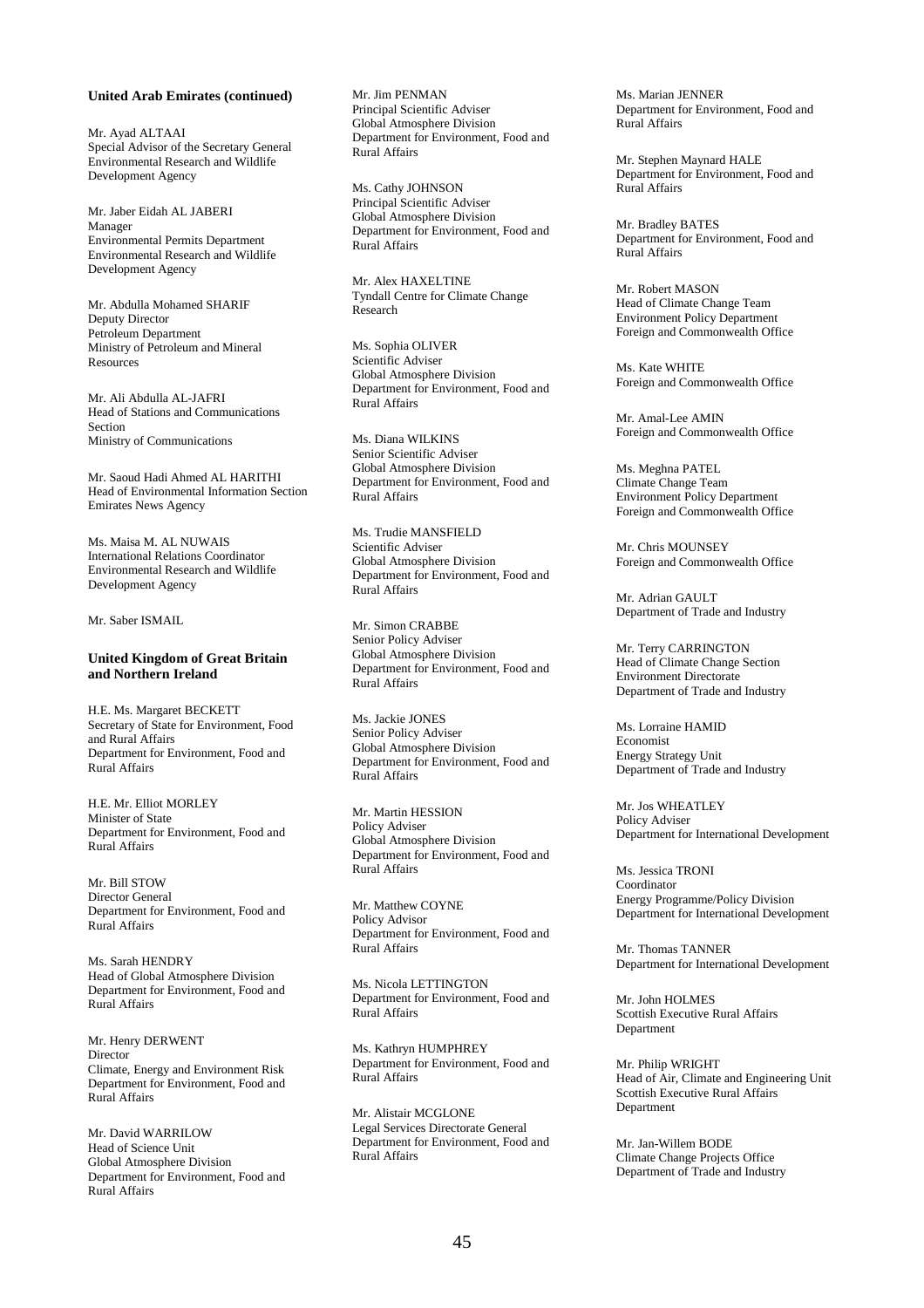## **United Kingdom of Great Britain and Northern Ireland (continued)**

Mr. Jeffrey CHAPMAN Export Promoter Trade Partners UK

Ms. Barbara MARIANI Agriculture and Environment Officer Diplomatic Mission of the United Kingdom of Great Britain and Northern Ireland to Italy

## **United Republic of Tanzania**

H.E. Mr. Acardo D. NTAGAZWA Minister of State - Environment Vice-President's Office

Mr. Raphael O.S. MOLLEL Permanent Secretary Vice-President's Office

Mr. Pichard S. MHVHNGI Assistant Director of Environment Division of Environment Vice-President's Office

Mr. Richard MUSINGI Director Regional Administration and Local Government President's Office

Mr. N. X. MWIHAWA Assistant Commissioner for Renewable Ministry of Energy and Minerals

Mr. Joseph M. KUBENA Environmental Engineer Ministry of Water and Livestock Development

Mr. R.C. ISHENGOMA Senior Lecturer Faculty of Forestry and Nature Conservation Sokoine University of Agriculture

Mr. Theotimos N. RWEGASIRA Senior Game Officer Wildlife Division Ministry of Natural Resources and Tourism

Mr. Ruzika Niyo MUHETO Director Natural Resources Department National Environment Management Council

# **United States of America**

H.E. Ms. Paula DOBRIANSKY Under Secretary for Global Affairs Department of State

Mr. Harlan L. WATSON Senior Climate Negotiator and Special Representative Bureau of Oceans and International Environmental and Scientific Affairs Department of State

Mr. Christo ARTUSIO Foreign Affairs Officer, Office of Global Change Bureau of Oceans and International Environmental and Scientific Affairs Department of State

Ms. Ko BARRETT Director for Climate Change Program Office of Environment and Science Policy, Bureau for Economic Growth, Agriculture and Trade United States Agency for International Development

Ms. Susan BINIAZ Legal Adviser Office of the Legal Adviser Department of State

Mr. Richard A. BRADLEY Technical Expert Office of Policy and International Affairs Department of Energy

Ms. Cynthia BRADY Foreign Affairs Officer, Office of Global Change Bureau of Oceans and International Environmental and Scientific Affairs/Office of Global Change Department of State

Mr. William Joseph BRENNAN Deputy Assistant Secretary for International Affairs National Oceanic and Atmospheric Administration Department of Commerce

H.E. Mr. Robert CARD Under Secretary for Energy, Science and Environment Office of the Under Secretary Department of Energy

Mr. David Warren CONOVER Director U.S. Climate Change Technology Program Department of Energy

Ms. Barbara DE ROSA-JOYNT Foreign Affairs Officer, Office of Global Change Bureau of Oceans and International Environmental and Scientific Affairs Department of State

Mr. Robert DIXON Senior Adviser Office of Energy Efficiency and Renewable **Energy** Department of Energy

Ms. Larisa DOBRIANSKY Deputy Assistant Secretary for National Energy Policy Office of Climate Change Policy Department of Energy

Mr. Stephen Daniel EULE Director, Office of Policy Coordination Policy and International Affairs Department of Energy

Mr. Edward FENDLEY Foreign Affairs Officer - Office of Global Change Bureau of Oceans and International Environmental and Scientific Affairs Department of State

Ms. Debbie S. FIDDELKE Associate Director for Congressional Affairs Council on Environmental Quality, National Security Council Executive Office of the President

Mr. Frank FINVER Public Affairs Officer Bureau of Oceans, International Environmental and Scientific Affairs Department of State

Mr. Emil H. FRANKEL Assistant Secretary for Transportation Policy Office of the Secretary Department of Transportation

Mr. David GARMAN Assistant Secretary for Energy Efficiency and Renewable Energy Department of Energy

Ms. Isabel GATES Administrative Officer Bureau of Oceans and International Environmental and Scientific Affairs Department of State

Ms. Susan GORDON Senior Adviser for Environment Bureau of Oceans and International Environmental and Scientific Affairs Department of State

Ms. Teresa HOBGOOD Senior Policy Adviser Bureau of Oceans and International Environmental and Scientific Affairs Department of State

Mr. Willam HOHENSTEIN Director of Global Change Programs Department of Agriculture

Mr. Elmer HOLT Senior Economist Office of Policy Department of Energy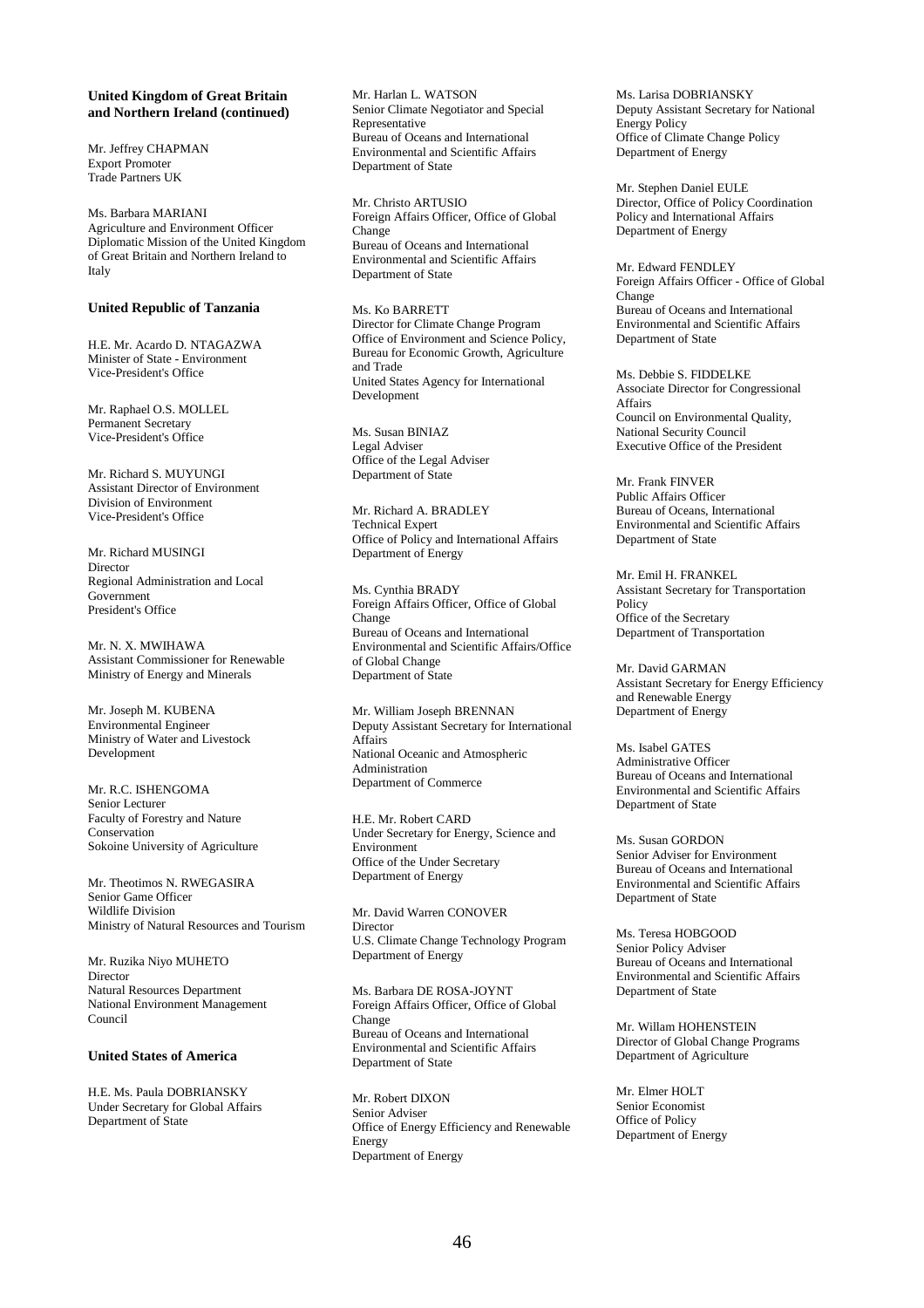# **United States of America (continued)**

Mr. James HRUBOVCAK Senior Economist Global Change Program Office Department of Agriculture

Mr. David J. HAUGEN Group Manager of "Clean Automotive Technology" United States Environmental Protection Agency

Mr. William Nathaniel IRVING Policy Analyst Office of Air and Radiation United States Environmental Protection Agency

Ms. Jackie KRIEGER Senior Adviser for Climate Change Office of Air and Radiation United States Environmental Protection Agency

H.E. Mr. Conrad C. LAUTENBACHER Under Secretary of Commerce for Oceans and Atmosphere National Oceanic and Atmospheric Administration Department of Commerce

Mr. Maurice Noel LEFRANC, JR. Senior Policy Analyst Office of Air and Radiation United States Environmental Protection Agency

Mr. Robert MANNING Counselor to the Under Secretary for Global Affairs Department of State

Mr. Douglas MCELHANEY Consul General United States Consulate General - Milan

Ms. Linda MOODIE Senior International Relations Specialist National Oceanic and Atmospheric Administration Department of Commerce

Ms. Duane M. MULLER Program Officer, Global Climate Change Team Bureau for Economic Growth, Agriculture and Trade/Office of Environment and Science Policy United States Agency for International Development

Ms. Toral PATEL-WEYNAND Physical Science and Foreign Affairs Officer, Office Of Global Change Bureau of Oceans and International Environmental and Scientific Affairs Department of State

Mr. Kenneth PEEL Director, International Environment and Transportation Affairs National Security Council Executive Office of the President

Ms. Susan POVENMIRE Press and Public Affairs Adviser Bureau of Oceans and International Environmental and Scientific Affairs Department of State

Mr. Daniel A. REIFSNYDER Director, Office of Global Change Bureau of Oceans and International Environmental and Scientific Affairs Department of State

Mr. Jacqueline E. SCHAFER Deputy Assistant Administrator Bureau for Economic Growth, Agriculture and Trade United States Agency for International Development

Mr. Jack SCHICK Economic Officer Bureau of Intelligence and Research Department of State

Mr. Trigg TALLEY Deputy Director, Office of Global Change Bureau of Oceans and International Environmental and Scientific Affairs Department of State

Ms. Ahsha TRIBBLE Senior Scientist National Oceanic and Atmospheric Adminstration/Office of the Assistant Secretary for Oceans and Atmosphere Department of Commerce

Mr. Vaughn TUREKIAN Special Adviser to the Under Secretary for Global Affairs Department of State

Ms. Susan WICKWIRE Branch Chief Global Programs Division United States Environmental Protection Agency

Ms. Shira YOFFE Foreign Affairs Officer, Office of Global Change Bureau of Oceans and International Environmental and Scientific Affairs Department of State

Mr. Chris CANNON House of Representatives

Mr. Larry E. CRAIG United States Senate

Mr. James GREENWOOD House of Representatives

Mr. James M. INHOFE United States Senate

Ms. Dana ROHRBACHER House of Representatives

Mr. Jeff SESSIONS United States Senate

Mr. Christopher SHAYS House of Representatives

Mr. Craig THOMAS United States Senate

Mr. Fred UPTON House of Representatives

Ms. Cindy BETHELL Legislative Assistant United States Senate

Mr. Jonathan BLACK Legislative Assistant United States Senate

Ms. Mimi BRANIFF Legislative Assistant United States Senate

Mr. Michael CATANZARO Communications Director United States Senate

Mr. Kevin CARROLL Staff Director House of Representatives

Ms. Kathryn CLAY Professional Staff House of Representatives

Mr. Floyd DESCHAMPS Senior Professional Staff United States Senate

Mr. Greg DODSON Counsel to Representative Waxman House of Representatives

Ms. Kellie DONNELLY Counsel United States Senate

Ms. Kristin ELDER Environmental Legislative Assistant United States Senate

Ms. Marnie FUNK Communications Director Senate Committee on Energy and Natural **Resources** United States Senate

Mr. Paul GEORGIA Energy and Natural Resources Analyst Global Warming Policy United States Senate

Mr. Michael GOO Counsel House of Representatives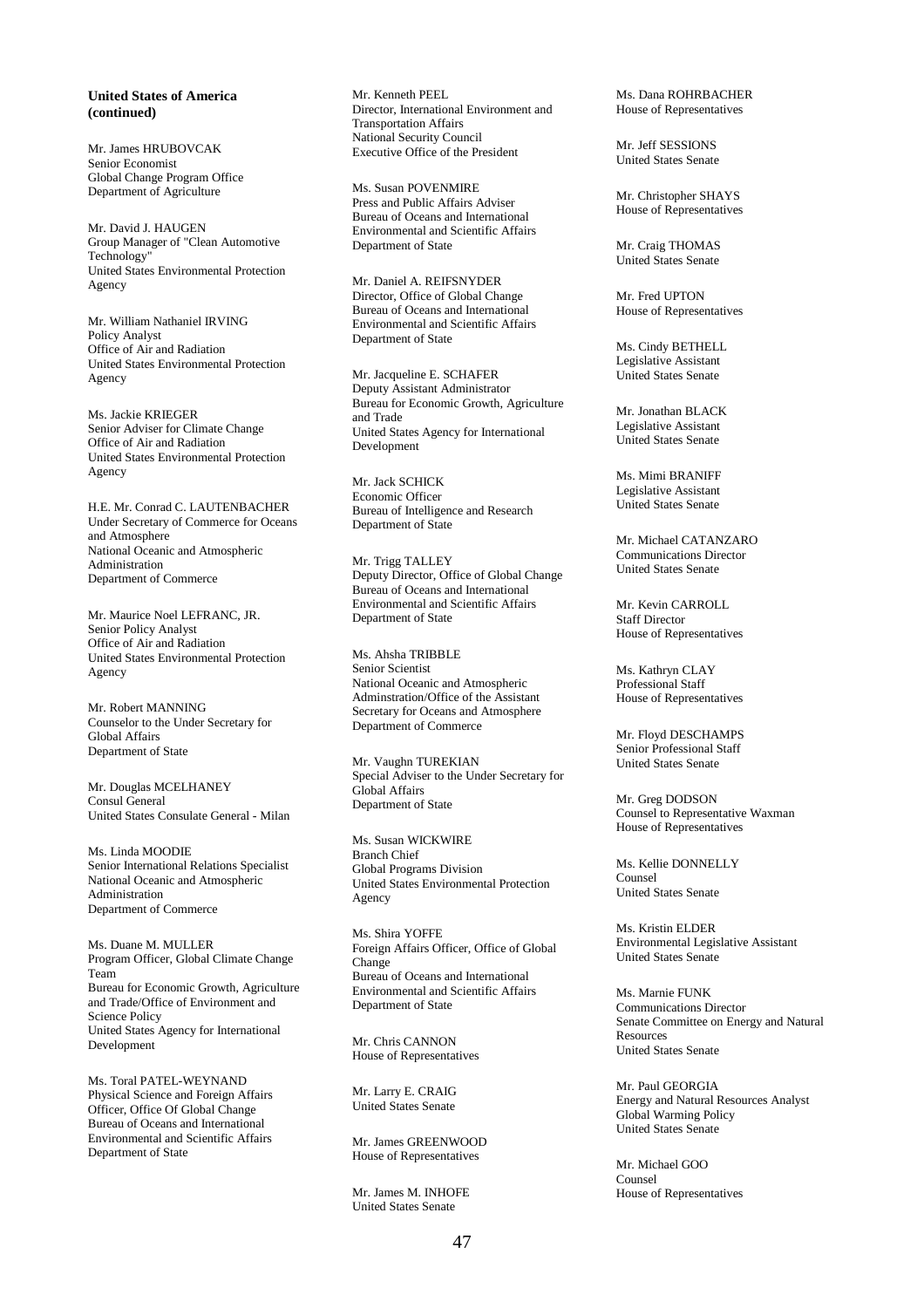## **United States of America (continued)**

Mr. Shannon HEYCK-WILLIAMS Professional Staff Member United States Senate

Mr. Aloysius HOGAN Legislative Director United States Senate

Mr. Robert MEYERS Deputy Special Counsel House of Representatives

Mr. Christopher MILLER Senior Policy Adviser United States Senate

Mr. Peter MULLER Chief of Staff House of Representatives

Mr. Neil James NARAINE Staff Member United States Senate

Mr. Will HART Director of Communications Office of Senator Craig United States Senate

Mr. Tim PROFETA Staff Member United States Senate

Mr. Bob RAINEY Professional Staff United States Senate

Mr. John RICHARDS Legislative Assistant United States Senate

Ms. Heather SAWYER Legislative Assistant to Senator Sessions United States Senate

Mr. Dallas SCHOLES Counsel to Senator Enzi United States Senate

Ms. Susan D. SHERIDAN Counsel House of Representatives

Ms. Margaret SPRING Counsel United States Senate

Ms. Alison TAYI OR Chief Counsel United States Senate

Mr. Alexandra Elizabeth TEITZ Minority Counsel Office of Energy and Commerce House of Representatives

Ms. Celia WALLACE Senior Legislative Assistant United States Senate

Mr. Andrew WHEELER Staff Director United States Senate

Ms. Virginia WORREST Senior Legislative Assistant United States Senate

Mr. John BEALE Deputy Assistant Administrator Office of Air and Radiation United States Environmental Protection Agency

Mr. Andrew PATTERSON Confidential Assistant to the Under Secretary Office of the Under Secretary Department of Energy

Mr. Scott Christopher RAYDER Chief of Staff National Oceanic and Atmospheric Administration Department of Commerce

Ms. Carla SULLIVAN Senior Policy Advisor National Oceanic and Atmospheric Administration Department of Commerce

Mr. Ted MICHAELS Staff Director United States Senate

Mr. John L.C. GRASSER Director Office of Communications Mining Week

Mr. Edward WHITFIELD House of Representatives

Ms. Deborah MURPHY Congressional Affairs Assistant Bureau of Oceans, International Environmental and Scientific Affairs Department of State

Mr. William SMULLEN Communications National Oceanic and Atmospheric Administration Department of Commerce

#### **Uruguay**

Mr. Carlos NADAL Ministro Consuladó General de la Republica del Uruguay en Milan

Sr. Luis Alberto SANTOS Coordinador Técnico de la Unidad de Cambio Climático Dirección Nacional de Medio Ambiente Ministerio de Vivienda, Ordenamiento Territorial y Medio Ambiente

Sr. Walter OYHANTÇABAL Coordinator Oficina de Programación y Política Agropecuaria Ministerio de Ganadería, Agricultura y Pesca

Sr. Carlos A. GREZZI Asesor Técnico de la Unidad de Cambio Climático Dirección Nacional de Medio Ambiente Ministerio de Vivienda, Ordenamiento Territorial y Medio Ambiente

Sr. Daniel MARTINO Assessore Centro para el desarrollo sustentable

#### **Uzbekistan**

Ms. Tatyana OSOSKOVA Chief (Rapporteur SBSTA) Department of Environment Pollution Monitoring Main Administration of Hydrometeorology

## **Vanuatu**

Mr. Ernest BANI Director Environment Unit Ministry of Lands and Natural Resources

Mr. Brian PHILLIPS Coordinator Climate Change Programme Meteorological Services

#### **Venezuela**

S.E. Sra. Ana Elisa OSORIO Ministra Ministerio del Ambiente y de los Recursos Naturales

Sr. Oscar HERNÁNDEZ BERNALETTE Director General de Economía y Cooperación Internacionales Ministerio de Relaciones Exteriores

Sra. Evelyn BRAVO DÍAZ Directora de Asuntos Ambientales Ministerio de Energía y Minas

Sr. Gerardo CARRILLO SILVA Director de Cooperación Técnica Ministerio del Ambiente y de los Recursos Naturales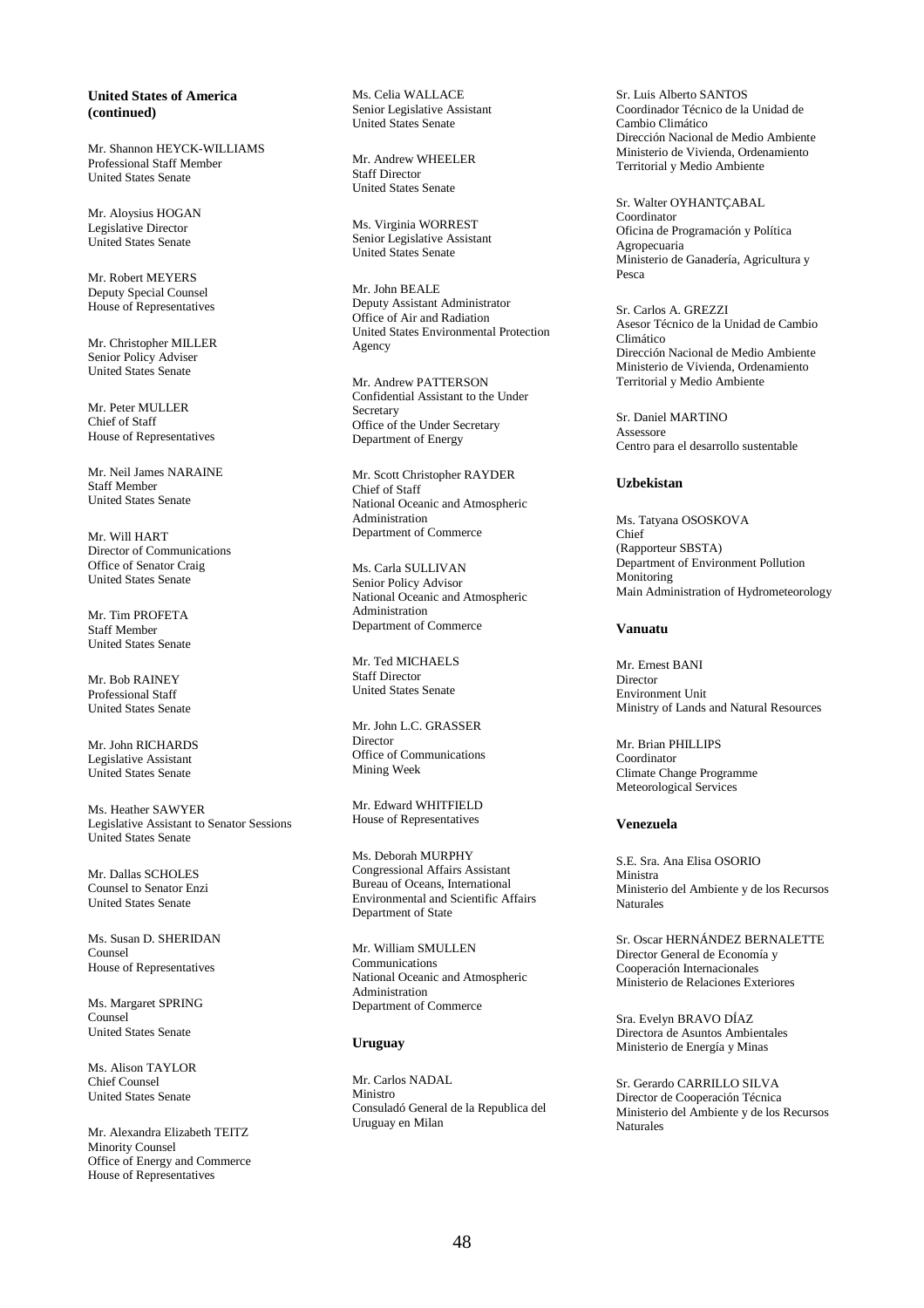# **Venezuela (continued)**

Sr. Américo CATALÁN Director de Investigación y Proyectos del Bosque Dirección General del Recurso Forestal Ministerio del Ambiente y de los Recursos Naturales

Sra. Martha PALACIOS Segundo Secretario Consuladó General de la República de Venezuela en Milan

Sra. Luisa CHOURIO Agregado para Asuntos Internacionales Consuladó General de la República de Venezuela en Milan

# **Viet Nam**

Mr. Tran DUC HAI Director General International Cooperation Department Hydro-Meteorological Service of the Socialist Republic of Viet Nam

Mr. Nguyen Khac HIEU Climate Change Coordinator National Office on Climate Change and Ozone Protection

Mr. Vu Van MIEN Senior Expert Department of International Organizations Ministry of Foreign Affairs

# **Yemen**

H.E. Mr. Mohamed AL-ERYANI Minister Ministry of Water and Environment

Mr. Mohamed Said EL-MASHJARY Chairman Environment Protection Authority

Mr. Anwar Abdulaziz NOAMAN Head of Climate Change Unit Environment Protection Authority

Ms. Ellen VON ZITZEWITZ Environmental Expert Environment Protection Authority

Mr. Gamal ALFAGIH Adviser to the Minister Ministry of Water and Environment

## **Zambia**

H.E. Mr. Patrick KALIFUNGWA Ministry of Tourism, Environment and Natural Resources

Mr. Kenneth NKOWANI Director Environment and Natural Resources Management Department Ministry of Tourism, Environment and Natural Resources

#### **Zimbabwe**

H.E. Mr. Francis NHEMA Minister Ministry of Environment and Tourism

H.E. Ms Mary Margaret MUCHADA Ambassador Diplomatic Mission of Zimbabwe to Italy

Ms. Margaret MUKAHANANA-SANGARWE Permanent Secretary Ministry of Environment and Tourism

Mr. Washington ZHAKATA **Coordinator** Climate Change Office Ministry of Environment and Tourism

Mr. M. DUBE Principal Administrative Officer Ministry of Foreign Affairs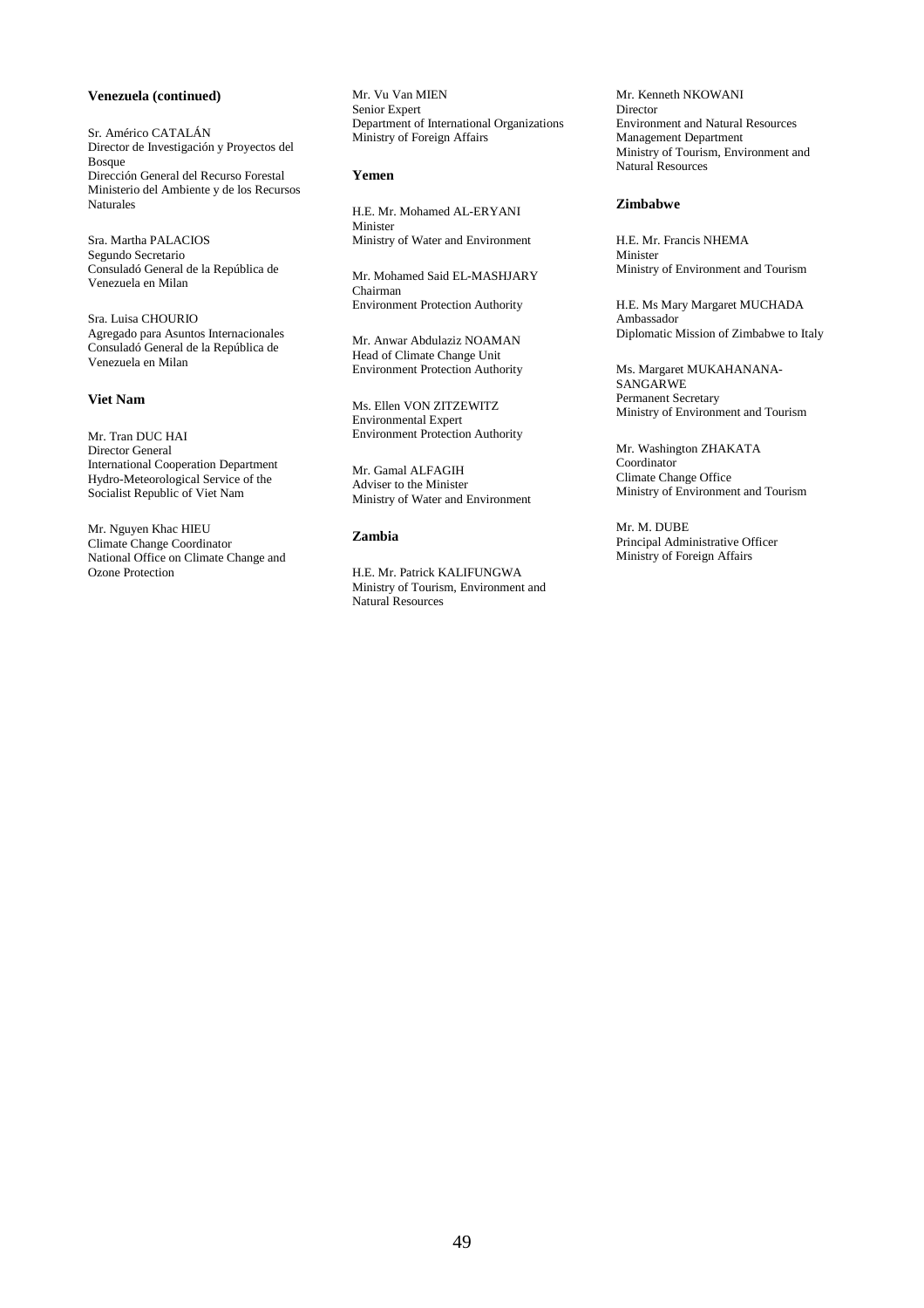# **OBSERVER STATES**

# **Holy See**

Msgr. Frank J. DEWANE Undersecretary Pontifical Council "Justice and Peace"

Mr. Paolo CONVERSI Member Secretariat of State

Mr. Antonio BALLARIN-DENTI Expert

# **Iraq**

Mr. Ahmed Mohammed AZIZ Expert Ministry of Water Resources

Mr. Wisam Abdul Sattar Hassan AL-SARAF Legal Department Ministry of Foreign Affairs

Ms. Saba YOUSIF Chief Engineering Ministry of Oil

Mr. Talat N. MAHMOOD Chief Engineering Ministry of Oil

Mr. Abdul Mortadha M. HAMMDI Chief Chemicals Research and Quality Control Department Ministry of Oil

Mr. Fadhel Ali AL-FARAJI Head Desertification Control Department Ministry of Agriculture

# **Somalia**

H.E. Mr. Abukar Abdi OSMAN Minister Ministry of Environment

Mr. Qasim Hersi FARAH Director General Ministry of Environment

## **Turkey**

Mr. Mustafa ÖZTÜRK Undersecretary Ministry of Environment and Forestry

Mr. Mustafa SAHIN Head of Department Ministry of Environment and Forestry

Mr. Murat TÜRKES Climatologist and Geomorphologist State Meteorological Services

Ms. Macide ALTAS Expert Ministry of Energy and Natural Resources

Mr. Yunus ARIKAN Adviser National Environmental and Development Program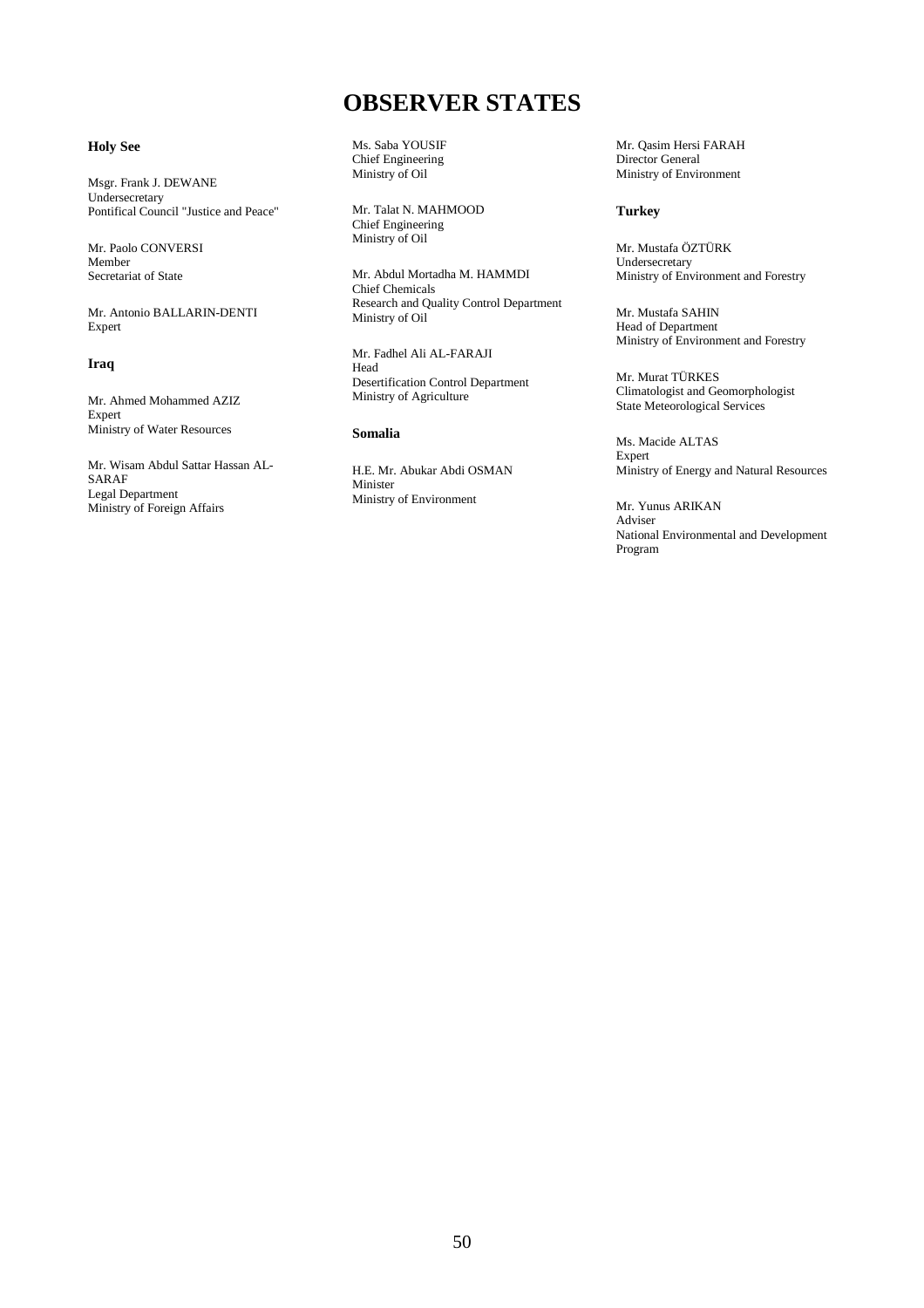# **REPRESENTATIVES OF UNITED NATIONS SECRETARIAT UNITS AND BODIES**

#### **United Nations (UN)**

Mr. José Antonio OCAMPO Under Secretary-General Department for Economic and Social Affairs

Ms. Mia SÖDERLUND Forest Policy Adviser United Nations Forum on Forests Department for Economic and Social Affairs

Ms. Birgitta DAHL Panel Member Panel of Eminent Persons on UN-Civil Society Relations

Mr. John D. CLARK Panel Secretariat Panel of Eminent Persons on UN-Civil Society Relations

Mr. Zehra AYDIN Panel Secretariat Panel of Eminent Persons on UN-Civil Society Relations

H.E. Mr. Bagher ASADI Ambassador/Panel Member

Mr. Mohammad Reza SALAMAT Interregional Adviser Sustainable Development Department for Economic and Social Affairs

### **International Strategy for Disaster Reduction (ISDR)**

Mr. John Alexander HARDING Associate Officer

Mr. Reid BASHER

Mr. Ken DAVIDSON Director World Climate Programme World Meteorological Organization

## **United Nations Conference on Trade and Development (UNCTAD)**

Mr. Lucas ASSUNÇAO Coordinator Climate Change Programme International Trade in Goods and Services and Commodities

Mr. Augusto JUCA Technical Adviser

Mr. Frank JOSHUA Technical Adviser

Mr. Miguel RAPATAN Consultant, Programme Advisor International Trade in Goods and Services, and Commodities

Mr. Raymond JAMIN Consultant

Ms. Geraldine SUGUE Consultant

#### **United Nations Development Programme (UNDP)**

Mr. Alvaro UMAÑA Principal Adviser and Group Leader Energy and Environment Group

Mr. Frank J.P. PINTO Executive Coordinator Global Environment Facility and Environmentally Sustainable Development **Group** 

Mr. Yannick GLEMAREC GEF Executive Coordinator Energy and Environment Group

Mr. Richard HOSIER Principal Technical Adviser and Cluster Leader on Climate Change

Ms. Bo LIM Chief Technical Adviser and Head Capacity Development and Adaptation Cluster Global Environment Facility

Mr. Arun KASHYAP Climate Change and CDM Advisor

Ms. Alison DRAYTON Associate Director Direction for UN Affairs

Mr. Mahenau AGHA Donor Relations annd Partnerships Adviser Global Environment Facility

Mr. Mathieu KUMOIN Regional Coordinator on Climate Change for West and Central Africa

Mr. Morito G. FRANCISCO Programme Assistant Inter Agency Committee on Climate Change Secretariat Environmental Management Bureau

Mr. Khalid HUSAIN

Ms. Vivienne CABALLERO

Ms. Sarah TIMPSON

Mr. Ad DANKERS Consultant Energy and Climate Change Issues/Netherlands

Ms. Robin Angela COLEMAN

Mr. Clesio Antonio BALBO

Mr. José Carlos PEDREIRA DE FREITAS

Mr. Mamadou KONE Bureau national d'études techniques et de développement

Mr. Kamal KISHORE Regional Disaster Reduction Advisor UNDP-India

Mr. Tom BAKKUM Regional Manager Adaptation to Climate Change in Central America, Mexico and Cuba

Ms. Aster ZAOUDE

#### **United Nations Environment Programme (UNEP)**

Mr. Klaus TÖPFER Executive Director

Mr. Bakary KANTE Director Division of Policy Development and Law

Mr. Svein TVEITDAL Director Division of Environmental Conventions

Mr. Ravi SHARMA Programme Officer Division of Environmental Policy Development and Law

Mr. Jens MACKENSEN Programme Officer Division of Environmental Policy Development and Law

Mr. Rajendra SHENDE Chief, Energy and Ozone Action Division of Technology, Industry, and Economics

Mr. Paul CLEMENT-HUNT Coordinator Division of Technology, Industry, and **Economics** 

Mr. Michael WILLIAMS Information Officer Division of Environmental Conventions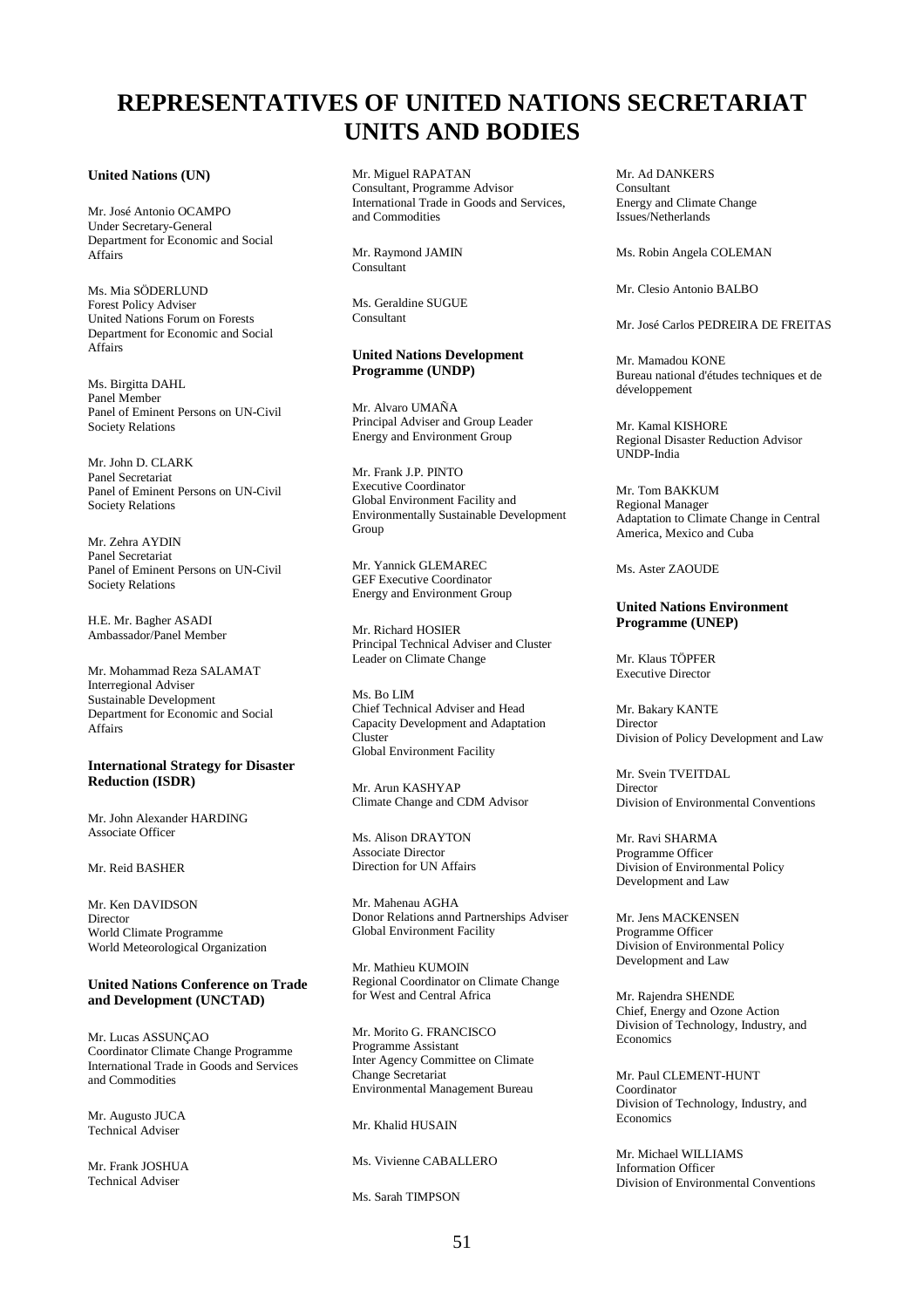## **United Nations Environment Programme (UNEP) (continued)**

Mr. Vijay SAMNOTRA Head, Interlinkages and Synergies Unit Division of Environmental Conventions

Mr. Nicholas Andrew NUTTALL Head of Media Services Division of Communication and Media Services

Mr. Arkadiy LEVINTANUS Division of Environmental Conventions

Mr. John CHRISTENSEN Director UNEP Risøe Centre on Energy, Climate and Sustainable Development

Mr. Myung-Kyoon LEE UNEP Risøe Centre on Energy, Climate and Sustainable Development

Ms. Kirsten HALSNAES UNEP Risøe Centre on Energy, Climate and Sustainable Development

Ms. Njeri WAMUKONYA UNEP Risøe Centre on Energy, Climate and Sustainable Development

Mr. Lars HALTBREKKEN UNEP - Grid Arendal

Mr. Cato LITANGEN UNEP - Grid Arendal

Ms. Marianne HARTZ Reporter UNEP - Grid Arendal

Mr. Mark RADKA Energy Programme Coordinator Division of Technology, Industry, and Economics

Ms. Karen FOLGEN UNEP Risøe Centre on Energy, Climate and Sustainable Development

Mr. Lambert KUIJPERS Co-Chair UNEP-Technology and Economic Assessment Panel

#### **Secretariat of the Convention on Biological Diversity (CBD)**

Mr. David COOPER Senior Programme Officer

## **Convention on the Conservation of Migratory Species of Wild Animals (UNEP/CMS)**

Mr. Arnulf MÜLLER-HELMBRECHT Executive Secretary

# **United Nations University (UNU)**

Mr. German T. VELASQUEZ Academic Programme Officer United Nations University, Global Environment Information Centre

Mr. Uli PIEST Research Associate Global Environment Information Centre (GEIC)

# **United Nations Institute for Training and Research (UNITAR)**

Ms. Annie BONNIN-RONCEREL Senior Programme Coordinator Climate Change Programme

Mr. Brook S. BOYER Senior Programme Officer International Affairs Management

Mr. Blane HARVEY Training Assistant Climate Change Programme

Mr. Alain RÉTIÈRE Director UNOSAT

#### **Secretariat of the United Nations Convention to Combat Desertification (UNCCD)**

Mr. Hama Arba DIALLO Executive Secretary

Mr. Massimo CANDELORI Coordinator COPSUBLA Unit

Mr. Ndegwa NDIANG'UI Senior Programme Officer Global Issues

Mr. Rajeb BOULHAROUF Coordinator for External Relations and Public Information

Mr. Goodspeed KOPOLO Adviser COPSUBLA Unit

Ms. Federica MENEGHETTI Liaison Officer UNCCD Rome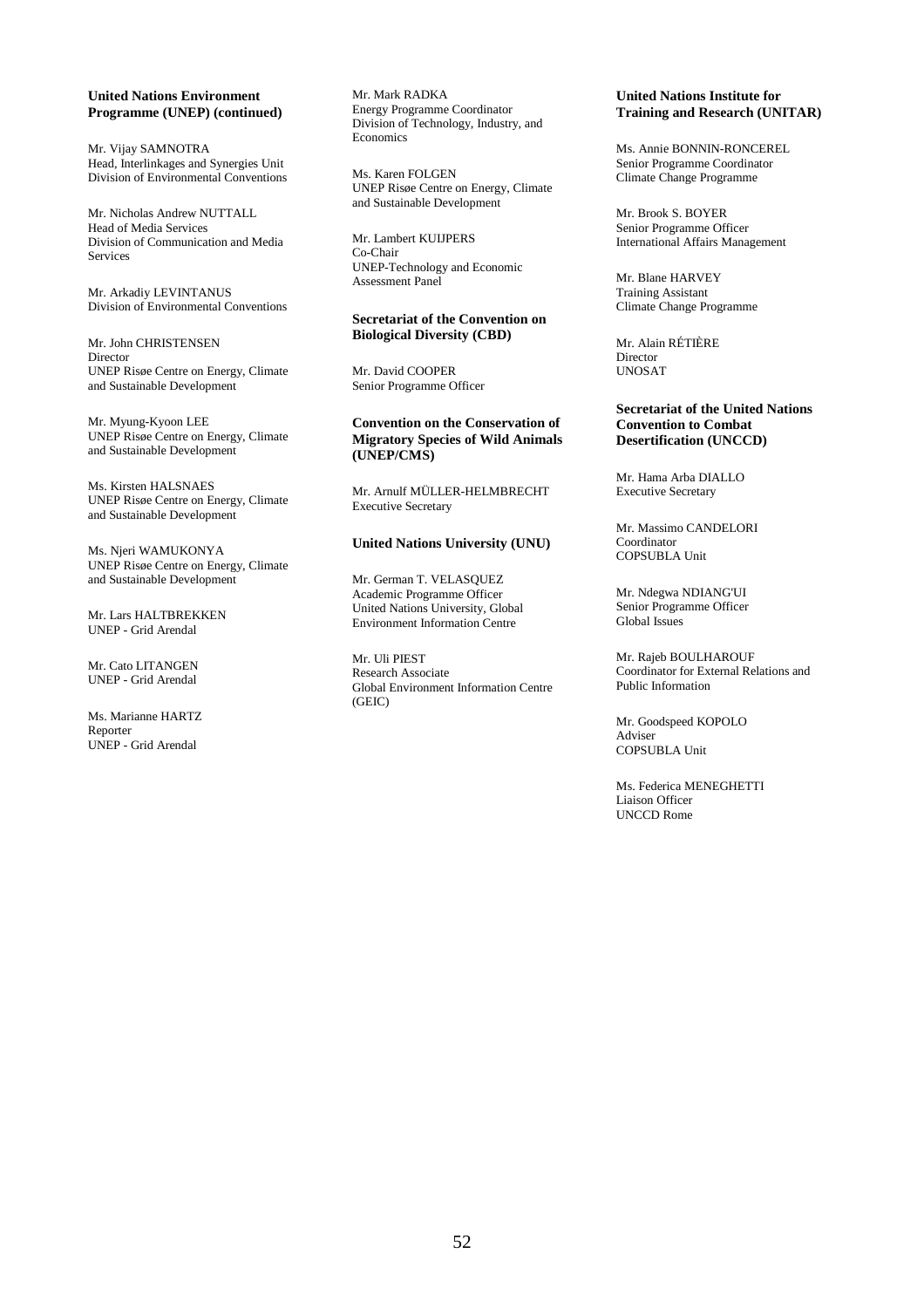# **REPRESENTATIVES OF SPECIALIZED AGENCIES AND RELATED ORGANIZATIONS**

## **Food and Agriculture Organization of the United Nations (FAO)**

Mr. John MONYO

Mr. Wulf KILLMANN Director of Forest Products Division Forestry Department

Mr. Gustavo BEST Senior Energy Coordinator Working Group on Climate Change

Mr. Dieter Hans Friedrich SCHOENE Senior Forestry Officer Forestry Department

Ms. Leslie LIPPER

Mr. Ingmar JUERGENS

Mr. Nguu NGUYEN

Mr. Hans KOLSHUS

Ms. Maria GUARDIA

Mr. Jose BENITES

Mr. Raul PONCE

Mr. Dominique REEB

Mr. Jim CARLE

Ms. Christine HOLDING-ANYONGE

Ms. Astrid AGOSTINI

Mr. Daniele GUIDI

#### **Global Environment Facility (GEF)**

Mr. Leonard GOOD Chief Executive Officer and Chairman

Mr. Dilip R. AHUJA Senior Climate Change Policy Advisor

Mr. Hutton ARCHER Team Leader Communications and Outreach

Ms. Patricia BLISS-GUEST Corporate Secretary

Ms. Bonizella BIAGINI Programme Manager Climate Change

Ms. Funke OYEWOLE Senior Operations Officer

Ms. Saima QADIR Environmental Specialist Private Sector Development

Mr. Stephen GITONGA SGP Climate Change Specialist

Ms. Marie KHAN SGP Programme Assistant

Ms. Neda LEONAVICIUTE SGP National Coordinator

Ms. Christine WOERLEN Junior Professional Officer

## **International Atomic Energy Agency (IAEA)**

Mr. Hans-Holger ROGNER Head of the Planning and Economic Studies Section Department of Nuclear Energy

Mr. Alan MCDONALD Planning and Economic Studies Section Department of Nuclear Energy

#### **International Civil Aviation Organization (ICAO)**

Mr. J. CRAYSTON Coordinator Air Transport and Environment

## **International Labour Organisation (ILO)**

Mr. Larry R. KOHLER Specialist on Sustainable Development/Special Adviser

## **United Nations Industrial Development Organization (UNIDO)**

Mr. Guillermo L. JIMENEZ BLASCO Senior Industrial Development Officer Agreements Branch

Ms. Marina PLOUTAKHINA Industrial Development Officer Multilateral Environmental, Agreements Branch

Mr. Peter N. PEMBLETON Industrial Development Officer Multilateral Environmental Agreements Branch

Mr. Masato TSUKIJI Senior Industrial Development Officer Industrial Investment and Technology Promotion

Mr. Ferda GELEGEN Industrial Development Officer

Mr. Daniel ROSSI Investment Promotion Expert

Mr. Ingo PUHL Managing Director 500 PPM GmbH

## **WMO/UNEP Intergovernmental Panel on Climate Change (IPCC)**

Mr. Rajendra Kumar PACHAURI Director General The Energy and Resources Institute

Mr. Samuel KAINJA LULUFC Author Ministry of Forestry, Fisheries and Environmental Affairs

Mr. Nijavalli H. RAVINDRANATH IPCC Lead Author Indian Institute of Science

Ms. Riitta PIPATTI Head Technical Support Unit TFI Institute for Global Environmental Strategies

Mr. Ronald MILNE Institute of Terrestrial Ecology

Mr. Gert-Jan NABUURS LULUCF Author ALTERRA - Green World Research

Mr. Stephen PRISLEY LULUCF Author Virginia Polytechnic Institute & State University

Ms. Kristin RYPDAL Research Fellow Center for International Climate and Environmental Research

Mr. Bernhard SCHLAMADINGER Senior Scientist Joanneum Research\*

Mr. Taka HIRAISHI Co-Chair TFI Institute for Global Environmental Strategies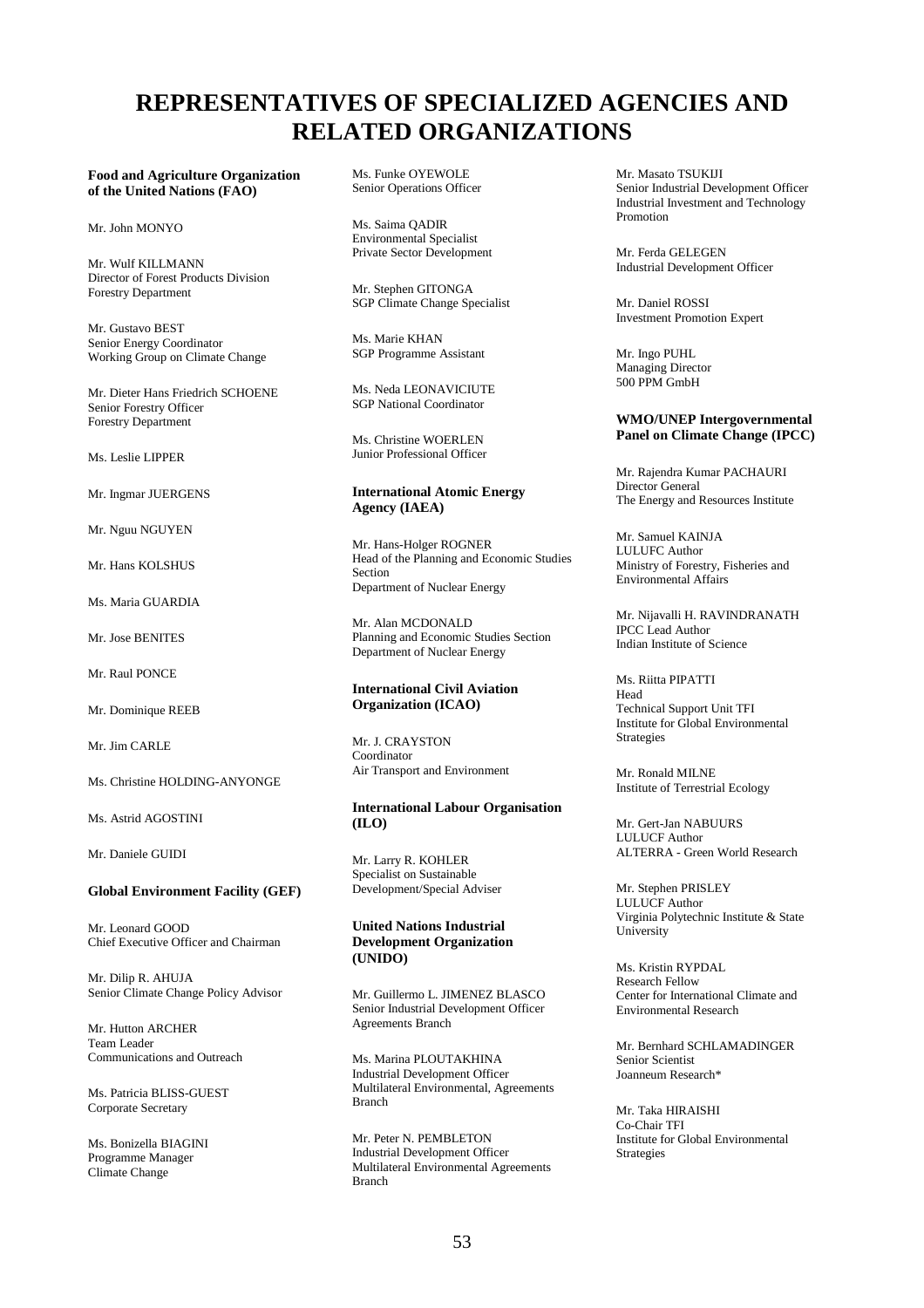## **WMO/UNEP Intergovernmental Panel on Climate Change (IPCC) (continued)**

Mr. Leandro V. BUENDIA Technical Support Unit TFI - IPCC Institute for Global Environmental Strategies

Ms. Kyoko MIWA Technical Support Unit TFI Institute for Global Environmental Strategies

Mr. Todd NGARA Technical Support Unit TFI Institute for Global Environmental Strategies

Mr. Kiyoto TANABE Programme Officer IPCC-NGGIP Technical support Institute for Global Environmental Strategies

Mr. Fabian WAGNER IPCC-NGGIP/TSU Institute for Global Environmental Strategies

Ms. Renate CHRIST Acting Secretary IPCC World Meteorological Organization

Mr. Bert METZ Co-Chair VW III, Head Global Sustainability and Climate National Institute for Public Health and the Environment

Mr. Leo MEYER Head Technical Support Unit Working Group III National Institute for Public Health and the Environment

Mr. David DE JAEGER National Institute for Public Health and the Environment

Mr. Martin PARRY Co-Chair WG II Jackson Environment Institute University of East Anglia

Mr. Ogunlade R. DAVIDSON **Director** University of Cape Town, Energy and Development Research Centre

# **World Bank**

Mr. Ian JOHNSON Vice President Environmentally and Socially Sustainable Development

Mr. Sergio Alvaro JELLINEK Communications Advisor

Mr. Todd JOHNSON Senior Environmental Specialist Climate Change Team

Mr. Peter Jan KALAS Senior Technical Coordinator

Mr. Eduardo DOPAZO Senior Operations Officer

Mr. Ian Roy NOBLE Senior Environmental Specialist

Mr. Franck Michel LECOCQ Economist

Ms. Anita GORDON Senior Communications Officer

Mr. Charles Joseph CORMIER Senior Training Specialist

Mr. Frank SPERLING Adaptation Specialist

Mr. Bent SVENSSON Lead Energy Economist

Mr. Alan MILLER Senior Projects Officer Climate Change and Ozone Global Environment Facility

Mr. Natalie HALICH Investment Officer

Mr. Werner Leopold KORNEXL Private Sector Development Specialist

Mr. David FREESTONE Chief Counsel

Mr. Karan CAPOOR Financial Management Specialist

Mr. Kenneth J. NEWCOMBE Manager, Carbon Finance Funds

Mr. Chandra Shekhar SINHA Senior Environmental Specialist

Mr. Johannes H. HEISTER Senior Environmental Economist Environment

Mr. Andrea PINNA Senior Environment Specialist - Carbon and Environmental Finance Environment Department

Mr. Walter VERGARA Lead Chemical Engineer

Mr. Manuel ROSINI Communications Officer

Ms. Charlotte STRECK Counsel Environment and International

Mr. Jostein NYGARD

## **World Health Organization (WHO)**

Ms. Margaret CHAN Director Protection of Human Environment

Mr. Maged YOUNES Coordinator Occupational and Environmental Health

Ms. Bettina MENNE Medical Officer Health and Environment WHO Regional Office for Europe

Mr. Diarmid CAMPBELL-LENDRUM Occupational and Environmental Health

Mr. Gregory HARTL Sustainable Development and Healthy Environments

Ms. Christiana SALVI

Ms. Christina FUMO

## **World Meteorological Organization (WMO)**

Prof. G. O. P. OBASI Secretary-General

Mr. Paul J. MASON Chairman Global Climate Observing System Steering Committee

Mr. William WESTERMEYER Senior Scientific Officer Global Climate Observing System

Mr. L. M. MICHAUD Focal Point for Resource Mobilization

Mr. Giovanni CREMA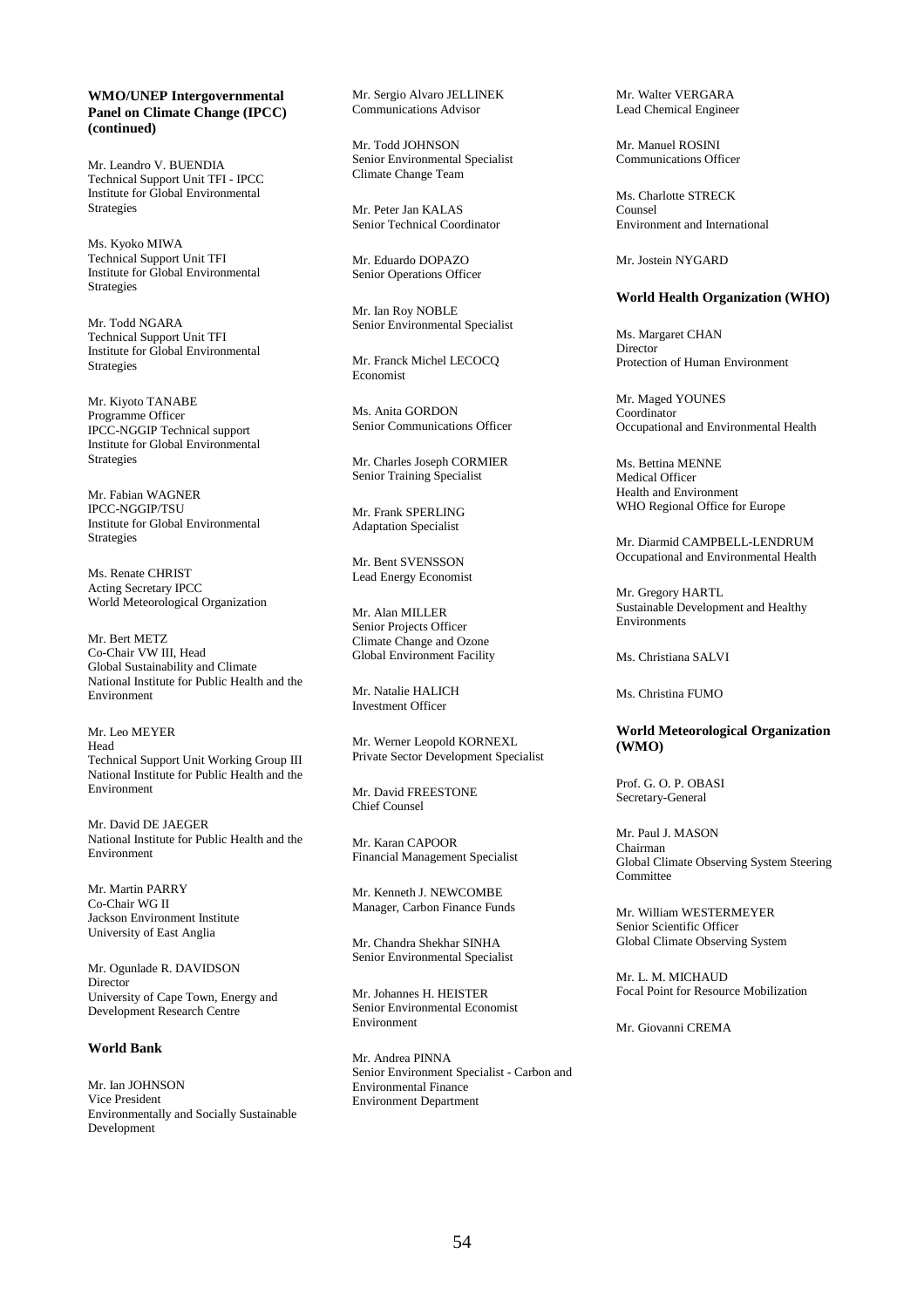# **INTERGOVERNMENTAL ORGANIZATIONS**

**African Centre of Meteorological Information for Development (ACMAD)** 

Mr. A. KIGNAMAN-SORO

M. Ben Mohamed ABDELKRIM Chairman of the ACMAD Scientific Advisory Committee (SACOM)

#### **Agence intergouvernementale de la Francophonie (AIF)**

M. Sibi BONFILS Directeur adjoint Institut de l'énergie et de l'environnement de la Francophonie

Mme Faouzia ABDOULHALIK Responsable de Programme Environnement Institut de l'énergie et de l'environnement de la Francophonie

Mr. Philippe LE PRESTRE Directeur de la rédaction du journal "Objectif Terre"

M. Eric ZELLWEGER

Mme Natacha LITZISTORF

## **Asian Development Bank (ADB)**

Mr. Jan VAN HEESWIJK Director General

Mr. Rolf Selrod ZELIUS Chief Compliance Officer and Deputy Director General Regional and Sustainable Development

Ms. Eveline FISCHER Assistant General Counsel Office of the General Counsel

Mr. Edu HASSING Principal Project Officer East and Central Asia Energy Division

Mr. Ashok SARKAR Energy Specialist Finance and Infrastructure Division, Regional and Sustainable Development Department

Mr. Graham DWYER External Relations Officer Office of External Relations

Ms. Annie R. IDANAN Technical Staff PREGA Project, Regional & Sustainable Development Department

Ms. Lily BERNAL Executive Assistant Regional and Sustainable Development Department

Mr. Samuel TUMIWA Renewable Energy Specialist South Asia Energy Division

# **Asian Productivity Organization (APO)**

Mr. Mandar PARASNIS Programme Officer Environment

# **Caribbean Community Secretariat (CARICOM)**

Mr. Ulric O'D TROTZ Project Manager Regional Project Implementation Unit Caribbean Planning for Adaptation to Global Climate Change

Ms. Judi CLARKE Project Component Manager

Mr. George DE ROMILLY De Romilly and de Romilly Limited

## **Comité inter-états permanent de lutte contre la sécheresse au Sahel (CILSS)**

M. Adama Alhassane DIALLO Directeur Général Centre Régional AGRHYMET

Mr. Bertrand ZIDA Expert en Gestion des Ressources Naturelles

M. Mahamane Lawali ELHADJI MAHAMANE Expert en Energies Domestiques et Alternatives

M. Mathieu BADOLO Experten Modélisation Mathématique/Calcul Scientifique Centre Régional AGRHYMET

M. François TAPSOBA Expert en Suvi-Evaluation Gestion des Ressources Naturelles

# **Council of Europe (COE)**

Mr. Guillermo MARTINEZ CASAN Chairman Committee on the Environment, Agriculture and Local and Regional Affairs Council of Europe, Parliamentary Assembly

Mr. Alan MEALE First Vice-Chairman Committee on the Environment, Agriculture and Local and Regional Affairs

Mr. Renzo GUBERT Second Vice-Chairman Committee on the Environment, Agriculture and Local and Regional Affairs

Mr. Walter SCHMIED Third Vice-Chairman Committee on the Environment, Agriculture and Local and Regional Affairs

Mr. Sydney CHAPMAN Chair Sub-Committee on Sustainable Development

Mr. Daniel GOULET Chairman Sub-Committee on Agriculture and Fisheries

Mr. Antonio NAZARE PEREIRA Chairman Sub-Committee on Food and Consumer Protection

Mr. Fausto GIOVANELLI Member of the Committee Sub-Committee on Sustainable Development

Ms. Marine TRÉVISAN Co-Secretary of the Committee

Ms. Antonella CAGNOLATI Head Secretariat of the Committee on the Environment and Agriculture Council of Europe, Parliamentary Assembly

#### **European Bank for Reconstruction and Development (EBRD)**

Mr. Egbert LIESE Ministry of Economic Affairs

## **European Space Agency (ESA)**

Mr. José ACHACHE Director Earth Observation Programme

Mr. Olivier ARINO Head of Project Section Earth Observation Programme European Space Agency - ESRIN

Mr. Ivan BALENZIO Kelly Service European Space Agency - ESRIN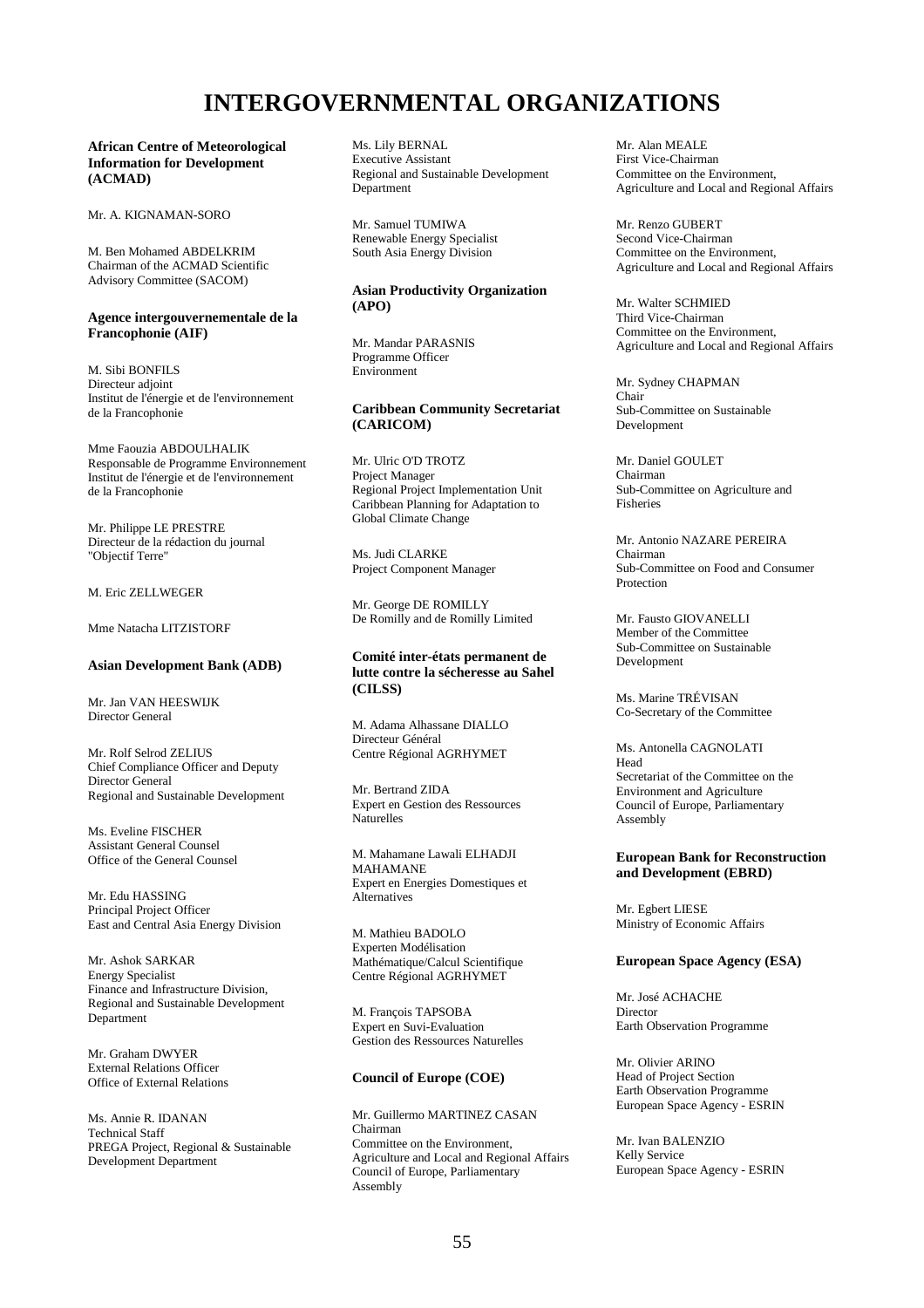## **European Space Agency (ESA) (continued)**

Mr. Jean-Charles BIGOT International Relations

Mr. Franco BONACINA Head of Media Relations Division Directorate of Strategy and External Relations

Mr. Stephen BRIGGS Head of Earth Observation Science and Applications Department Directorate of Earth Observation Programme European Space Agency - ESRIN

Mr. Stefano BRUZZI Head of Co-ordination Office Directorate of Earth Observation Programme

Ms. Mariangela CATALDO Remote Sensing Application Specialist Serco S.p.A. European Space Agency - ESRIN

Ms. Simonetta CHELI Head Public and Institutional Relations Office European Space Agency - ESRIN

Mr. Mark DOHERTY Head of the EO Exploitation and Services Division Directorate of Earth Observation Programme European Space Agency - ESRIN

Mr. Frédéric LE GALL Communcation Coordination Office, Sciences and Application Department, Earth Observation Programme Directorate European Space Agency - ESRIN

Ms. Franca MORGIA Public and Institutional Relations Office European Space Agency - ESRIN

Ms. Ulla VAYRYNEN Serco S.p.A European Space Agency - ESRIN

Mr. Espen VOLDEN Earth Observation Programme Directorate European Space Agency - ESRIN

Ms. Katy HASWELL Presenter, Journalist

Mr. Thomas HÄUSLER Head Forestry Department GAF AG

Ms. Olga RENDA Navigation & EO BU Software Engineer Intecs HRT S.p.A.

Ms. Irene RENIS European Space Agency - ESRIN

Mr. Pierre Philipe MATHIEU European Space Agency - ESRIN

# **European University Institute (EUI)**

Mr. Alessandro PASCUCCI

# **Institut international du froid**

Mr. François BILLIARD Director

Mr. Jean-Luc DUPONT Project Manager

#### **International Centre for Research in Agroforestry (ICRAF)**

Mr. Louis Vincent VERCHOT Lead Scientist for Climate Change and Soil Fertility Ecosystems Rehabilitation

#### **International Energy Agency (IEA)**

Mr. Claude MANDIL Executive Director

Mr. William RAMSAY Deputy Executive Director

Mr. Fatih BIROL Head of Division Economic Analysis Division

Mr. William BLYTH Administrator Energy and Environment Division

Ms. Martina BOSI Administrator Energy and Environment Division

Mr. Pierpaolo CAZZOLA Statistician Energy Statistics Division

Ms. Laura COZZI Analyst Economis Analysis Division

Mr. Carmen DIFIGLIO Head of Division Energy Technology Policy

Ms. Jenny GELL Assistant Energy and Environment Division

Mr. Phil HARRINGTON Head of Division Energy Efficiency Policy Analysis Division Ms. Marianne HAUG Director Office of Energy Efficiency, Technology and Research and Development

Mr. Nicolas LEFEVRE Energy and Environment Division

Ms. Maggy MADDEN Assistant Energy and Environment Division

Mr. Jim MURPHY Head of Division Information Systems Division

Mr. Antonio PFLÜGER Head of Division Energy Technology Collaboration Division

Mr. Cédric PHILIBERT Head of Division Energy and Environment Division

Ms. Loretta RAVERA Publications Officer Public Information Office

Ms. Julia REINAUD Energy and Environment Division

Mr. Fridtjof UNANDER Principal Administrator Energy Technology Policy Division

Mr. Noé VAN HULST Director Office of Long Term Co-operation and Policy Analysis

Ms. Tyna WYNAENDTS Webmaster and Head Librarian

Ms. Maria Rosa VIRDIS ENEA

Ms. Fiona DAVIES Press Officer

**International Federation of Red Cross and Red Crescent Societies (IFRC)** 

Ms. Madeleen HELMER Head Climate Centre Netherlands Red Cross

Ms. Elike VAN SLUIS Communications Adviser Netherlands Red Cross

#### **International Tropical Timber Organization (ITTO)**

Ms. Eva MÜLLER ITTO Assistant Director Reforestation and Forest Management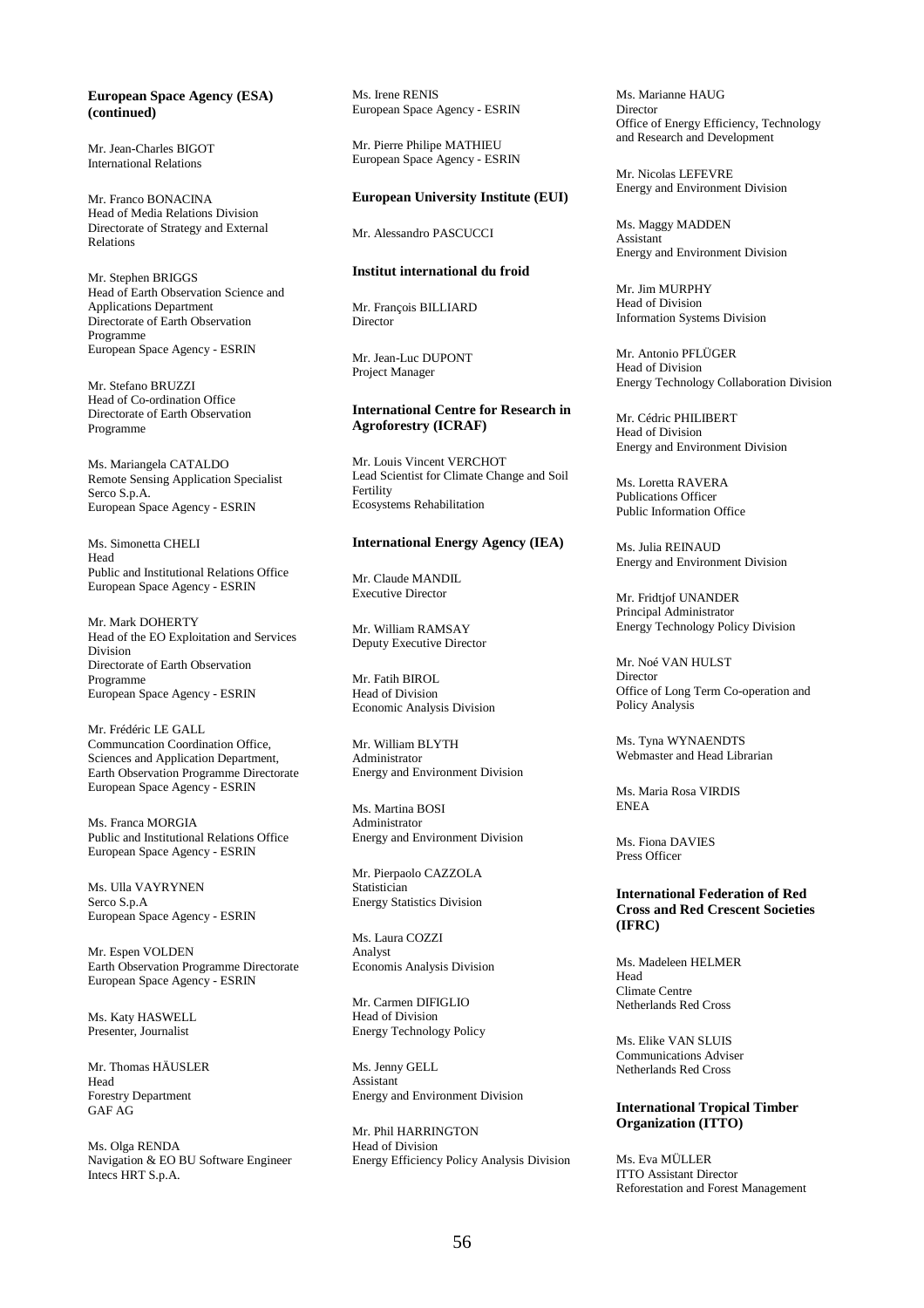## **IUCN - The World Conservation Union**

Ms. Maria Socorro MANGUIAT Legal Officer Environmental Law Centre

#### Mr. Pisupati BALAKRISHNA Head Regional Biodiversity IUCN - South and South-East Asia Regional Biodiversity Programme Office

Mr. Bhujangarao D. DHARMAJI Senior Programme Officer IUCN - South and South-East Asia Regional Biodiversity Programme Office

Mr. Alvaro Luna TERRAZAS Coordinator Forest Conservation Programme IUCN - Regional Office for South America

Mr. Brett M. ORLANDO Policy Adviser on Climate Change

Mr. Alberto SALAS Regional Coordinator IUCN - Regional Office for Meso-America

Mr. Sebastian WINKLER Senior Policy Officer Biodiversity and International Agreements

Mr. Virpi Hannele LAHTELA Forest Focal Point for West Africa

Mr. Arturo BRANDT RIVAS IUCN - Environmental Law Centre

Mr. Rajesh SEHGAL IUCN - Environmental Law Centre

#### **League of Arab States (LAS)**

Mr. Ashraf Nour Eldin SHALABY Meteorology Expert

#### **Organisation for Economic Cooperation and Development (OECD)**

Mr. Kiyotaka AKASAKA Deputy Secretary-General

Mr. Shardul AGRAWALA Administrator Global and Structural Policies Division

Ms. Jan CORFEE-MORLOT Head, Climate Change Programme Global and Structural Policies Division, Environment Directorate

Ms. Jane ELLIS Administrator Global and Structural Policies Division

Mr. Tom JONES Head Global and Structural Policies Division

Ms. Annett MOEHNER Consultant, Climate Change Programme Global and Structural Policies Divison

Mr. Stéphane WILLEMS Administrator Global and Structural Policies Division

Mme Solonge QUARMEAU Assistant Publications Nuclear Energy Agency

Mr. John REYNOLDS National Environmental Law Association

Ms. Maarten K. VAN AALST Consultant Environment Directorate

### **Organization of Arab Petroleum Exporting Countries (OAPEC)**

Ms. Rola NASREDDINE Environment and Energy Specialist Technical Affairs Department

#### **Organization of the Petroleum Exporting Countries (OPEC)**

Mr. Alvaro SILVA CALDERÓN Secretary General

Mr. Ramiro RAMIREZ CONTRERAS Environmental Policy Analyst Energy Studies Department

Mr. M. HAMEL Head Energy Studies Department

Mr. Keith Adrian AYLWARD - MARCHANT Editor Public Relations and Information

Mr. Douglas LINTON Editor Public Relations and Information

# **Pacific Islands Forum Secretariat (PIFS)**

Mr. Adam Vai DELANEY International Issues Adviser Political, International and Legal Affairs Division

## **Permanent Court of Arbitration (PCA)**

Mr. Dane P. RATLIFF Principal Legal Assistant

#### **Ramsar Convention Secretariat**

Mr. Peter BRIDGEWATER Secretary General

#### **South Pacific Regional Environment Programme (SPREP)**

Mr. Asterio TAKESY Director

Mr. Andrea VOLENTRAS Climate Change Coordinator

Mr. Taito NAKALEVU Climate Change Adaptation Officer

Ms. Karen SUTHERLAND Adaptation Consultant

## **The Regional Environmental Centre for Central and Eastern Europe (REC)**

Ms. Marta SZIGETI BONIFERT Executive Director

Mr. Motoharu YAMAZAKI Director of Japan Special Fund/Head of Climate Programme

Ms. Zsuzsanna IVANYI Project Manager

Ms. Katarina MARECKOVA Project Manager

Ms. Maria KHOVANSKAIA Project Officer

Ms. Zarina AZIZOVA Project Officer

Mr. Janos ZLINSZKY Senior Adviser to the Executive Director Office of the Executive Director

Mr. Matej GASPERIC Counsellor to the Director Ministry of Environment, Spatial Planning and Energy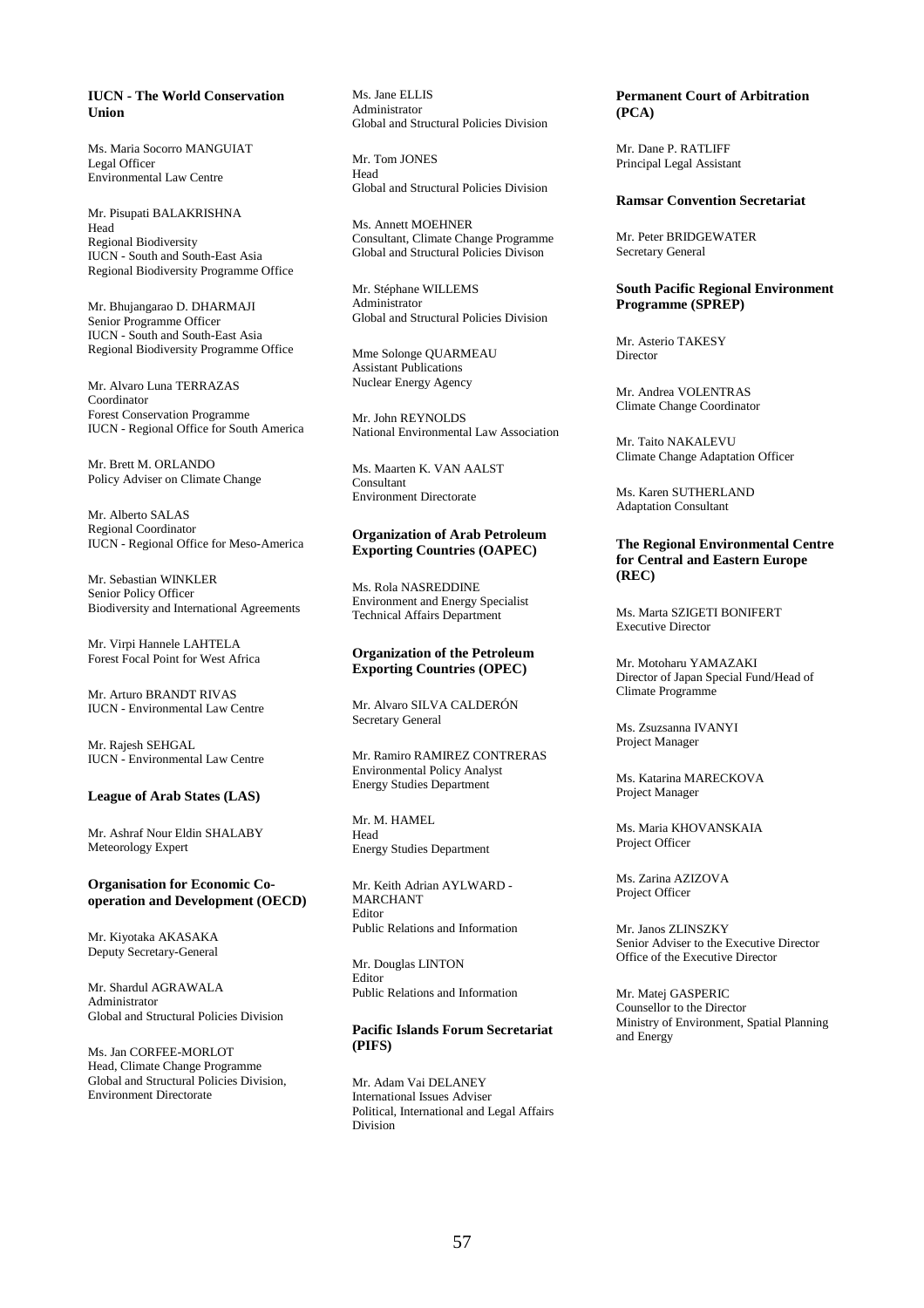# **NON-GOVERNMENTAL ORGANIZATIONS**

**Action Committee for the Three Global Conventions of the United Nations (CA3C)** 

Mr. Emanuele DAVIA Vice President

Mr. Fabio MANZIONE Secretary General

#### **Alliance for Responsible Atmospheric Policy**

Mr. Mack MCFARLAND DuPont

Mr. David Joseph STIRPE Executive Director

## **American Society of International Law (ASIL)**

Ms. Marilyn AVERILL Environmental Attorney

# **AQUADEV (AD)**

Mr. Benoit LUSSIS

# **Arctic Arthabaskan Council (AAC)**

Mr. Stanley JAMES

#### **AREKET, Environmental Public Union (AREKET)**

Ms. Svetlana AKHMETBEKOVA InterAgency Coordinator

Mr. Rustem BIGARINOV Information Specialist

Ms. Lyubov INYUTINA Policy Specialist Climate Change Coordination Center

Mr. Syrym NURGALIYEV Specialist

Mr. Sauket SAKENOV Specialist

Ms. Gulmira SERGAZINA Specialist

Mr. Sergey VASSILYEV Specialist

#### **Asian Institute of Technology (AIT)**

Mr. Alan Dale GONZALES Business Expert EC-ASEAN COGEN Programme, AIT **Association des clubs des amis de la nature du Cameroun (ACAN)** 

M. Raphaël HANMBOCK National Chairman, Programme Officer, Environmental Management Expert

Mr. Celestin ITOUMECK MITOCK Adviser Ozone Layer and Climate Programme

Ms. TIENTCHEU Environmental Communicator ACAN ECOALERTE NEWS Programme

Ms. Tsiazok SILATSA Geo-Ecologist Sustainable Energy Training Programme, AFEDE

#### **Association des constructeurs européens d'automobiles (ACEA)**

Mr. Hermann MEYER Director Environmental Policy

#### **Association pour la recherche sur le climat et l'environnement (ARCE)**

Mr. Mohamed SENOUCI Head

#### **Association tunisienne des changements climatiques et du développement durable (2C2D)**

Mme Ahlam SAYEB Treasurer Executive Committee

## **Australian Aluminium Council (AAC)**

Mr. John EYLES Chairman Greenhouse Panel

Mr. John HANNAGAN Adviser Greenhouse Panel

#### **Bangladesh Centre for Advanced Studies (BCAS)**

Mr. Saleemul HUQ Chairman

Ms. Nasreen RAHMAN Research Associate

Mr. Nasimul HAQUE Research Fellow

Mr. Mozaharul ALAM Research Fellow

Mr. Ibrahim Azam KHAN Head of Finance Division

Mr. Moinul Islam SHARIF Fellow

Mr. Khandkar MAINUDDIN Research Fellow

Mr. Sarder Shafiqul ALAM Research Fellow

Mr. Moharram ALI Secretary Climate Action Network - South Asia

Mr. Zahurul KARIM Research Associate

Mr. Mohan MUNASINGHE Chairman Munasinghe Institute for Development

Mr. Aminul ISLAM United Nations Development Programme

Mr. Bhushan TULADHAR Executive Director Clean Energy

Mr. Mirza ZAKIR HOSSAIN Research Officer

Mr. Robin WHITE The Fletcher School of Law & Diplomacy Tufts University

#### **Basel Agency for Sustainable Energy (BASE)**

Ms. Virginia SONNTAG-O'BRIEN Managing Director Basel Agency for Sustainable Energy

## **Birdlife International/Royal Society for the Protection of Birds (BL/RSPB)**

Mr. John Franklin LANCHBERY Head Climate Change Policy

Ms. Cherry Anne FARROW Media Officer Media Unit

#### Ms. Cath HARRIS

Sr. Alberto YANOSKY Guyra Paraguay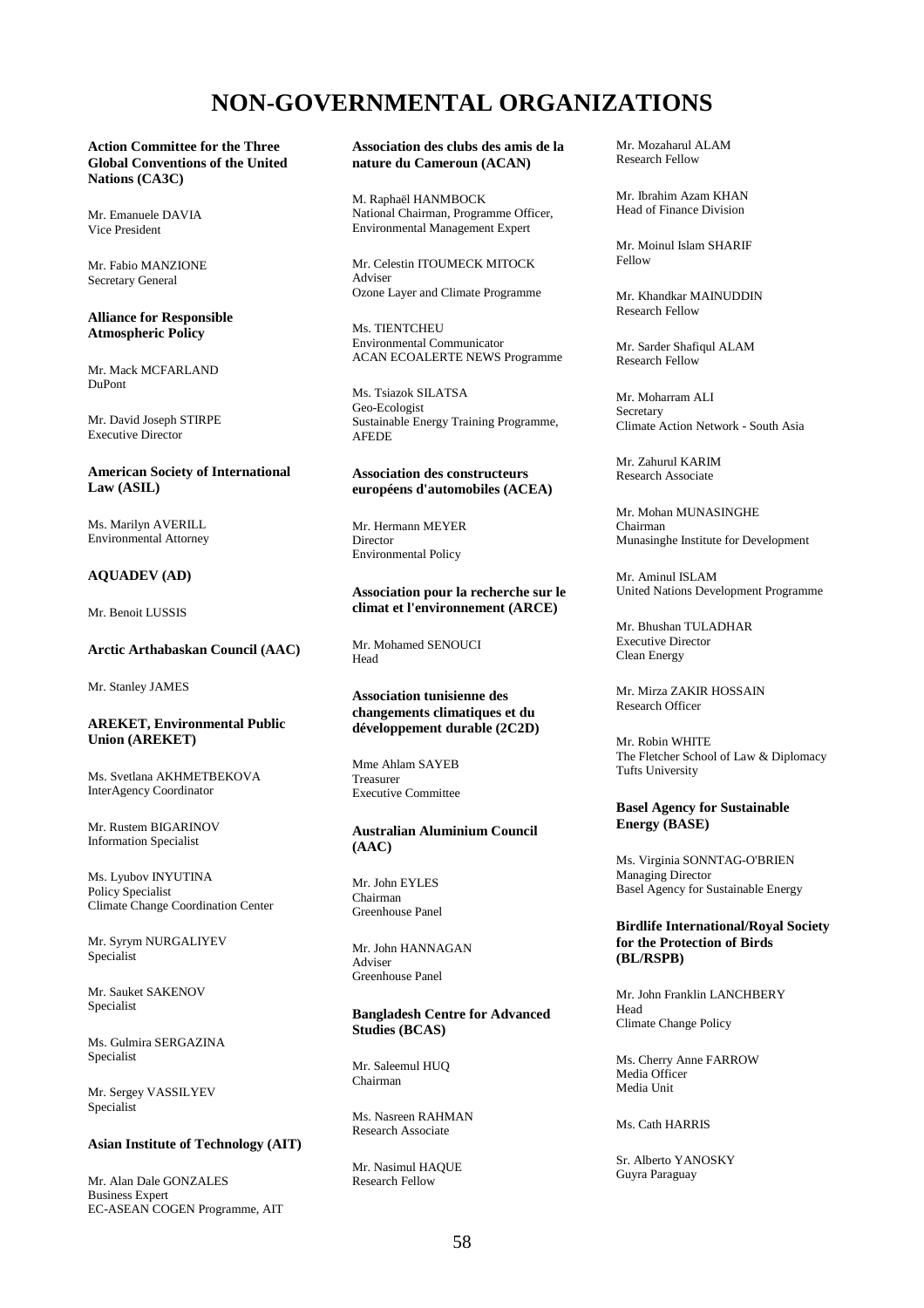## **Birdlife International/Royal Society for the Protection of Birds (BL/RSPB) (continued)**

Mr. James ROSS JONES Sociedad Conservacionista Audubon de Venezuela

Mr. Claudio CELADA Lega Italiana Protezione Uccelli

Mr. Ariel BRUNNER Lega Italiana Protezione Uccelli

Mr. Andrea MAZZA Press Officer Lega Italiana Protezione Uccelli

#### **Both ENDS Foundation (Both ENDS)**

Mr. Wiert WIERTSEMA Senior Policy Advisor

### **Bundesverband der Deutschen Industrie e.V. (BDI)**

Mr. Gerd-Rainer WEBER Gesamtverband des deutschen Steinkohlenbergbaus

Mr. Klaus MITTELBACH Leiter II/4 - Environment Policy Division

Mr. Joachim HEIN II/4 - Environment Policy Division

## **Business Council for Sustainable Energy (BCSE)**

Mr. James WOLF American Standard Inc.

Ms. Lisa JACOBSON Managing Director

Mr. Bernard Tod DELANEY President First Environment Inc.

Mr. Horst BIEDERMANN Secretary General European Insulation Manufacturers Association

Mr. John Paul MOSCARELLA Executive Vice President Econergy International Corporation

Mr. Toru KUBO Trexler and Associates Inc.

Mr. Mark TREXLER President Trexler and Associates Inc. Ms. Amber LEONARD Global Business Network

Mr. Irving MINTZER Global Business Network

Ms. Shelley H. COHEN Senior Project Developer Renewable Energy and Conservation Projects **AMERESCO** 

Mr. Monica PEREZ-ORTIZ National Commission for Energy Savings

Ms. Allison A. SCHUMACHER Project Director Clean Energy Group

Ms. Katherine Cora SAUL RINALDI Deputy Policy Director Alliance to Save Energy

# Mr. Robert Chris JONES

Ms. Pamela JACOBSON

### **Business Council of Australia (BCA)**

Ms. Lorraine STEPHENSON Manager Environment and Sustainable Development Origin Energy Limited

Mr. Anthony WOOD General Manager Origin Energy Limited

## **Business South Africa (BSA)**

Mr. Gerrit KORNELIUS Air Quality Adviser **SASOL** 

Mr. Robert MILLARD Environmental Impact Management Services (Pty)

#### **California Climate Action Registry**

Ms. Diane Osborne WITTENBERG President

Ms. Robyn CAMP Programme Director

Mr. Michael R. MONDSHINE Assistant

Ms. Jette FINDSEN Assistant Vice President Science Applications International **Corporation** 

## **CarbonFix e.V.**

Mr. Manfred VOHRER Chairman

Mr. Andreas GRUNWALD Management Assistant

Mr. Moriz VOHRER International Forestry Students' Association

Mr. Konstantin TECHNAU

Ms. Monika VOHRER

## **Carl Duisberg Gesellschaft e.V. (CDG)**

Mr. Klaus KNECHT Senior Project Manager Renewable Energy and Climate Protection Environment, Energy and Water InWent GmbH - Capacity Building International

## **CEMBUREAU**

Mr. Jean-Marie CHANDELLE Chief Executive

#### **Center for Clean Air Policy (CCAP)**

Mr. Edward A. HELME Executive Director

Mr. Eric WILLIAMS Policy Analyst

Mr. Jake SCHMIDT Policy Analyst

Mr. Stanislav KOLAR Consultant Center for Clean Air Policy - Czech Republic

Mr. Jim WALKER Operations Manager The Climate Group

Mr. Steve HOWARD Director The Climate Group

## **Center for International Climate and Environmental Research (CICERO)**

Mr. Pål PRESTRUD **Director** 

Mr. Asbjorn TORVANGER Senior Research Fellow

Mr. Lars Otto NAESS Research Fellow

Mr. Gunnar ESKELAND Research Director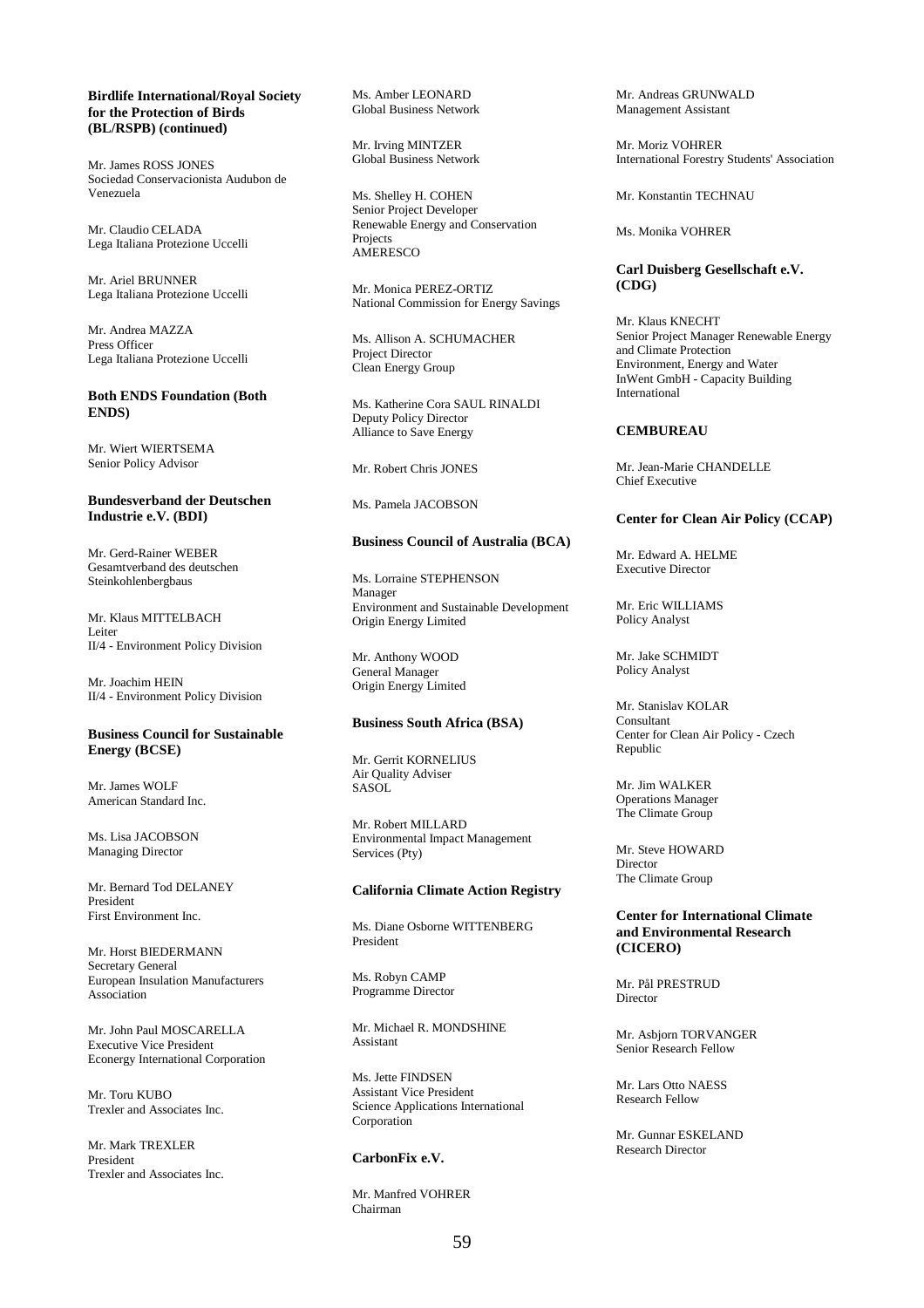### **Center for International Environmental Law (CIEL)**

Mr. Donald GOLDBERG Senior Attorney

Mr. Eric CLOUTIER

# **Central Research Institute of Electric Power Industry (CRIEPI)**

Mr. Yoichi MIYANAGA Director, Environmental Research Research Planning Division

Mr. Akira TAKAHASHI Research Scientist R&D Planning

Mr. Kaoru SATOH Staff Public Communications

Mr. Yoshiaki NISHIMURA Manager CS Promotion Division

Mr. Takashi OHSUMI Chief Researcher Environmental Science Department Research Institute of Innovative Technology for the Earth

Mr. Hiromi SHIRAI Senior Research Scientist Chemical Energy Engineering Department

Mr. Masayoshi KIMOTO Researcher Scientist

Mr. Taishi SUGIYAMA Research Economist Socio-economic Research Center

Mr. Osamu KIMURA Research Associate Socio-economic Research Center

## **Centre for European Policy Studies (CEPS)**

Mr. Christian EGENHOFER Senior Research Fellow

Mr. Thomas L. BREWER CEPS Associate Fellow Georgetown University, McDonough School of Business

Mr. Noriko FUJIWARA Research Fellow

Ms. Louise VAN SCHAIK Co-ordinator Climate Strategies Climate Strategies secretariat

## **Centre for International Sustainable Development Law (CISDL)**

Mr. Ashfaq KHALFAN Director

Ms. Marie-Claire Cordonier SEGGER Director

Sr. Jorge CABRERA Lead Counsel Sustainable International Biodiversity Law

Mme Carolyn DEERE Lead Research Fellow Sustainable International Biodiversity Law

Mr. Markus GEHRING Lead Counsel

Ms. Maya PRABHU Lead Counsel Sustainable International Trade, Investment, Competition Law

Ms. Xueman WANG Lead Counsel Climate Change & Vulnerability Secretariat of the Convention on Biological **Diversity** 

**Centre for Preparation and Implementation of International Projects on Technical Assistance (CPPI)** 

Mr. Vladimir BERDIN Chief of Division

Ms. Irina BERDINA

Ms. Larisa BAM

## **Centre for Socio Eco-Nomic Development (CSEND)**

Ms. Lichia SARNER-YIU President

Ms. Dale CAMPBELL Member

Ms. Anne ARQUIT NIEDERBERGER Policy Solutions

### **Centro Agronómico Tropical de Investigación y Enseñanza (CATIE)**

Sr. Lucio PEDRONI Coordinador Grupo Cambio Global

**Cercle mondial du consensus/World Sustainable Energy Coalition (CMDC-WSEC)** 

Mr. Gustav R. GROB President

Mr. Abolreza METGHALICHI Secretary General

Ms. Roswitha Luise GRASS

#### **Church of the Brethren (COB)**

Mr. Shantilal P. BHAGAT UN Representative

#### **Citizens Alliance for Saving the Atmosphere and the Earth (CASA)**

Ms. Yuko FUJIE Researcher

Mr. Mitsutoshi HAYAKAWA Managing Director

Mr. Tadashi HAYASHI Researcher

Mr. Kenichi OSHIMA Director

Mr. Yuzo TANAKA Researcher

Mr. Akio YOKOYAMA Kiko Network

Mr. Kazuo AMAYA Member Kiko Network

#### **Clean Air Canada**

Mr. Ray RIVERS Executive Director

#### **Clean Air Foundation (CAF)**

Ms. Ludmila VAN DER MAREL President

Ms. Anna ONISZK-POPLAWSKA

## **Climate Action Network - France (RAC-F)**

Mr. Julien ALLAIRE

Mr. Antoine M. BONDUELLE Engineer, Senior Researcher INESTENE

Ms. Denise CAVARD

Ms. Anne CHETAILLE

Ms. Raphaëlle GAUTHIER Chargée de Mission

Mr. Frédéric JACQUEMONT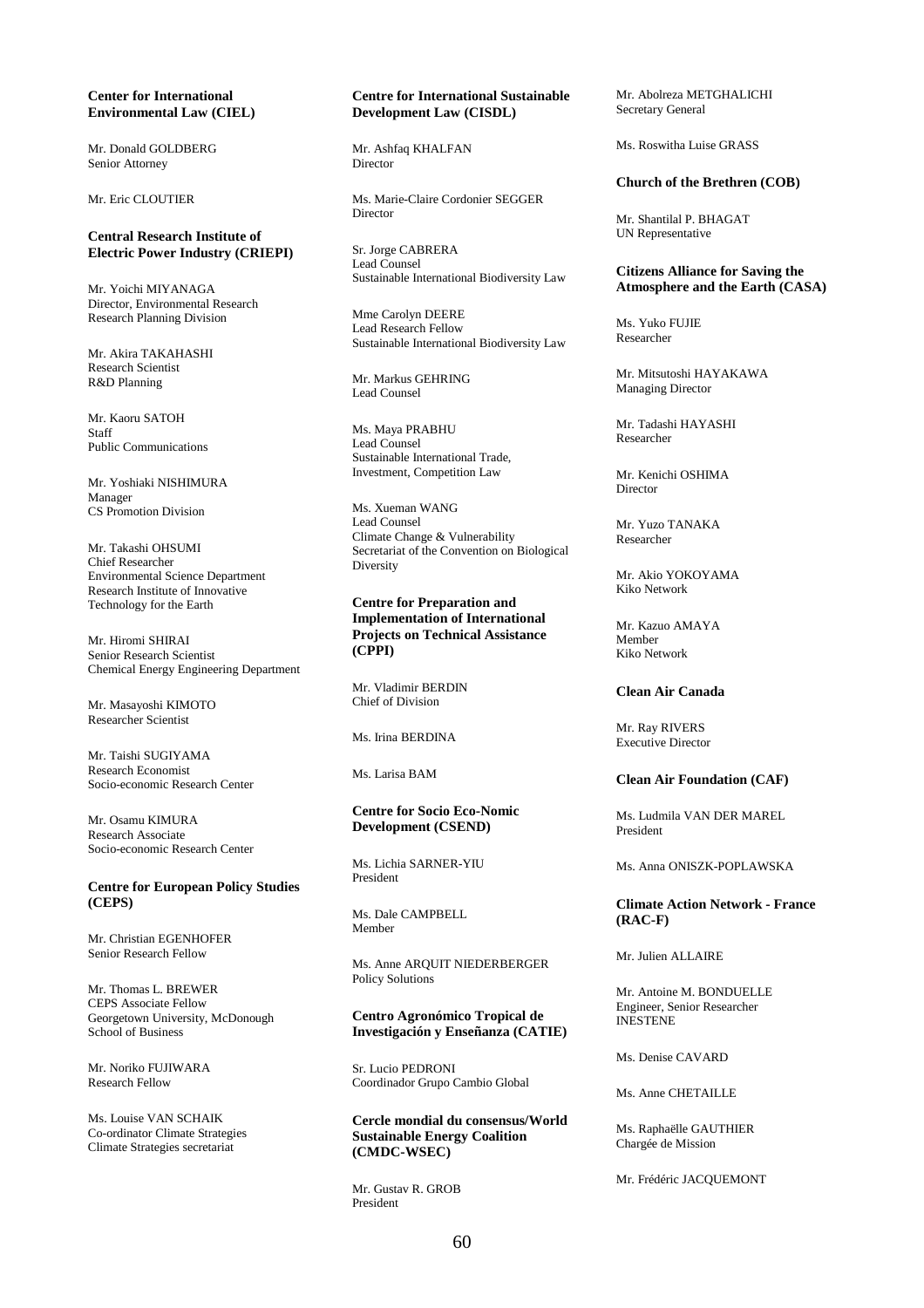#### **Climate Action Network - France (RAC-F) (continued)**

Mr. Philippe QUIRION President

Mr. Christophe RYNIKIEWICZ

Ms. Diane VANDAELE

Ms. Natalia GORINA Renewable Energy Expert

## **Climate Action Network Europe (CAN Europe)**

Ms. Maria Joâo CORDEIRO Information Manager

Ms. Helena TOUSSAINT Adviser

Ms. Malte STOCK Stagiaire

Ms. Karla SCHOETERS Director

Mr. Matthias DUWE Researcher

Mr. Rob BRADLEY Energy Specialist

Mr. Jason ANDERSON Energy Specialist

Mr. Pieter DE MEYER Adviser

Mr. Reinhold PAPE Director Swedish NGO Secretariat on Acid Rain

Mr. Arni FINNSSON Icelandic Nature Conservation Association

Mr. Francisco FERREIRA National Association for the Nature Conservation

Mr. Vladimir DVORETZKY Adviser Akademichen Mladezbki Ekologichen Klub

Mr. Toni VIDAN Adviser Green Action Zagreb

Mr. Tonu LAUSMAA Adviser Energiakeskus - TAASEN

Ms. Elena BIVOL Adviser Non Governmental Organization BIOS Mr. Zbigniew KARACZUN Polish Ecological Club-FOE-Poland

Ms. Barbara KVAC Adviser Terra Millennium III/CAN CEE

Ms. Lidija ZIVCIC Coordinator Terra Millennium III/CAN CEE

Mr. Ilya POPOV Adviser Center for Nuclear Ecology and Energy Policy of Socio-ecological Union

Mr. Olexi PASYUK Adviser National Ecological Centre of Ukraine

Mr. Yevgen GROZA Adviser National Ecological Centre of Ukraine

Ms. Lavinia ANDREI President TERRA Millennium III

Mr. Adrian BADILA President ALMA-RO

Mr. Felix Hernandez ALVAREZ Research Scientist **CSIC** 

Mr. Alejandro Caparros GASS Research Scientist **CSIC** 

Mr. Roland EGGER Oö Plattform gegen Atomgefahren

Ms. Aurel DUTA Mother Earth Romania

Ms. Ruta BUBNIENE Center for Environmental Policy

Ms. Edita MILUTIENE Renewable Energy Information Consultation Center

Mr. Petko KOVATCHEV CEE Bankwatch

Mr. Andre PEREIRA International Center for Environmental and Development Research

Ms. Klara SUTLOVICOVA CEE Bankwatch Network

Mr. Jason BONNICI Nature Trust Malta

Mr. Peer DE RIJK **WISE** 

Ms. Erzsebet BELICZAY Clean Air Action Group Hungary

Mr. Vladimir HECL Energy Centre Bratislava

Mr. Mariusz KUDELKO Polish Academy of Sciences, Krakow

Ms. Milena BOKOVA TIME Foundation Bulgaria

Mr. Zoltan SZABO Clean Air Action Group Hungary

Mr. Tae-Jun KIM

Mr. Stanislav POTAPENKO Alliance to Save Energy

Mr. Andrej KLEMENC Slovenski E-Forum

Mr. Timothy BYAKOLA

Mr. Stephen MWAKIFWAMBA Researcher The Centre for Energy, Environment, Science and Technology

Mr. Martin WELP Potsdam Institute for Climate Impact Research

Ms. Lydia POPOVA Socio-Ecological Union

#### **Climate Action Network-Southeast Asia (CANSEA)**

Mr. Gurmit SINGH K. S. Regional Coordinator of CANSEA Centre for Environment,Technology and Development

Mr. Nithiyananthan NESADURAI President<sup>1</sup> Environmental Protection Society

Mr. Hee Boon FOO Outreach Coordinator Centre for Environment,Technology and Development

Mr. Andrew J. SEBASTIAN Executive Officer Malaysian Nature Study

Mr. Fabby Victor CHANDRA MULIA Executive Director Yasan Bemi Nastiti - GENI

Ms. Maria Rosario Grino WOOD Miriam College

Mr. Ponglert PONGWANAN Information Organizer Alternative Energy Project for Sustainability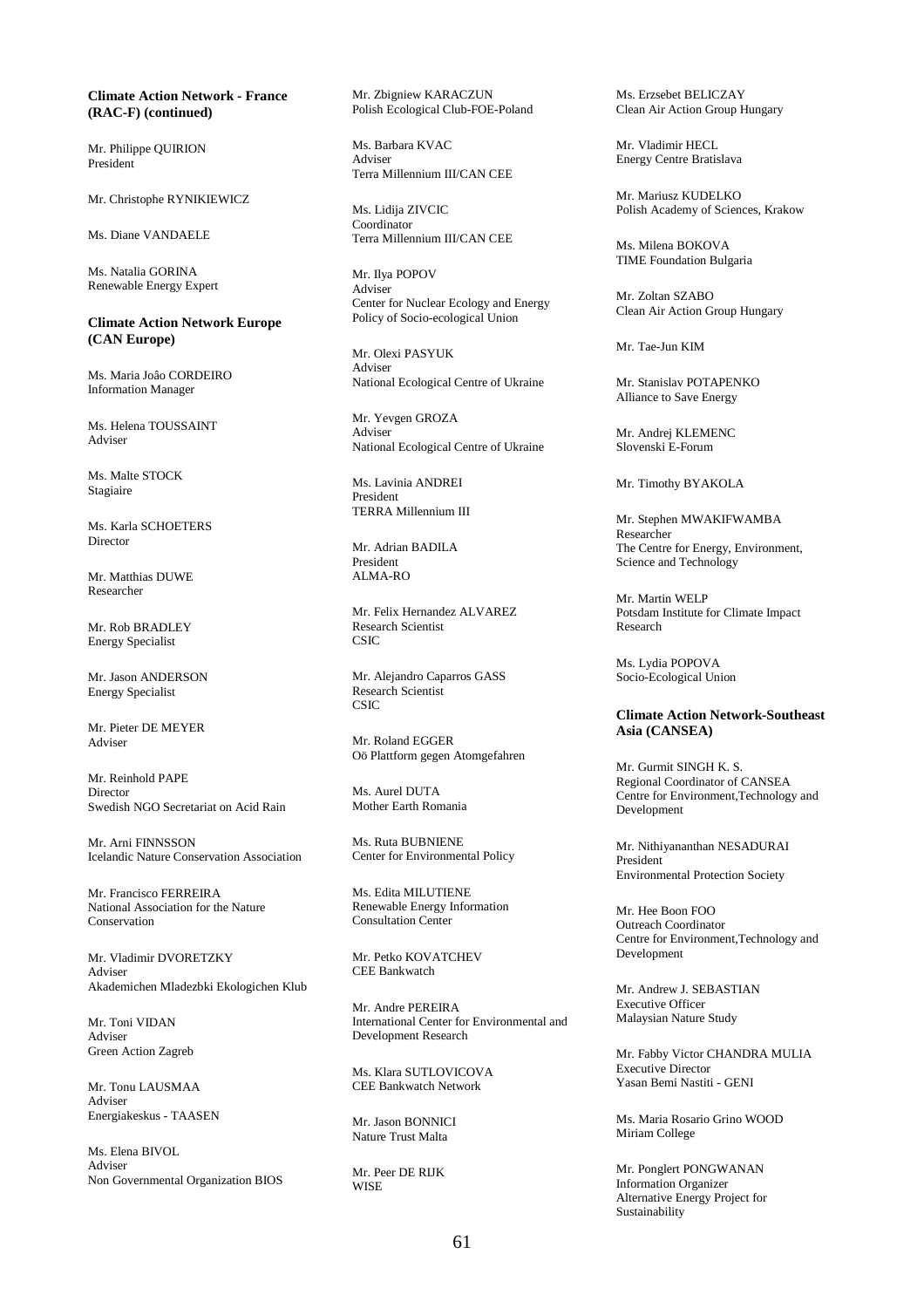#### **Climate Action Network-Southeast Asia (CANSEA) (continued)**

Mr. Ben PEARSON Greenpeace International Nuclear Campaigner CDM- Indonesia Greenpeace International

#### **Climate Alliance Austria (KBOE)**

Ms. Estha MOISL

Ms. Maria HAWLE Project Manager

Mr. Andreas STRASSER

Ms. Johanna MOYSES Volksschule Mörbisch

Mr. Jakob MOYSES Volksschule Mörbisch

Mr. Philipp ERHARDT Volksschule Mörbisch

Mr. Peter VARGYAS Gemeinde Mörbisch am See

Ms. Daniela MÜLLER HS Frastanz

Ms. Nelanie BERNHART HS Frastanz

Ms. Gerlinde WIEDERIN HS Frastanz

Ms. Lisa FEICHTINGER HS Niederneukirchen

Mr. Sigrid KARAN HS Niederneukirchen

Ms. Ingrid NIMMERVOLL HS Niederneukirchen

Ms. Sandra RITL Poly Obergrafendorf

Mr. Karl GATTERER Poly Obergrafendorf

Ms. Connie DOTTER Poly Obergrafendorf

Mr. Harald DOTTER Poly Obergrafendorf

Ms. Edit VYLET Volksschule Johannes Messner I

Ms. Christina BAUMANN Volksschule Johannes Messner I Ms. Julia PEER Volksschule Johannes Messner II

Ms. Maria SCHLECHTER Volksschule Johannes Messner II

Ms. Cornelia MOLDASCHL Poly Obergraphendorf

Ms. Irene Johanna MATHIS

**Climate Alliance Italy** 

Mr. Karl-Ludwig SCHIBEL

Ms. Maria GUERRIERI

Ms. Anna MERCATI

Mr. Sergio GOLINELLI

Ms. Luciana ZUARO

Ms. Valentina COMPIANI

Mr. Stefano FATTOR

Mr. Paolo CACCIARI

Mr. Roberto ALBANESE

Ms. Sonia RUMI

Mr. Josep GARRIGA

Mr. Kenty RICHARDSON

Ms. Fernanda CECCHINI

Mr. Dario BIANCONI

Mr. Eugenio BRUSCHI

Mr. Mauro TESAURO

Mr. Renzo COMPIANI

Mr. Giorgio CONTESSI

Mr. Lorenzo MAZZI

Ms. Alessia TURCO

Mr. Carolina Francesca CASELLA

Mr. Simone VECCHIATO

Mr. Giovanni GUZZI

Mr. Danilo MONELLI

Ms. Eliana CARAMELLI

Mr. Paolo CAMERIERI

Mr. Gianlorenzo MARTINI

Mr. Moreno DE ANGELIS

Mr. Elisa FENZI

Ms. Cornelia WEHMER

Ms. Nicoletta TASSO

Mr. Marcello CANGI

**Climate Business Network (CBNet)** 

Mr. Janewit PITAYATARATORN Secretary General

Mr. Pim KIESKAMP Board Member

Mr. Patrick KARANI Board Member

Mr. René PITAYATARATORN Treasurer

Mr. Manfred STOCKMAYER

**Climate Change Legal Foundation, Inc. (CCLF)** 

Ms. Laura CAMPBELL Environment Law International

Ms. Emanuela GALLO Gianni, Origoni, Grippo & Partners

Mr. Frederico GRECO Gianni, Origoni, Grippo & Partners

Ms. Maria Grazia LANERO Gianni, Origoni, Grippo & Partners

#### **Climate Institute (CI)**

Mr. John C. TOPPING, JR. President

Mr. Tom ROPER Board Member

Mr. Nasir KHATTAK Program Officer

# **Climate Network Africa (CNA)**

Mr. Hubert Eliapenda MEENA Managing Director The Centre for Energy, Environment, Science and Technology

Mr. Damian IHEDIOHA Nigerian Environmental Study & Action Team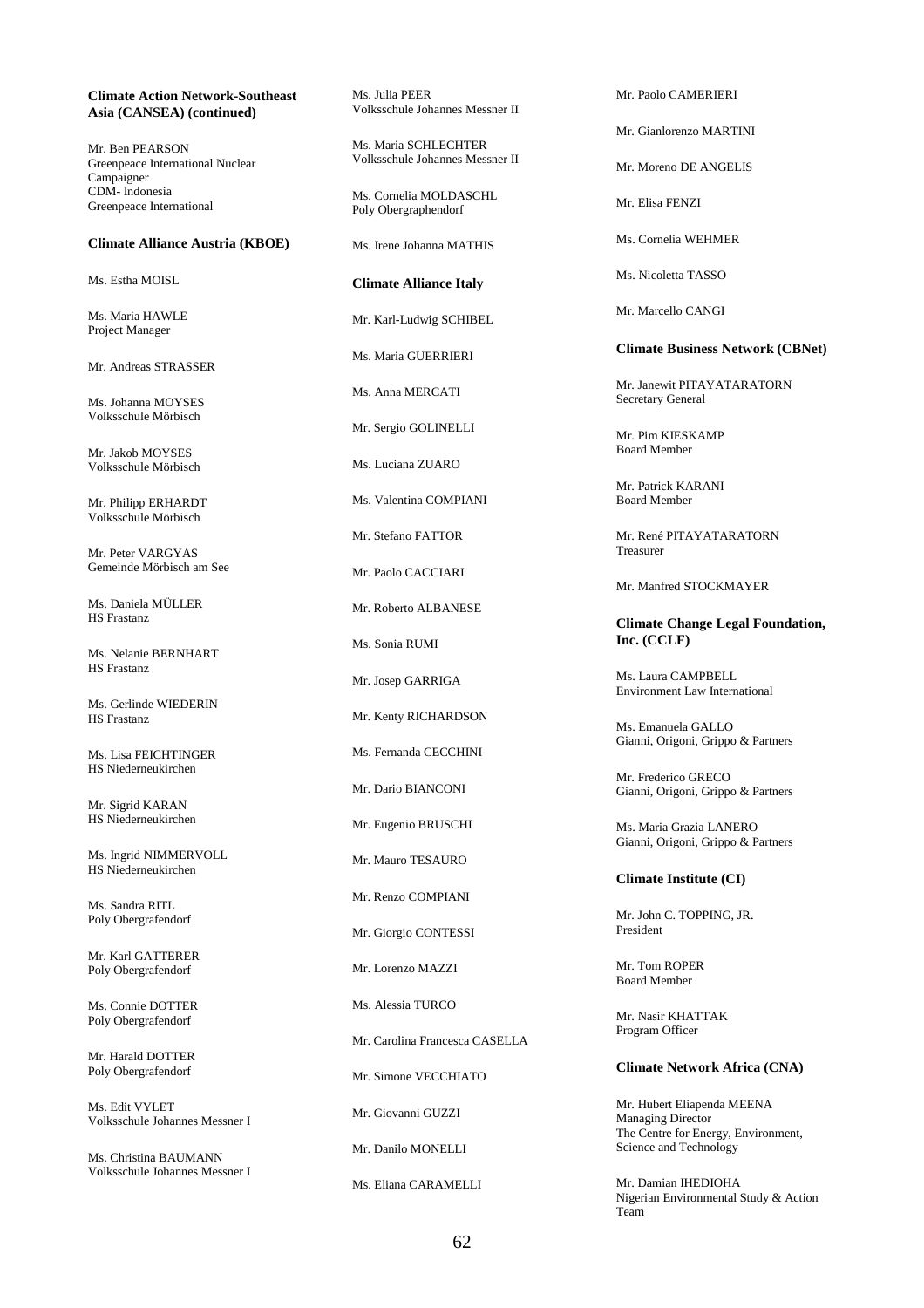# **Climate Network Africa (CNA) (continued)**

Mr. Fanuel TOLO Economist

Ms. Fatihiya ABDUL MAJID Administration Officer

Ms. Anne NJORA Environment Liaison Center International

Ms. Violet MATIRU Environment Liaison Center International

Mr. Nagmeldin Goutbi EL HASSAN Deputy Coordinator Climate Change Unit Higher Council for Environment and Natural Resources

M. Maurice MATANDA KAFUNDA Coordonnateur du Projet Changements **Climatiques** Antenne pour la Reconnaissance de l'Environnement au Congo

Ms. Anandi SHARAN-MEILI Women for Sustainable Development

Mr. Bart ULLSTEIN Consultant UNEP - Division of Communications and Public Information

Mr. Geoffrey LEAN Consultant UNEP - Division of Communications and Public Information

Mr. Neil LEARY Science Director The International START Secretariat

Ms. Sara BERESFORD

Mr. Anthony NYONG Department of Geography and Planning/Faculty of Environmental Sciences University of Jos

#### Mr. Rodel LASCO

Mr. Max CAMPOS

Mr. David OKALI

# **COBASE\***

Mr. Stefano MANNACIO

Ms. Valentina JAPPELLI

Mr. Massimo PIERI President

#### **Columbia University**

Mr. Robert C. WORREST Associate Director Center for International Earth Science Information Network

## **Committee for A Constructive Tomorrow (CFACT)**

Mr. Fred SINGER Science Adviser Science and Environmental Policy Project

Mr. Klaus P. HEISS Science Adviser

Ms. Lucia OLIVERA Research Assistant Science and Environmental Policy Project

Mr. David M. ROTHBARD President

Mr. Craig RUCKER Executive Director

## **Competitive Enterprise Institute (CEI)**

Mr. Fred L. SMITH JR. President

Mr. Myron EBELL Director Global Warming and International Environmental Policy

Mr. Ian MURRAY Senior Fellow

Mr. Marlo LEWIS Senior Fellow

Ms. Judy CLARKE Vice President for Communications

Mr. Richard MORRISON Director Media Relations

**Confederación Sindical de Comisiones Obreras - Confederación Europea de Sindicatos (CC.OO - ETUC)** 

Mr. Joaquín NIETO SÁINZ Director Health, Safety and Environment

**Confederation of European Paper Industries (CEPI)** 

Ms. Annick CARPENTIER

Mr. Tom ROSSER

Mr. Masao TANIGUCHI

#### **Conservation International (CI)**

Mr. John O. NILES Project Manager Climate and Communities Biodiversity Alliance - Center for Environmental Leadership in Business

Ms. Sonal PANDYA Senior Manager, Conservation Carbon Programme Center for Environmental Leadership in Business

Ms. Kana YAMASHITA Manager Conservation International - Japan

Mr. Michael TOTTEN Senior Director, Climate and Water Initatives Center for Environmental Leadership in Business

Ms. Maggie BOWNE Event and Information Coordinator Center for Environmental Leadership in Business

Ms. Rebecca LIVERMORE Manager International Policy and Science

Ms. Patricia ZURITA Policy & Economics Initiative Director Andes Program

Mr. Yasushi HIBI Japan Director Conservation International - Japan

# **Council for Republican Environmental Advocacy (CREA)**

Ms. Italia FEDERICI President

Mr. Jared CARPENTER Vice President

# **David Suzuki Foundation**

Mr. Alex BOSTON Campaigner Climate Change

Mr. Morag CARTER Climate Director

# **De Montfort University (DMU)**

Ms. Rona WILKINSON Intermediate Technology Consultants Schumacher Centre for Technology and Development

Mr. Ayinizuoya Samson ATUBGA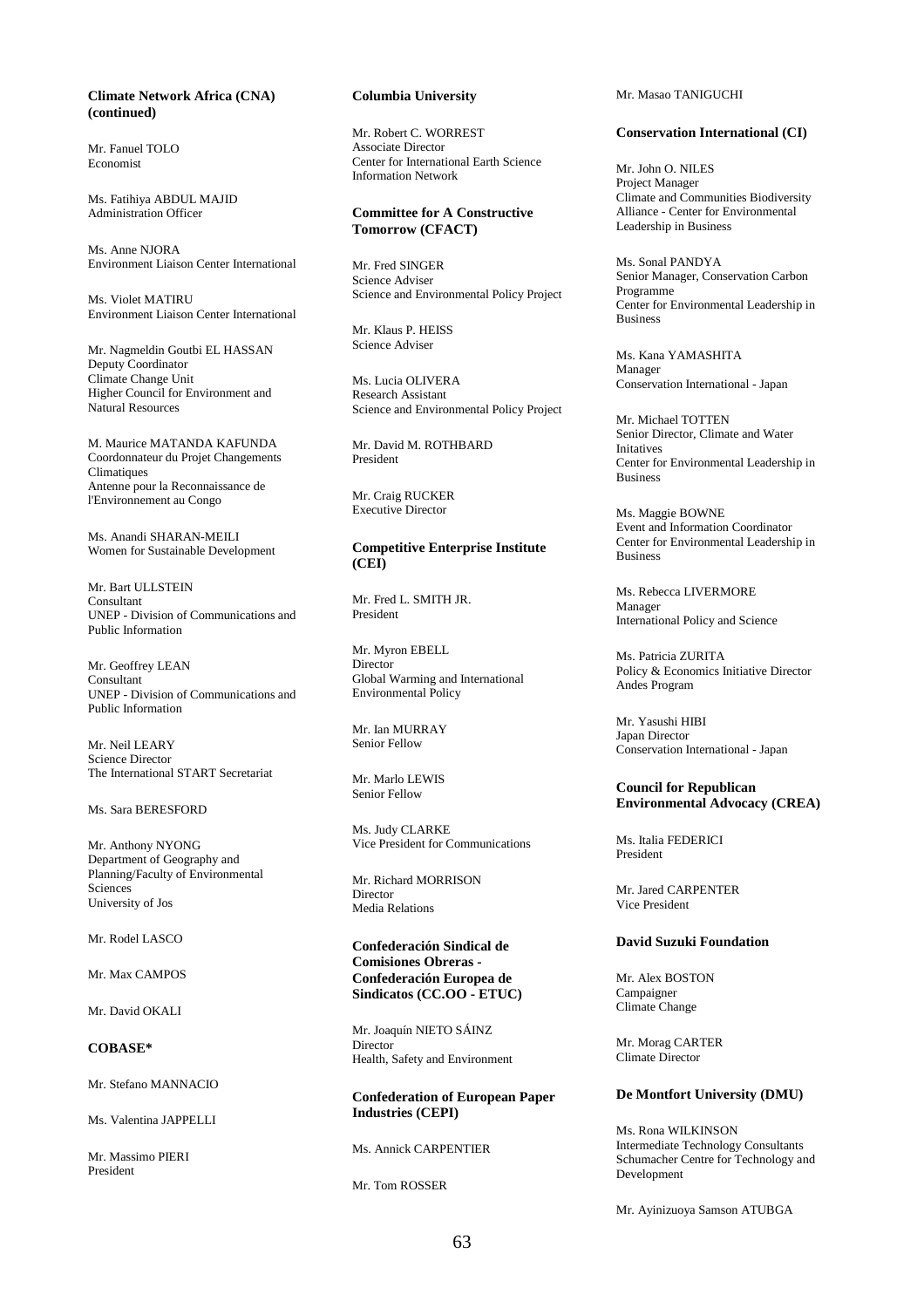# **De Montfort University (DMU) (continued)**

Mr. Daniel THEURI Group East Africa (ITDGEA) Intermediate Technology Development Group

## **Deutsche Forschungsgemeinschaft (DFG)**

Mr. Patrick PFISTER Lehrstuhl für Politische Wissenschaften Technische Universität München

#### **Development Alternatives (DA)**

Mr. Kalipada CHATTERJEE Head Climate Change Centre

## **E & Co**

Mr. Annika LUNDGREN Programme Manager

Mr. Bruce USHER **CEO** EcoSecurities Ltd - New York

Mr. David ANTONIOLI Carbon Consultant

Ms. Belinda KINKEAD Manager EcoSecurities Ltd.

Ms. Paula ACZEL Manager EcoSecurities Ltd.

Ms. Sonia MEDINA Carbon Consultant

## **e-Parliament**

Mr. Nicholas DUNLOP Secretary General

Mr. Hans WOLTERS Director Climate and Energy Project

Mr. Jochen BOEKHOFF Assistant on the Climate & Energy Project

Mr. Jesper GROLIN Executive Director

Mr. Ernst-Ulrich VON WEIZSÄCKER MP, Chairman Environment Committee Bundestag

Mr. Peter HENNICKE President Wuppertal Institute for Climate, Environment and Energy

Mr. Wale OKEDIRAN MP Nigerian National Assembly

Mr. David CHAYTOR Member of Parliament, United Kingdom House of Commons

Mr. Ermanno MAGNANI President Fondazione Rispetto e Parità

#### **E7 Fund for Sustainable Energy Development (E7 Fund)**

Ms. Marie-José NADEAU Current Chairperson of the Management **Committee** 

Mr. Giuseppe CARTA

Mr. Masao IKOMA

Mr. Wolfgang STRASSBURG Director Central Division Governmental Affairs and Foreign Corporate Relations RWE Energie AG

M. Christian STOFFAËS Directeur Exécutif

Sr. Jesús L. ABADIA-IBÀÑEZ Member of Environmental Team ENDESA

Mr. Hiroyuki AOKI

Mr. Paul AUBE

Mr. Yuvraj Dinesh BABU Babu

Mr. Sanya CHAROENWERAKUL

Sr. David CORREGIDOR SANZ Member of Environmental Team Dirección de Medio Ambiente y Calidad ENDESA

Mr. David DESCHAMPS

Mr. Fred DINNING

Mr. Fabio FALCONETTI

Mr. Ennio FANO

Mr. Takashi IMOTO

Ms. Anda KALVINS Advisor Fossil Business Unit Ontario Hydro

Mr. Jan KEPPLER

Ms. Vera KLUENDER

Mr. Gordon MC GREGOR

Mr. Uwe MADES

#### Mr. Christian MATOSSIAN

Ms. Johane MEAGHER Director Cooperative Affairs Hydro Québec

Mr. Smail MOUSSI

Ms. Marie NGUYEN Conseiller

Mr. Hendrik NIEBAUM Adviser Zentraler Stab RWE Energie AG

Mr. Samuel Farai NYABANDO

Mr. Tsuyoshi OTANI Manager Environment Department Tokyo Electric Power Company

Mr. Diego Pallares PEREZ

Mr. Khaled SHOUKRI

Mr. Gary SUTHERLAND

Mr. Makoto SUTO Deputy General Manager General Office of Plant Siting and Environmental Considerations

Mr. Roberto VENAFRO

Mr. Toru YAMANAKA Manager Global Environment Group, Office of Environmental Considerations The Kansai Electric Power Company

Mr. Volker HECK Head Department of Economics RWE Energie AG

Ms. Gertrud Angelika RIEDL RWE Energie AG

Mr. Michel CLERC

Mr. Alessandro FIOCCO

Mr. Pierre MOLLON Deputy Chief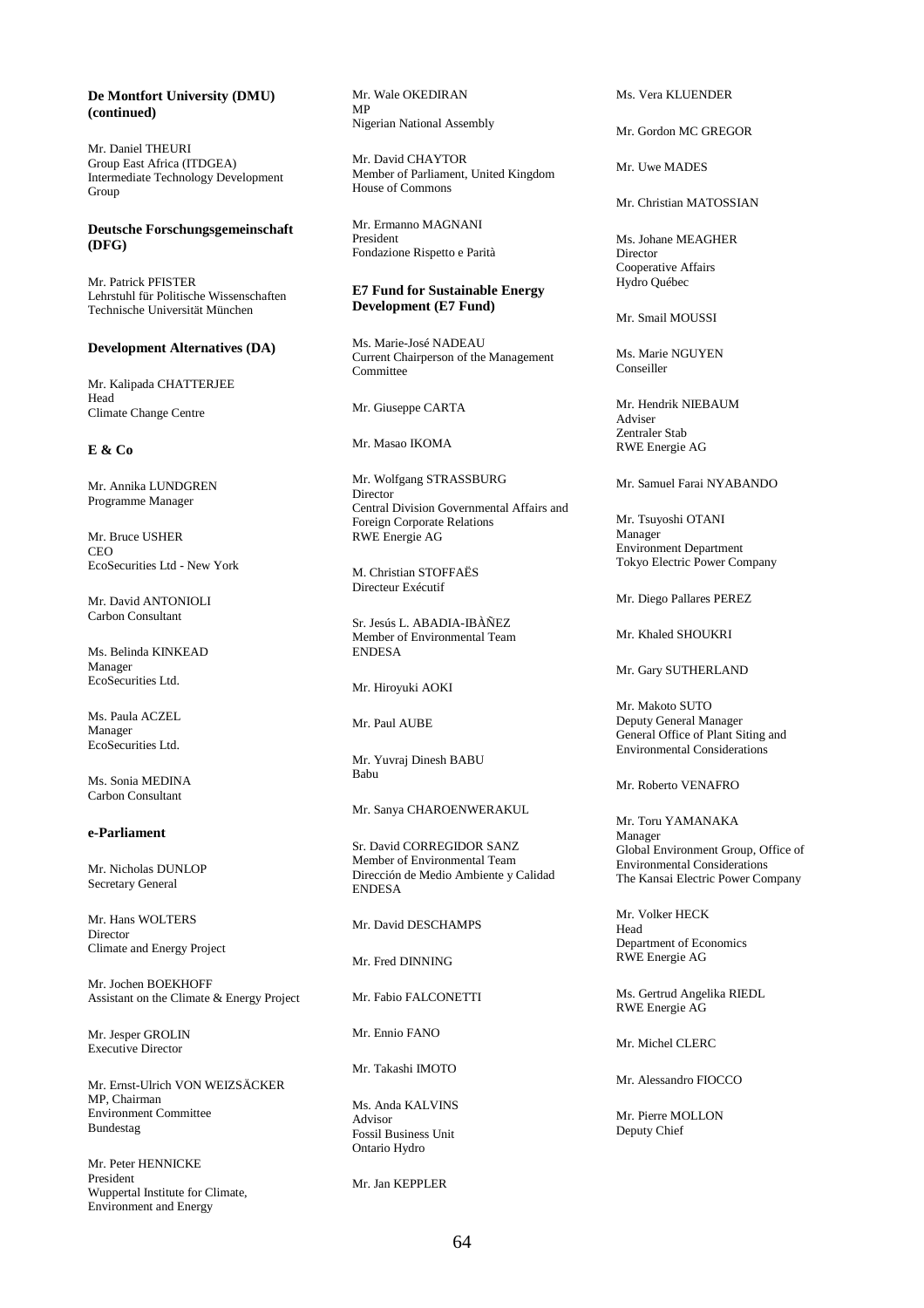# **Earth Council (EC)**

Mr. Gao PRONOVE Technical Adviser

Mr. Reto BRAUN Chairman

Mr. Masahiko OZAKI Senior Adviser Development Bank of Japan

Ms. Karen MCCLELLAN Fund Manager Climate Investment Partnership

Ms. Gabriele PAMMESBERGER Senior Investment Manager Austria Wirtschaftsservice GmbH

Ms. Yoni Gideon JACOBS Business Analyst Riskclick

Mr. Urs Walter BRODMANN Managing Partner Factor Consulting and Management Ltd.

Mr. John R. BUTTLE Managing Partner, Financial Services - Australia Andersen

Mr. Christopher MITCHELL Chief Executive Offier CRC for Greenhouse Accounting

Mr. Enrique DOHEIJO Senior Manager Deloitte

Mr. Oliverio ALVAREZ Senior Consultant Deloitte

Mr. Neil O'HARA Head of Energy Advisory Services RWE Innogy

Mr. Hans JENSEN Head of Environment RWE Innogy

Mr. Sundeep BHUNDIA

Mr. Geoff HALEY

**Earthlife Africa Johannesburg (ELA)** 

Mr. Richard Vincent WORTHINGTON Branch Co-ordinator Earthlife Africa Johannesburg

Ms. Elin OTTLÉ

Mr. Thomas COUSINS

Ms. Wendy Elaine ENGEL

Mr. Moshe TSEHLO

Ms. Sajida Bibi Farid KHAN

#### **Ecologic Foundation (ECOLOGIC)**

Mr. Peter READ Department of Economics Massey University

#### **Ecologica Institute**

Mr. Divaldo José da Costa REZENDE

Mr. Stefano MERLIN Director

Mr. Domenico MERLIN Board Member

Ms. Maria FILIPPI Board Memeber

Mr. Marco CERUTI

Ms. Ivana CERUTI

Mr. Werner KORNEXEL Director

Mr. Aulis SYVÄJÄRVI

Mr. Lap CHAN

Sr. Ichiro TOMITA

#### **Edison Electric Institute (EEI)**

Mr. William Lincoln FANG Deputy General Counsel and Climate Issues Manager

Mr. John J. EASTON JR. Vice President International Programmes

Ms. Diane FITZGERALD Vice President Environmental Affairs American Electric Power

Mr. David B. FINNEGAN Attorney Mayer, Brown, Rowe & Maw

Ms. Kathy FREDRIKSEN Director, Federal Affairs Mirant Corporation

Mr. Roy HAMME Manager Environment, Health and Safety Duke Energy Corporation

Mr. Dale E. HEYDLAUFF Senior Vice President Governmental & Environmental Affairs American Electric Power

Mr. Eric HOLDSWORTH Director Climate Programme

Ms. Lee Ann KOZAK Principal Research Specialist Southern Company Services

Mr. Robert H. MCFADDEN GHG Associates

Mr. Robert REINSTEIN President Reinstein & Associates International

Mr. Ronald C. SHIFLETT Executive Director International Utility Efficiency Partnerships

Ms. Karen UTT Xcel Energy

Mr. Edward YAWN Director Government Affairs

Ms. Wanda SAN-ROMAN Executive Administrator International Utility Efficiency Partnerships

## **Electric Power Research Institute (EPRI)**

Ms. Annelene DECAUX Manager Global Climate

#### **Emissions Marketing Association (EMA)**

Mr. Daniel Lee CHARTIER President

Mr. Douglas F. STILWELL Credit Allowance Manager International Paper

Mr. John PALMISANO Director Energy & Communications Solutions

Mr. Michael J. WALSH Senior Vice President Chicago Climate Exchange

Mr. Zdravko GENCHEV Center for Energy Efficiency

#### **Energy Carbon Fund (ECF)**

Mr. Sergey LESKOV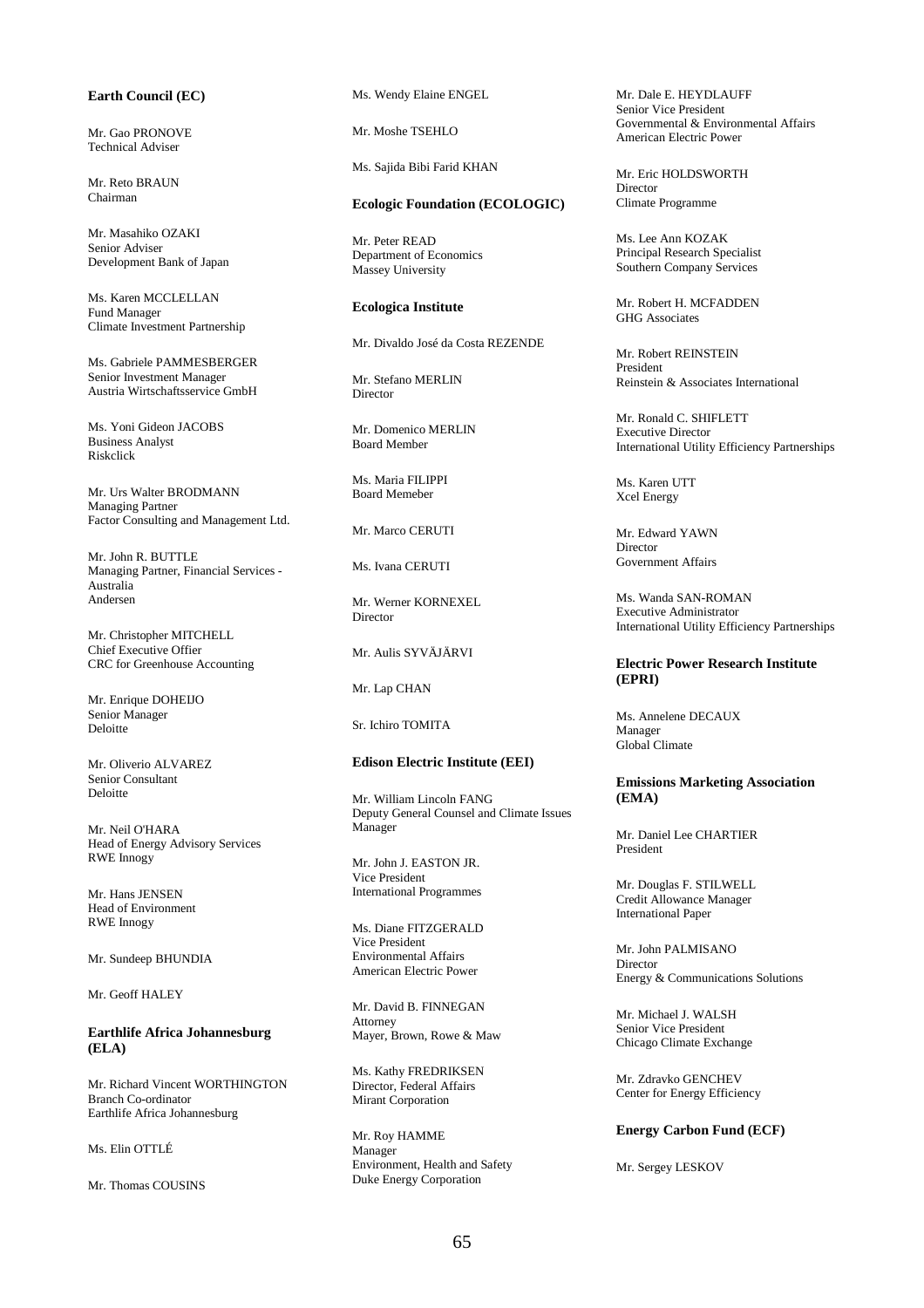## **Energy Carbon Fund (ECF) (continued)**

Mr. Viatcheslav MORIY Head Carbon Market Department

Ms. Irina DOUDAREVA Specialist Inventory and Monitoring Department

Ms. Marina GAVRILOVA Specialist Projects Department

Ms. Ekaterina RUNOVA Deputy Chief Executive National Carbon Unit

Ms. Irina ZHILTSOVA Specialist for Legal Documentation

## **Energy Research Centre of the Netherlands (ECN)**

Mr. Jos SIJM Unity Policy Studies ECN Policy Studies

Ms. Heleen DE CONINCK Unity Policy Studies ECN Policy Studies

Mr. Johan Remko YBEMA ECN Policy Studies

Ms. Maaike KLUMPER Unity Policy Studies

# Mr. Hans SCHNEIDER

Mr. Steve SORRELL Research Fellow Environment and Energy Programme Freeman Centre

#### **Environmental Defense (ED)**

Ms. Annie PETSONK International Counsel

Mr. Daniel J. DUDEK Chief Economist

Mr. Stephan SCHWARTZMAN Senior Scientist, Anthropologist

Ms. Alina AVERCHENKOVA Associate Climate Change Policy

Mr. Alexander A. GOLUB Economist

Mr. Georgii SAFONOV Consultant

Mr. Jos COZIJNSEN Consultant

Ms. Jessica HOLLIDAY Manager

Mr. Peter GOLDMARK Programme Director

Mr. Vladimir BELOGLAZOV General Director Arkangelsk PPM

Ms. Tatiana SOBOLEVA Head Environment Department, APPM

Mr. Michael YULKIN Director Environment Investment Center

Mr. Alexander SAMORODOV Head GHG Inventory and Monitoring Bureau

Mr. Nadezhda SAFONOVA Executive Officer

Ms. Tatiana BELOGLAZOVA Chief Financial Officer

Ms. Dale LOY

**Environmental Quality Protection Foundation (EQPF)** 

Mr. Eric Ming-Long LIOU Secretary General

# **Environmental Resources Trust (ERT)**

Ms. Sara J. SCHERR **Director** Ecosystem Services Forest Trends

Ms. Mira INBAR Programme Associate Ecosystem Services Forest Trends

Ms. Christina KELLER Project Manager

## **Environnement et développement du Tiers-Monde (ENDA)**

M. Moussa Kola CISSE Research Coordinator Energy Programme

Mr. Djimingue NANASTA Information and Project Manager Energy Programme

Mr. Libasse BA Researcher Energy Programme

Mr. Sécou SARR Researcher

Ms. Salimata WADE Research Associate Energy Programme

M. Jean-Philippe THOMAS Researcher

Ms. Fatima DENTON ENDA Tiers Monde

#### **European Association for the Promotion of Cogeneration (COGEN)**

Mr. Simon Trevor MINETT Director

Ms. Dian PHYLIPSEN Manager International Climate Policy Studies Ecofys bv

## **European Business Council for a Sustainable Energy Future (e5)**

Mr. Sebastian GALLEHR Chair Executive Board

Mr. Julio LAMBING Consultant e5 - Brussels Office

Ms. Maren BARRY

Ms. Delia VILLAGRASA Executive Director e5 - Brussels Office

Mr. Mark Theo VAN WEES Capacity for Sustainable Development

Mr. Paul Edward METZ Manager Sustainable Development Programme INTEGeR...consult

Mr. Arnold TOLLE Director Dr. Tolle Energie & Umwelt Consulting

Mr. Ignacio CAMPINO Head Environmental Affairs Office Deutsche Telekom AG

Mr. Klaus ILLUM ECO Consult - Systems Analysis, Energy, Ecology, Economy

Mr. Peter MOLNAR Oekostrom AG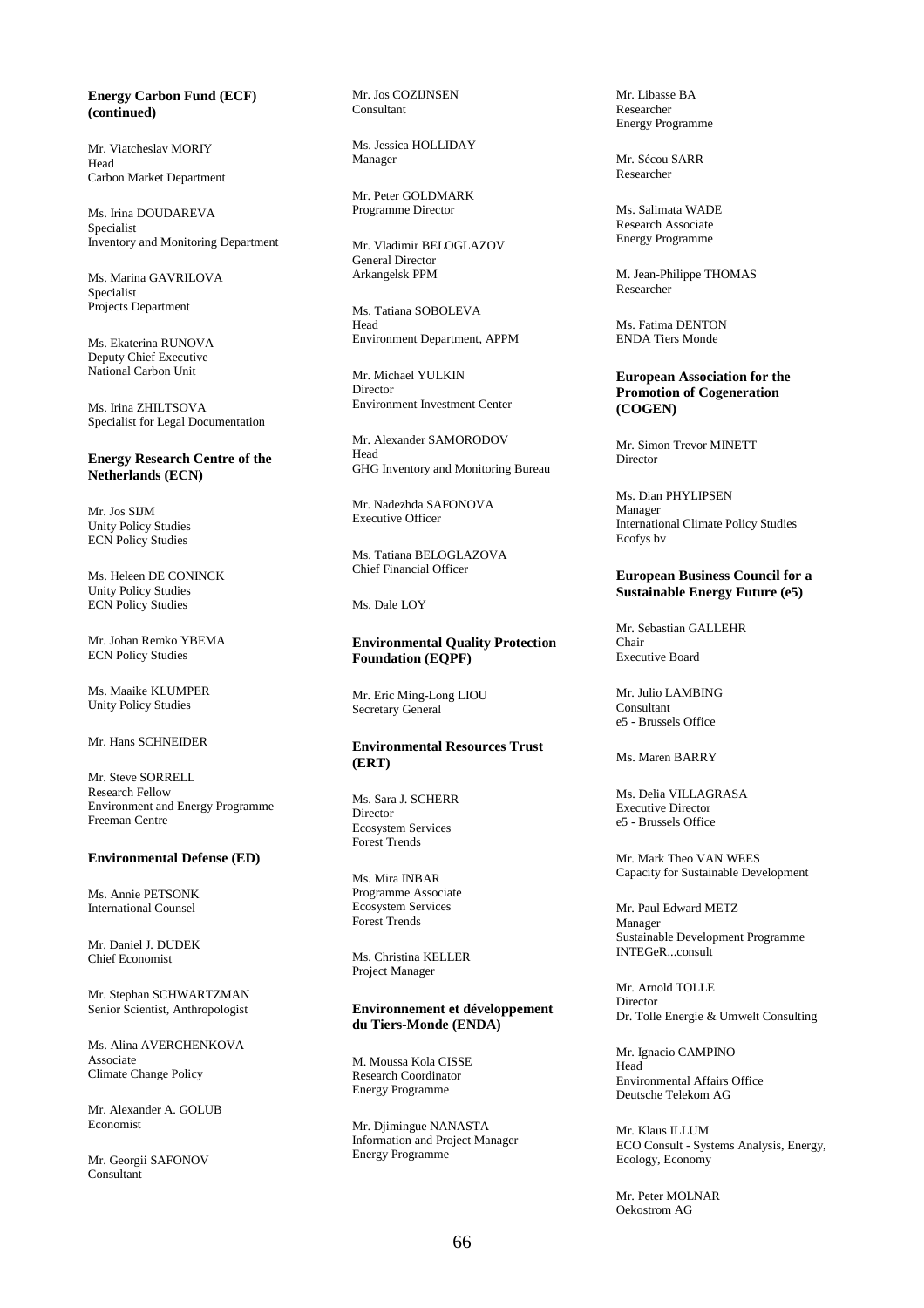#### **European Business Council for a Sustainable Energy Future (e5) (continued)**

Mr. Martin KRUSKA EUtech GbR

Mr. Bob PAGE Vice President Sustainable Development TransAlta Corporation

Ms. Rochelle PANCOAST TransAlta Corporation

Mr. Alexander SAVELKOUL Business Analyst Essent Sustainable Energy

Mr. Jan HOLLANDER Senior Climate Policy Officer Essent Sustainable Energy

Mr. Niklas HÖHNE Senior Consultant Ecofys

Ms. Simone ULLRICH Climate Change Specialist Ecofys - Germany

## **European Confederation of Woodworking Industries (CEI-Bois)**

Mr. Filip DE JAEGER Secretary General

Mr. Kris WIJNENDAELE Secretary General European Confederation of the Plywood Industry

Mr. Chris VAN RIET Environmental Adviser

Mr. Patrizio ANTONICOLI Director Confederation of European Paper Industries

Mr. Juan PRADOS EDWARDS Division Forestal **ENCE** 

**European Council for an Energy Efficient Economy (ECEEE)** 

Mr. Lorenzo PAGLIANO

**European Environmental Bureau (EEB)** 

M. Mauro ALBRIZIO Vice-President

#### **European Federation for Transport and Environment (T&E)**

Mr. Stephanos ANASTASIADIS Policy Officer

Ms. Nicoleta ION

Mr. Tim JOHNSON Director Aviation Environment Federation

Mr. Karsten KRAUSE

Mr. Magnus NILSSON SNF Naturskyddsföreningen i Stockholms län

## **European Landowners' Organisation (ELO)**

Mr. Ronan GIRARD

#### **European Nuclear Society (ENS)**

Mr. Gaston MESKENS Adviser Systems Analysis and Safety SCK/CEN Reasearch Center for Nuclear Energy

### **European Renewable Energy Council (EREC)**

Mr. Arthouros ZERVOS President

Ms. Christine LINS Secretary General

Mr. Oliver SCHÄFFER Policy Adviser

#### **European Science and Environment Forum (ESEF)**

Ms. Lorraine MOONEY Director

Mr. Paolo GHISLANDI ESEF Associate

Mr. Fabio LEONCINI ESEF Associate

Mr. Mario DAVIDDI ESEF Associate

Mr. Luciano GRUGNI ESEF Associate

# **European Wind Energy Association (EWEA)**

Mr. Corin MILLAIS Chief Executive

Mr. Oliver SCHAEFER Policy Adviser

# **FACE Foundation (FACE)**

Mr. Igino EMMER Project Coordinator

Ms. Chisa UMEMIYA

## **Federation of Electric Power Companies (FEPC)**

Mr. Fumihiro NISHIMURA General Manager Siting and Environment Department

Mr. Yoshihiro OGAWA Deputy General Manager Siting and Environment Department

Mr. Manabu KUBOTA Manager Siting and Environment Department

Mr. Katsuyuki TAKEDA Director Environmental Management Electric Power Development Co. Ltd.

Mr. Yuujirou UCHINO Manager Environmental Group, Thermal Power Department Electric Power Development Co. Ltd.

Mr. Yuzuru NONAKA Director Climate Change, Corporate Planning and Administration Electric Power Development Co. Ltd.

Mr. Susumu HASHIMOTO Manager Climate Change Group, Corporate Planning and Administration Department Electric Power Development Co. Ltd.

Mr. Taiichiro SUDA General Manager Office of Environmental Considerations The Kansai Electric Power Company

Mr. Shintaro YOKOKAWA Environmental Planning Group, Office of Environmental Considerations The Kansai Electric Power Company

Mr. Tokuya SAKURAI Manager Global Environment Group, Environmental Affairs Department Chubu Electric Power Company

Mr. Yoshiaki ITO Assistant Manager Global Environment Group, Environmental Affairs Department Chubu Electric Power Company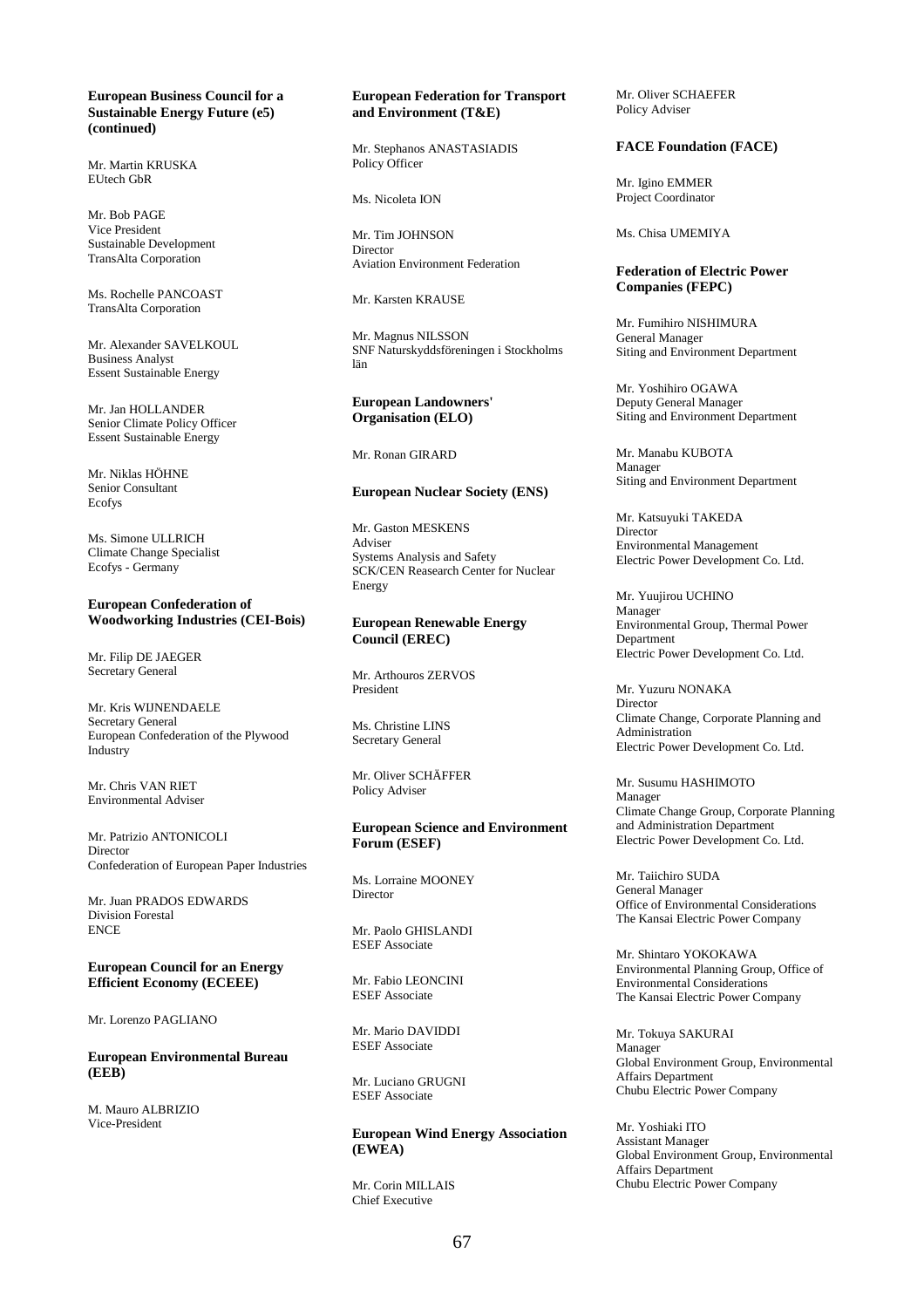#### **Federation of Electric Power Companies (FEPC) (continued)**

Mr. Kenichiro YAMAGUCHI Siting and Environment Department

Mr. Kuniyuki NISHIMURA Siting and Environment Department

Mr. Shuta MANO Siting and Environment Department

Mr. Giacomo VALENTINI Siting and Environment Department

Mr. Shuji KAWADA Deputy General Manager General Planning Department

Ms. Hiroko UZAWA Manager General Planning

Mr. Michel BOURGEOT **Interpreter** Freelance Interpreter for International **Conferences** 

**Federazione delle Associazioni Nazionali dell'Industria Meccanica Varia ed Affine (ANIMA)** 

Mr. Gianfranco PELLEGRINI Vice-President

Mr. Enrico MAI COVATI

Mr. Carmine CASALE

Prof. Cesare Mattia JOPPOLO

# **FERN**

Ms. Jutta KILL Policy Adviser

Ms. Jessica WENBAN-SMITH Communications Officer

## **Fondation africaine (FARMAPU-INTER & CECOTRAP-RCOGL)**

Mr. Vincent de Paul MUKUNZI

Mr. Eliezer BIZIMANA

Mme Justine ISHIMWE

**Fondazione Eni Enrico Mattei (FEEM)** 

Mr. Guglielmo MOSCATO President

Ms. Siliva BERTOLIN

Ms. Raffaella BORDOGNA Researcher

Mr. Francesco BOSELLO Researcher

Ms. Barbara BUCHNER Researcher

Mr. Carlo CARRARO Research Director

Ms. Joana CHIAVARI Researcher

Ms. Monica EBERLE Administrator

Mr. Luca FORMENTINI Researcher

Mr. Marzio GALEOTTI Researcher

Ms. Martina GAMBARO Administrator

Mr. Alessandra GORIA Researcher

Mr. Alessandro LANZA Executive Director

Mr. Martina MARIAN Administrator

Mr. Andrea MARSANICH Support Activities Co-ordinator

Ms. Rita MURELLI Administrator

Ms. Veronika NEMES Researcher

Mr. Franco PECCHIO Researcher

Ms. Roberta RANZINI Administrator

Mr. Luca RIZZI Researcher

Mr. Roberto ROSON Researcher

Ms. Luisa ROVETTA Administrator

Mr. Francesco TROMBETTA Manager ENI

Ms. Stefania MIGLIAVACCA

Ms. Valeria SCAVONE

Mr. Klaus HASSELMANN Max-Planck Institut

Mr. Claude HENRY Institut du développement durable et des relations internationales

Mr. Alessandro LANZA Princeton University

Ms. Valentina BOSETTI

Mr. Domenico NEGRINI ENI

Ms. Elena BELLINI

Mr. Anil MARKANDYA Bath University

Mr. Gernot KLEPPER

#### **Fondazione Lombardia per l'Ambiente (FLA)**

Mr. Giovanni BOTTARI President of FLA

Ms. Daniela ANTONIOTTI Researcher

Mr. Giovanni BARTESAGHI Consultant Sustainable Development

Mr. Ezio BOLZACCHINI Consultant, Researcher DISAT University of Milano-Bicocca

Mr. Stefano CASERINI Consultant

Mr. Paolo COLOMBANI Board Member, Expert in Energy Management

Mr. Achille CUTRERA Vice-President

Mr. Gianni FERRARIO Manager, Expert in Air Pollution and IPCC

Ms. Mita LAPI Researcher Kyoto Project Team

Mr. Edgardo MACORINI Expert

Ms. Antonella MANNO General Manager Qualita dell'Ambiente Regione Lombardia

Mr. Maurizio MAUGERI Professor, Expert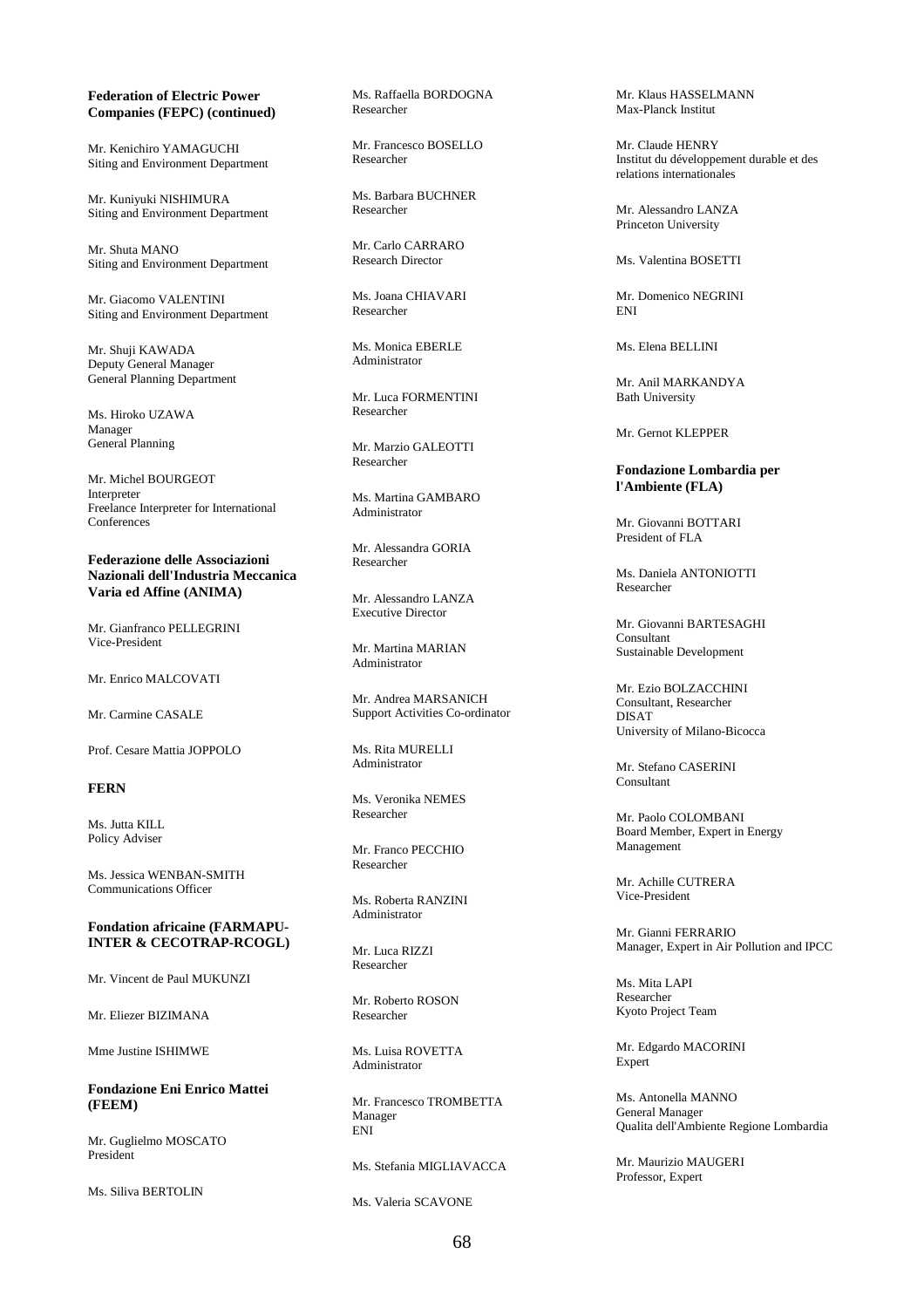#### **Fondazione Lombardia per l'Ambiente (FLA) (continued)**

Ms. Appollonia MIOLA Expert, Researcher

Mr. Demetrio PITEA Professor, Expert DISAT University of Milano-Bicocca

Mr. Cesare PITEA

Ms. Barbara POZZO Professor, Consultant University of Milano

Ms. Anelisa RICCI Manager

Mr. Bruno RINDONE Director University of Milano-Bicocca

Mr. Elio SINDONI Professor, Consultant

Mr. Giuseppe VOLTA Consultant

Ms. Stefano PAREGLIO **Expert** Sustainable Development and Local Agenda 21

Mr. Massimo DI DOMENICO Expert Energy Management Department of Energy, Technology and Environment Economics and Policy

Mr. Marco GRASSO

Mr. Antonio TAGLIAFERRI Expert Forestry Sciences

**Forum for Climate and Global Change (ProClim)** 

Mr. Wolfram KÄGI

Mr. Urs SPRINGER

Mr. Urs NEU

Mr. Roland HOHMANN Executive Secretary

Mr. Christoph RITZ Executive Director

## **Foundation for International Environmental Law and Development (FIELD)**

Ms. Roberta LEONHARDT Legal Intern Climate Change Programme

Mr. Gianluca RUBAGOTTI Legal Intern Climate Change Programme

#### **Foundation Joint Implementation Network (JIN)**

Mr. Catrinus J. JEPMA Professor

Mr. Martijn BROEKHOF

Mr. Michiel TEN HOOPEN

Ms. Katherine Gardner BEGG Principal Lecturer De Montfort University

Ms. Elise KAMPHUIS Foundation for International Development **Economics** 

Mr. Hlco VERMEHLEN

## **Fridtjof Nansen Institute (FNI)**

Mr. Kristian TANGEN Researcher

Mr. Henrik HASSELKNIPPE Researcher

M. Gorild HEGGELUND

Mr. Arild MOE Assistant Director

Mr. Steinar ANDRESEN Senior Research Fellow

Mr. Jonathan SINTON

Mr. Torleif HAUGLAND Researcher

Ms. Debbie STOWELL Researcher

Mr. Guro JEVNE

**Friends of the Earth International (FOEI)** 

Mr. Roger HIGMAN Senior Campaigner - Climate Friends of the Earth - UK

Mr. Yuri ONODERA Friends of the Earth - Japan

Mr. Agbéno DZOGBEDO Friends of the Earth - Togo

Mr. George AWUDI Friends of the Earth - Ghana

Ms. Simone LOVERA

Mr. Jan KOWALZIG Friends of the Earth - Europe

Mr. Rod HARBINSON

Ms. Laura RADICONCINI Friends of the Earth - Italy

Ms. Francesca BIAGI Friends of the Earth - Lombardia

Mr. Camillo PIAZZA Friends of the Earth - Lombardia

Mr. Valerio LEPORATTI Friends of the Earth - Toscana

Mr. Michele SALVADORI Friends of the Earth - Italy

Mr. Manrico BENELLI Friends of the Earth - Italy

Mr. Sergio GATTESCHI Friends of the Earth - Italy

Ms. Ane Hansdatter KISMUL Friends of the Earth - Norway

Mr. Sindre Ostby STUB Friends of the Earth - Norway

Mr. Ole Magnus DRÆGNI Friends of the Earth - Norway

Mr. Daniel MITTLER Friends of the Earth - Germany

Mr. Petr HOLUB Friends of the Earth - Czech Republic

Ms. Janneke BRUIL

Mr. Paul RUPPERT Friends of the Earth - Luxembourg

Mr. Alberto Roque Eduardo PEDACE Friends of the Earth - Argentina

Ms. Tatiana ROA AVENDANO Friends of the Earth - Colombia

Mr. Havard LUNDBERG Friends of the Earth - Norway

Mr. Geraldo Armardo MARTINS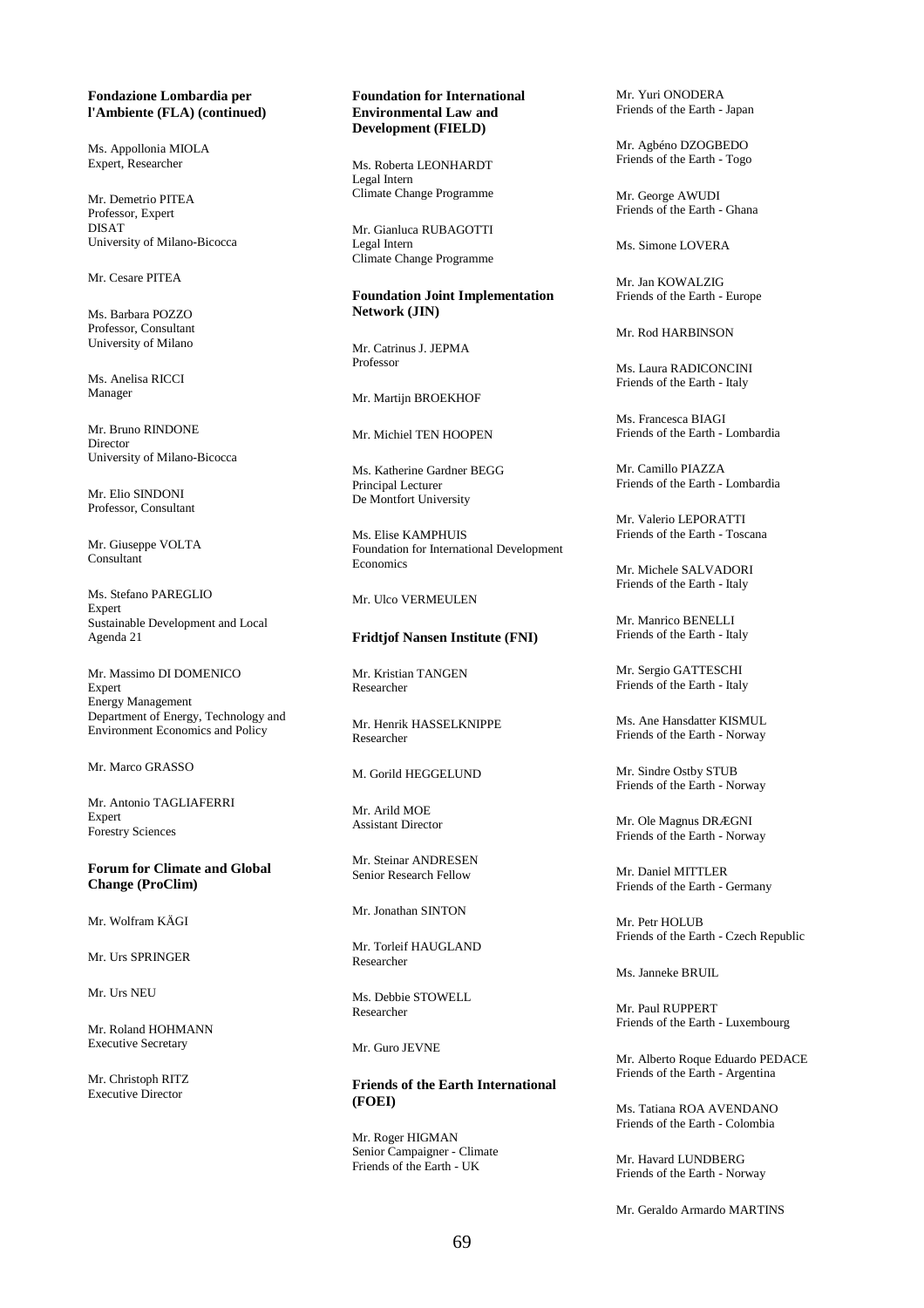## **Friends of the Earth International (FOEI) (continued)**

Sr. Ricardo CARRERE FERN

Mr. Eliseu JOSE DE OLIVEIRA

Ms. Elin ØSTVIK

Ms. Vinia BOSIO

**Fundación Amigos de la Naturaleza (FAN)** 

Sr. Massimo BONANNINI

# **Fundación Bariloche (FB)**

Sr. Daniel Hugo BOUILLE Vicepresidente

Sr. Leonidas Osvaldo GIRARDIN Director

## **German Advisory Council on Global Change (WBGU)**

Mr. Hartmut GRASSL Professor

Mr. Joachim LUTHER Professor

Ms. Renate SCHUBERT Professor Swiss Federal Institute of Technology

Mr. Meinhard SCHULZ-BALDES Professor

Mr. Carsten AGERT

Mr. Benno PILARDEAUX

Mr. Marc RINGEL

Mr. Margareta KULESSA Professor

Mr. Ernst Detlef SCHULZE Professor

**German Emissions Trading Association (BVEK)** 

Mr. Tobias KOCH Chair

Mr. Andreas DIETZ Consultant

Mr. Jochen EICHLER Geschäftsführer Medienfactory

Mr. Olaf RIEDEL COO Biopower Technologies Inc.

Ms. Valkiria P.A. RIEDEL Consultant Biopower Technologies Inc.

Mr. Ferdinand PAVEL Head of Division German Advisory Group on Economic Reforms

Mr. Jürgen HACKER Managing Director Umwelt Management Beratung Hacker GmbH

Mr. Roland VOGEL Head of Division SFW GmbH

Mr. Wolfgang MARSCHEWSKI Director Ferrostraal AG

## **German NGO Forum on Environment and Development**

Mr. Jürgen MAIER **Director** 

Mr. Achim BRUNNENGRÄBER

Mr. Jörg HAAS Heinrich Boell Foundation

Mr. Sander WIJSMAN Editor ECO

#### **GERMANWATCH**

Mr. Christoph BALS Campaign Director

Ms. Blanca CAMPS FEBRER

Ms. Renate DUCKAT

Mr. Hermann MILKE

Mr. Klaus MILKE Board Member

Mr. Manfred TREBER

Mr. Sascha THIELMANN

#### **Global Commons Institute (GCI)**

Ms. Aubrey MEYER Director

Ms. Lynda MCDONALD

Mr. Tim HELWEG-LARSEN Liaison Officer

Ms. Chantal DE-SILVA

Mr. Luigi TROJANI

Mr. Simon JONES

Mr. Christopher LAYTON

Mr. Jason YAPP Technical & Horticultural Consultant

#### **Global Dynamics Institute (GDI)**

Mr. Alberto DI FAZIO President, Member of Astronomical Observatory of Rome

Ms. Emilia ARCALENI Statistician Institute Nazionale di Statistica

Ms. Carla BIANCO Professor in Cultural Anthropology Department of Studies, University of Siena-Arrezo

Ms. Francesca CAPPELLETTO Anthropologist University of Siena

Ms. Rita GRUNWALD

Ms. Maria Cristina CARACCIOLO

#### **Global Environment Centre (GEC)**

Mr. Faizal PARISH Director

Mr. David LEE Technical Officer

Mr. Ed WIKEN Director Science and Policy Wildlife Habitat Canada

Ms. Tatiana MINAEVA Peatlands Projects Coordinator Wetlands International Russia Programme

## **Global Environment Centre Foundation (GEC)**

Ms. Masako OGAWA Director of Project Division

Mr. Shigehiro MORII Manager Research Department, Project Division

Mr. Kunihiro UENO Assistant Manager Research Department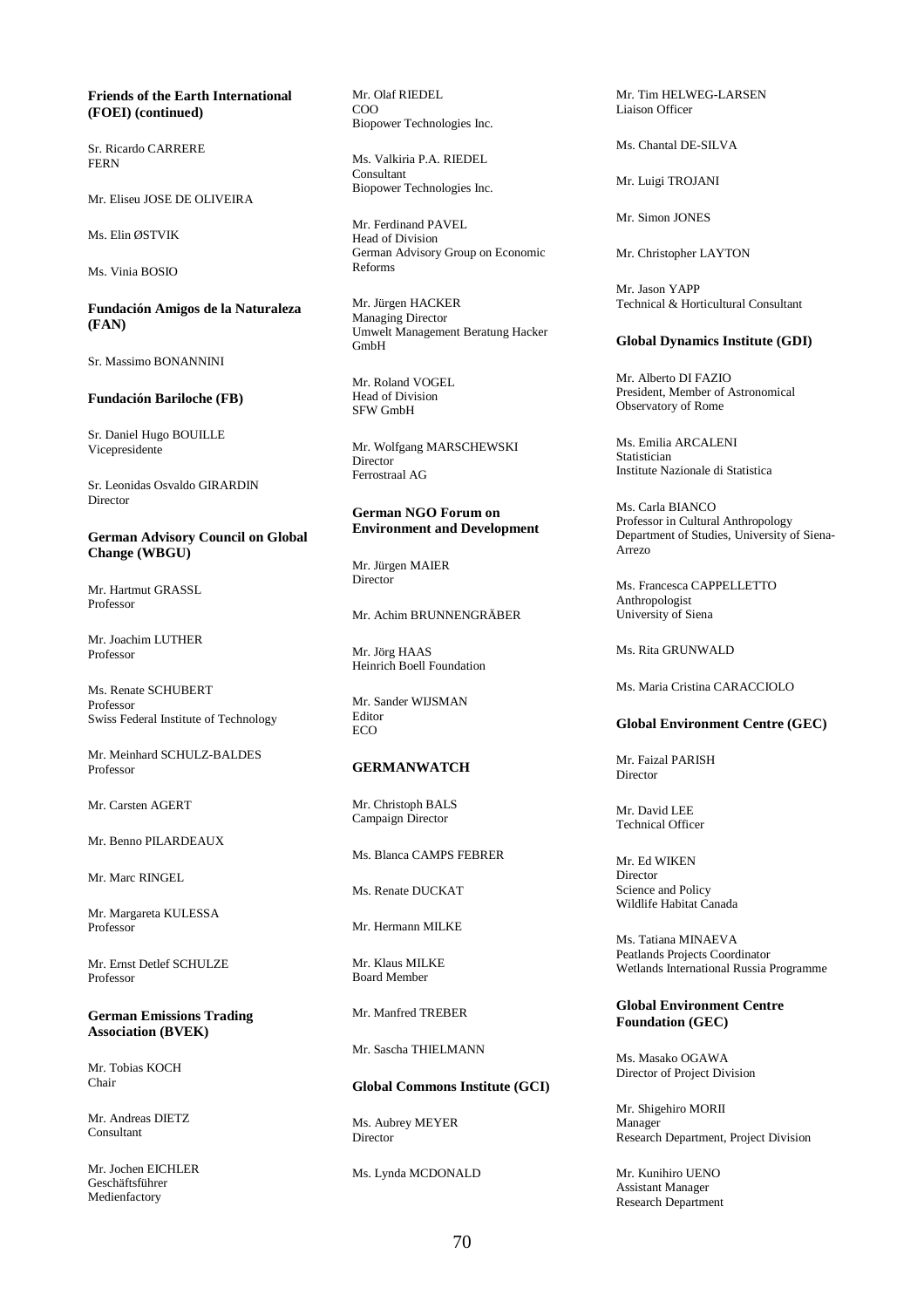#### **Global Environment Centre Foundation (GEC) (continued)**

Mr. Hiroyuki MABUCHI Assistant Manager

Ms. Mutsumi HONDA Assistant Researcher

Mr. Shigenari YAMAMOTO Manager of CDM Department Japan Industrial Conference for Ozone Layer Protection

Mr. Itaru WATANABE Director of CDM Department Japan Industrial Conference for Ozone Layer Protection

#### **Global Environmental Forum (GEF)**

Ms. Sawako MOROMACHI Researcher

Mr. Masahiro TAKEDA Visiting Researcher

Mr. Masato YANO Visiting Researcher

Mr. Takeshi ENOKI Visiting Researcher

Ms. Kaoru MAHOROBA Visiting Researcher

Mr. Junpei INOU Visiting Researcher

Mr. Daisuke ANDO Visiting Researcher

M. Yasushi SETOGUCHI Visiting Researcher

Mr. Akira SAITO Visiting Researcher

Mr. Shigeo SASAKI Visiting Researcher

**Global Industrial and Social Progress Research Institute (GISPRI)** 

Mr. Kotaro KIMURA Executive Director

Mr. Kenichi SHINODA Senior Researcher Global Environmental Affairs Department

Ms. Ibuki HIRUTA Researcher Global Environmental Affairs Department Mr. Yasuhisa YAOITA

#### **Global Legislators Organisation for a Balanced Environment (GLOBE)**

Mr. Will SINGLETON Executive Director Global Legislators Organization for a Balanced Environment - USA

Ms. Danielle ROSENGARTEN Global Legislators Organization for a Balanced Environment - USA

Ms. Sarah KING Global Legislators Organization for a Balanced Environment - USA

Ms. Julia POU Senator Global Legislators Organization for a Balanced Environment - USA

H.E. Mr. Shajahan SIRAJ Minister Environment and Forest Global Legislators Organization for a Balanced Environment - USA

Mr. Ryutaro HASHIMOTO Global Legislators Organization for a Balanced Environment - USA

Mr. Yoshio YATSU Vice President Global Legislators Organisation for a Balanced Environment - Japan

Mr. Wakako HIRONAKA Member Global Legislators Organization for a Balanced Environment - USA

Mr. Shuichi KATOH Global Legislators Organization for a Balanced Environment - USA

Ms. Konoe FUJIMURA Staff Global Legislators Organization for a Balanced Environment - USA

Mr. Panal TASNEEYANOND Senator Global Legislators Organization for a Balanced Environment - USA

Ms. Gwendolinw MAHLANGU Member of Parliament Global Legislators Organization for a Balanced Environment - USA

Mr. John Ken ZLUKYAMUZI Member of Parliament Global Legislators Organization for a Balanced Environment - USA

M. François ROELANTS DU VIVIER President of GLOBE

Mr. Andres TARAND Vice President

Ms. Christina MUSCARDINI Memeber of Parliament

Mr. Piero RIZZA Staff European Parliament

Mr. Andrea VETTORI Staff European Parliament

Ms. Ilona GRAENITZ **Director** 

Mr. Krzysztof FILIPEK Member of Parliament

Ms. Zofia KRASICKA-DOMKA Member of Parliament

Mr. Jan RZYMELKA Member of Parliament

Ms. Joanna SENYSZYN Member of Parliament

Mr. Miroslaw SOBOLEWSKI Political Adviser and Coordinator of GLOBE Polish Ecological Club-FOE-Poland

Mr. Ioan OLTEAN Member of Parliament

Mr. Csaba KOVACS Member of Parliament

Mr. Viacheslav OLENIEV Member of Parliament

Ms. Anatoly GRESHNEVIKOV

Ms. Maria VORONTSOVA Staff

Mr. Richard BEUERMANN

Ms. Silva CRNUGLEJ

Mr. Janvit GOLOB Member Parliament of Slovenia

Ms. Branka BERCE-BRATKO Staff

Ms. Christin NILSSON

Mr. Alan SIMPSON

Mr. Mercy ALMONA-ISEI Member House of Representative of Nigeria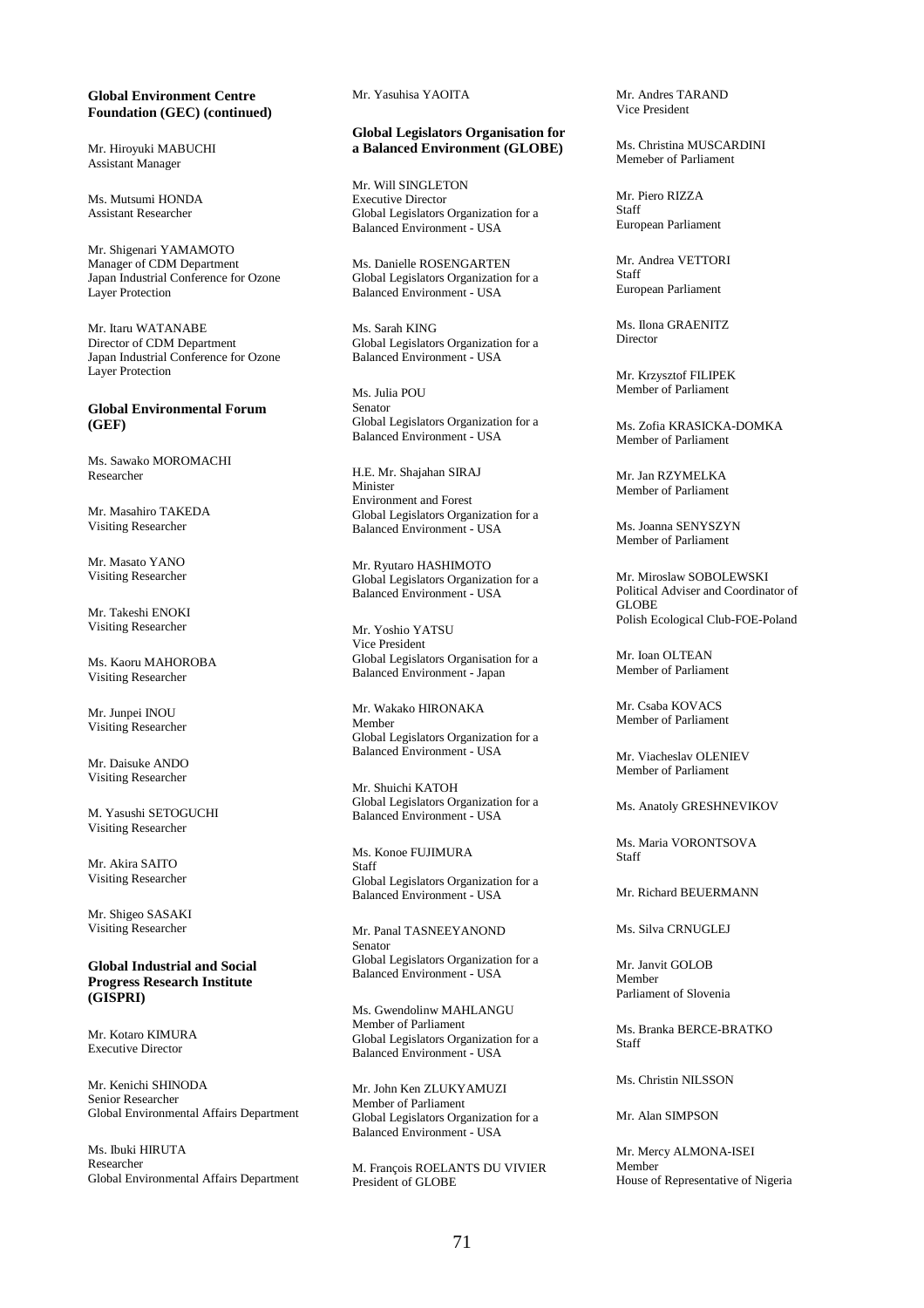## **Global Legislators Organisation for a Balanced Environment (GLOBE) (continued)**

Ms. Brisa ORTIZ DIAZ

Mr. Robert STURDY Member European Parliament

Ms. Jimena MARTINEZ-PITA

Mr. Niklas BENNWIK

Ms. Ana Marija TISOVIC Member Parliament of Slovenia

Mr. Takashi KOSUGI Member Japanese Diet Global Legislators Organisation for a Balanced Environment - Japan

Mr. Hiroki MIURA Secretariat Global Legislators Organisation for a Balanced Environment - Japan

Ms. Sayaka OGA Secretariat Global Legislators Organisation for a Balanced Environment - Japan

Mr. Jaanus MARRANDI Global Legislators Organization for a Balanced Environment - USA

Mr. Mati KEPP Global Legislators Organization for a Balanced Environment - USA

Mr. Jan KRZYSZKOWSKI Global Legislators Organization for a Balanced Environment - USA

Mr. Aleksey TOMOV Global Legislators Organization for a Balanced Environment - USA

Ms. Svetlana LVOVA Global Legislators Organization for a Balanced Environment - USA

Ms. Riina OTSEPP Foreign Relations Officer Global Legislators Organization for a Balanced Environment - USA

# **Green Earth Organization (GEO)**

Mr. Joshua AWUKU-APAW Director Information and Education

Mr. Samuel CUDJOE Senior Programme Officer Mr. Eugene Rufous OFEI Senior Programme Officer

#### **Greenpeace International**

Mr. Steve SAWYER Political Director

Mr. Bill HARE Director Climate Policy

Mr. Malte MEINSHAUSEN Science Associate

Mr. Steven GUILBEAULT Climate and Energy Campaigner Greenpeace Canada

Mr. Karsten SMID Climate and Energy Campaigner Greenpeace Germany

Ms. Domitilla SENNI Executive Director Greenpeace Italy

Ms. Emanuela MARINELLI Greenpeace Italy

Mr. Ascanio VITALE Campaign Manager Greenpeace Italy

Ms. Janet COTTER Science Adviser

Ms. Vanessa ATKINSON Greenpeace New Zealand

Ms. Claire STOCKWELL

Mr. Jonathan BAMBER

#### **Groupe d'études et de recherches sur les énergies renouvelables et l'environnement (GERERE)**

M. Abdelkrim BENNANI

Ms. Lalla Souad CHERKAOUI

Mr. Abdeslam DAHMAN-SAIDI

Mr. Ben Ali HAMDANI Professeur

## **Hadley Centre/MET Office**

Mr. Geoff JENKINS Head Climate Prediction Programme

Mr. Jason A LOWE Climate Scientist

Mr. David C. HASSEL Climate Scientist

Mr. Peter A. STOTT Climate Scientist

Mr. Gordon LUPTON Senior Administrator UK Meteorological Office

Mr. Chris SEAR IPCC WG2 Technical Support and Research

#### **Hamburg Institute of International Economics (HWWA)**

Mr. Axel MICHAELOWA Director Department for International Climate Change

Ms. Sonja BUTZENGEIGER Research Fellow

Mr. Sven BODE Research Fellow

Mr. Michael DUTSCHKE Research Fellow International Climate Policy

Mr. Thi Hong Hanh DANG Research Fellow

Ms. Martina II ING. Research Fellow

Mr. Honorat SATOGUINA Research Associate

Ms. Maike SIPPEL Research Associate

Mr. Matthias KREY Research Associate

Mr. Michael Werner JAHN Research Associate

Ms. Pamposh S. BHAT Head CDM-India GATE/GTZ

Mr. Roland GERES FutureCamp

Ms. Sonja FRENZEL Climate Projects & Emissions Trading FutureCamp

Ms. Susanne WAGNER

Mr. Arne ASMUSSEN GFA Terra Systems GmbH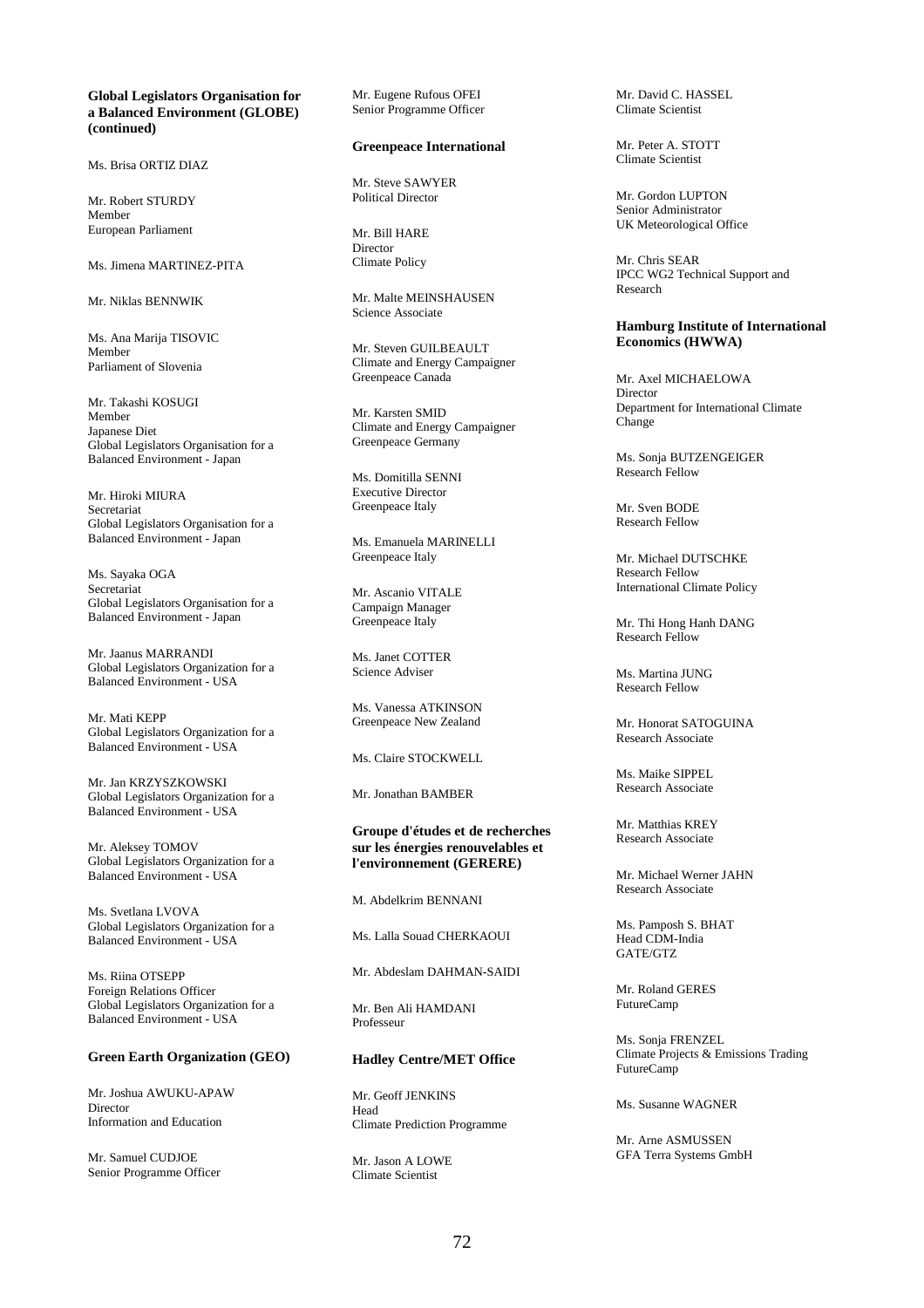### **Hamburg Institute of International Economics (HWWA) (continued)**

Ms. Sandra GREINER Research Fellow Prototype Carbon Fund

Mr. Hans-Christoph SCHAEFER-KEHNERT CEO GFA Terra Systems GmbH

Mr. Joachim SCHNURR Head of Department Environmental Investment GFA Terra Systems GmbH

Mr. Marten VELSEN-ZERWECK GFA Terra Systems GmbH

Mr. Johann THALER

Ms. Margit KAPFER DENKSTATT Umweltberatung und Management GmbH

Ms. Marianne ZANDERSEN Research Associate

Mr. Frank VOEHRINGER University of Wageningen

Mr. Martin CMIRAL

## **Harvard University**

Mr. Dale W. JORGENSON Samuel W. Morris University Professor Harvard University Center for the Environment China Project

Mr. James K. HAMMITT Director Center for Risk Analysis, Harvard School of Public Health Harvard University - School of Public Health

Mr. Mun Sing HO Research Associate Harvard University - Kennedy School of Government

Mr. Shuxiao WANG Post-doctoral Fellow Harvard University Center for the Environment China Project

Mr. Chris Paul NIELSEN Executive Director Harvard University Center for the Environment China Project

Ms. Linda JORGENSON

#### **HELIO International (HELIO)**

Ms. Hélène CONNOR-LAJAMBE President

Ms. Claudia SCHAERER Project Coordinator RVCC Project, CARE Khulna Field Office

Mr. Emílio LÈBRE LA ROVERE Head, Environmental Sciences Laboratory, Energy Planning Programme, COPPE/UFRJ Federal University of Rio de Janeiro

Mr. Ricardo CUNHA DA COSTA Federal University of Rio de Janeiro

Mr. André SANTOS PEREIRA Centro de Tecnologia Cidade Universitaria

Ms. Nina NATALINA Programme Manager Rural Development Yayasan Bina Usaha Lingkungan (YBUL)

Mr. Ash SHARMA Country Manager Spain, Senior Associate Econ Analysis - Spain

Mr. Iftekhar ENAYETULLAH Director Waste Concern

Mr. Ahsan Uddin AHMED Director Center for Water and Environment Bangladesh Unnayan Parishad

Ms. Flavia Moura GUIMARAES

### **Imperial College, Centre for Environment Technology (IC)**

Mr. Michael J. GRUBB Visiting Professor Environmental Directorate-General

Ms. Anna KORPPOO Project Coordinator Climate Strategies

Mr. Ray PURDY

Ms. Sophie JABLONSKI

Mr. Jonathan SINCLAIR-WILSON

## **Industrial Technology Research Institute (ITRI)**

Mr. Jiunn-Rong YEH Energy & Resources Laboratories

Mr. Horng-Guang LEU Director Energy & Resources Laboratories

Ms. Hui-Chen CHIEN Energy & Resources Laboratories Mr. Fung-Lu YEH Energy & Resources Laboratories

Mr. Wei-Ming HUANG Energy & Resources Laboratories

Mr. Jong-Jen CHIU Energy & Resources Laboratories

Mr. Chin-Jung LEE Energy & Resources Laboratories

Mr. Shih-Ming CHUANG

Mr. Chien-Hsing LAI Director General Department of Forestry, COA

Mr. Tsung-Ta TANG

Mr. Shao-Hua CHU

Mr. Horng-En WEI

Ms. Yueh-Yuan TU

Mr. Cheng-Hsiu LIN

Mr. Ching-Hui LU

Mr. Wain-Sun HOU

Mr. Young KU

Mr. Chien-Ming LEE

Mr. Hsin-Sen CHU Director General

Mr. Jhy-Ming LU **Director** Sustainable Energy Research Division

Mr. Chi-Feng HUANG

Mr. Yen-Chin LIN

Ms. Li-Ling CHEN

Mr. Ta-Hsiung LIN Energy & Resources Laboratories

# **Institut de recherche sur l'environnement (IREC)**

M. Christian GUERRAZ **Directeur** 

Mme Annie GUERRAZ

#### **Institute for Global Environmental Strategies (IGES)**

Ms. Andrea DERI Programme Manager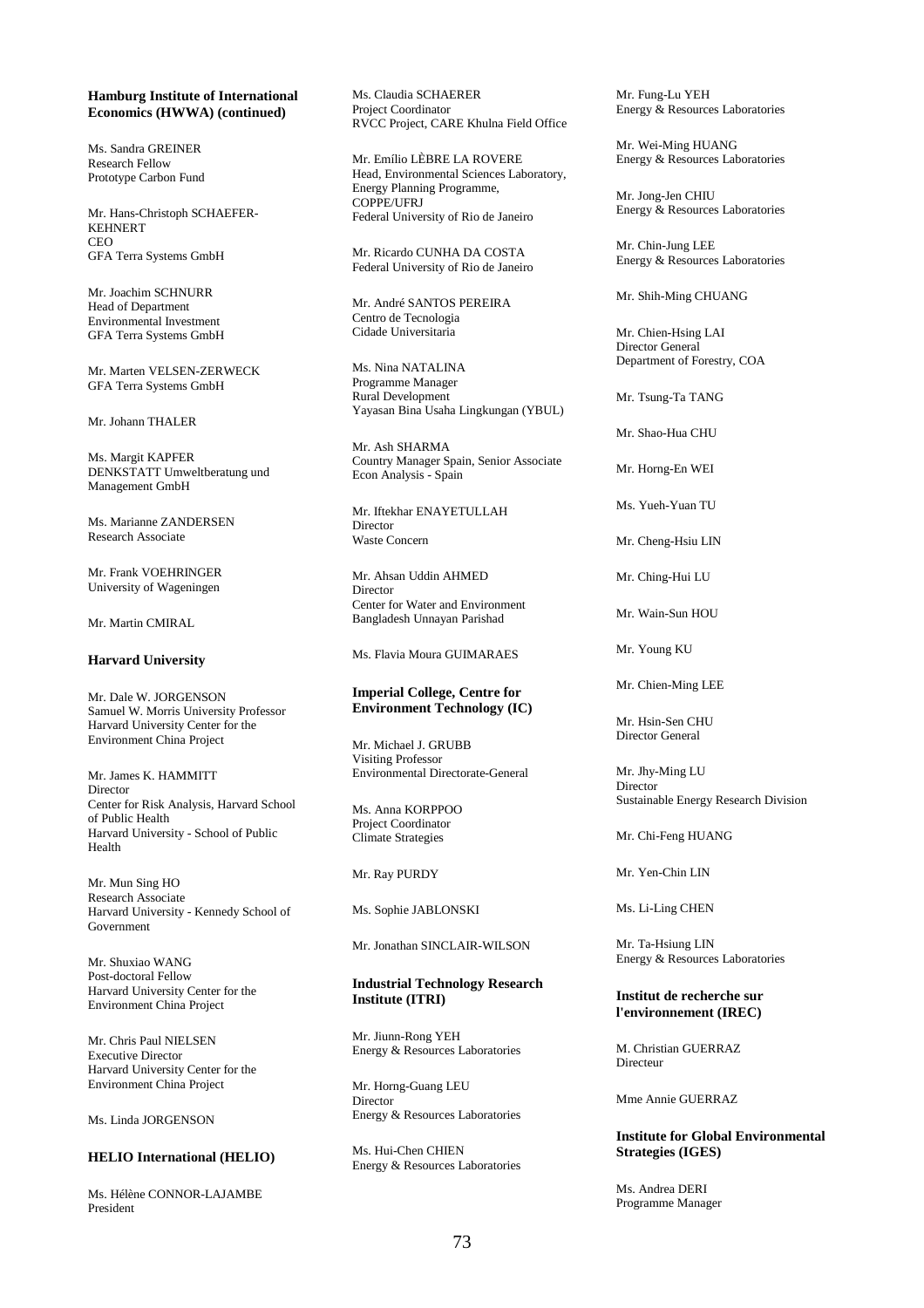# **Institute for Global Environmental Strategies (IGES) (continued)**

Mr. Shuzo NISHIOKA Project Leader Climate Policy Project

Mr. Hiroyasu TOKUDA Secretary General

Mr. Tae Yong JUNG Project Manager, Senior Research Fellow Climate Policy Project

Mr. Srinivasan ANCHA Research Fellow Climate Policy Project

Mr. Kentaro TAMURA Research Associate Climate Change Project

Mr. Norichika KANIE Visiting Researcher Climate Policy Project

Mr. Naoki MATSUO Visiting Researcher Climate Policy Project

Ms. Mari NISHIKI Intern Climate Change Project

Ms. Davina BOYD Online Training Designer

Mr. Yuji MIZUNO Senior Consultant Pacific Consultants Co. Ltd.

Mr. Toshinori OKUDA Leader National Institute for Environmental Studies

Mr. Tatsushi HEMMI Global Environment Research Pacific Consultants Co. Ltd.

Mr. Hoesung LEE President Council on Energy and Environment Korea

Ms. Yasuko MATSUMOTO NIES Fellow Global Warming Research Project National Institute for Environmental Studies

Mr. Kazuo MATSUSHITA Project Leader Graduate School of Global Environmental Studies - Kyoto University

Mr. Shinichi IIOKA CDM Unit Manager Climate Policy Project

Mr. Yosuke FUKUSHIMA Research Associate Climate Policy Project

Ms. Megumi YAJIMA Research Supporting Section

Ms. Olga GASSAN-ZADE TSU Intern

Mr. Jun OKUDA

Mr. Toshio OGATA Professor of Economics Department of Economics Chuo University

### **Institute for Solid Waste Research and Ecological Balance (INSWAREB)**

Mr. Nateri BHANUMATHIDAS Director General

Mr. Nateri KALIDAS Director

Mr. P.V. Ramachandra RAJU

# **Institute for Sustainable Energy Policies (ISEP)**

Ms. Mika OBAYASHI Director

Mr. Maasaki NAKAJIMA Research Fellow

# **Institute of Cultural Affairs (ICA)**

Sra. Ana FILIPPINI Delegada World Rainforest Movement

Mr. Sandy GAUNTLETT Adviser

Mr. Swati SHRESTH Adviser

Mr. Belmond TCHOUMBA

Ms. Tatiana ROA

Mr. Andrei LALETIN

Mr. Lambert Kweku OKRAH Executive Director

Mr. Miguel LOVERA

Ms. Flor Zeneida Morales SEGURIA

# **Institute of Development Studies, University of Sussex (IDS)**

Mr. Oliver BURCH Environment Team

Ms. Joanna DEPLEDGE Foundation for International Environmental Law and Development

Ms. Farhana YAMIN Fellow in Environment

Ms. Guinnevere WHELAN

# **Institute of Energy Economics, Japan (IEEJ)**

Mr. Hiroki KUDO Group Manager of Environment Group

Mr. Koichi SASAKI Senior Researcher of Environment Group

Mr. Kotaro SAITO Researcher, Environment Group

Mr. Tadashi ISHIZAKA Researcher, Environment Group

# **Instituto de Pesquisa Ambiental da Amazonia (IPAM)**

Mr. Paulo R.S. MOUTINHO Research Coordinator IPAM, Belem Office

Ms. Lisa M. CURRAN Yale School of Forestry and Environmental Studies

Mr. Marcio SANTILLI Climate Change Project Research Coordinator

Ms. Liana RODRIGUES

Mr. Mario MONZONI NETO Eco-Finance Program Friends of the Earth - Brazil

#### **Insurance Initiative/UNEP**

Mr. Scott FLEMMING

Mr. Henry THOMAS

Dr. Andrew DLUGOLECKI CGNU Plc

Mr. Thomas LOSTER Münchener Rück-Gesellschaft

Mr. Dirk REINHARD Munich Reinsurance Company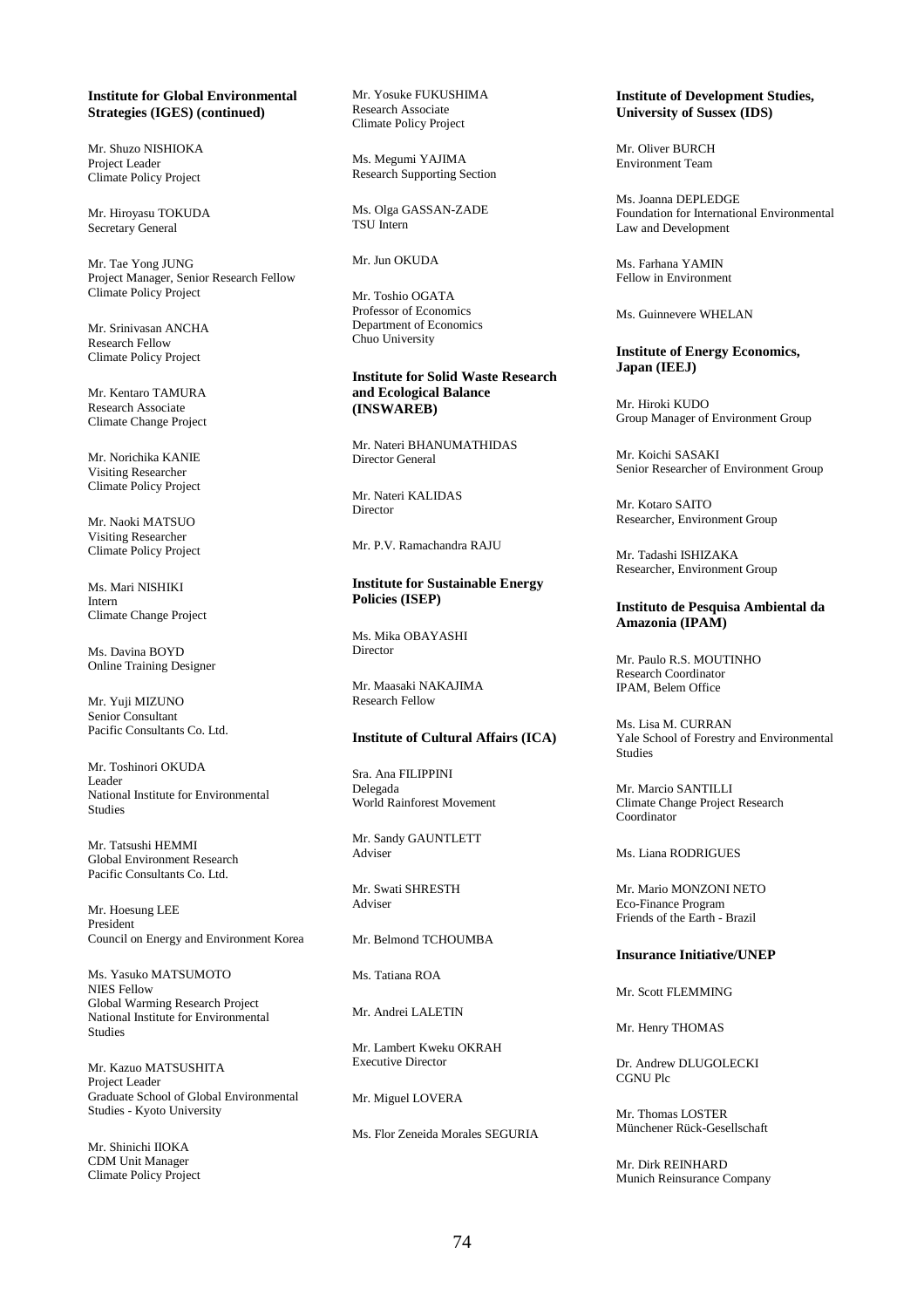# **Insurance Initiative/UNEP (continued)**

Mr. Mark WAY Swiss Reinsurance Company

Mr. Martin WEYMANN Swiss Reinsurance Company

Mr. Armin SANDHÖVEL Leiter Umweltmanagenment Dresdner Bank AG

Mr. Sascha LAFELD Dresdner Bank AG

Mr. Nigel Antony BAKER Swiss Re

Mr. Dirk KOHLER Garant Insurance Group

Mr. Colin LE DUC Sustainable Asset Management

Ms. Joanna FLEMMING UNEP FI

Ms. Valentina D'INTINO UniCredito Italiano S.p.A.

Mr. Luca MINIERO

#### **INTERCOOPERATION (IC)**

Ms. Carmenza ROBLEDO ITTO Climate Change and LULUCF Expert

# **International Alliance of Indigenous-Tribal Peoples of the Tropical Forests (IAIP)**

Ms. Penninah ZANINKA United Organization for Batwa Development in Uganda

Ms. Kalimba ZEPHYRIN Klima-Bündnis/Alianza del Clima e.V.

Mr. Parshuram TAMANG

Ms. Stella TAMANG South Asia Indigenous Women Forum

Mr. Jocelyn Roger THERESE Vice-General Coordinator Coordinating Body of Indigenous Organizations of the Amazon Basin

Mr. Hubertus SAMANGUN Ikatan Cendekiawan Tanimbar Indonesia

Mr. Marcial ARIAS GARCIA Fundación para la Promoción del Conocimiento Indígena

Mr. Raymond A. DE CHAVEZ Tebtebba Foundation

Mr. Antonio Segundo JACANAMIJOY **TISOY** General Coordinator Foro Permanente para las Cuestiones Indigenas de la ONU

Mr. Edwin VÁSQUEZ CAMPOS Co-ordinator of Environment and Natural Resources Coordinating Body of Indigenous Organizations of the Amazon Basin

Ms. Lucy MULENKEI African Indigenous Women Organization (AIWO)

Mr. Sukhendu DEBBARMA Tripura University

# **International Aluminium Institute (IAI)**

Mr. Robert J. CHASE Secretary General

Mr. Eirik NORDHEIM Sustainable Development Consultant

Mr. Jerry MARKS Climate Change Consultant

Mr. Patrick ATKINS Director Environmental Affairs Alcoa Inc.

Mr. Kenneth MARTCHEK Manager Life Cycle Issues Alcoa Inc.

# **International Association of Public Transport (IUTP)**

Ms. Heather Caroline ALLEN Issue Management

Mr. Alberto RHO IUTP ATM Representative

Ms. Petra MOLLET Director of Corporate Development

Mr. Roberto MASSETTI ATM General Manager

**International Center for Environmental Technology Transfer (ICETT)** 

Mr. Yasuhiro KOBAYASHI Researcher

Ms. Akiko ASANO Planning staff Planning Division

Mr. Taiki KURODA

**International Chamber of Commerce (ICC)** 

Mr. Roberto ADINOLFI Steering Committee Member Associazione Italiana Nucleare

Ms. Florence AVEZOU Corporate Strategy AREVA Communications

Mr. Francesco BALOCCO President International Federation of Industrial Energy Consumers

Mr. Franco BATTAGLIA Steering Committee Member Associazione Italiana Nucleare

Mr. Tony BECK Director<sup>1</sup> Tony Beck Consulting Services Pty. Ltd.

Mr. Vince T. VAN SON Manager Business Analysis Alcoa Inc.

Mr. Giancarlo BOLOGNINI Steering Committee Member Associazione Italiana Nucleare

Mr. Mario BRANDANI Steering Committee Member Associazione Italiana Nucleare

Mr. Alain CALAMAND Vice-President Communication, Plants Sector FRAMATOME ANP

Mr. Nick CAMPBELL Environment Manager ATOFINA S.A.

Mr. Alessandro CLERICI Vice Executive President Business and Technology ABB GSC Srl

Mr. Jonathan COBB Head Climate Change and Sustainable Development **BNFL** 

Mr. Maurizio CUMO Associazione Italiana Nucleare

Mr. Stephen Anthony DAHL Environment and Energy Planner Norske Skog Paper Mills (Aust) Ltd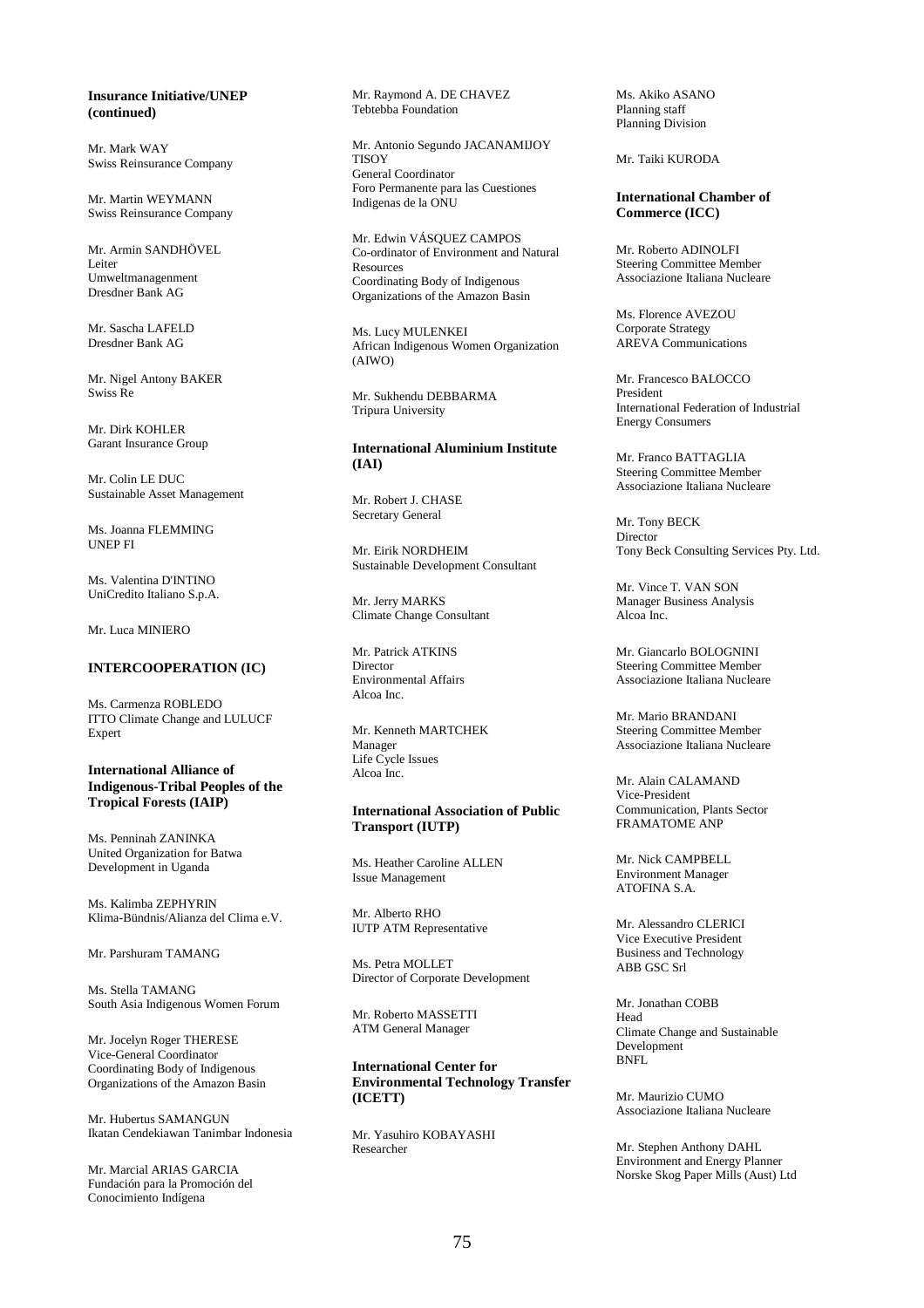## **International Chamber of Commerce (ICC) (continued)**

Ms. Karen DAIFUKU Head Global Issues Forum atomique européen

Mr. F. Dee GAVORA Director Environmental Policy American Forest & Paper Association

Mr. Giovanni DEL TIN Steering Committee Member Associazione Italiana Nucleare

Mr. Roberto DONATI Steering Committee Member Associazione Italiana Nucleare

Mr. Paolo FARGIONE Steering Committee Member Associazione Italiana Nucleare

Mr. Guiseppe FORASASSI Steering Committee Member Associazione Italiana Nucleare

Mr. Paolo FORNACIARI Vice President Associazione Italiana Nucleare

Mr. Rolando FORESI Adviser Institutional Relations International Chamber of Commerce - Italy

Mr. Amerigo Rutilio GORI Secretary General International Chamber of Commerce - Italy

Mr. Giuseppe GRECO Steering Committee Member Associazione Italiana Nucleare

Mr. Jacob HANDELSMAN Senior Director International Trade American Forest & Paper Association

Mr. Yasuo HOSOYA Adviser Tokyo Electric Power Company

Ms. Norine KENNEDY Vice President Environmental Affairs United States Council for International Business

Ms. Sharon KNEISS Vice President Regulatory Affairs American Forest & Paper Association

Mr. Michael KOHN Chairman Institute for Capital and Economy

Mr. Hans KORTEWEG Forum atomique européen

Mr. Paul LENNON Tasmanian Deputy Premier and Minister for Energy

Mr. Carlo LOMBARDI Steering Committee Member Associazione Italiana Nucleare

Mr. Enrico LORENZINI Steering Committee Member Associazione Italiana Nucleare

Ms. Lauri LUOPAJARVI President Innopower Oy

Mr. Martin LUTHANDER Consultant Vattenfall Group

Mr. Enrico MAINARDI Vice Secretary General Associazione Italiana Nucleare

Mr. Giorgio MASIN CROVATO Steering Committee Member Associazione Italiana Nucleare

Mr. Giovanni Antonio MESSORE Steering Committee Member Associazione Italiana Nucleare

Ms. Lan Zhou MIONE Communications Manager Alstom

Mr. Richard J. MYERS Senior Director Business and Environmental Policy Nuclear Energy Institute

Mr. Antonio NAVIGLIO Steering Committee Member Associazione Italiana Nucleare

Ms. Julie NERMUT Tasmanian Deputy Premier and Minister for Energy

Mr. Elio OLIVERI Steering Committee Member Associazione Italiana Nucleare

Mr. Ernesto PEDROCCHI Steering Committee Member Associazione Italiana Nucleare

Ms. Martina PRIEBE Director Air Transport Action Group

Mr. Eilio RAMPOLLA DEL TINDARO Steering Committee Member Associazione Italiana Nucleare

Mr. Stefano RAYAUD Steering Committee Member Associazione Italiana Nucleare

Mr. Angelo RICCI RENATO President Associazione Italiana Nucleare

Mr. Patrice ROLLET General Manager AVANTEC

Mr. Bruno ROMITI Steering Committee Member Associazione Italiana Nucleare

Mr. Carlo SALVETTI Vice President Associazione Italiana Nucleare

Mr. Gino SANGIOVANNI Steering Committee Member Associazione Italiana Nucleare

Mr. Juhani A. SANTAHOLMA President Finnish Energy Industries Federation

Mr. Enrico SOBRERO Steering Committee Member Associazione Italiana Nucleare

Mr. Luigi SORABELLA Steering Committee Member Associazione Italiana Nucleare

Mr. Ugo SPEZIA Secretary General Associazione Italiana Nucleare

Mr. Marco SPIGA Steering Committee Member Associazione Italiana Nucleare

Ms. Sonja STUDER Head Fuels and Environment Swiss Petroleum Association

Mr. Richard TAYLOR Executive Director International Hydropower Association

Ms. Barbara TRIGGIANI International Chamber of Commerce - Italy

Ms. Myriam TRUCHON Vice Chair Environment International Hydropower Association

Mr. George VALENTIS Managing Director Institut Veolia Environnement

Mr. Franco VELONA Steering Committee Member Associazione Italiana Nucleare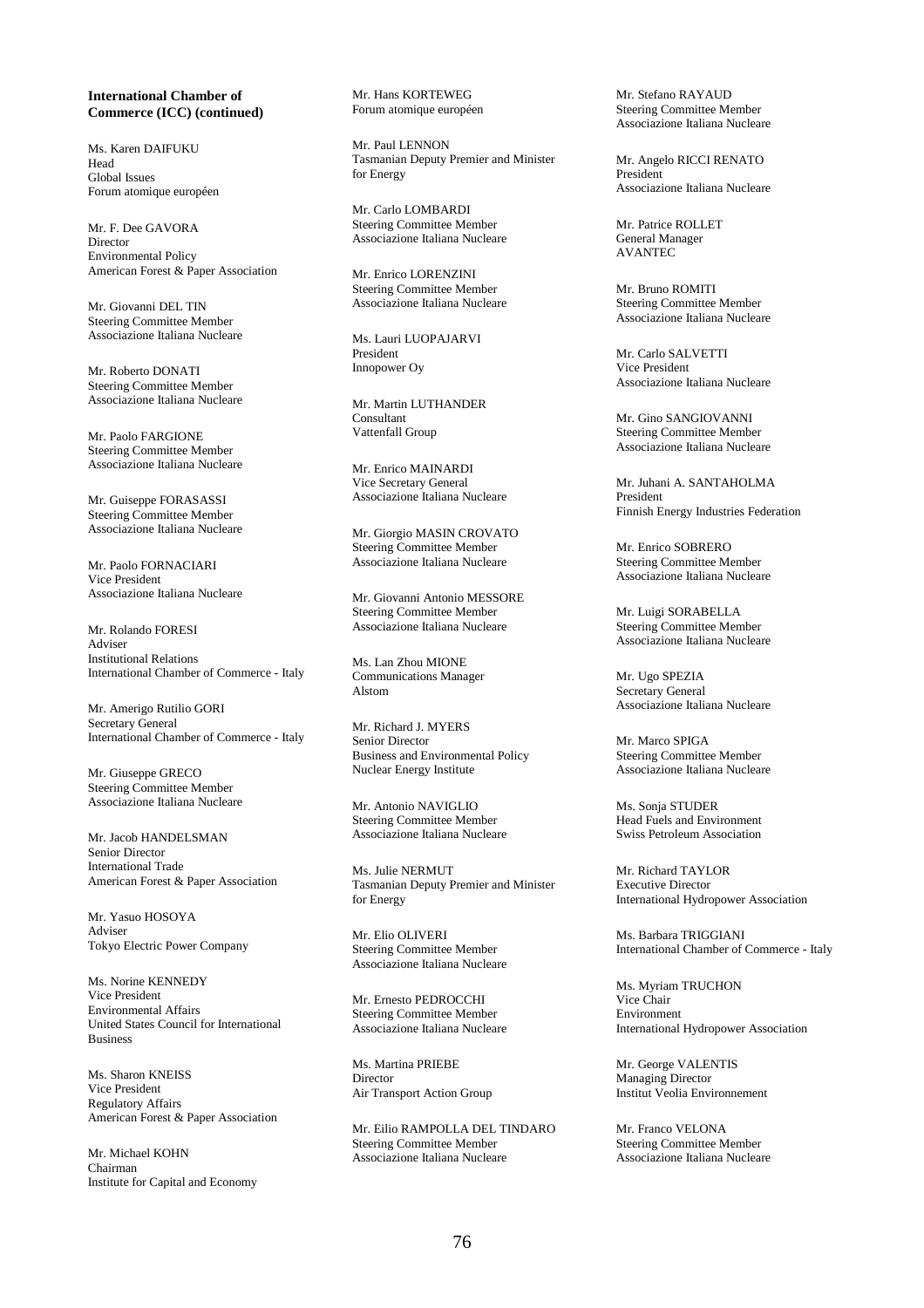#### **International Chamber of Commerce (ICC) (continued)**

Mr. Jack WHELAN Senior Policy Manager Environment and Energy

Mr. Jean-Michel DEVERNAY Deputy Managing Director EDF-CIH

Mr. Kevin I. CANDEE Vice President Montgomery Group

Mr. Eugenio FERRO MWH spa

Ms. Margaret LENNON

Ms. Nicola WATKINSON Senior Investment Commissioner Europe Invest Australia

Ms. Tatjana MONAGHAN Secretary General International Chamber of Commerce - Russia

Mr. Alexander VOLKOV International Chamber of Commerce - Russia

Mr. Leonid MASLOV International Chamber of Commerce - Russia

Mr. Alla DUDKO International Chamber of Commerce - Russia

Mr. Paolo AIANI Federastribuzione

### **International Climate Change Partnership (ICCP)**

Mr. Steven H. BERNHARDT Global Director Regulatory Affairs Chemicals Honeywell International

Mr. Tom CORTINA

Ms. Maureen DONAHUE HARDWICK International Pharmaceutical Aerosol Consortium

Mr. Kevin FAY Executive Director

Mr. Tom JACOB Senior Adviser, Global Affairs DuPont

Ms. Kathryn SHANKS BP America Inc.

Mr. Tom WERKEMA ATOFINA S.A.

Ms. Suzanne WERKEMA Atofina Chemicals

# **International Confederation of Free Trade Unions (ICFTU)**

Mr. Andrea COSTI Unione Italiana del Lavoro

Mr. Pierre Jean COULON Confédération française des travailleurs chrétiens

Mr. Joel DECAILLON European Trade Union Confederation

Mr. Christian DELLACHERIE Confédération générale du travail

Mr. Giuseppe D'ERCOLE Confederazione Italiana Sindicati Lavoratori

Ms. Sophie DUPRESSOIR European Trade Union Confederation

Ms. Gina EBNER Council of European Professional and Managerial Staff

Mr. Claudio FALASCA Coordinatore Dipartimento Ambiente E Territorio Confederazione Generale Italiana del Lavoro

Mr. Roy JONES Senior Adviser Trade Union Advisory Committee to the **OECD** 

Mr. Henk LEEMREIZE Confederation of Netherlands Trade Unions

Mr. Halvor WOIEN Executive Officer Norwegian Confederation of Trade Unions

Mr. Sven NYBERG Sweden Trade Union Confederation

Mr. Benoit ROBIN Force ouvrière

Sra. Anabella ROSEMBERG Trade Union Advisory Committee to the **OECD** 

Mr. Lucien Aimé ROYER Director of Health, Safety and Environment

Mr. Marc SAPIR Director European Trade Union Confederation Mr. Werner SCHNEIDER Deutscher Gewerkschaftsbund

Mr. Arndt SPAHN European Federation of Food Agriculture and Tourism

Mr. John SVENINGSEN Landsorganisationen I Denmark

Ms. Christina THEOCHARI Environmental Engineer Athens Labour Center

Mr. Natividad HERNANDO Union General de Trabajadores

Mr. Wolfgang WEIPERT Trade Union for Building, Agriculture and Environment

M. Alain MESTRE

# **International Council for Local Environmental Initiatives (ICLEI)**

Mr. Mark HIDSON Climate and Air Project Coordinator International Council for Local Environmental Initiatives/ European Secretariat

Ms. Victoria LUDWIG CCP Technical Program Manager International Council for Local Environmental Initiatives - U.S. Office

Mr. James MARZILLI State Representative Comittee on Transportation

Mr. Bob PRICE CCP Senior Program Manager International Council for Local Environmental Initiatives - U.S. Office

Ms. Nancy SKINNER International Director Cities for Climate Protection Campaign (CCP)

Mr. Jim YIENGER CCP Technical Program Manager International Council for Local Environmental Initiatives - U.S. Office

Mr. Gino VAN BEGIN Director International Council for Local Environmental Initiatives/ European Secretariat

Mr. Gary GERO Assistant General Manager City of Los Angeles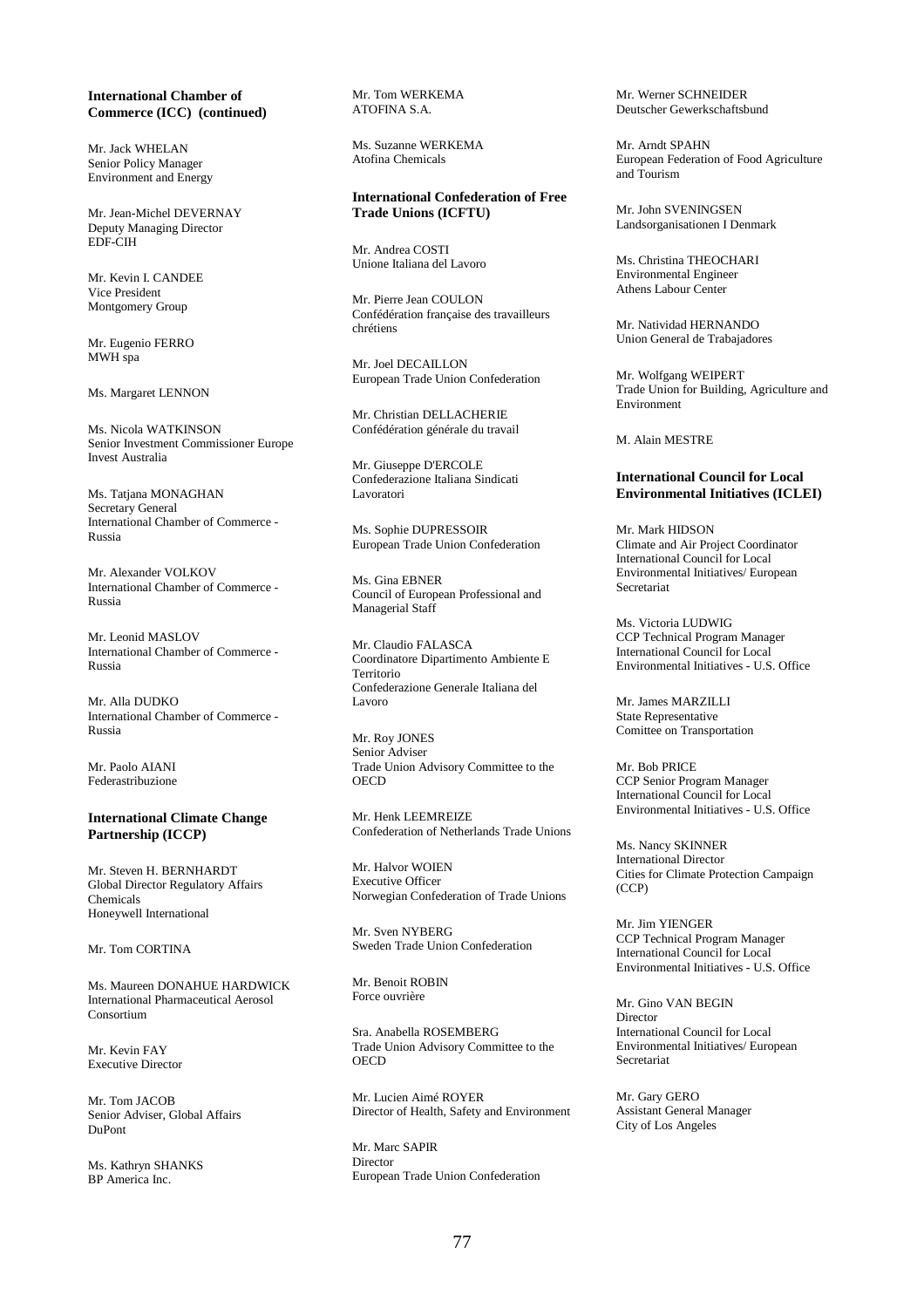# **International Council of Environmental Law (ICEL)**

Mr. Wolfgang Ewald BURHENNE Executive Governor

**International Council of Women (ICW-CIF)** 

Ms. Elena FADINI-BETTICA International Affairs Consiglio Nazionale delle Donne Italiane

## **International Emissions Trading Association (IETA)**

Mr. Galo ACOSTA Director, Product Development AgCert International LLC

Mr. Iain ALEXANDER Director Sustainability Advisory Services KPMG

Ms. Marianne AMBLE  $CTO$ Point Carbon

Mr. Cèdric AMMANN Research Assistant

Mr. Gerhardt ANDLINGER Executive Chairman AgCert International LLC

Mr. Tadashi AOYAGI General Manager Siting and Environment Mitsubishi Research Institute Inc.

M. Richard ARMAND General Secretaire Entreprises pour l'environnement

Mr. Julies AUBREY Manager

Ms. Ingrid BARNSLEY Associate Baker & McKenzie

Mr. Pier Mario BARZHAGI KPMG

Mr. Zeno BELTRAMI Project Manager GHG

Mr. Werner BETZENBICHLER Carbon Management Service TÜV Süddeutschland Bau und Betrieb GmbH

Mr. George BOLTON Vice-President AgCert International LLC Ms. Andrea BONTEMPI Associate Partner KPMG

Ms. Corinne BOONE Managing Director CO2e.com

Mr. Christopher BOYD Vice-President Lafarge

Mr. Paulo BRAGA Director of Ecosecurities Brasil Ltd Ecosecurities Ltd - Brazil

Mr. Flavio BRANDO Ecosecurities Ltd - Brazil

Mr. Jorund BUEN Analyst Point Carbon

Ms. Claire BYERS Emissions Trader Nuon Energy Trade

Mr. James CAMERON Counsel Baker & McKenzie

Mr. Toby CAMPBELL-COLQUHOUN Analyst Environmental Products Shell

Mr. Alberto CHIAPPA **CEO** Energy Systems International

Mr. Neil B. COHN Senior Director Natsource

Ms. Elfride COVARRUBIAS VILLEGAS GHG Products Det Norske Veritas Italia s.r.l.

Ms. Marina CRIPPA Innovation - Business Line Manager Det Norske Veritas Italia s.r.l.

Ms. Simona DARO Lead Auditor TÜV Italia

Mr. Rutger DE WITT WIJNEN Partner De Brauw Blackstone Westbroek

Mr. Anthony A. DI NICOLA World-Wide Manager Climate Change Program Unocal

Mr. Robert DORNAU Manager

Mr. Steve DRUMMOND CO2e.com

Ms. Melanie EDDIS Senior Manager Climate Change KPMG

Mr. Garth EDWARD Trading Manager Shell

Mr. Ian EMSLEY Manager SHE Policy Unit Anglo American plc

Mr. Andrew ERTEL President Evolution Markets

Ms. Christine FEDIGAN CO2 Strategy Gaz de France

Ms. Laurine FEINBERG Environment Engineer Açucar Guarani S/A

Mr. Dirk FORRISTER Managing Director Natsource Tullett London Ltd.

Mr. Romain FREMONT Consultant Caisse des dépots et consignations

Mr. Tom FROST Climate Change Specialist KPMG

Ms. Mariko FUJIMORI Manager/Senior Consultant Institute for Global Environmental **Strategies** 

Ms. Giulia GALLUCCIO Supervising Senior KMPG

Mr. Michael GERBIS Vice President The Delphi Group

Mr. Philippe GERMA Senior Vice President Caisse des dépots et consignations

Mr. John GREEN Manager Climate Change Strategy Unit IT Power

Mr. Bernhard E. GRIMM Head Carbon Management TÜV Süddeutschland Holding AG

Mr. Helmuth GROSCURTH Coordinator Emissions Trading Vattenfall Europe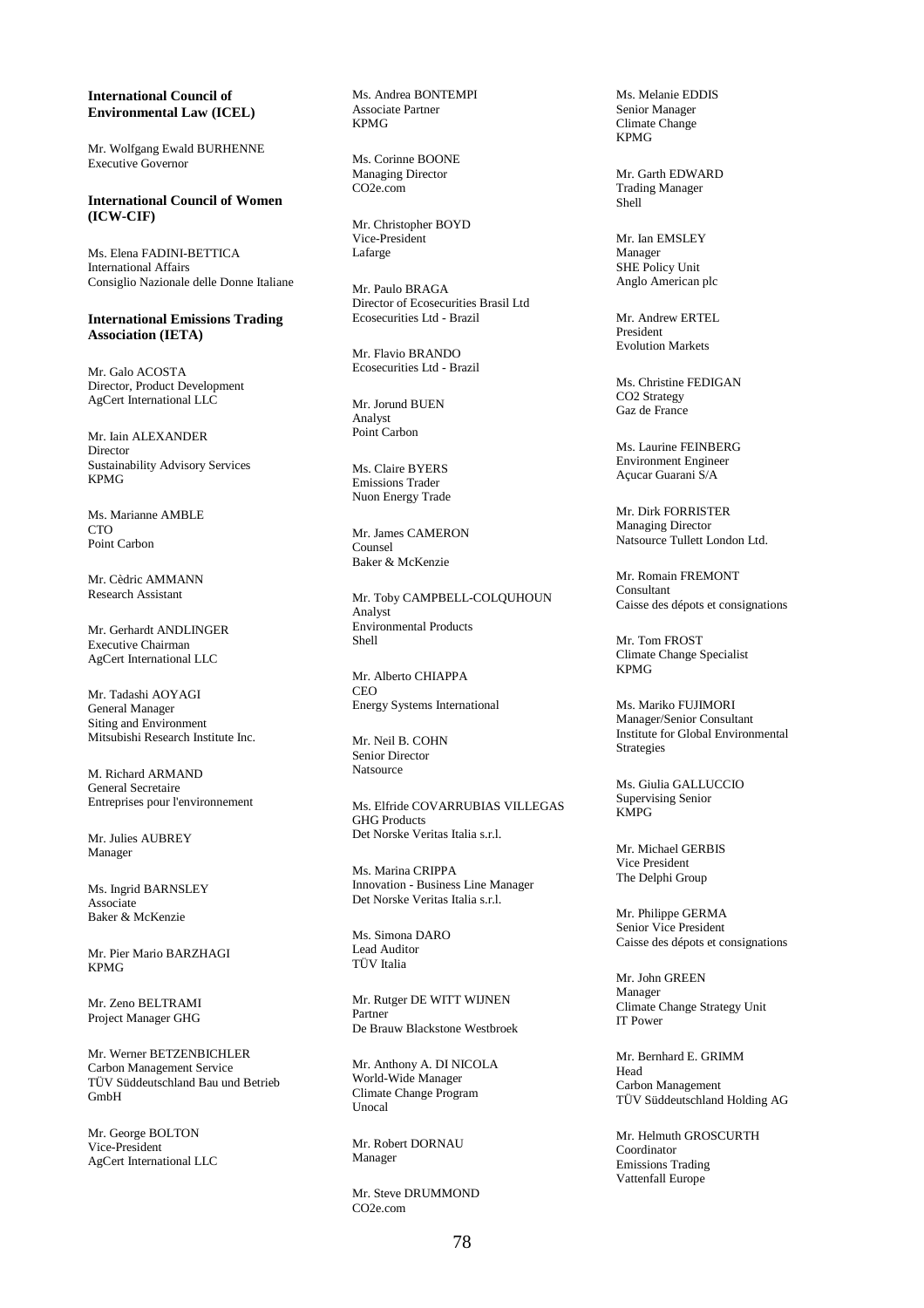Ms. Eva HALVORSEN Senior Information Officer Det Norske Veritas

Mr. Henk HARMSEN Senior Consultant International Sustainablity Network KPMG Global Sustainability Services

Ms. Jeniffer HARWOOD **Director** International Development The Delphi Group

Mr. Peter HAWKES Associate Baker & McKenzie

Ms. Deidre HERBST ESKOM

Mr. Anthony HOBLEY Senior Associate Baker & McKenzie

Mr. Timo HOLZBORN Advocate Nörr Steifenhofer Lutz

Mr. David HONE Adviser Group Climate Change Shell International

Mr. Samy HOTIMSKY Environmental Consultant

Ms. Emma JOHANSSON Emissions Trader Business Development and Emissions Trading/Corporate R&D and Environment RWE Trading

Mr. Arne JAKOBSEN Executive Vice President, Scandinavia GreenStream Network Ltd

Mr. Jed JONES Senior Manager Climate Change KPMG

Mr. Hnas Jörg KALTENBRUNNER Managing Director Andlinger & Comapny, Inc.

Mr. Abyd KARMALI **Director** ICF Consulting

Mr. Thomas KLEISER GHG Auditor TÜV Süddeutschland Bau und Betrieb GmbH

Mr. Reidulf KLOVNING Project Manager Environment and Emissions Trading Corporate HSE **STATOIL** 

Mr. Markus KNÖDLSEDER GHG Auditor TÜV Süddeutschland Holding AG

Mr. Ludwig KONS Emission Trader RWE Trading GmbH

Mr. Eric KOUDIJS Senior Manager KPMG Global Sustainability Services

Ms. Kija KUMMER Communications Manager

Ms. Céline LAUVERJAT Assistant Vice President Caisse des dépots et consignations

Mr. Michael LEHMANN GHG Auditor International Climate Change Services Det Norske Veritas

Mme Irma LUBRECHT Société générale de surveillance

Mr. Steve MAGIDA Director AgCert International LLC

Mr. Paolo MARCONE Manager Industry Services TÜV Italia

Mr. Andrei MARCU President and CEO

Ms. Nina MARENZI Analyst Natsource Tullett London Ltd.

Mr. Jordan MCBEAN President and CEO Certified Emissions Reductions

Ms. Anna MCCANN Associate Baker & McKenzie

Mr. Douglas MILNE Technical Manager Det Norske Veritas

Mr. Michael MOLITOR CEO Carbon Management Group

Ms. Gaelle MONTEILLER Senior V.P. Public Affairs and Environment Lafarge

Ms. Lucy MORTIMER Associate Vice President CO2e.com

Mr. Thomas MÜLLER Programme Manager GreenStream Network

Mr. Justin MUNDY Senior Adviser Global Markets Deutsche Bank

Mr. Sumie NAKAYAMA Manager J-POWER

Mr. Charles NICHOLSON Group Senior Adviser British Petroleum Company

Mr. Lasse NORD Senior Vice President Climate Change and Environment Norsk Hydro ASA

Mr. Christopher NORTON Partner Baker & McKenzie

Mr. Klaus NÜRNBERGER GHG Auditor TÜV Süddeutschland Holding AG

Mr. Jussi NYKANEN Executive Vice-President and Partner Manager Green Stream Network Oy

Mr. Takuya OHGUSHI Manager PriceWaterhouseCoopers - Japan

Ms. Manuela OJAN Environmental Engineer Toyota Motor Europe

Mr. Yutaka OKAYAMA Division Co-ordinator Environmental Affairs Division Toyota Motor Europe

M. Wolfgang ORTLOFF Greenhouse Gas Risk Solutions Swiss Re

Ms. Roon OSMAN Environmental Products Analyst Shell Trading

Ms. Leslie PARKER **Director** Renewable Energy

Ms. Lisa PARKER Environmental Policy Adviser Global Environmental Issues Team British Petroleum Company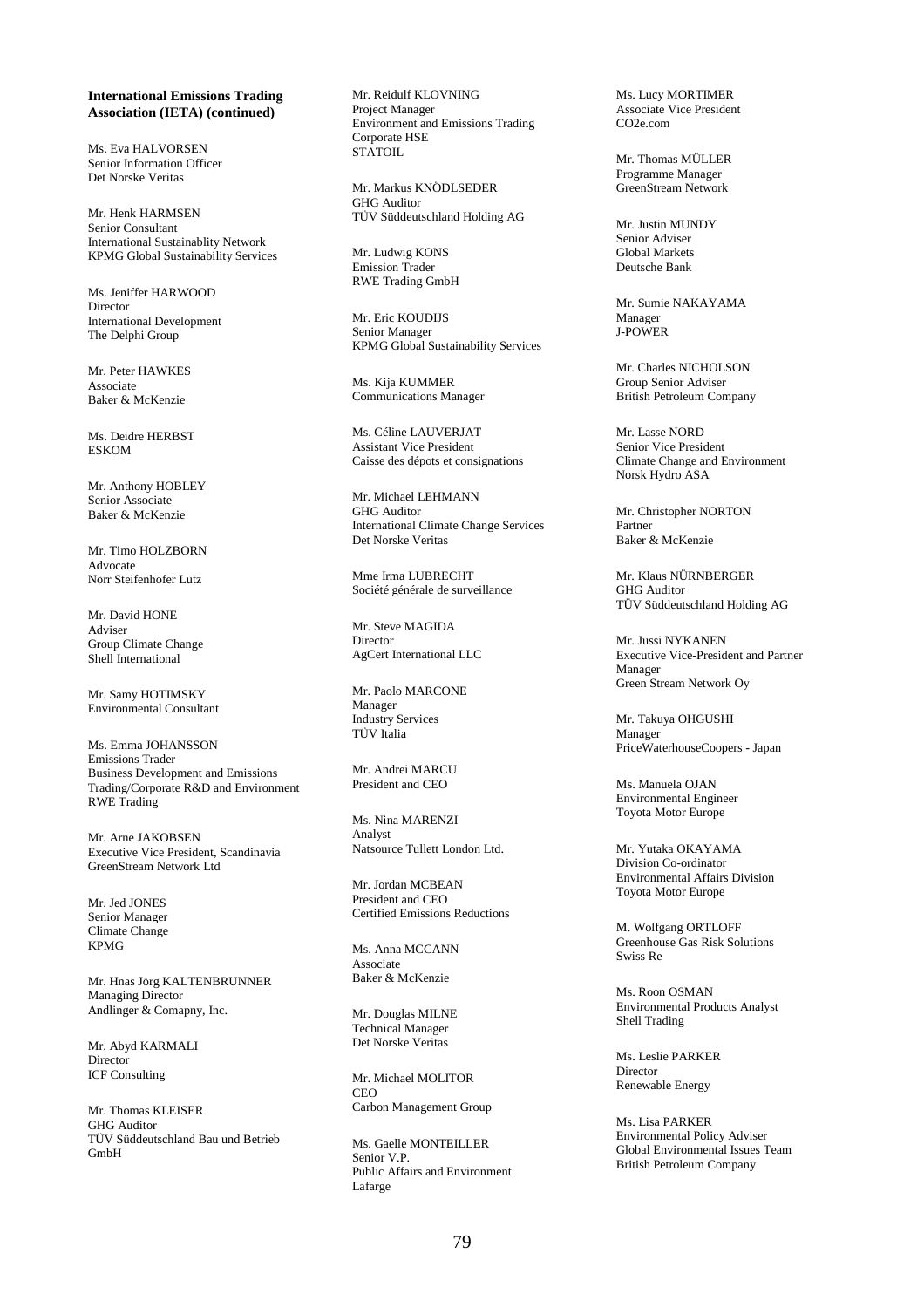Mr. Arthur PELCHEN Senior Consultant PriceWaterhouse Coopers

Mr. Leo PERKOWSKI CDM Programme Manager AgCert International LLC

Mr. Andrew PETERSON Partner PriceWaterhouseCoopers Australia

M. Gareth PHILLIPS Société générale de surveillance

Mr. Laurent PIERMONT Director Société forestière

Mr. Giancarlo PIREDDU Director PriceWaterhouseCoopers - Milan

Mr. Justin PORTELLI COO-Australiasia Carbon Management Group

Ms. Wendy POULTON Corporate Consultant Strategic Environment ESKOM

Ms. Myfanwy PRICE-JONES Senior Consultant ICF Consulting

Mr. Mark PROEGLER Director Business Development BP America Inc.

Ms. Antonia ABAD PUERTOLAS Member of Environmental Team ENDESA

Mr. Johan PYPE Senior Consultant Carbon Management TRACTEBEL

Mr. Kristian RAJAKALTIO Manager Climate Change Services Carbon Management Group

Ms. Liv RATHE Director Business Development Norsk Hydro ASA

Mr. John ROBERTS Senior Adviser Canadian Affairs

Mr. Alexander RÖDER Senior Energy Analyst Cemex Trademarks Worldwide Ltd. Mr. Trygve ROED-LARSEN Senior Vice President Det Norske Veritas

Ms. Myriam RONDET Director Caisse des dépots et consignations

Ms. Nathalie ROTH Greenhouse Gas Services Evolution Markets

Mr. Robert ROUTLIFFE Manager Emission Trading DuPont

Mr. Michael RUMBERG Head of Division CDM/JI TÜV Süddeutschland Bau und Betrieb GmbH

Mr. Douglas RUSSELL Managing Director Natsource LLC

Mr. Clara SATTLER DE SOUSA Dpl. Phys. Max-Planck Institut

Mr. Akira SEKINE Det Norske Veritas

Mr Gudmundur SIGUPTHOPSSON Senior Vice President Det Norske Veritas

Mr. Anders SKOGEN Analyst

Mr. Paul SOFFE Manager Project Developmet EcoSecurities Ltd.

Ms. Nicola STEEN Vice President - Transaction Specialist CO2e.com

Mr. Jean-Claude STEFFENS **Director** International Public Affairs TRACTEBEL

Mr. Gray E. TAYLOR Partner Environmental Group Davies, Ward & Beck LLP

Mr. Einar TELNES Technical Director Climate Change Services Det Norske Veritas

Mr. Russell v. THORNTON Managing Director Environmental Det Norske Veritas

Mr. Gaetano TRIZIO Regional Manager South Europe **Certification** Det Norske Veritas Italia s.r.l.

Mr. Tommi TYNJÄLÄ Executive Vice President Green Stream Network Oy

Ms. Tanya TYNJÄLÄ DE MOSCOSO Executive Assistant Green Stream Network Oy

Mr. David UNGAR Vice President Business Development Evolution Markets LLC

Mr. Jan VAN DER KOLK Partner International Sustainability Network KPMG Global Sustainability Services

Mr. Marco VAN DER LINDEN Project Manager SGS AgroControl

Mr. Giorgio VICINI Director FEEM Servizi Srl Fondazione Eni Enrico Mattei

Mr. Paul VICKERS Managing Director Natsource Asset Management Corp.

Mr. Benedikt VON BUTLER Associate Evolution Markets

Mr. Christiaan VROLIJK Policy Analyst IT Power

Mr. Sebastiaan Pepijn WALHAIN Manager Environmental Products Nuon Energy Trade

Mr. Christopher WALKER Manging Director Swiss Re

Ms. Calliope WEBBER Adviser Gas Environmental Policy and Planning World Bank/International Finance Corporation

Ms. Manja WELZEL Administrator Certification Body Climate and Energy TÜV Süddeutschland Holding AG

Mr. Sara WHITE Senior Consultant IT Power

Mr. Martijn WILDER Partner Baker & McKenzie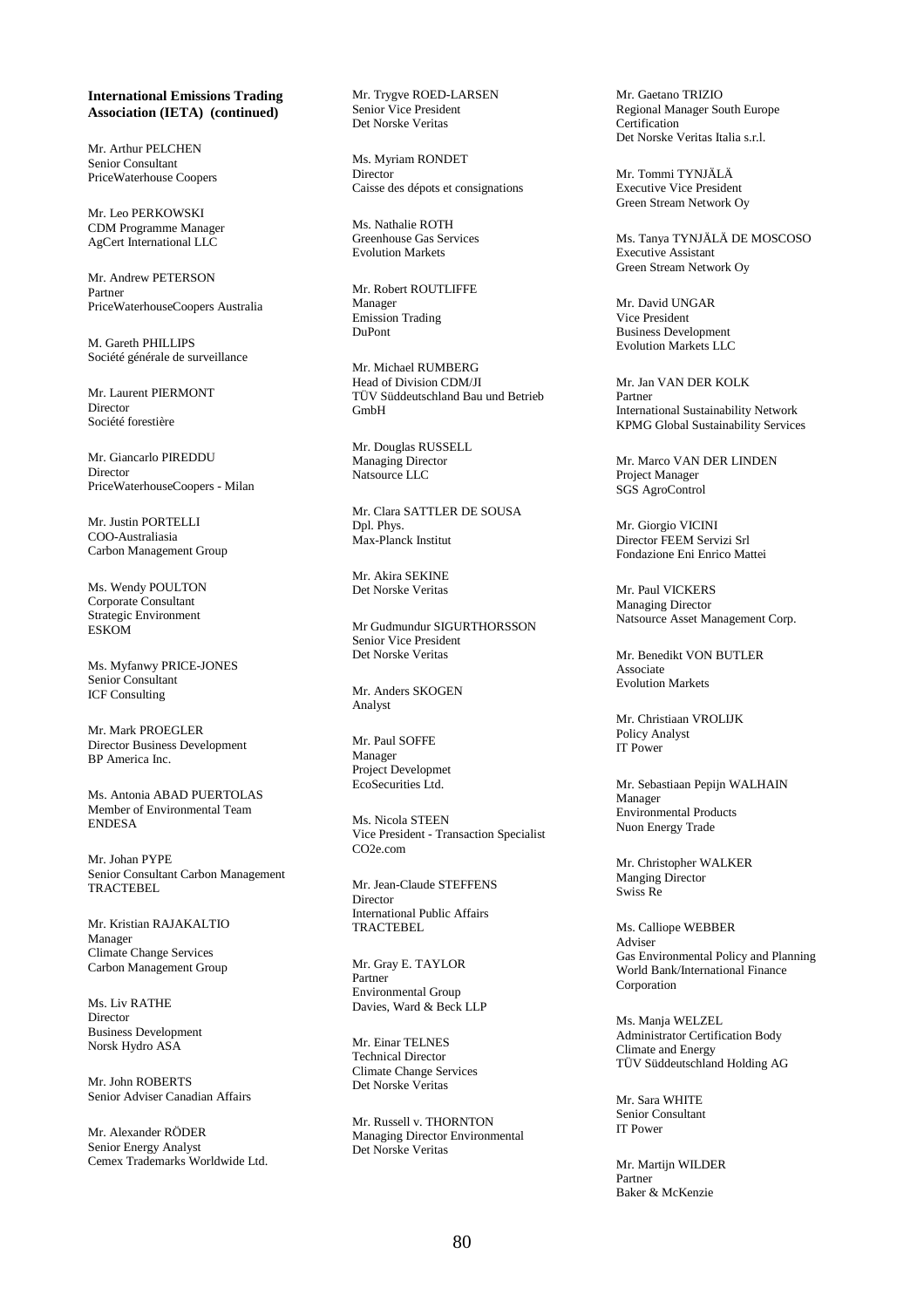Ms. Monique WILLIS Associate Baker & McKenzie

Mr. Michael WRIGLESWORTH Senior Adviser European Affairs Climate Change Working Group

Mr. Kazuhito YAMADA Manager, Global Environment Research Group Environment Department Pacific Consultants Co. Ltd.

Ms. Mayumi YOSHIDA Senior Staff PriceWaterhouseCoopers - Japan

Mr. Imtiaz AHMAD Energy, Marketing & Trading BHP Billiton Marketing

Mr. Angela MINEO Branding and Communication Det Norske Veritas Italia s.r.l.

Mme Ross AOYAMA Project Manager Natsource Japan Co. Ltd.

Mr. James ATKINS Partner Vertis Environmental Finance

Mr. Barna BARATH Partner Vertis Environmental Finance

Mr. Louise BARKLI Manager ICAP Energy AS

Mr. Paul BODNAR Adviser and Board Member Vertis Environmental Finance

Mr. Damien BOROT Directeur du Développement Caisse des dépots et consignations

Ms. Lisa M. CAMPBELL Senior Project Manager URS Corporation Ltd.

Mr. Donato CAMPOREALE Manager URS Milan

Mr. Josh CARMODY Senior Associate Baker & McKenzie

Mr. Vito CARUSO GHG Manager ENI

Mr. Jack COGEN President Natsource LLC

Mr. Robert DE BOER Emissions Trader Nuon Energy Trade

Ms. Rose DE LANNOY Corporate Coordinator Climate Tractebel S.A

Mr. Thierry DESVIGNES Chef de Département ICDC

Mr. Christophe DI MARCO Chargé de Mission Europe Caisse des dépôts et consignations

Mr. Alberto EICHHOLZER Manager FIN OPI SPA- Gruppo San Paolo IMI

Ms. Elvira ELSO TORRALBA ENDESA

Mr. Uwe ERLING Attorney at Law Nörr Steifenhofer Lutz

Mr. Pablo FERNANDEZ GUILLEN Member of the Climate Change ENDESA

Mr. Paolo FOBELLI Sustainable Development ENI

Ms. Rosanna FUSCO Environmental Development ENI

Ms. Cécile GIRARDIN Consultant ERM

Mr. Olivier GREMONT Caisse des dépôts et consignations

Mr. Renato GROTTOLA Market Director Det Norske Veritas Italia s.r.l.

Mr. Albert HAYEM Adjoint au directeur du département Caisse des dépots et consignations

Mr. Claes HEDENSTROEM Vattenfall

Ms. Ines HORWART Competence Center Electrabel

Mr. Giuseppe IORIO Environment Manager ENI

Mr. Jim MCAULIFFE Executive Director Revesco Group Limited

Mr. Stewart MCCARTHY Senior Consultant ERM

Mr. Raimund MEILE Finance and Control Holcim

Mr. Riccardo MERCURI SD Projects ENI

Mr. Mark MEYRIK EDF Energy Merchants Limited

Mr. L. M. MUZELENGA Managing Director Tazama Pipelines Limited

Mr. Stefan NIESLER Emissions Trader RWE Trading GmbH

Mr. Naseem PANKHIDA Manager KPMG

Ms. Federica RANGHIERI Partner  $\mathbf{D}$   $\mathbf{R}$   $\mathbf{A}$  or  $\mathbf{R}$ 

Ms. Caroline REID Manager FIN OPI SPA- Gruppo San Paolo IMI

Mr. Maurizio SCARAVAGGI Responsible for Product Development Electra Italia Spa

Mr. Syd SHEA Professor Notre Dame University Perth

Mr. François SIT ICDC

Mr. Lee SOLSBERY Director Global Energy and Environment Environmental Resources Management

Mr. Nils STEINBRECHER Head Energy and Climate Change Services ERM Lahmeyer International GmbH

Mr. Marc STUART Director, North America and Asia EcoSecurities Ltd.

Mr. Geza TATRALLYAY Partner MAVA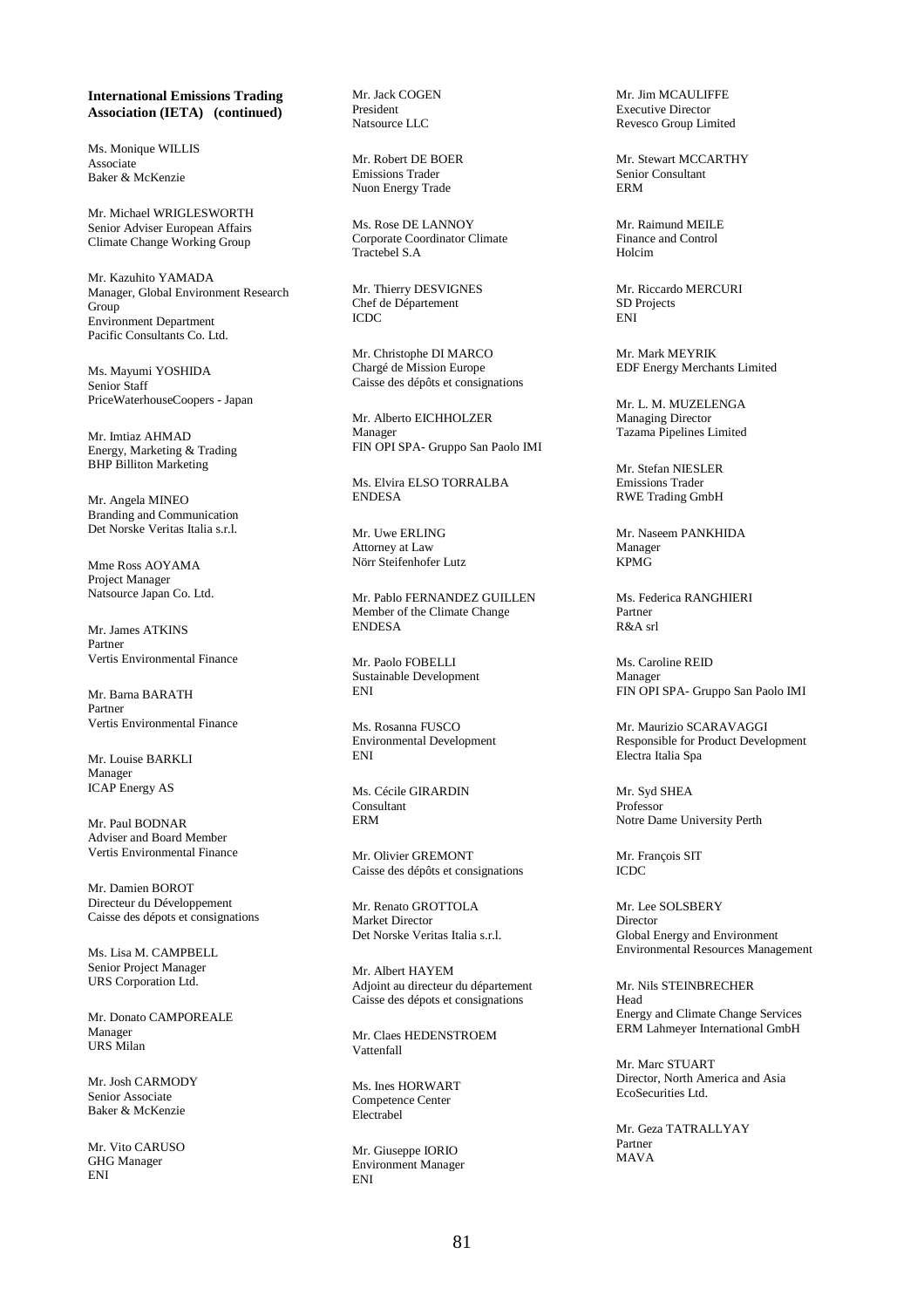Ms. Camilla TAYLOR Emissions Trading Associate Vertis Environmental Finance

Mr. Simone TONON Manager URS Milan

Mr. James VAN ALSTEIN Intern CO2e.com

Ms. Mireille VAN STAEYEN Group Control and Consolidation Tractebel S.A

Mr. Bruno VANDERBORGHT Vice President Holcim

Ms. Constantine ZEPOS Director Business Development Forexster

Ms. Ivana CEPON Technical Coordinator MGM International

Sr. Fabián GAIOLI Project Manager MGM International

Mr. Matthew VARILEK Director Emissions Markets Analysis Natsource LLC

Mr. Jari VÄYRYNEN Operations Analyst World Bank

Mr. Ben ATKINSON

Mr. John MARLOW Principal Business Council of Australia

Mr. Marco MONROY President MGM International

Mr. Adam KIRKMAN Manager Environment & Sustainability Ernst & Young - Sydney

Mr. Pietro ITALIANO Director Ecoenersetics

Mr. Zsolt LENGYEL Managing Partner Project Leonardo Ltd

Mr. Jesse UZZELL Researcher Climate Change Strategies Det Norske Veritas

Mr. Rodrigo SALES Partner Baker &McKenzie

Ms. Isabel ALEGRE Assistant to the Fund Manager Carbon Finance Unit World Bank

Ms. Mina GULI Counsel ESSD and International Law World Bank

Mr. Pedro MOURA COSTA Managing Director EcoSecurities Ltd.

Ms. Emanuele SEVÀ Client Management Manager Det Norske Veritas Italia s.r.l.

Ms. Ombretta FAGGIANO Associate Baker McKenzie

Mr. Pierfrancesco FEDERICI Baker McKenzie

Mr. Abhishek KUMAR MISHRA Business Analyst Shell Global Solutions International

Mr. Giacomo MARTIGNON Associate McKinsey & Company

Mr. Stijn SANTEN Global Business Manager Shell Global Solutions International

Mr. Casper VAN DER TAK General Manager NCC Consultancy

Mr. Giovanni MARCHESI Area Sales Manager Monsanto Agricultura Italia SpA

Mr. Evan A. ARD

Mr. Alexander RAU Oxford University

Mr. Mark WOODWARD Regulation & Compliance Policy Manager IPE

Mr. James POINTON Vice President Morgan Stanley UK Limited

Mr. Mark MEYRICK Manager Renewables & Emissions Trading EDF Energy Merchants Limited

Mr. Jason PEGLEY Head of Utility Markets IPE

**International Federation of Industrial Energy Consumers (IFIEC World)** 

Mr. David GILLETT The Paper Federation of Great Britain

#### **International Fertilizer Industry Association (IFA)**

Ms. Kristen Elizabeth SUKALAC Head of Information and Communications

# **International Forestry Students' Association (IFSA)**

Mr. Aldo COMPAGNONI

Ms. Anniina KOSTILAINEN President

Mr. Outi ORENIUS

Ms. Chloe MONTA

Ms. Amy DAVIDSON

Mr. Marion HERGARTEN

Mr. Nils JANSSEN

Ms. Anne REICHGELT

Mr. Matthias BALDUS

# **International Gas Union (IGU)**

Mr. Bert PANMAN Chairman/Director Gastransport Services

Mr. Rob APROOT **Secretary** 

Mr. Luigi SCOPESI President Italian Gas Association

Mr. Angelo RIVA SNAM Rete Gas

Mr. Jeffrey Mark SEISLER Executive Director European Natural Gas Vehicle Association

Mr. Massimo RIVARA Director ENI

Mr. Flavio MARIANI Head Marketing ENI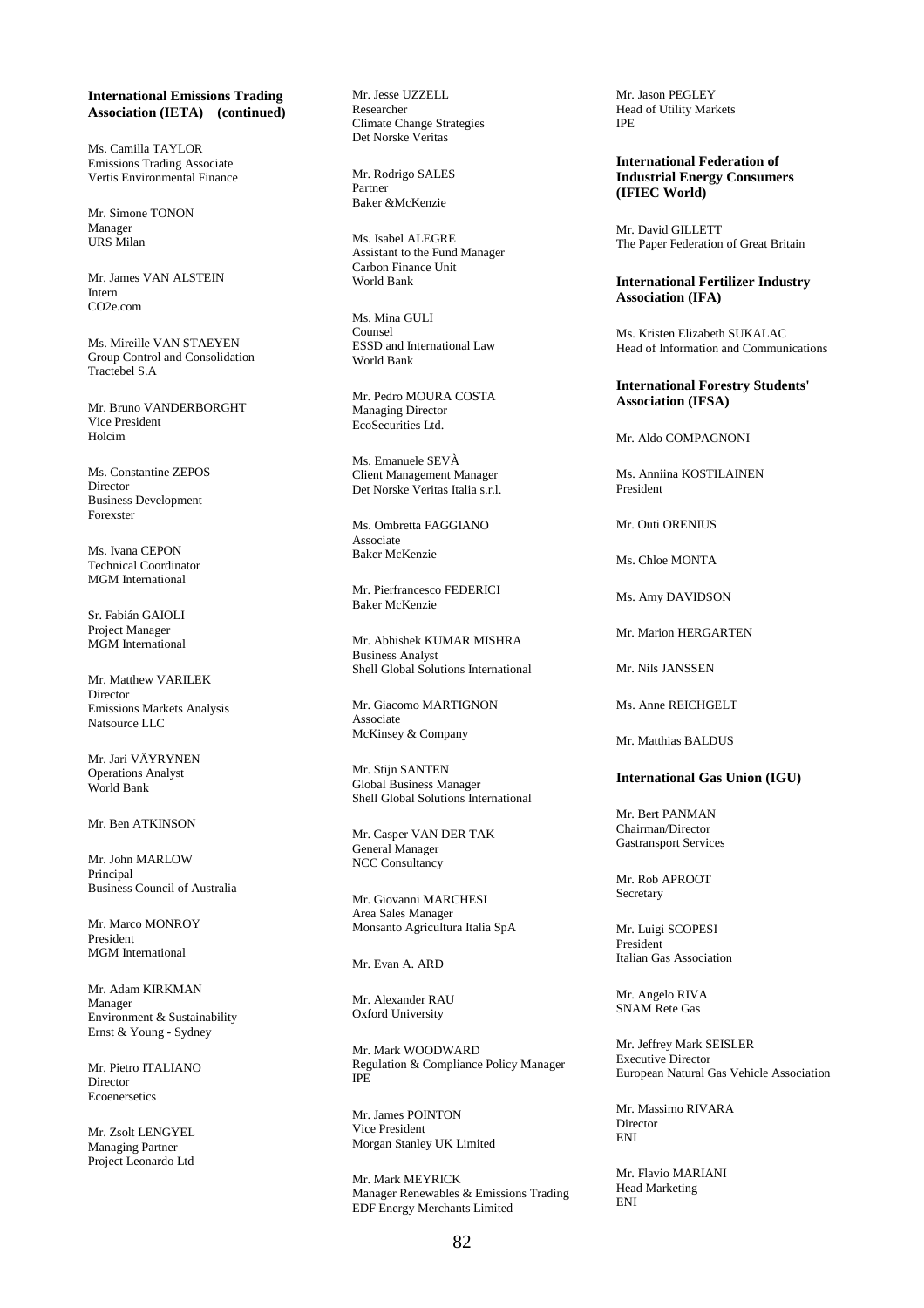# **International Gas Union (IGU) (continued)**

Mr. Ivan DORDOLO ENI

Mr. Antonio FORNABAIO ENI

Mr. R. YAGNIK General Manager Gas Authority of India Ltd.

Mr. Peter K. STORM Secretary General

Ms. Lisbeth KOEFOED Assistant to Secretay General

Mr. Jorge DOUMANIAN Technical Director Gas Natural Ban

### **International Institute for Applied Systems Analysis (IIASA)**

Mr. Leen HORDIJK Director

Mr. Sten NILSSON Deputy Director Forestry Project

Mr. Nebojsa NAKICENOVIC Project Leader Transitions to New Technologies

Mr. Markus AMANN Leader Transboundary Airs Pollution

Mr. Günther FISCHER Leader Land-Use Change Project

Mr. Mahendra SHAH Researcher Land-Use Change Project

Mr. Leo SCHRATTENHOLZER Leader Environmentally Compatible Energy Strategies

Mr. Keywan RIAHI Researcher ECS Project

Ms. Susan E RILEY Manager Office of Sponsered Research

Mr. Michael OBERSTEINER Research Scholar Forestry Project

# **International Institute for Environment and Development\* (IIED)**

Ms. Hannah REID Programme Assistant Climate Change

Mr. Laurel MURRAY

Ms. Fanny MUTEPFA ZERO

Ms. Dorothy MANUEL ZERO

Mr. Evans KITUYI Climate Change Policy Programme African Centre for Technology Studies

Mr. Andrew Mark SIMMS Correspondent New Economics Foundation

Ms. Nahida KARIM

Mr. Shahjahan PRANIK

Mr. Barry SMIT Professor Department of Geography University of Guelph

Ms. Melanie PARKINSON Department of Geography University of Guelph

Mr. Joel B SMITH Climate Change Adaptation Stratus Consulting Inc.

### **International Institute for Sustainable Development (IISD)**

Mr. Dennis CUNNINGHAM Project Manager Climate Change and Energy

Mr. Jo-Ellen PARRY Manager Climate Change and Energy

Mr. John DREXHAGE Director Climate Change and Energy

Ms. Anne HAMMILL Project Manager Climate Change and Energy

Ms. Jodi BROWNE Project Manager Climate Change and Energy

Ms. Carolyn LUCE Associate

Mr. Jeff PASSMORE

Mr. Christophe Pascal Oliver BOURILLON-GIRARD Vice-President of Energy and Environment Public Affairs Iogen Corporation

Ms. Asmita BHARDWAJ Earth Negotiations Bulletin

# **International Network for Sustainable Energy (INFORSE)**

Mr. Krishnaswamy RAGHAVAN Samsoe Energy and Environment Office

#### **International Organization for Standardization (ISO)**

Mr. Kevin BOEHMER Secretary ISO TC207/WG 5 (Climate Change) Canadian Standards Association

# **International Petroleum Industry Environmental Conservation Association (IPIECA)**

Mr. Leonard BERNSTEIN Environmental Consultant L.S. Bernstein & Associates L.L.C.

Ms. Georgia A. CALLAHAN General Manager Global Policy and Strategy Chevron Texaco Corporation

Mr. Frede CAPPELEN Senior Adviser Environment STATOIL.

Mr. Brian P. FLANNERY Science Strategy and Programmes Manager Environment and Safety Exxon Mobil Corporation

Mr. Robert GRECO Director of Global Climate Change American Petroleum Institute

M. Alain HEILBRUNN Director of European Affairs TotalFinaElf

Mr. Michael MCMAHON Health Safety and Environment British Petroleum Company

Mr. John SHINN Staff Engineer Chevron Research & Technology Company

Mr. Tim STILEMAN Project Manager

Mr. Richard M. SYKES Group Environmental Adviser Shell International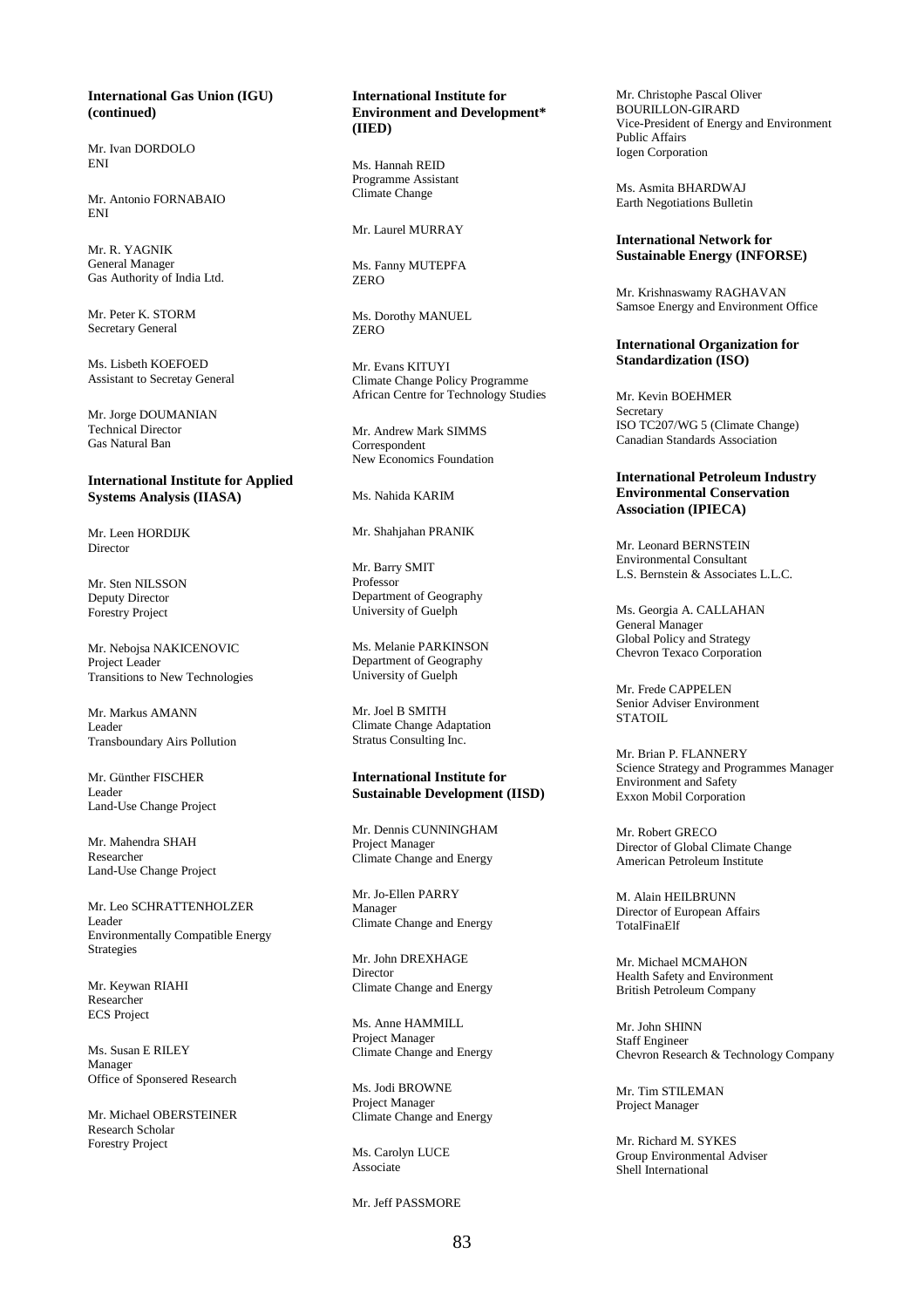# **International Petroleum Industry Environmental Conservation Association (IPIECA) (continued)**

Mr. Wishart ROBSON International Manager EHS Nexen Inc

Mr. Arne RANNESTAD Senior Adviser Environment **STATOIL** 

### **International Policy Network (IPN)**

Ms. Kendra OKONSKI Director Sustainable Development Project

Mr. Julian H. MORRIS Director

Mr. Barun MITRA Director Liberty Institute

Mr. Andrew KENNY University of Cape Town

Mr. Dominic STANDISH Fellow

Mr. Carlo STAGNARO Fellow

Mr. Paul REITER Insectes et Maladies Infectioux Institut Pasteur

Mr. Martin AGERUP Fellow

Mr. Martin LIVERMORE Fellow

# **International Rivers Network (IRN)**

Mr. Patrick MCCULLY Campaigns Director

Ms. Barbara HAYA Researcher

**International Society of Biometeorology (ISB)** 

Mr. Ian B. BURTON President

**International Union of Railways (UIC)** 

Mr. Paul VÉRON Communications Director

Ms. Liesbeth DE JONG Press Relations and Communications Adviser

Mr. Gunther ELLWANGER Director Economics, Finance and Environment

Mr. Mads BERGENDORFF Senior Environmental Adviser

Ms. Margrethe SAGEVIK Project Manager Sustainable Mobility

Mr. Raimondo ORSINI Head of Environmental Department UIC - Trenitalia

Mr. Luigi CONTESTABILE Environmental Adviser UIC - Trenitalia

Ms. Eugenia PORCELLI Environmental Adviser UIC - Trenitalia

Mr. Rolf TUCHHARDT Assistant to Executive Director Community of European Railways

Ms. Julia MACIOTI Senior Adviser Press Relations and Communication Community of European Railways

Ms. Susana MARTINS International Affairs Manager The Union of the European Railway Industries

Ms. Annika NIEROBISCH International Affairs Manager The Union of the European Railway Industries

Mr. Robin WRIGHT Transport Corresondent/Editor Financial Times

Mr. Peter WIEDERKEHR OECD Environment Directorate

Mr. Pier Francesco FERRAZZINI The Union of the European Railway Industries

Mr. Stefano FERRAIUOLO The Union of the European Railway Industries

Mr. Steven CERVELLO The Union of the European Railway Industries

Mr. Giovanni PANDOLFO The Union of the European Railway Industries

Ms. Cristina CUSANI The Union of the European Railway Industries

Ms. Gabriella GIAMPÀ The Union of the European Railway Industries

Mr. Michael SCHEMMER Chairman Transport and Environment The Union of the European Railway Industries

Mr. Marcel VERSLYPE Chairman Economics, Finance and Environment

Mr. Lars JOHANSSON Environmental Manager

Mr. Francesco MAURO UIC - Trenitalia

Mr. Antonio LAGANA Head Trenitalia system safety UIC - Trenitalia

Mr. Domenico ASTARITA Programme Manager Environment and Occupational Safety UIC - Trenitalia

Mr. Pasquale DEL NORD Environmental Expert UIC - Trenitalia

Mr. Luca FRATINI Environmental Expert UIC - Trenitalia

Mr. Robert WRIGHT Transport Correspondent Financial Times

Mr. Robin Christopher CARRUTHERS Lead Transport Economics World Bank

Mr. Lewis FULTON Senior Transportation Energy Specialist International Energy Agency

Ms. Elena MONTAFIA

Ms. Michele ORSINI

Ms. Monica GIARDA

Mr. Gianni DI GIANGIACOMO

# **Interstate Natural Gas Association of America (INGAA)**

Ms. Lisa Suzanne BEAL Director Environment and Construction Policy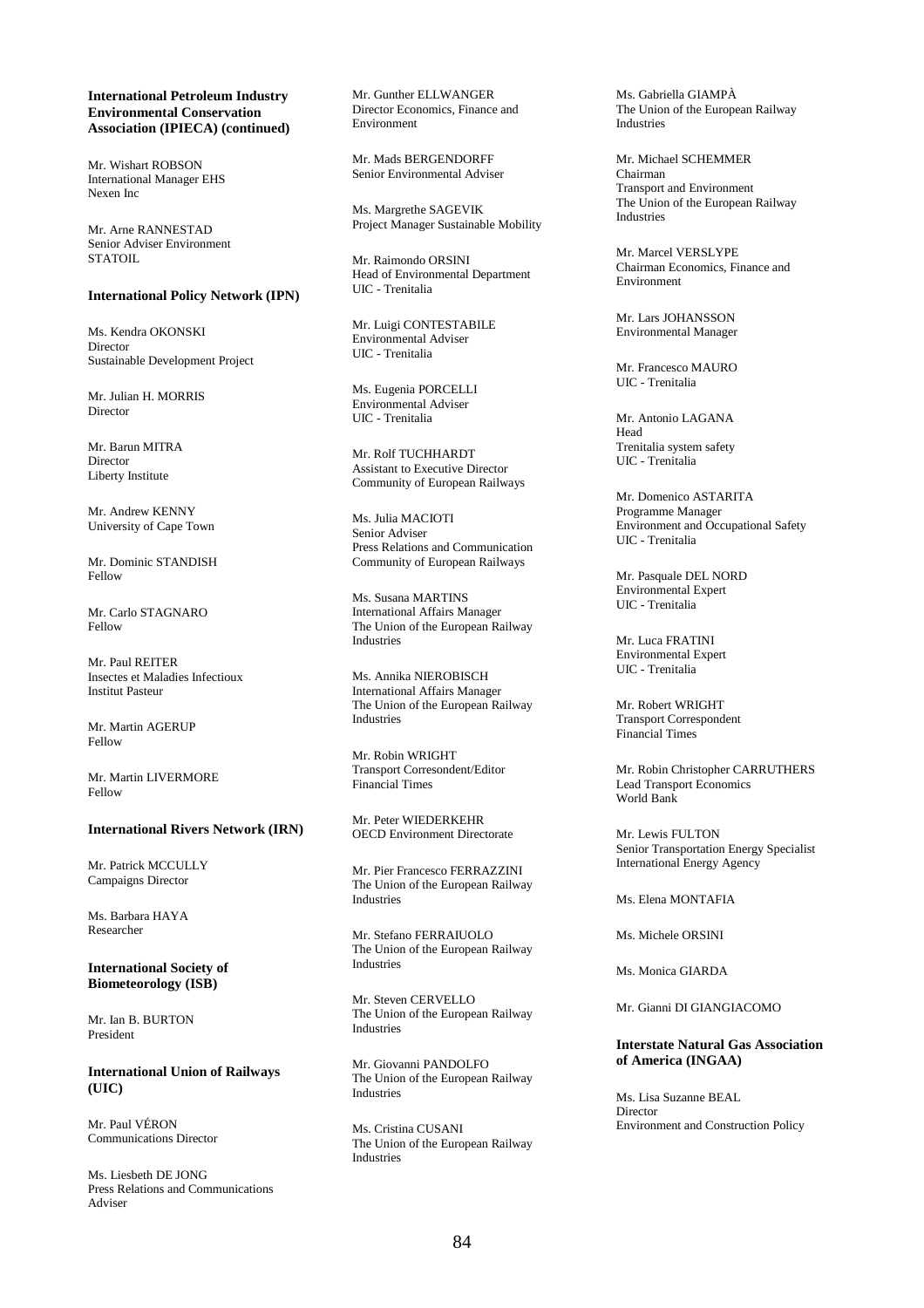# **Interuniversity Research Centre for Sustainable Development (CIRPS)**

Mr. Enrico BOCCI CIRPS Phd Student

# **Japan Atomic Industrial Forum, Inc. (JAIF)**

Ms. Kaoru KIKUYAMA Director International Programme

Ms. Yuko WADA International Policy and Planning

### **Japan Center for Climate Change Actions (JCCCA)**

Ms. Kyoko KAWAJIRI Project Coordinator

#### **Japan Electrical Manufacturers' Association (JEMA)**

Mr. Satoshi SADAKIYO

Mr. Kiyoshi SAITO Head Environmental Department

Mr. Tatsuo YAMAMOTO

# **Japan Environmental Council (JEC)**

Ms. Yukari TAKAMURA Associate Professor Faculty of Humanities and Social Sciences Shizuoka University

#### **Japan Fluorocarbon Manufacturers Association (JFMA)**

Mr. Yasuo OKUMURA Chief of Steering Committee

Mr. Yukio WATANABE Chief Environment and Technology Committee

Mr. Hiroshi MORITA Secretary General

Ms. Toshi OKUMURA Member Environment and Technology Committee

# **Japan Industrial Conference for Ozone Layer Protection (JICOP)**

Mr. Akira OKAWA Director Science and Technology

#### **Japan International Forestry Promotion and Cooperation Center (JIFPRO)**

Mr. Noriyuki KOBAYASHI Chief Researcher Research Department Japan Forest Technology Association (JAFTA)

Mr. Akihiko NEMOTO Researcher Research Department Japan Overseas Plantation Center for Pulpwood

## **Johns Hopkins University, Paul H. Nitze School of Advanced International Studies (SAIS)**

Mr. Ricardo BAYON Non-Resident Fellow New America Foundation

Mr. Joshua BUSBY Research Fellow Foreign Policy Studies The Brookings Institution

Mr. Lee LANE Executive Director Americans for Equitable Climate Solutions

Mr. David A. MICHEL Senior Associate

Ms. Katrien MAES Programme Manager

#### **Keidanren**

Mr. Teruaki MASUMOTO Executive Vice President Siting & Environment Tokyo Electric Power Company

Mr. Michihiko SUZUKI Manager Corporate Environment and Safety Asahi Glass Co. Ltd.

Mr. Kunihiro NISHIKAWA Deputy General Manager Daiwa Security SMBC

Mr. Tadashi KOTAKE Group Leader Environment Department Japan Automobile Manufacturers Association Inc.

Mr. Kiyokazu MATSUMOTO General Manager Environment Department The Japan Gas Association

Mr. Toshio OHASHI Deputy General Manager Environment Department The Japan Gas Association Mr. Makoto KATAGIRI Executive Vice-President Natsource Japan Co. Ltd.

Mr. Yasuhide FUKATSU General Manager Raw Materials Business Division Mitsui and Company, Ltd.

Mr. Kentaro YABE Manager Raw Materials Business Division Mitsui and Company, Ltd.

Mr. Masato ICHIMIYA Senior Strategist Environment Project Center Mitsui and Company, Ltd.

Mr. Tetsuya TAMURA Principal Researcher Eco-Design NEC Laboratories

Mr. Shinici TSUCHIDA Senior Engineer Environment Management Group, Environment and Safety Department Nippon Oil Corporation

Mr. Kazuhisa FUJIYAMA Manager Environment Management Group, Environment and Safety Nippon Oil Corporation

Mr. Katsuhiko KOTANI General Manager Environmental Affairs Division Nippon Steel Corperation

Mr. Masahiko SUENAGA Senior Manager Nippon Steel Corperation

Mr. Shuzo MAEDA General Manager Osaka Gas Company, Ltd

Mr. Tadashi YAMAMOTO Deputy General Manager Osaka Gas Company, Ltd

Mr. Ryuzo YAMAMOTO General Manager Global Environment Department Sumitomo Corporation

Mr. Takahiro YANO Manager Commodity Business Department Sumitomo Corporation

Mr. Hideya KUSANO Environment Department Tokyo Electric Power Company

Mr. Masanori KOMORI Manager Tokyo Electric Power Company - London **Office**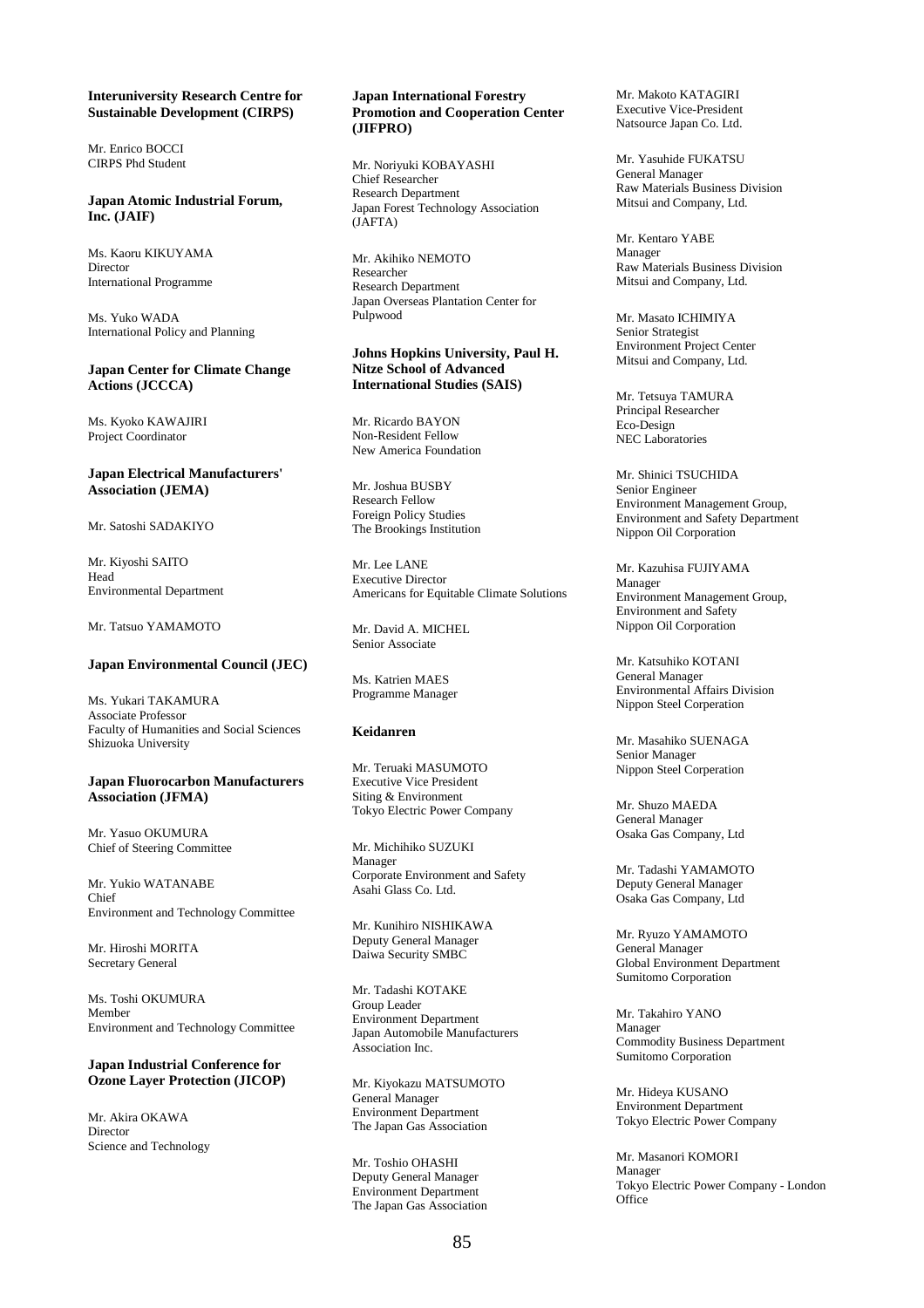# **Keidanren (continued)**

Mr. Masayuki NOZAKI Project General Manager Government Affairs Department Toyota Motor Corporation

Ms. Masayo HASEGAWA Project Manager Environmental Affairs Division Toyota Motor Corporation

Mr. Tatsunori KAIDEN Greenhouse Gas Business Team, Environmental Business Development Group, Energy Department Toyota Tsusho Corporation

Mr. Hideo TAKAHASHI Director Environment, Science & Technology Bureau

Mr. Yasukiyo HORIUCHI Environment, Science and Technology Bureau

Mr. Kazuo IMADA Director Technical Affairs Department Japan Chemical Industry Association

Mr. Yoshihiro ANDO Assistant Manager Environmental Affairs Division Toyota Motor Corporation

Mr. Keiichi MITOBE General Manager Environment and Safety Planning Office Honda Motor Company

Mr. Hiroshi YAMASHITA Manager Honda Motor Company

Ms. Asami ASAINA Senior Staff Environment and Safety Plannig Honda Motor Company

Mr. Kyohei MORITA Director European Recycling Center Honda Motor Europe Ltd.

Mr. Chris ROGERS Head of Corporate Affairs Public Relations Division Honda Motor Europe Ltd.

Ms. Makiko ITO Assistant Manager Environmental Affairs Department Tokyo Gas Co. Ltd.

Mr. Hidefumi NODA Manager Global Environment Sumitomo Corporation

# **Kiko Network**

Ms. Mie ASAOKA President

Ms. Kimiko HIRATA International Coordinator

Ms. Natsumi SASAMOTO

Mr. Hiroshi OHTA Member

**Klima-Bündnis/Alianza del Clima e.V.** 

Ms. Gotelind ALBER Director European Secretariat

Ms. Lioba ROSSBACH DE OLMOS European Secretariat

Ms. Claudia SCHURY European Secretariat

Ms. Silva HERRMANN Project Manager European Secretariat

Mr. Thomas BROSE Senior Expert European Secretariat

Mr. Andreas KRESS Expert Forestry European Secretariat

Mr. Heiner VON LUEPKE

Mr. Marcel HEIRES

Mr. Joachim LORENZ City councillor City of Muenchen

Mr. Jaap WARNERS City councillor City of Gouda

Mr. Walter MEDINGER Amt für Umweltschutz City of Linz

Ms. Karin RUMMING Umwelt und Stadtgrün, Bereich Umweltschutz City of Hannover

Ms. Birgit FARNSTEINER Umweltamt City of Norderstedt

Mr. Karl TSCHANZ Umweltschutz und Gesundheitschutz City of Zuerich

Mr. Josef MATHIS Mayor Municipality of Zwischenwasser

Mr. Peter BRANDAUER Mayor Municipality of Werfenweng

Mr. Debabrata Roy LAIFUNGBAM Centre for Organisation Research and Education

Ms. Alexa JOYCE European Schoolnet

Ms. Kristine KERN Social Science Research Center Berlin

Ms. Anastasia Cristacina PINTO Director **CORE** Centre for Organisation Research and Education

Ms. Giovanna CAULI

Ms. Cecilia BIANCHETTI

### **Korean Federation for Environmental Movement (KFEM)**

Mr. Sanghoon LEE Secretary General Center for Energy Alternative

Mr. Yeyong CHOI **Director** Citizens' Institute for Environmental Studies

Mr. Seungkook CHOI Secretary General Green Korea

Mr. Dae-young PARK Coordinator

Mr. Sungsik YEAM Coordinator UNEP Korea

Ms. Sungmoon PARK Manager Korea Energy Network

Mr. Sang-Kyu HWANG

Ms. Hyun-Joo LEE Manager Eco Justice Coalition

Mr. Sugbong KIM Secretary General KFEM Jinju

Mr. Yuhwa KIM Coordinator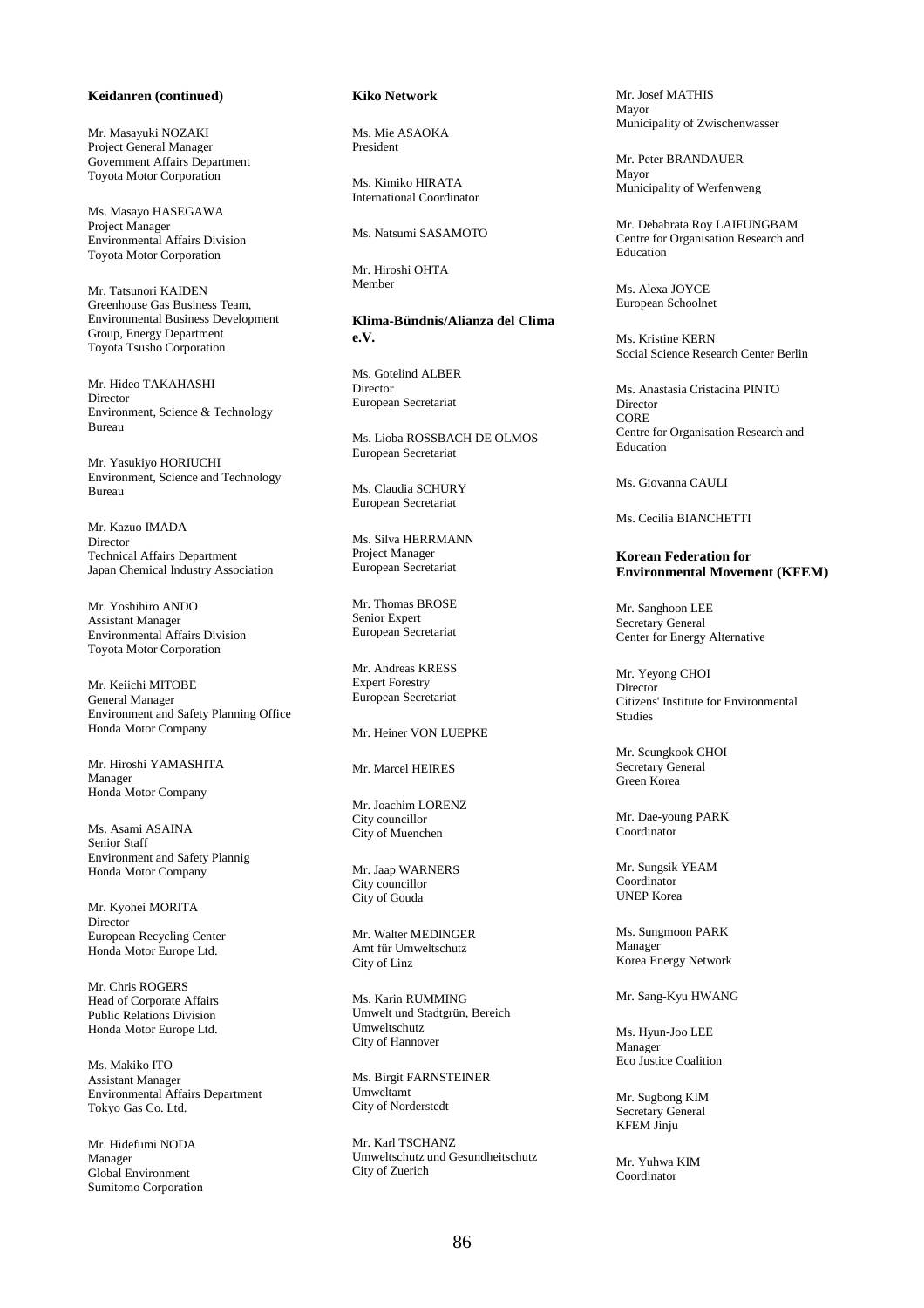# **Korean Federation for Environmental Movement (KFEM) (continued)**

Ms. So-Young LEE Eco Justice Coalition

Ms. Eun-Hee LEE Eco Justice Coalition

Mr. Chang-Sub LIM Eco Justice Coalition

Ms. Min-Ju CHEONG Eco Justice Coalition

Mr. Seon-Mee HAN Eco Justice Coalition

Ms. Joo-Yeong LEE Eco Justice Coalition

Mr. Hee-Joon KWON Eco Justice Coalition

Mr. Chang-Hwi LIM Eco Justice Coalition

Mr. Hee-Jin KIM Eco Justice Coalition

Mr. Gun-Min LEE

Mr. Jin-Won YI Eco Justice Coalition

Mr. Hyun-Binn CHO Eco Justice Coalition

**Kyoto Club** 

Mr. Enrico TESTA President

Mr. Ermete REALACCI Vice-President

Mr. Nino TRONCHETTI PROVERA Vice-President

Mr. Gianni SILVESTRINI Scientific Director

Ms. Emanuela MENICHETTI Campaign Manager

Mr. Paolo FRANKL Campaign Manager

Ms. Fiorella TOSATTI Manager Assistant

Mr. James PEACOCK Public Relations Manager Future Forests

Mr. Jonathan Barnett SHOPLEY Head of Communications Future Forests

Mr. Alessandro FRANCESE Auditor

Mr. Antonio GUIZZETTI Auditor

Mr. Guido RIVOLTA CAM Technology

Ms. Monica LAMACCHIA

Mr. Riccardo CIRILLO Local Municipalities Working Group

Mr. Giuseppe GAMBA Local Municipalities Working Group

Mr. Giovanni GNECCHI-RUSCONE

Mr. Marco GIONDI

Mr. Alessandra SALVATI

Mr. Bernado Ricci ARMANI

Mr. Luca QUARANTA Technical Adviser Specialised Industrial Castrol

Mr. Gianni CHIANETTA

# **Kyoto University, Institute of Economic Research**

Mr. Hidenori NIIZAWA Professor Institute of Economic Research Kobe University of Commerce

Mr. Haruo IMAI Professor

Mr. Takamitsu SAWA **Director** 

Ms. Jiro AKITA Professor Graduate School of Economics and Management Tohoku University

Mr. Yuichi SODA Research Associate

Mr. Tatsuyuki MAITANI Socio-Environmental Energy Science

Ms. Miyuki MATSUMOTO Socio-Environmental Energy Science

Mr. Matsuoka IWAO Research Associate

Mr. Tetsuo TEZUKA Professor Socio-Environmental Energy Science

**Lawyers' Environmental Action Team (LEAT)** 

Mr. Yassin BAKARI MKWIZU

Mr. Gerald NDIKA

# **Leadership for Environment and Development International (LEAD International)**

Ms. Antonie KRAEMER Development and Communications Officer

Mr. John ASHTON

Mr. Godson R.E.E. ANA Divison of Environmental Health, Faculty of Public Healt University of Ibadan

Mr. Daniele CESANO

Mr. Emmanuel NZEGBULE Michael Okpara University of Agriculture

Ms. Iniobong ABIOLA-AWE Foundation for Environmental Development and Education in Nigeria

Mr. Andrew GILDER IMBEWU Enviro-Legal Specialists

Mr. Andrei LALETIN Chairman Friends of the Siberian Forest

Mr. Nicola COLONNA Italian National Agency for New Technology, Energy and Environment

Ms. Patricia ROMERO LANKAO Autonomous Metropolitan University

Ms. Katja FIRUS

Mr. Rogerio DE PAULO BARBOSA Consultant World Health Organization

Mr. Chuntao YIN Programme Associate for the Climate Change and Energy Programme WWF China

# **LEGAMBIENTE**

Mr. Roberto DELLA SETA

Mr. Francesco FERRANTE General Director

Mr. Maurizio GUBBIOTTI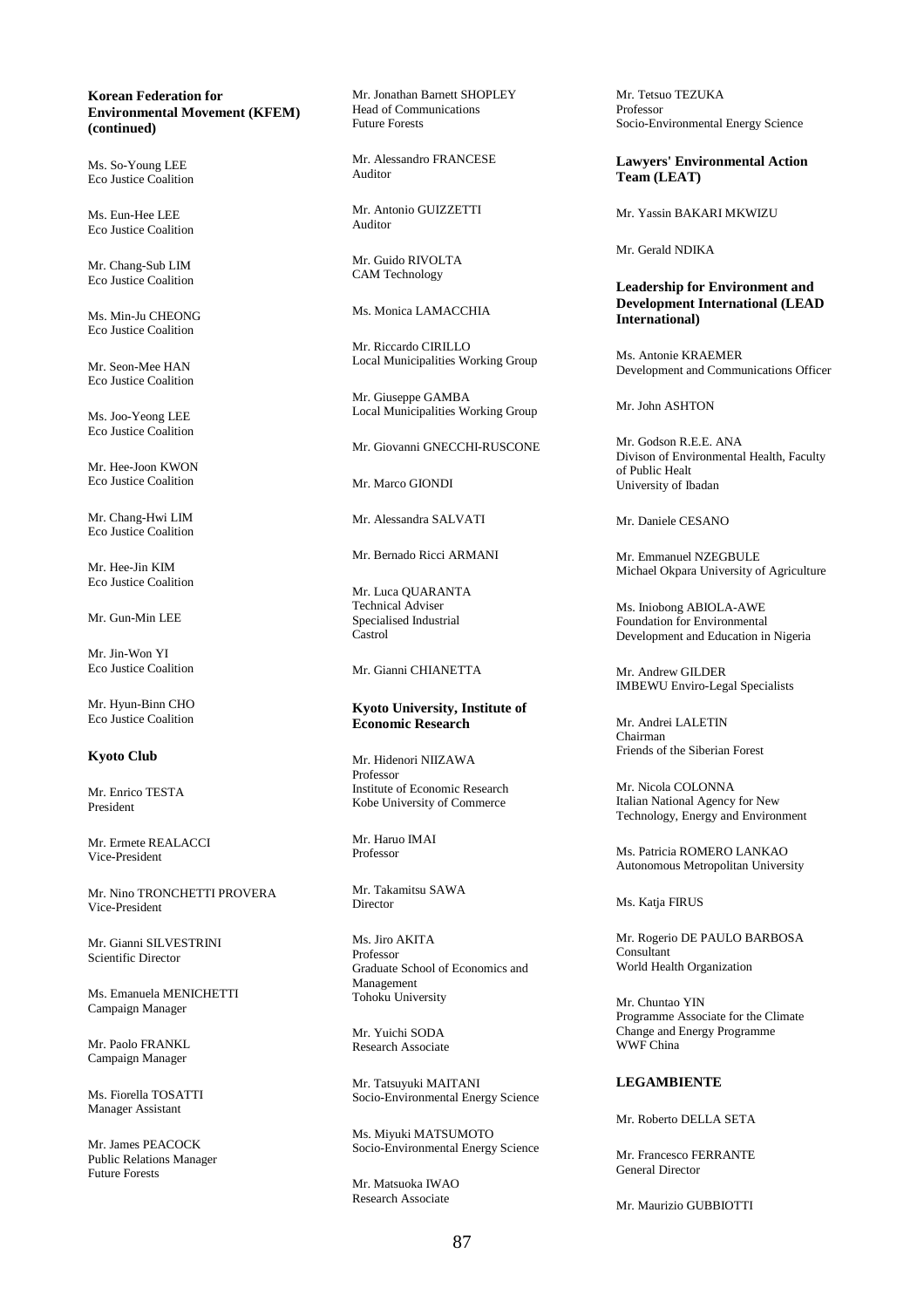# **LEGAMBIENTE (continued)**

Mr. Massimo SERAFINI

Mr. Lorenzo PARTESOTTI

Ms. Francesca BIFFI

Ms. Sara CECI

Mr. Edoardo ZANCHINI

Mr. Daniele CALZA BINI International Liaison Officer International Department

Ms. Chiara SIGNORINI

Mr. Gianluigi FORLONI Legambiente Lombardia

Mr. Ennio ROTA Legambiente Lombardia

Mr. Giampietro TENTORI Legambiente Lombardia

Ms. Paola BARACHETTI Legambiente Lombardia

Ms. Riccarda TAROZZI Legambiente Lombardia

Mr. Marzio MARZORATI Legambiente Lombardia

Mr. Giampaolo ARTONI Legambiente Lombardia

Mr. Damiano DI SIMINE Legambiente Lombardia

Mr. Andrea POGGIO Legambiente Lombardia

Ms. Maria GLISENTI Legambiente Lombardia

Mr. Sergio CANNAVO Legambiente Lombardia

Ms. Serena CALVI Legambiente Lombardia

Mr. Giorgio COLOMBO Legambiente Lombardia

Ms. Cristina BRUNO Legambiente Lombardia

Mr. Luca COLASUONNO Legambiente Lombardia

Mr. Michele SALVATORI Friends of the Earth - Toscana Mr. Roberto BRAMBILLA Rete Lilliput

Ms. Violetta LONATI Rete Lilliput

Ms. Gabriella D'AVANZO Rete Lilliput

Ms. Daniela RUGGIERI Touring Club Italiano

Mr. Rodolfo PASINETTI Ambiente Italia

Mr. Duccio BIANCHI Ambiente Italia

Mr. Jaroslava COLAJACOMO Campagna per la Riforma della Banca Mondiale

Mr. Antonio TRICARICO Campagna per la Riforma della Banca Mondiale

Ms. Isabella BRACCO Coordinamento studenti COP9

Mr. Luca GIBELLINI Coordinamento Studenti per COP9 - Snistra Ecologista Bergamo

Ms. Debora RIZZUTO Coordinamento Studenti per COP9 - Sinistra Giovanile Bergamo

Mr. Mauro BELARDI Olduvai Onlus

Mr. Mauro CANZIANI Olduvai Onlus

Mr. Simone PASCUCCI Olduvai Onlus

Mr. Armando GARIBOLDI Fondo per la Terra

Mr. Valfredo ROMANO Coop. Chico Mendes - per un'economia solidade

Mr. Alberto SALIONI Coop. Chico Mendes - per un'economia solidade

Mr. Stefano MAGNONI Coop. Chico Mendes - per un'economia solidade

Ms. Floriana COLOMBO GAN-Casa Pace

Ms. Flavia RAMPICHINI GAN-Casa Pace

Ms. Laura FAZI GAN-Casa Pace

Mr. Marco FORLANI GAN-Casa Pace

Mr. Paolo DEGLI ESPINOSA Sinistra Ecologista

Mr. Agostino AGOSTINELLI Sinistra Ecologista

Mr. Ignazio RAVASI Sinistra Ecologista

Mr. Marco CIPRIANO Sinistra Ecologista

Mr. Matteo MICATI Sinistra Ecologista

Mr. Luigi RICCARDI Federazione Italiana Amici della Bicicletta

Mr. Beniamino SAIBENE Esterni

Ms. Paola PESCETELLI Esterni

Ms. Barbara SPECCHIA Esterni

Mr. Marco FRASCHINI Esterni

Ms. Giovanna NOTO Esterni

Ms. Marika DE ROSA Esterni

Ms. Alice ARECCO Esterni

Mr. Alfonso NAVARRA Pro Natura

Mr. Alessio PANZERI Pro Natura

Mr. Maurizio TORTI Pro Natura

Mr. Giuseppe TAGARELLI Pro Natura

Mr. Walter GIULIANO Pro Natura

Ms. Emma CORSELLI Professor Italia Nostra

Mr. Paolo FERLONI Professor Italia Nostra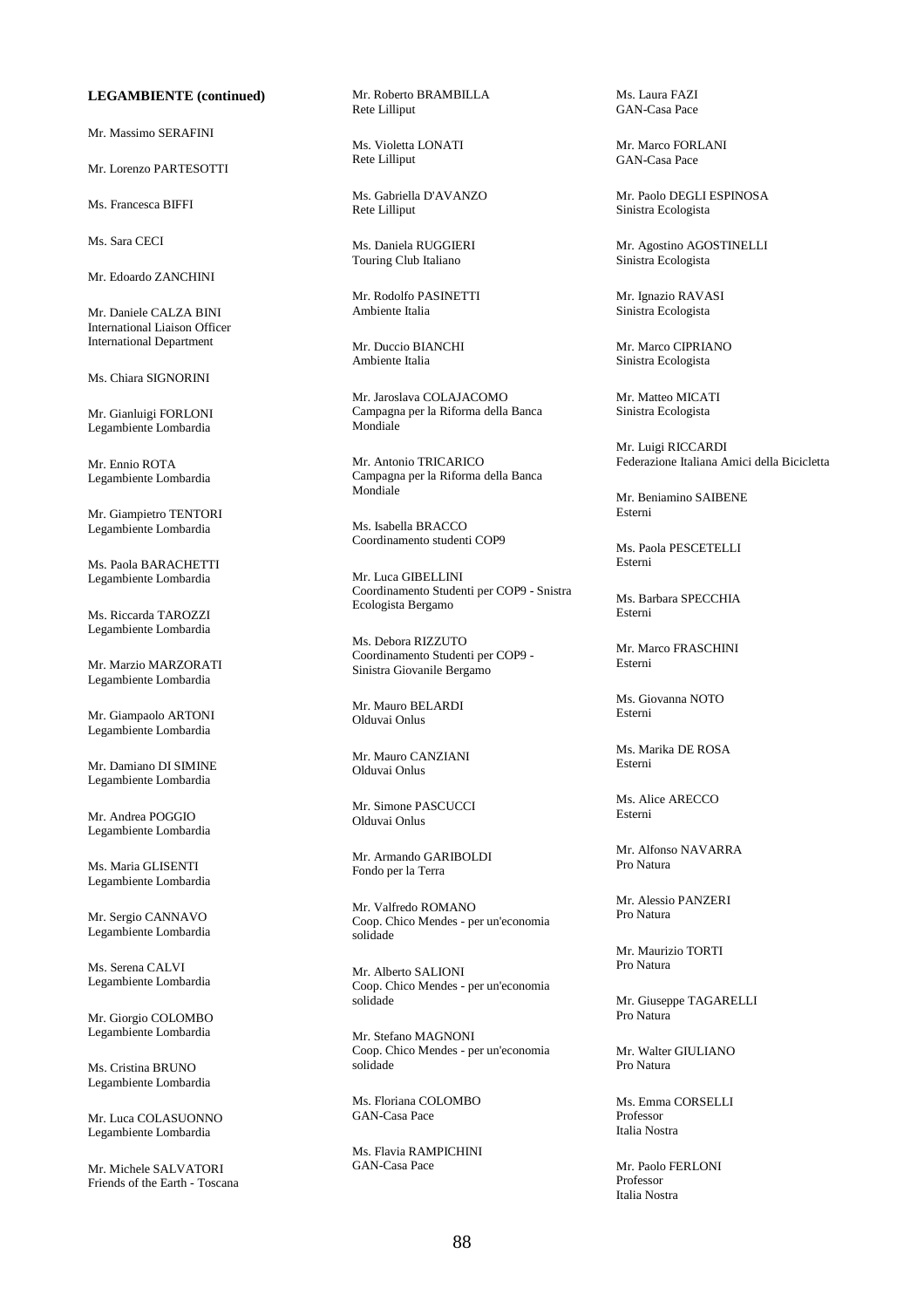# **LEGAMBIENTE (continued)**

Mr. Marco PARINI Italia Nostra

Ms. Antonietta PASOLINI DALL'ONDA Italia Nostra

Mr. Federico VALERIO Italia Nostra

Ms. Nadia VOLPI Italia Nostra

Mr. Attilio TARTARICI Terra Nostra

Ms. Maria Grazia SCURSONI Terra Nostra

Mr. Aldo RAINALDI Ekoclub International Onlus

Mr. Franco TIMO Ekoclub International Onlus

Ms. Marianna VEDOVATI Ekoclub International Onlus

Mr. Alberto FORNAROLI Ekoclub International Onlus

Mr. Alessandro FODELLA Universita degli Studi di Milano

Mr. Carlo DE FALCO Legambiente Lombardia

Mr. Lorenzo CASTELLINI Esterni

Mr. Marco FRANCESCHI Esterni

Mr. Antonio CORNACCHIONI

Mr. Marco POSANI

Mr. Mario TOZZI

Ms. Ilaria BARTOLOZZI

Ms. Frederica CAMPANA

Mr. Fabio FAZIO

Ms. Flora CONTOLI

Ms. Laura LE DONNE

Mr. Riccardo BALLESIO Legambiente Lombardia

Mr. Alessandro MANINI Legambiente Lombardia

Mr. Enzo FAVONIO Legambiente Lombardia

Mr. Lorenzo PAGLIANO

Mr. Armando BUFFONI Legambiente Lombardia

Mr. Edoardo BAI Legambiente Lombardia

Mr. Giorgio SCHULTZE Legambiente Lombardia

Ms. Laura CERUTI Legambiente Milano

Ms. Maurizia PELLIZZER Legambiente Milano

Ms. Sabina GUIO Legambiente Milano

Mr. Davide MANNARELLI Legambiente Milano

Mr. Alberto GABUTTO Legambiente Milano

Mr. Pietro CAPELLA Legambiente Milano

Mr. Alessio CAMPO Esterni

Mr. Roberto UCCI Esterni

Mr. Duilio FORTE Esterni

Ms. Grazia BETTINELLI Esterni

Ms. Paola ANDREONI Esterni

Ms. Margherita RAIMONDI Esterni

Ms. Marilia PEDERBELLI Esterni

Mr. Roberto RIZZENTE Esterni

Mr. Federico RIBOLDAZZI Esterni

Ms. Eleonora FUSO Legambiente Lombardia

Ms. Nadia GIULIANO Legambiente Lombardia

Ms. Barbara POZZI Legambiente Lombardia Mr. Valerio VALSECCHI Legambiente Lombardia

Mr. Edoardo CROCI

Ms. Gabriella FOGLIO

Ms. Patricia BINDA

Ms. Sara RONCAGLIA Legambiente Lombardia

Mr. Francesco LIOI

Mr. Daniele SAIBENE

Ms. Elena PICCININI

Mr. Marco BERSANI

Mr. Ciro PESACANE

Mr. Piero POLIMENI

Mr. Gianni RINALDINI

Ms. Giovanna DIMITOLO

Mr. Roberto PLATI

Mr. Giuseppe BRAVI

Mr. Marcello BOGA Legambiente Lombardia

Ms. Anna SPREAFICO Esterni

Mr. Mario NERVA

Mr. Massimiliano BIENATI

Ms. Stefania ITOLLI

Mr. Giorgio NANNI

Mr. Gianni NAGGI

Mr. Nicola CIPOLLA

Mr. Danilo BERTUZZI

Mr. Gianluca DI PASQUALE

Mr. Floriano VILLA

#### **Leland Stanford Junior University**

Mr. David G. VICTOR Senior Fellow Programme on Energy and Sustainable Development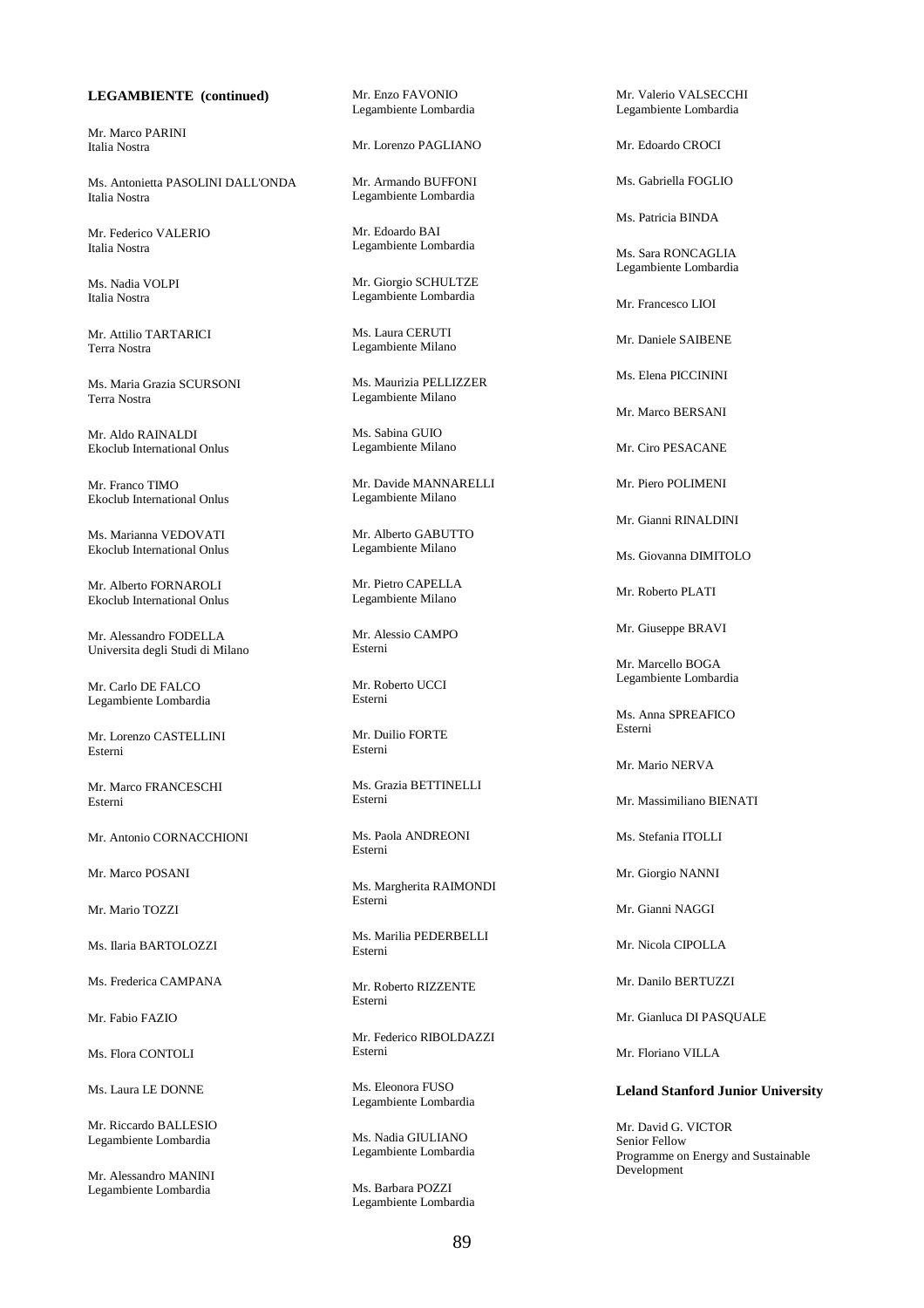### **Leland Stanford Junior University (continued)**

Mr. Stephen SCHNEIDER Professor Center for Environmental Science & Policy

Mr. Terry ROOT Senior Fellow Center for Environmental Science & Policy

Mr. Thomas C. HELLER Professor Center and Environmental Science & Policy

#### **LIFE - Women Develop Ecotechniques (LIFE)**

Ms. Ulrike RÖHR

Ms. Olga SPERANSKAYA Deputy Director Eco-Accord\*

Ms. Jyoti PARIKH Senior Professor Indira Gandhi Institute of Development Research

#### **Lloyd's Register of Shipping (LR)**

Ms. Anne-Marie WARRIS Product Manager - EMS LRQA

## **London School of Economics and Political Science (LSE)**

Ms. Tatiana BOSTEELS

Mr. Stephen TULLY Law Department

Mr. Tony MCNALLY Climate Change Solutions

#### **Loss Prevention Council (LPC)**

Mr. Julian E. SALT Project Manager Natural Perils

## **Maryknoll Fathers and Brothers (CFMSA)**

Ms. Marie DENNIS

Mr. Carroll HOULE

Mr. Jim KOESKI

Mr. John T. BRINKMAN

Ms. Pauline ALBRIGHT

Mr. Alejandro CASTILLO

# **Massachusetts Institute of Technology (MIT)**

Mr. John HEYWOOD Professor

# **Max-Planck-Institute**

Mr. Allan SPESSA Senior Scientist Max-Planck Institute for Biochemistry

Mr. Marco VERWEIJ Senior Research Fellow

Mr. Hannes BÖTTCHER Max-Planck Institute for Biochemistry

Ms. Annette FREIBAUER Max-Planck Institute for Biochemistry

# **Midwest Research Institute/National Renewable Energy Laboratory (MRI/NREL)**

Mr. Dave HOWARD Senior Project Leader

Ms. Jeannie RENNE Senior Project Leader

Mr. Collin GREEN Senior Project Leader

#### **National Association of Regulatory Utility Commissioners (NARUC)**

Mr. James A. BURG Commissioner South Dakota Public Utilities Commision

Mr. Frederick F. BUTLER Commissioner New Jersey Board of Public Utilities

Mr. David W. HADLEY Commissioner Indiana Utility Regulatory Commision

Mr. Andrew SPAHN Director Grants and Research

#### **National Carbon Sequestration Foundation (NCSF)**

Mr. Alexander V. KHANYKOV General Director

Mr. Yuri P. FEDOROV Head GHG Inventory and Monitoring

Mr. Ilya Alexandrovich KHANYKOV Head Carbon Market Development Department Mr. Viktor SHREYDER Expert on Climate Change Issues

Mr. Iosif DROBOTENKO Expert on Climate Change Issues

Ms. Tatiana DROBOTENKO Expert on Climate Change Issues

Mr. Sergei YAKOVLEV Climate Change Adviser SUAL-Holdings

### **National Environmental Trust (NET)**

Mr. Philip E. CLAPP President

Mr. Brandon MACGILLIS Deputy Director Communications

Ms. Debbie REED Legislative Director

Mr. Mark WENZLER

Ms. Kalee KREIDER Director Global Warming Campaign

#### **National Institute for Public Health and the Environment (RIVM)**

Mr. André DE MOOR Project Manager

Mr. Johannes C. BOLLEN

Mr. Marcel M. BERK Project Manager

Mr. Michel DEN ELZEN Department of Environmental Information **Systems** 

Mr. Bert Jan HEIJ

Mr. Tom KRAM

Mr. Bas EICKHOUT

Mr. Detlef VAN VUUREN

Mr. Bert DE VRIES

Mr. Michiel SHAEFFER

Mr. Lex BOUWMAN

Mr. Rutu DAVE

Mr. Henk HILDERINK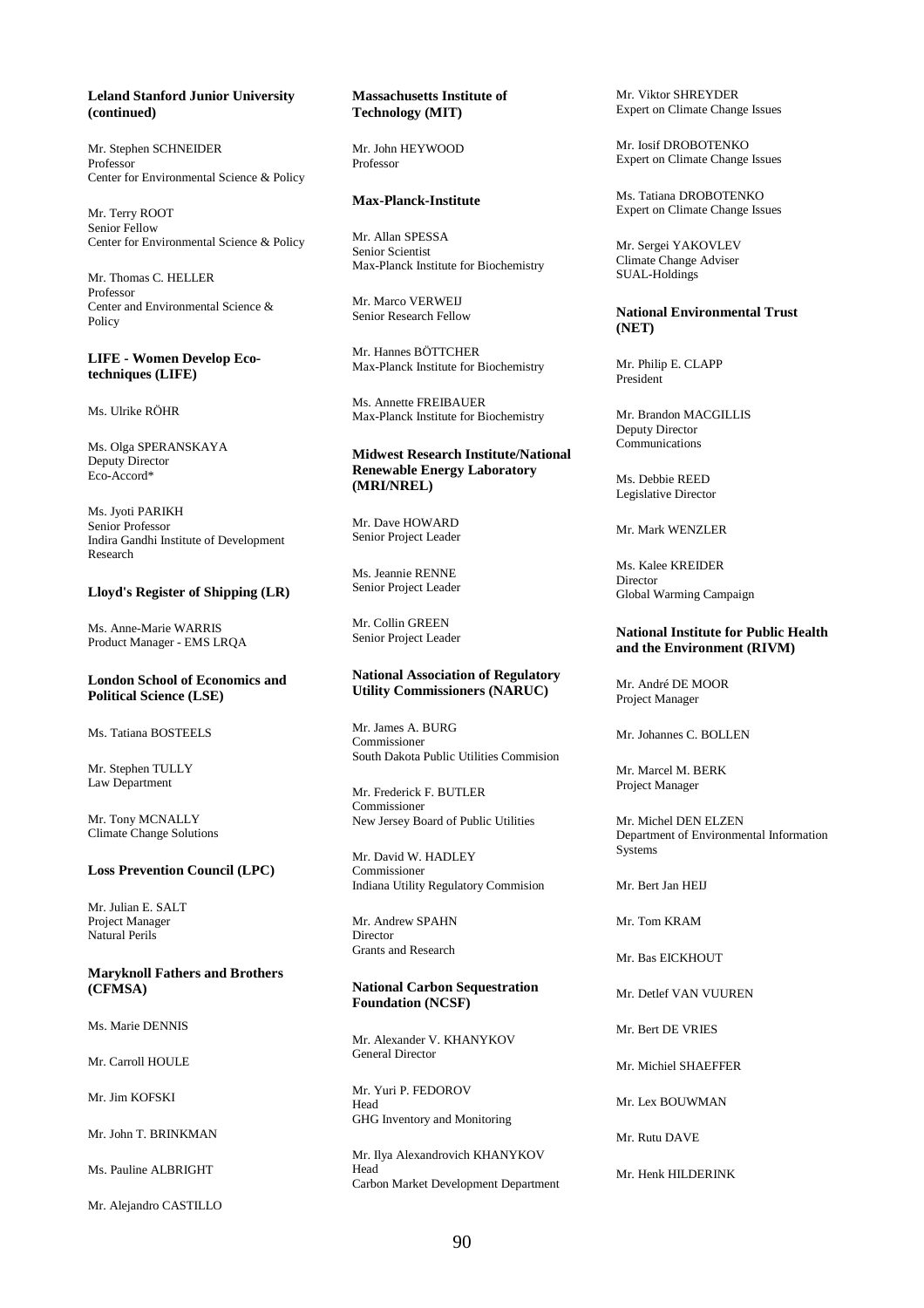### **National Institute for Public Health and the Environment (RIVM) (continued)**

Mr. Marcel K. KOK Researcher

Mr. Paul LUCAS

Mr. Jos OLIVIER

Ms. Cathrine Hanrineke OOSTENRIJK

Mr. Ivan SOENARIO

Mr. Albertus PILGRAM

Mr. Adrianus VERHAGEN Plant Research International

Mr. Pavel P. KABAT

#### **National Mining Association (NMA)**

Mr. John E. SHELK Senior Vice President Government Relations

Ms. Constance D. HOLMES Senior Vice President Policy

#### **Natural Resources Defense Council (NRDC)**

Mr. Jeff FIEDLER Climate Policy Specialist Climate Center

Mr. David G. HAWKINS Director Climate Center

Mr. David Daniel DONIGER Policy Director Climate Center

Mr. Daniel LASHOF Science Director

Ms. Heather MCGRAY Program Director Ecologia

Mr. Paul James CORSI Climate Center

# **Network for Environment and Sustainable Development in Africa (NESDA)**

Mr. Aboua GUSTAVE Consultant/Programme Officer

# **New Energy and Industrial Technology Development Organization (NEDO)**

Mr. Morihiro KURUSHIMA Programme Manager Renewable Energy/Energy Conservation Department

Mr. Manabu INOUE Director Energy Conservation Department

Mr. Hisashi YOSHIOKA Chief Officer Renewable Energy/Energy Conservation Department

Ms. Yoshiko YURUGI Chief Officer Renewable Energy/Energy Conservation Department

Mr. Yutaka YAMAGUCHI Chief Officer International Project Department

Mr. Mitsutsune YAMAGUCHI Professor of Economics Keio University

Mr. Osamu KAWAGUCHI Professor Department of Mechanical Engineering Keio University

Mr. Minoru FUJII Senior Technical Advisor Hitachi Ltd. - Japan

Ms. Chieko HARADA Secretary

# **Nizhny Novgorad Innovation Energy Saving Center (NICE)**

Mr. Alexey LOSKUTOV Technical Director

### **Non Governmental Organization BIOS (NGO BIOS)**

Mr. Valentin CIUBOTARU Chairman of the Board of Directors

**North American Insulation Manufacturers Association (NAIMA)** 

Mr. Kenneth D. MENTZER President and CEO

**Northeast States for Coordinated Air Use Management (NESCAUM)** 

Mr. Kenneth A. COLBURN Executive Director Air Resources Division

Mr. Michael J. BRADLEY

Mr. Brian M. JONES

Ms. Jacquie J. COLBURN

Ms. Nicole NOBILINI-JONES

**Observatoire méditerranéen de l'énergie (OME)** 

Mr. Houda BEN JANNET-ALLAL

Mr. Samir ALLAL Professor

Mr. Mike BESS Director, International Division Energy for Sustainable Development Ltd.

# **Oeko-Institut (Institute for Applied Ecology e.V.)**

Mr. Uwe R. FRITSCHE Coordinator Energy and Climate Division Öko-Institut e.V., Büro Darmstadt

Mr. Leonardo MASSAI Network EEP/Forschungsstelle Umweltrecht Öko-Institut e.V., Büro Darmstadt

Mr. Martin CAMES

Ms. Odette DEUBER

# **Open University (OU)**

Mr. Stephen PEAKE Reporter

## **Organisation internationale des constructeurs d'automobiles (OICA)**

Mr. Mario MORMILE Technical Expert

## **Oxford Institute for Energy Studies (OIES)**

Mr. Benito MÜLLER Senior Research Fellow

# **PELANGI**

Ms. Moekti H. SOEJACHMOEN Deputy Executive Director

Ms. Olivia TANUJAYA Programme Manager Climate Change

Ms. Martha MAULIDIA Climate Change Researcher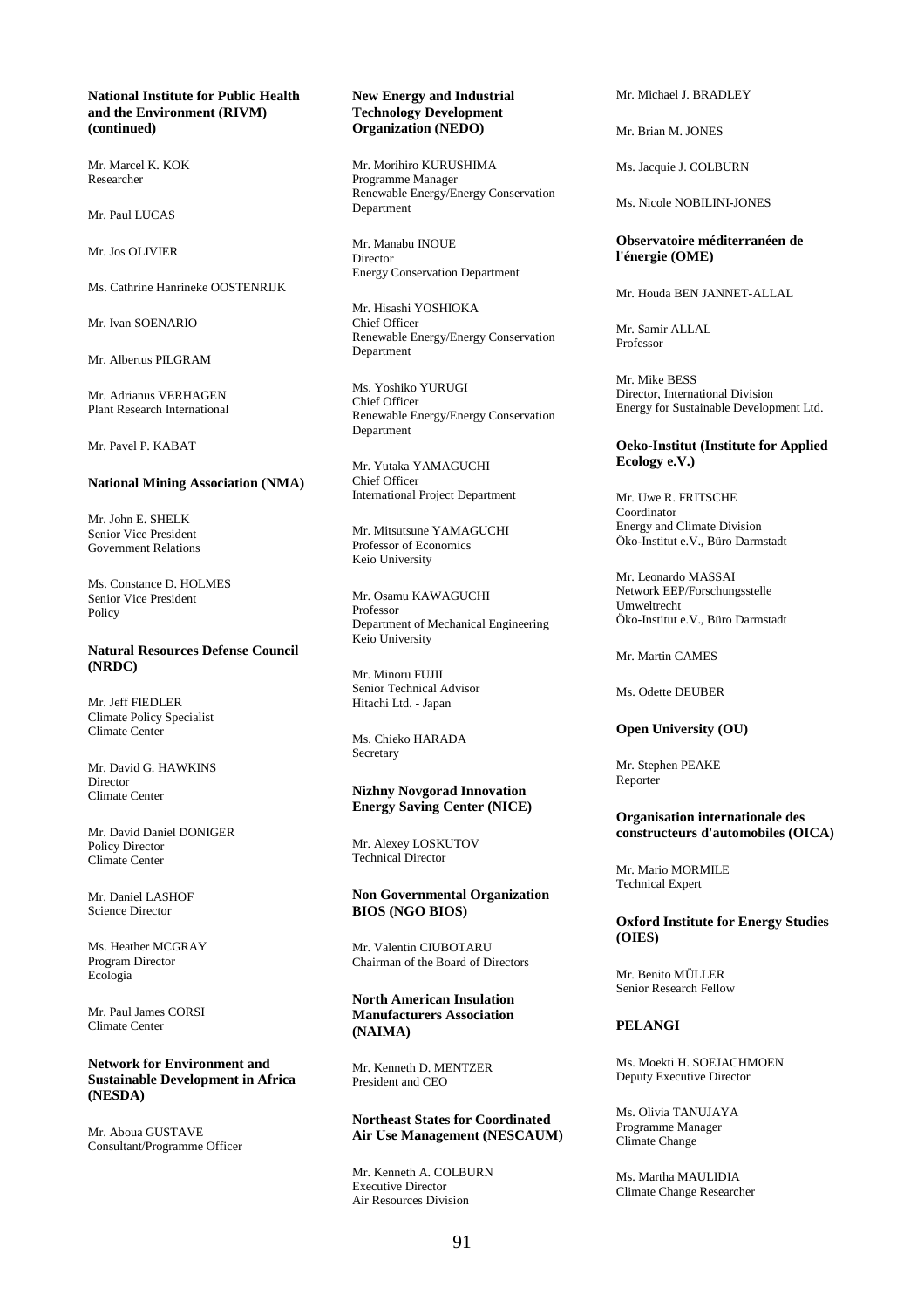# **PELANGI (continued)**

Ms. Armely MEIVIANA Manager Information and Communications

Mr. Agus PURNOMO Senior Researcher

Mr. Wisnu RUSMANTORO Forestry Programme Manager

# **Peoples' Forum 2001 GWRG**

Ms. Hye-Sook PARK Chairperson, Professor Faculty of Humanity and Social Sciences Mie University

Mr. Tomoaki NISHIMURA Faculty of Humanity and Social Sciences Mie University

Mr. Hiroshi MATSUZAKI Kiko Network

Ms. Ayako OKUBO Mie University

Ms. Setsuko SUMINO

Mr. Tadashi OKIMURA

Ms. Ai HIRAMATSU Department of Urban Environmental Engineering Tokyo University

Mr. Naota HANASAKI

Mr. Takahiro UENO

Ms. Tomoko SAIGUCHI

Mr. Toshihiro INOUE

Mr. Jusen ASUKA Energy System Group Tohoku University

**Pew Center on Global Climate Change** 

Ms. Eileen CLAUSSEN President

Mr. Elliot DIRINGER Director International Strategies

Ms. Sally ERICSSON Director Outreach

Ms. Katie MANDES Director Communications

Ms. Christie JORGE-TRESOLINI Senior International Fellow

Ms. Sophie CHOU Senior International Fellow

Mr. Daniel BODANSKY Woodruff Professor of International Law School of Law University of Georgia

Mr. Duncan R. MARSH Senior Programme Officer Climate Change United Nations Foundation

Ms. Patricia R. DE TUDELA

#### **Potsdam Institute for Climate Impact Research (PIK)**

Mr. Carlo C. JAEGER Head Department of Global Change and Social **Systems** 

Mr. Richard J.T. KLEIN

Mr. Michael SCHOLZE Lanscape Ecology and Nature Conservation Ernst-Moritz-Arndt-University of Greifswald

Mr. Anthony PATT Professor Global Change and Social Systems

Mr. Ottmar EDENHOFER

#### **Pro-Natura International (PNI)**

Ms. Alice LEBLANC Senior Vice President Chicago Climate Exchange

Mr. Alan BERNSTEIN Manager EcoSecurities Ltd.

### **Protection de l'environnement (PROTENVIRO)**

Mr. Tati Hubert MULATU President

Ms. Mvika NSASI Secretaire General

# **Railway Technical Research Institute (RTRI)**

Dr Naoto MIFUNE Manager ISO Registration Center

Mr. Sadao MIYAZAKI President Tokai Maintenance Co. Ltd. Mr. Yoshihiro KUMAMOTO Executive Management Strategy Headquarters Tekken Corporation

Mr. Isao MASUDA Deputy Director Environment and Research Japan Transportation Consultants, Inc.

Mr. Tadaharu SHIBA Manager Transport Department East Japan Railway Company

Mr. Yuichi SEKIYA Manager, Administration Section Rolling Stock Teito Rapid Transit Authority

Mr. Kazuo SUZUKI Manager Charge of Ticket Gate System Specifications JR East Mechatronics Co. Ltd.

Mr. Tadao MITSUHASHI Director/Manager Chiba Branch Office JR East Mechatronics Co. Ltd.

Mr. Shunji ISHIYAMA General Manager Niigata Construction Office Niigata Rolling Stock Machinery Co. Ltd.

Mr. Shinichi MARUKO General Manager JR Machinery Division Tohoku Transport and Machinery Co. Ltd.

Mr. Shinichiro OKAMOTO Director Environmental Technology Department JR West Technos Co., Ltd.

Mr. Shogo MUSHIAKE General Manager Mushiake Professional Engineer Office

Mr. Yoshio FUJITA Manager Daido Signal Co. Ltd.

Mr. Nobuyasu IKOMA Director Technical Development Shibata Industrial Co. Ltd.

Mr. Akihiro KAMIYA Manager Social Automation Division IT-Services Corporation

Mr. Takao KISHITA Consultant Taiwan High Speed Track Work Project Futaba Railways Industries Co. Ltd.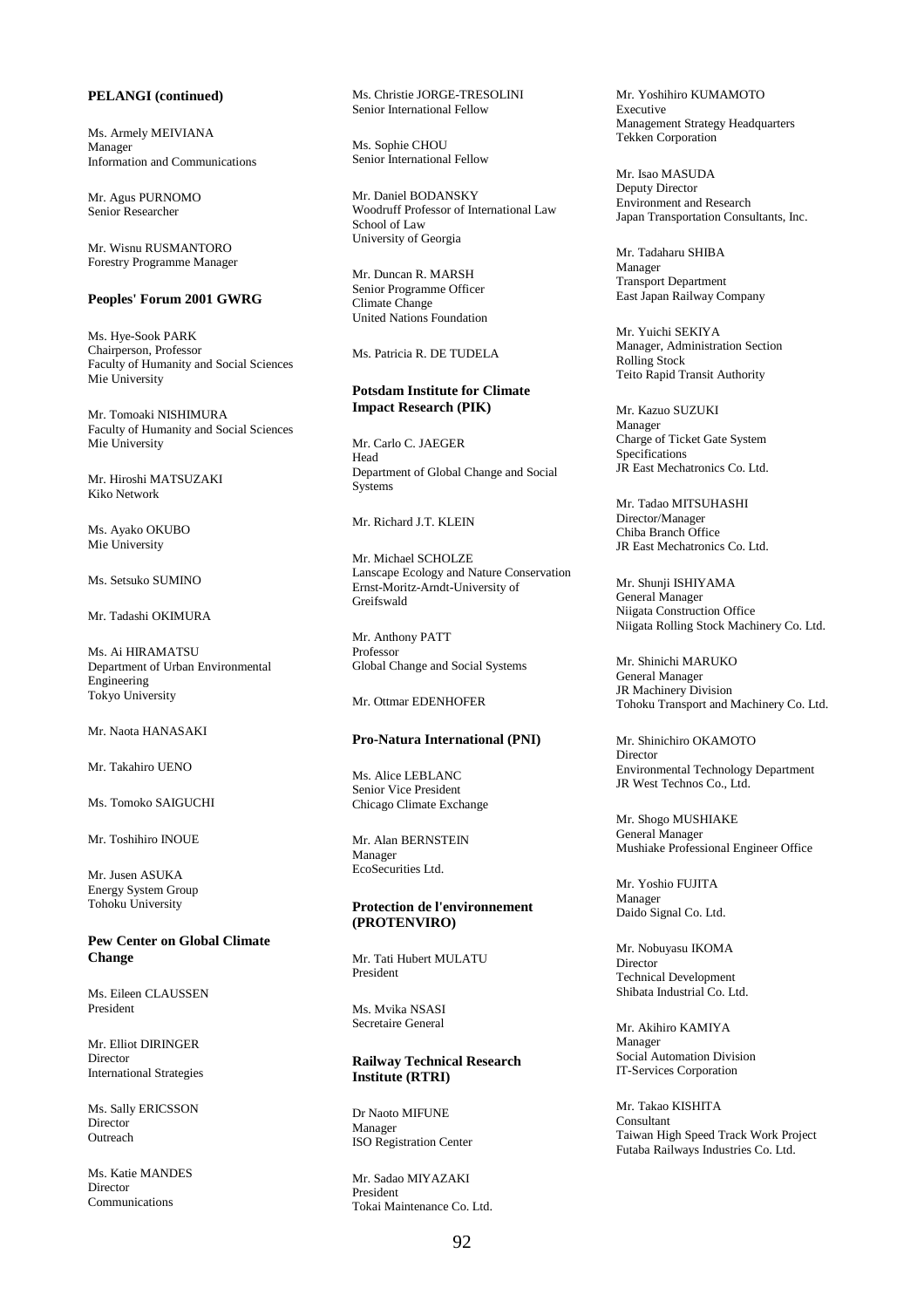# **Railway Technical Research Institute (RTRI) (continued)**

Mr. Hirohisa SUGINO Department Manager General Affairs Omron Field Engineering Co.

Mr. Masahiro OGASAWARA Managing Director Shinden Engineering Co. Ltd.

Mr. Tsutomu NAKAMURA Chief Transportation Products Nishiyama Corporation

Mr. Kazunori ISHIKAWA Chief Electrical Engineer 1st Technical Department The Japan Electrical Consulting Co. Ltd.

Mr. Kaoru SASAHARA Assistant Manager Budget and Management Office JR East Facility Management Co. Ltd.

Mr. Munehiko KUMAGAI Manager Rolling Stock Works Tokai Rolling Stock and Machinery Co. Ltd.

Mr. Koji NAGAHASHI Executive Director Manufacturing Department Toyo Doro Kogyo Co. Ltd.

Mr. Michio SETO Manager Development Department Kyosan Electric Mfg. Co. Ltd.

Mr. Kei ISHII Manager Business Management Department East Japan Railway Company

Mr. Keiji WATANABE Director Publication Division Japan Railway Engineers' Association

Mr. Moritake FUKUNIWA Manager Tour Escort Kinki Nippon Tourist Co. Ltd.

Ms. Setsuko NAKAJIMA **Interpreter** 

**RainForest ReGeneration Institute (RFRG)** 

Mr. Robert L. RANDALL President

## **Research Centre for Sustainable Development, Global Change and Economic Development Programme (RCSD/GCED)**

Mr. Jiahua PAN Executive Director and Senior Research Fellow

Ms. Ying CHEN Associate Research Fellow

Mr. Guiyang ZHUANG Associate Research Fellow

Mr. Xingshu ZHAO Doctor Candidate

Mr. Yufang YAO Senior Research Fellow

Ms. Jinhe JIANG Associate Research Fellow

Mr. Wei ZHANG Assistant Research Fellow

Mr. Haomin MU Associate Research Fellow

#### **Resources for the Future (RFF)**

Mr. Raymond F. KOPP Senior Fellow Energy and Natural Resources Division

Mr. John W. ANDERSON Journalst-in-residence Public Affairs

Ms. Lesli CREEDON Vice President for External Affairs

Mr. Frank E. LOY Vice Chairman, Board of Directors

Mr. Richard MORGENSTERN Senior Fellow Quality of the Environment Division

Mr. Richard NEWELL Fellow

Mr. William PIZER Fellow Quality of the Environment Division

Mr. Paul R. PORTNEY President

**Responding to Climate Change (RTCC)** 

Mr. James RAMSEY Director

Ms. Sarah PEAKE Editor

Mr. Jeremy BLOW Business Development

Mr. Adam Geoffrey BUMPUS Programme Coordinator

Mr. Peter MARSON Programme Offcier

Mr. Sean WEBSTER Press Officer

Ms. Sarah WOLF

Mr. Kevin WYLIE

Mr. Christopher CHANNING

Mr. Scott JOHNSON SC Johnson

Mr. Frank ERICKSON SC Johnson

Mr. Michael ARNY Leonardo Academy

Mr. Joe KAVESKI

Mr. Paul WALITSKY

Mr. Josef ASCHBACHER Applications Coordination Office European Space Agency

Mr. Todd JONES AgCert

Mr. Merrick G. ANDLINGER AgCert

Mr. Al TANK AgCert

Mr. Harold GUBNITSKY AgCert

Mr. David CUMMINGS AgCert

Mr. John MCMORRIS Vice President AgCert

Ms. Susan WOOD AgCert

Mr. Len EDDY AgCert

Mr. Tom DELAY The Carbon Trust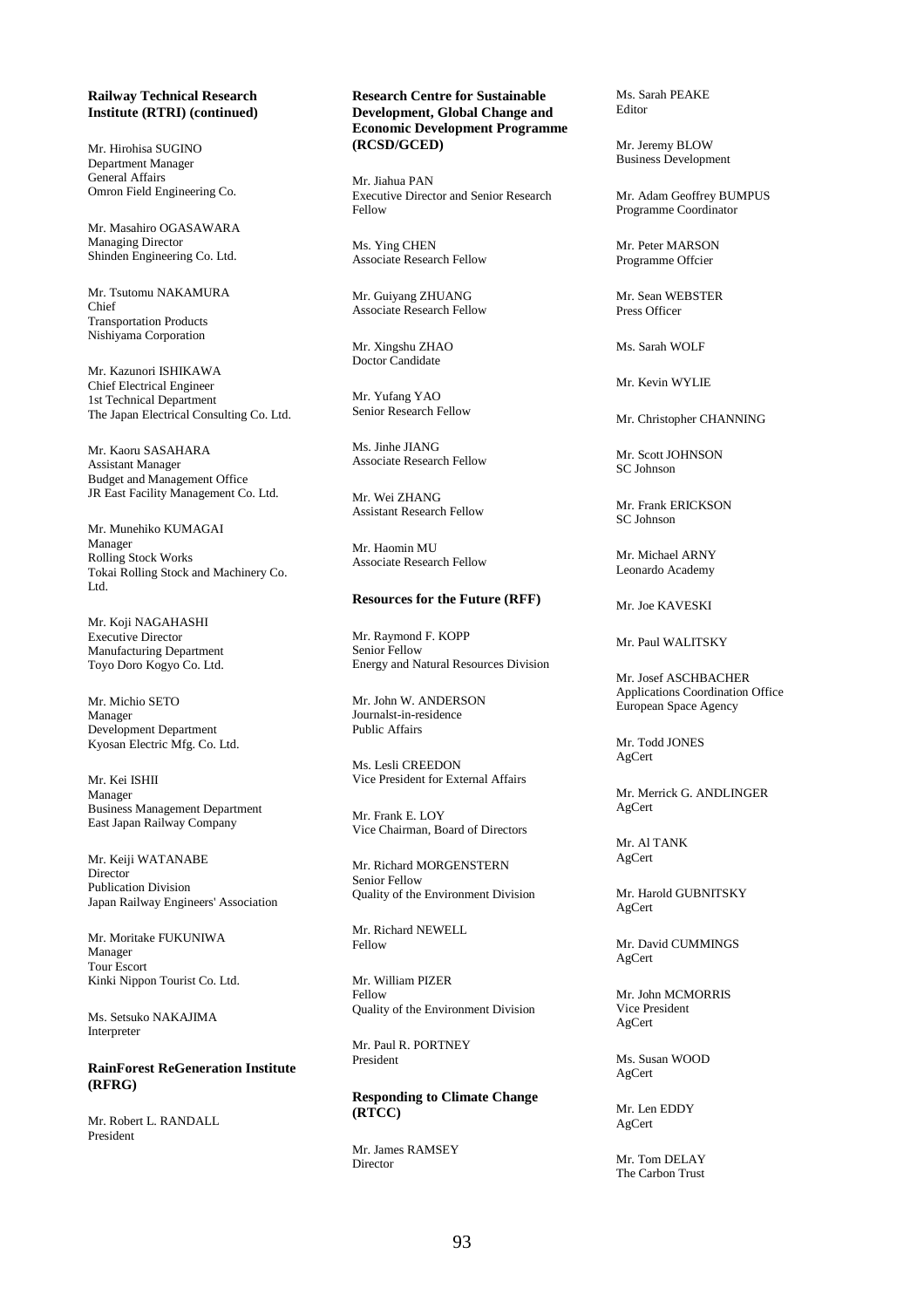# **Responding to Climate Change (RTCC) (continued)**

Mr. James AZIM British Standards Institute

Mr. Nick MARSHALL British Standards Institute

Ms. Emma THOMAS British Standards Institute

Mr. Giovanni BOGANI British Standards Institute

Mme Masamichi YOSHIMURA British Standards Institute

Mr. Masayuki NAKAGAWA British Standards Institute

Mme Greg DUNNE British Standards Institute

Ms. Christina PALMER British Standards Institute

Ms. Masako IWATA British Standards Institute

Mr. Karlheinz HAAG Deutsche Lufthansa AG

Mr. Jan-Ole JACOBS Deutsche Lufthansa AG

Mr. Andreas WAIBEL Deutsche Lufthansa AG

Ms. Claudia WALTHER Deutsche Lufthansa AG

Mr. Stefan SCHAFFRATH Deutsche Lufthansa AG

Mr. Jens HUEGEL International Road Transport Union

Mr. Andrea SEVESO

Ms. Anna SCAVUZZO

Mr. Massimo MAURI

Mr. Luca MARAZZI

Mr. Paolo VIGANO

Mr. Mario NAPOLETANO

Ms. Therese VAN RYNE SC Johnson

Ms. Pamela TAYLOR Water **HK** 

Mr. Jacob TOMPKINS Water UK

Mr. Gaetane SUZENET Water UK

Ms. Sue NOWAK Water UK

Mr. Peter SPILLETT Thames Water

Mr. Rob EIJSINK The Netherlands Waterworks Association - VEWIN

Mr. Heiko LIEDEKER Forest Stewardship Council

Mr. Michael SPENCER Forest Stewardship Council

Mr. Gerd SAUERESSIG Manager Environmental Concepts Lufthansa

Mr. Richard STIRLING-GIBB Entico Corporation Ltd.

### **Rheinisch-Westfälisches Institut für Wirtschaftsforschung e.V. (RWI)**

Mr. Andreas OBERHEITMANN Diplom-Ökonom

# **Royal Institute of International Affairs (RIIA)**

Ms. Jacqueline KARAS Research Fellow Sustainable Development Programme

### **Sierra Club of Canada (SCC)**

Mr. John R. BENNETT Director Atmosphere and Energy

**Sociedade Pesquisa em Vida Salvagem e Educaçao Ambiental (SPVS)** 

Mr. André ROCHA FERRETTI Project Coordinator

Sr. Ricardo MIRANDA DE BRITEZ Coordinator of the Atlantic Forest Restoration Project

# **Southern Centre for Energy and Environment (SCEE)**

Mr. Norbert Paradzai NZIRAMASANGA Director

**SouthSouthNorth\* (SSN)** 

Mr. Stefan Dominick RAUBENHEIMER Chief Executive Officer

Mr. Stephen THORNE

Mr. Barry KANTOR

Ms. Shirene ROSENBERG

Mr. Emily TYLER

Mr. Lester MALGAS

Ms. Yoliswa MVELO

**State and Territorial Air Pollution Program Administrators/Association of Local Air Pollution Control Officials (STAPPA/ALAPCO)** 

Mr. Chris JAMES Committee Co-Chair Stratospheric Ozone and Global Warming **Committee** 

Ms. Amy ROYDEN Senior Staff Associate

# **Stockholm Environment Institute (SEI)**

Mr. Mathias ZANNAKIS Department of Political Science Gothenburg University

# **Swiss Association for Environmentally Conscious Management (ÖBU)**

Ms. Gabriele HILDESHEIMER Manager Director

# **Swiss Federal Institute of Technology (ETHZ)**

Mr. Christoph SUTTER Energy and Climate

Ms. Renat HEUBERGER Energy and Climate

Ms. Michèle BÄTTIG Institut für Hygiene und Arbeitsphysiologie

Mr. Thomas CAMERATA

#### **Tellus Institute**

Mr. Sivan KARTHA Senior Scientist

Ms. Matilda PALM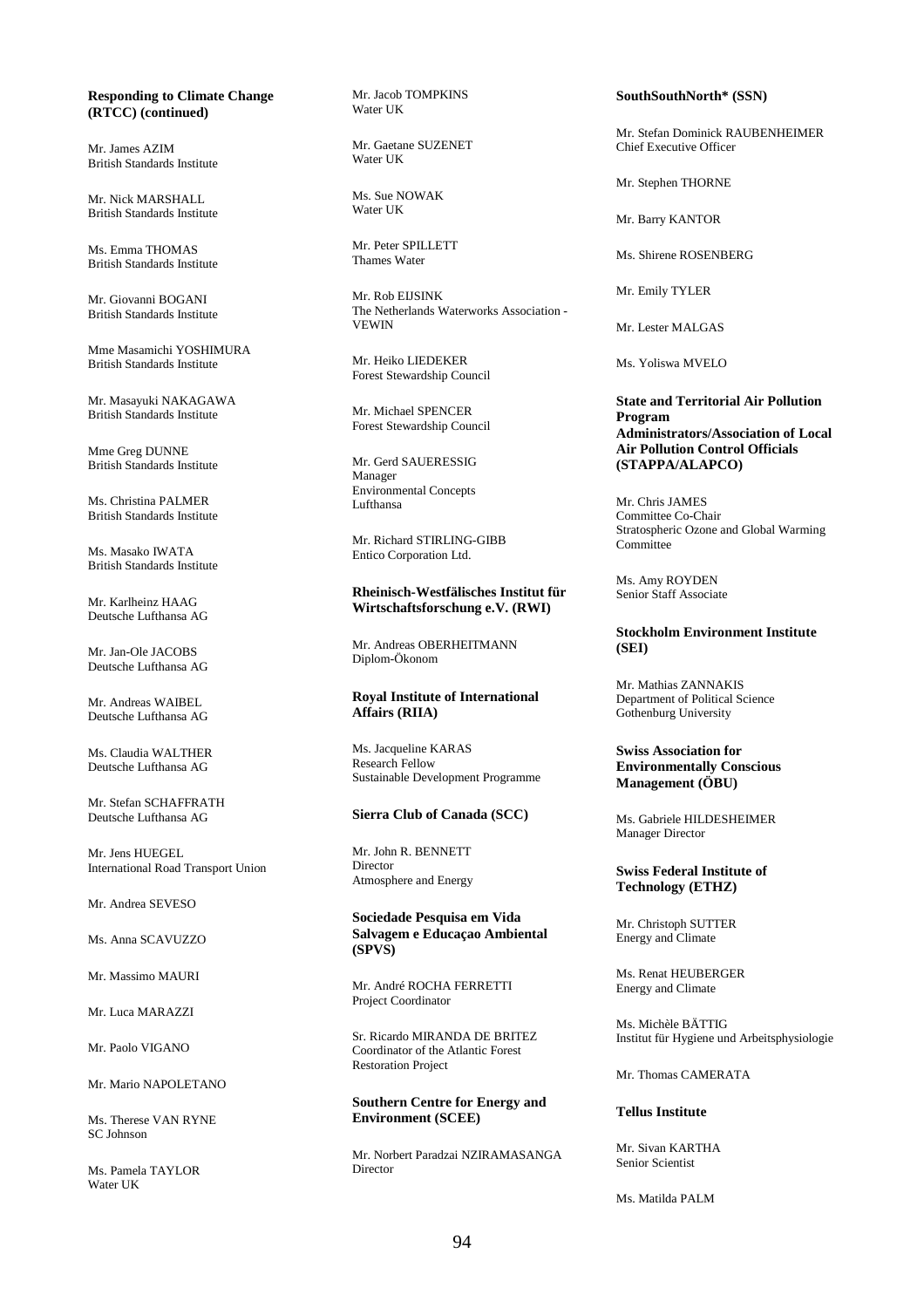# **Tellus Institute (continued)**

Mr. Thomas E. DOWNING Reader in Climate Policy Environmental Change Unit Stockholm Environment Institute

Mr. Michael LAZARUS Senior Scientist Stockholm Environment Institute-Boston Center

# **The Associated Chambers of Commerce and Industry of India (ASSOCHAM)**

Mr. Brijesh GUPTA General Manager Corporate Development Ispat Industries

# **The Business Roundtable (BRT)**

Ms. Judith BLANCHARD Federal Relations Manager Chevron Texaco Corporation

Mr. John T. CASTELLANI President

Mr. Thomas CATANIA Vice President of Government Relations Whirpool Corporation

Mr. Paul N. CICIO President Carbonleaf LLC

Ms. Patricia FREEMAN Deputy Director Communications

Ms. Marian Elaine HOPKINS Director Public Policy

Mr. D. Mitchell JACKSON Managing Director Corporate and International Environmental Programmes FedEx Corporation

Ms. Dorothy KELLOGG Director Plant Operations and Security American Chemistry Council

Ms. Aimee KLEIN Administrative Assistant

Mr. Thomas G. MARX Director Economic Issues General Motors Corporation

Mr. Gary OSHNOCK Senior Planning Analyst Daimler Chrysler

Ms. Karen RISSE International Gas Project Manager International Paper Company

## **The Carbon Trust**

Mr. Peter MALLABURN

Ms. Emma OWENS Investment Manager

# **The Climate Council**

Mr. Robert P. GEHRI

Mr. Ray L. HARRY

Mr. Donald H. PEARLMAN Executive Director

Ms. Shirley A. PEARLMAN

Ms. Sheila WARD

Mr. Karl R. MOOR

# **The Corner House**

Mr. Lawrence LOHMANN Researcher

Ms. Fiona DARROCH Barrister

Ms. Zoe YOUNG Researcher

Mr. Matthew CARROLL

Ms. Christina PAPAGEORGIOU

Mr. Jo HAMILTON

Mr. Tim WOOLRICH

Mr. Foye HATTON

Mr. Mark RICHMOND

Ms. Fiona MURPHY

## **The Energy and Resources Institute (TERI)**

Ms. Preety BHANDARI Director Policy Analysis Divison

Ms. Leena SRIVASTAVA **Director** Regulatory Studies and Governance Division

Ms. Ulka KELKAR Research Associate, Area Convener Centre for Global Environment Research

Ms. Suruchi BHADWAL Research Associate Centre for Global Environment Research

Mr. Yuvaraj Dinesh BABU Research Associate Renewable Energy Technology Applications

Mr. Vivek KUMAR Research Associate Centre for Global Environment Research

Mr. Mohan REDDY Director Zenith Corporate Services

Mr. Chintan N. SHAH General Manager Strategic Planning Suzlon Energy Limited

# **The Japan Economic Research Institute (JERI)**

Ms. Yumi ITO Economist

Mr. Haruhisa KAWASHITA Deputy Director General

Mr. Atsubito KUROZUMI **Director** 

Mr. Shuji ISONE Deputy Director

Mr. Takao AIBA Deputy Director

Mr. Masato MASUDA

#### **The Korea Chamber of Commerce and Industry (KCCI)**

Mr. Hyo-Sung KIM President, CEO

Mr. Eui-Kyu KIM Executive Vice President Power Generation Division Korea East-West Power Generation Co. Ltd.

Mr. Myung-Il CHOI Managing Director Production Management & Engineering Ssangyong Cement Industrial Co. Ltd.

Mr. Tae-Young LEE **CEO** Korea Cottrell Co. Ltd.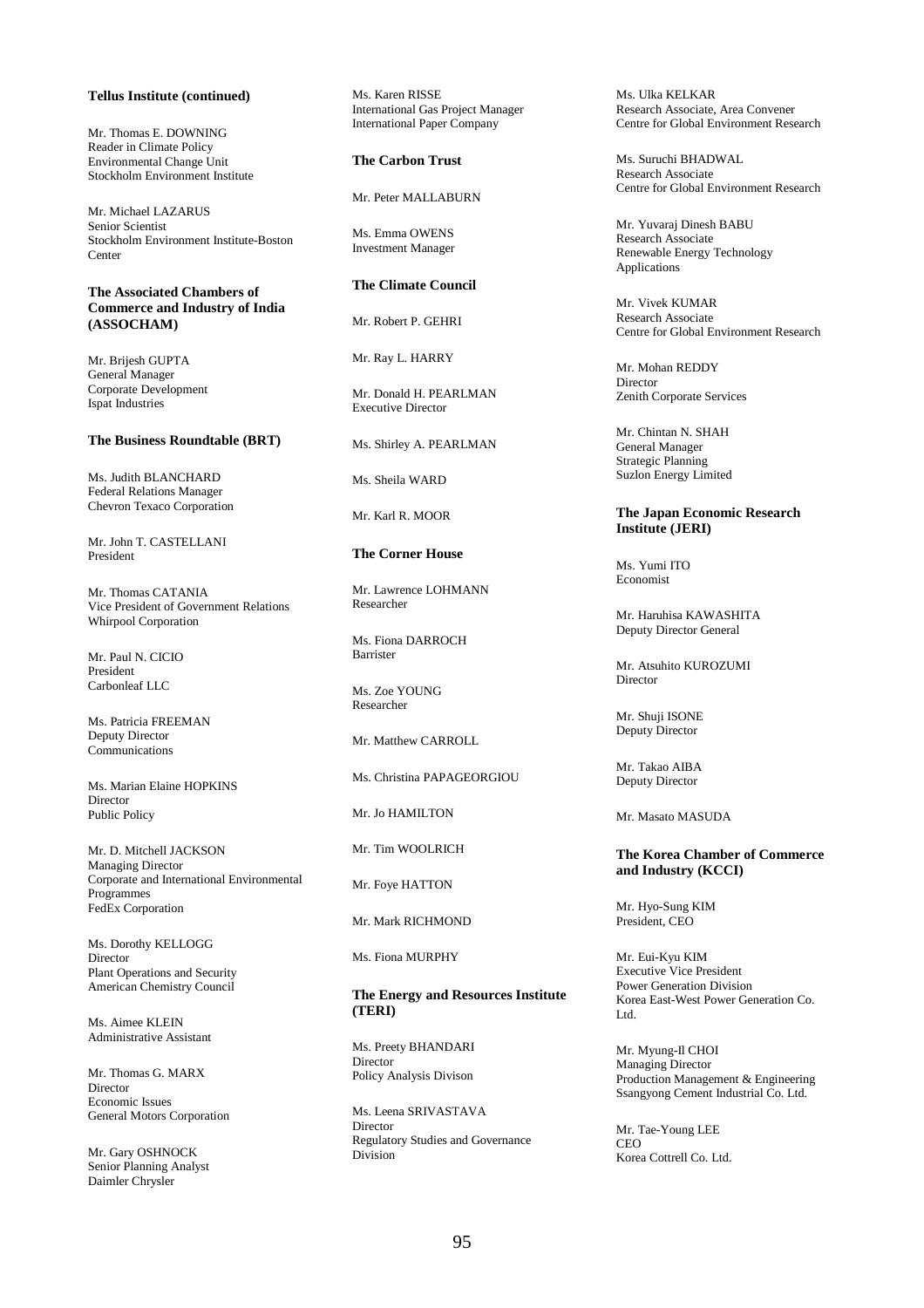# **The Korea Chamber of Commerce and Industry (KCCI) (continued)**

Ms. Hae-Kyung LEE **CEO** IUT Environment Korea

Mr. Ki-Ju HAN Research Fellow Industrial Competiveness Division Korea Institute for Industrial Economics and Trade

Mr. Kwang-Kyu KIM Assistant Manager Environment Management Korea Southern Power Co. Ltd.

Mr. Gi-Dong SEONG Manager Industrial Environment Division Korea Federation of Small and Medium Business

Mr. Seung-Jae MOON Team Leader RCC Venture Team POSCO Pohang Iron and Steel Co., Ltd.

Mr. Jeong-Kooc HAN Senior Vice President Korea Western Power Company

Mr. Jang-Ha KIM Manager Environment Management Korea Southern Power Co. Ltd.

Mr. Kwang-Soo HAN Korea Midland Power Co. Ltd.

Mr. Dae-Geun KIM Senior Manager EHS Planning Team SK Corporation

Mr. Sang-Youp LEE Economist Environmental Management Center POSCO Research Institute

Mr. Jae-Hwan KIM Senior Manager Power Generation Korea East-West Power Generation Co. Ltd.

Mr. Han-Kyu LIM General Manager Incheon Thermal Power Plant Korea Midland Power Co. Ltd.

Mr. Chun-Hee YOO Manager Technical Strategy Team Korea Midland Power Co. Ltd.

Mr. Jong-Soo LIM Associate Professor Department of International Trade Kwang Woon University

Ms. Soo-Hyun CHOI Chief Carbon Dioxide Reduction & Sequestration R&D Center Korea Institute of Energy Research

Mr. Jong-Whan NOH General Manager Center for Climate Change Mitigation **Projects** Korea Energy Management Corporation

Ms. Gyung-Ae HA Project Coordinator Center for Climate Change Mitigation **Projects** Korea Energy Management Corporation

Mr. Hyung-Chul SHIN Deputy General Manager Business Administration KDB Capital

Mr. Mu JUN Deputy Director Industry & Environment Team

Mr. Yun-Taeck JO Assistant Manager Industry and Environment Team

Ms. Kui-Soo SON Korea East-West Power Generation Co. Ltd.

Ms. Hyun-Sook SON Korea East-West Power Generation Co. Ltd.

Ms. Sook-Ok LEE Korea Western Power Company

Ms. Jeong-Sook LEE Korea Western Power Company

Mr. Hyun-Jong HONG Vice-President Environment & Safety Planning Sub-Division LG Caltex Oil Corp.

Mr. Young-Hwan AHN Deputy General Manager Research & Consulting Unit Eco-Frontier Co.

Mr. Min PARK Research Associate Research & Consulting Unit Eco-Frontier Co.

Ms. In-Kyoung KIM Public Official Investment & Trade Division Daegu Metropolitan City

Mr. Hyun-Mo LEE Public Official Investment and Trade Division Daegu Metropolitan City

Ms. Yu-Sim JEONG Lead Auditor Environmental Management Research Department Korean Foundation for Quality

Mr. Hee-Jung KANG Professor Department of Industrial Engineering Kon-Kuk University

#### **The Nature Conservancy (TNC)**

Ms. Cathleen KELLY Senior Programme Officer

Ms. Ellen Booth HAWES Research Coordinator Climate Change Initiative

#### **The Transnational Institute (TNI)**

Mr. Ricardo SANTOS

Ms. Tamra GILBERTSON

Ms. Duduzile MPHENYEKE

Ms. Heidi BACHRAM

Ms. Johanna JAGER

Ms. Filka SEKULOVA

# **The Woods Hole Research Center (WHRC)**

Mr. Kilaparti RAMAKRISHNA Deputy Director

Ms. Judy FENWICK Research Associate

# **Third World Network (TWN)**

Mr. Shao Loong YIN Research Officer

# **Tsinghua University, Global Climate Change Institute (GCCI)**

Mr. Deshun LIU Professor Institute of Nuclear Energy

Mr. Zhihong WEI Professor

Mr. Yong ZHAO Associate Professor

Mr. Fei TENG Lecturer

Ms. Wenying CHEN Associate Professor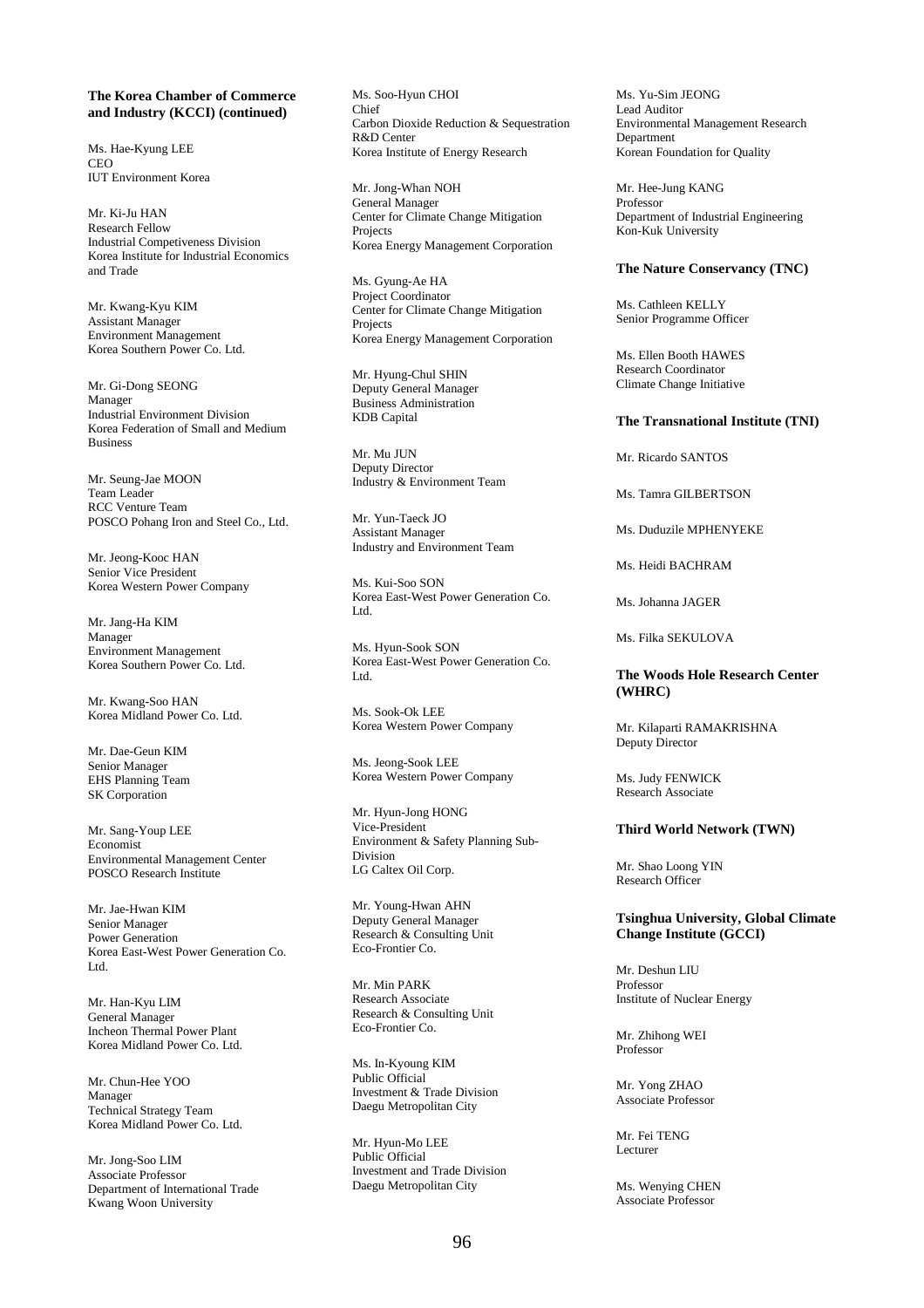### **Tsinghua University, Global Climate Change Institute (GCCI) (continued)**

Ms. Yuqing MA

Mr. Zhu YONG Lecturer

Mr. Xiusheng ZHAO Research Fellow Institute of Nuclear Energy Technology

## **Turku School of Economics and Business Administration, Finland Futures Research Centre (FFRC)**

Ms. Eeva KUNTSI Researcher

Mr. Jarmo VEHMAS Researcher Department of Regional Studies and Environmental Policy

Mr. Jyrki LUUKKANEN Special Researcher Department of Regional Studies and Environmental Policy

Ms. Eriika MELKAS Research Fellow Faculty of Law

Mr. Juha SEPPÄLÄ PhD Student Centre for Biodiversity

Mr. Markku WILENIUS Director

#### **U.S. Climate Action Network (USCAN)**

Ms. Lee Hayes BYRON **Coordinator** 

Mr. Paul BAER Coordinator Eco Equity

Mr. Tom ATHANASIOU Coordinator Eco Equity

Ms. Sara WILD

Ms. Amanda HAJNAL

Ms. Kunihiko SHIMADA

Mr. Sanjay VASHIST

# **UK Business Council for Sustainable Energy (UKBCSE)**

Mr. David Ian GREEN Executive Director

Mr. Russell MARSH Head of Policy

Ms. Kirsty Sian HAMILTON International Policy Adviser

Mr. Richard WILSON External Relations

Ms. Catherine PEARCE UK Policy Adviser

Mr. Peter RICHARDS

Ms. Pamela RUDOLPH Executive Assistant

# **Union for Jobs and Environment (UJAE)**

Mr. William J. CUNNINGHAM President

# **Union of Concerned Scientists (UCS)**

Mr. Alden MEYER Director of Government Relations Government Affairs

# **Union of Industrial and Employers' Confederations of Europe (UNICE)**

Mr. Daniel CLOQUET Director Industrial Affairs

Mr. Alfonso LANSEROS Partner Consultant CO2-Solutions

Mr. Kepa SOLAUN Consultant CO2-Solutions

Mr. Fabrizio D'ADDA Vice President Healty, Safety and Environment Department ENI

# **Union of the Electricity Industry - EURELECTRIC**

Mr. John Frederick SCOWCROFT Head Environment and Sustainable Development Unit

Mr. Ruggero ARICO European and International Affairs Enel Holding - Brussels Office

Mr. Jean-Yves CANEILL Senior Research Scientist Electricité de France

Ms. Yolanda FERNANDEZ Hidroeléctrica del Cantabrico

Mr. Juan Carlos GARCIA MARINAS Hidroeléctrica del Cantabrico

Mr. William Stanley KYTE Head Sustainable Development POWERGEN UK plc

Ms. Jenny KYTE POWERGEN UK plc

Mr. Bernhard RABERGER Secretariat Verbund (österreichische Elektrizitätswirtschafts-AG)

Ms. Cristina RIVERO Environmental Adviser Energy Resources and Environment **Department** UNESA

Mr. Vasco de Oliveira JANEIRO Adviser of Environment and Sustainability Unit

Ms. Johanna CARNÖ Supply & Trading Vattenfall

## **United Mine Workers of America (UMWA)**

Mr. Frederick W. BANIG Director of Governmental Affairs

Mr. Eugene M. TRISKO Attorney at Law

# **United Nations Association Trust - Stakeholder Forum (UNA Trust)**

Mr. Felix DODDS

Mr. Rhodri ASBY

Mr. Matthew QUINN

Mr. Carwyn JONES

Ms. Helen CHILDS

Ms. Georgina AYRE

Mr. Trevor REES

Mr. Peter RITCHIE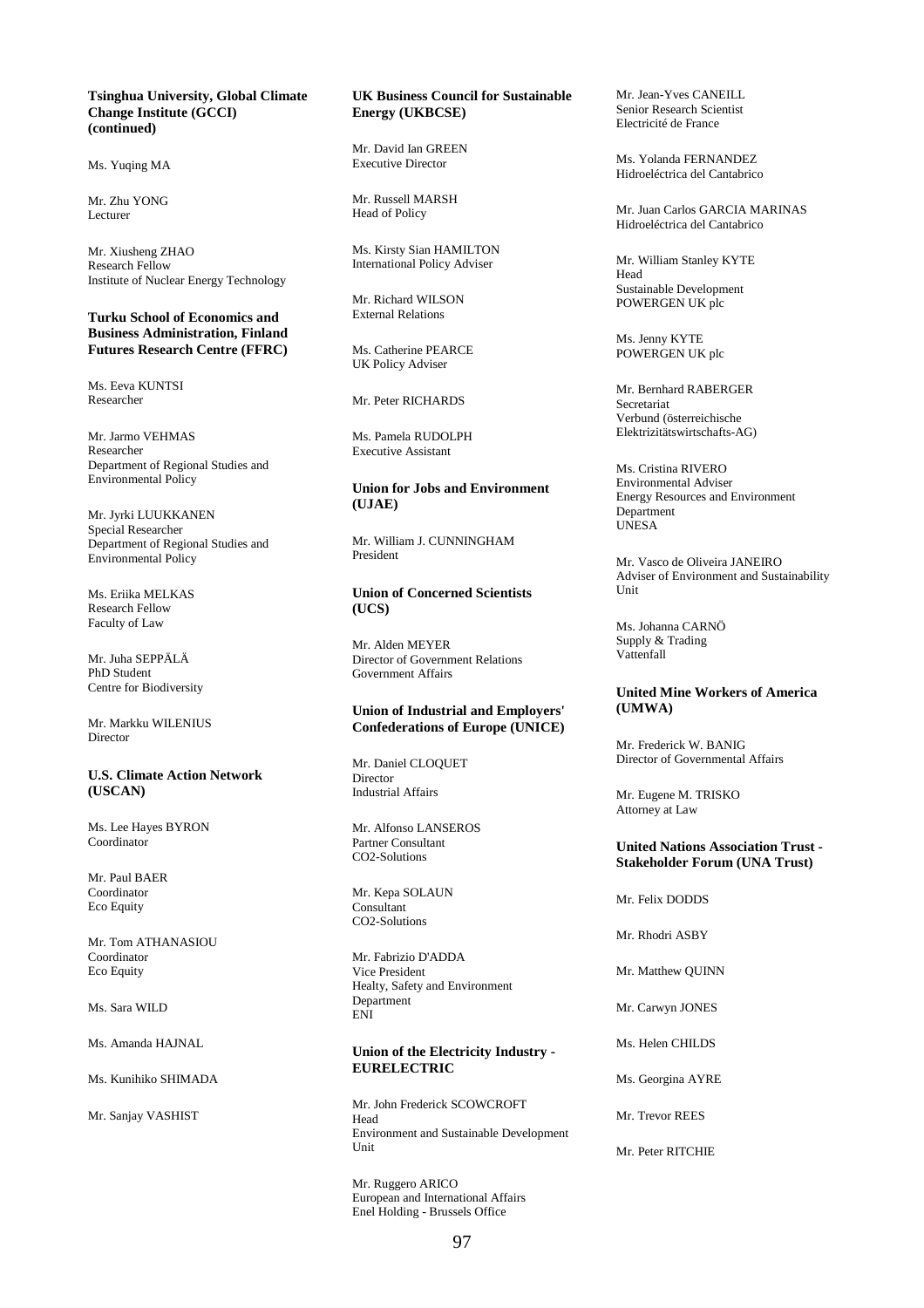# **United Nations Association Trust - Stakeholder Forum (UNA Trust) (continued)**

Mr. David F. HALES Deputy Assistant/Administrator for Global Environment

Mr. Derek OSBORN

Mr. Michael STRAUSS Poject Coordinator Stakeholder Forum for Our Common Future

Ms. Madeleine COBB

# **University of California, Revelle Program on Climate Science and Policy (UCRP)**

M. Raymond CLÉMENÇON Senior Lecturer Department of Political Science University of California, San Diego

Mr. Joe DIMENTO Professor School of Social Ecology University of California, Irvine

#### **University of Cambridge, Centre of International Studies**

Ms. Teresa WEEKS

# **University of Cape Town, Energy and Development Research Centre (EDRC)**

Mr. Harald WINKLER

Mr. Stanford MWAKASONDA

Mr. Pierre MUKHEIBIR

Mr. Jabavu NKOMO Professor

# **University of East Anglia (UEA)**

Mr. Neil ADGER Reader in Environmental Sciences Tyndall Centre for Climate Change Research

Mr. Jouni PAAVOLA Senior Researcher Tyndall Centre for Climate Change Research

Mr. Esteve CORBERA ELIZALDE Tyndall Centre for Climate Change Research

Mr. Suraje DESSAI Tyndall Centre for Climate Change **Research** 

Mr. Mike HULME Executive Director of the Tyndall Centre Tyndall Centre for Climate Change Research

Mr. Terry BARKER Senior Research Associate Department of Applied Economics University of Cambridge, Centre of International Studies

Mr. Paul EKINS Policy Studies Institute

Mr. Bo KJELLÉN Tyndall Centre for Climate Change Research

Mr. Jonathan KOHLER Tyndall Centre for Climate Change Research

Ms. Merylyn MCKENZIE HEDGER Climate Change Policy Manager Environment Agency

Mr. Nigel ARNELL Professor School of Geography University of Southampton

# **University of Oxford, Environmental Change Institute (ECI)**

Mr. Chris WEST UK Climate Impacts Programme

Ms. Kay JENKINSON UK Climate Impacts Programme

Ms. Jacqueline HARMAN UK Climate Impacts Programme

Ms. Olivia WARRICK

# **University of St. Gallen, Institute for Economy and the Environment (IWOe)**

Mr. Josef JANSSEN Economist

Mr. Ernst MOHR Professor

Mr. Claus KNOTH

Mr. Beni ISENEGGER

Mr. Edzard SCHOENROCK

Mr. Gianluca BAGA

Mr. Michael JAKOB

Mr. Stefania MARCONI

Ms. Astrid KERN

Mr. Giulio DE LEO

Mr. Enzo DI GIULIO

Mr. Christian BERGER

# **University of Waikato, The International Global Change Institute (IGCI)**

Mr. Richard WARRICK Deputy Director and Associate Professor

Ms. Xianfu LU Research Fellow

# **Verband der Elektrizitätswirtschaft e.V. (VDEW)**

Mr. Werner BRINKER President of VDEW

Mr. Eberhard MELLER General Executive Manager

Mr. Jürgen ENGELHARD **Director** Research and Development RWE Rheinbraun AG

Mr. Henning RENTZ Leiter Umweltkoordination RWE AG

Mr. Manfred HILDEBRAND

## **Verification Research, Training and Information Centre (VERTIC)**

Mr. Larry MACFAUL Environment Researcher

#### **Vitae Civilis Institute for Development, Environment and Peace (Vitae Civilis)**

Mr. Mark LUTES Associate Researcher Climate Change Policy

Mr. Delcio RODRIGUES Associate Researcher Sustainable Energy Project

Mr. Amit SRIVASTAVA Associate Researcher Climate Justice Campaign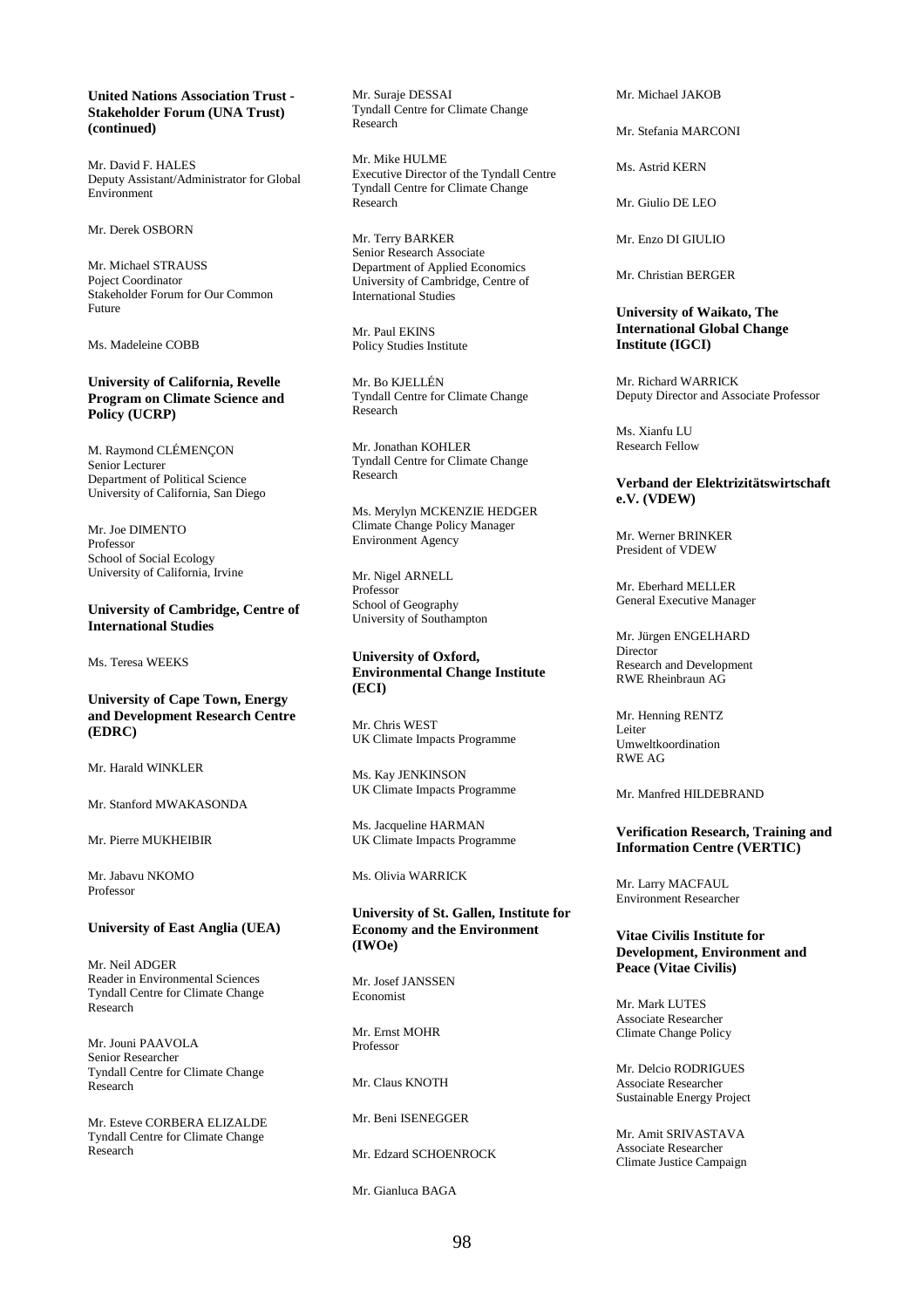# **Vitae Civilis Institute for Development, Environment and Peace (Vitae Civilis) (continued)**

Ms. Esther NEUHAUS Associate Researcher Instituto Terrazul

Mr. Jose Adilson DE VIEIRA Coordinator GTA - Amazonian Working Group

#### **Winrock International (WI)**

Mr. Sundar BAJGAIN Biogas Support Programme Alternative Energy Promotion Centre

Mr. Madan BASNET Alternative Energy Promotion Centre

Ms. Veronique BOVÉE EcoSecurities Ltd.

Ms. Sandra BROWN

Ms. Maria FYODOROVA

Mr. John KADYSZEWSKI

Mr. Jan Willem MARTENS EcoSecurities Ltd.

Mr. Bikash PANDEY RESPO Nepal Winrock Nepal

Mr. Venkata RAMANA PUTTI Managing Director

Mr. Mutuma MARANGU Tree Farms As

### **Winrock International India (WII)**

Mr. Rakesh BAKSHI Chairman RRB Consultants and Engineers Private Ltd.

Ms. Seema BAKSHI Director RRB Consultants and Engineers Private Ltd.

Mr. Sarvesh KUMAR Chief Operating Officer Vestas RRB India Ltd.

Mr. Bikramaditya RAHA General Manager Business Development Vestas RRB India Ltd.

Mr. Arif Ali Abbas KHAN Solchrome Systems India Ltd. Mr. Sudhir SHARMA Senior Programme Specialist Climate Change

**Work and Environment Association (AMBLAV)** 

Mr. Cesare MODINI

Ms. Francesca BRUGORA

Mr. Vladimiro CASSANI

Ms. Claudia CEDDONE

Mr. Calogero MAGGI

Mr. Rino PAVANELLO President

Mr. Franco PIAZZA

Mr. Stefano PINNA

Ms. Daniela RENOLDI Secretary

**World Alliance for Decentralized Energy (WADE)** 

Mr. Michael Valentine BROWN Director

Ms. Nicola Margaret Ruth WALKER Research Executive

## **World Business Council for Sustainable Development (WBCSD)**

Mr. Antonio GIACOMUCCI ABB GSC Srl

Mr. Robert Shin-Chih SHIH Adviser Business Council for Sustainable Development - Taiwan

Ms. Dorothee BONNEAULT Bureau Veritas

Mr. Marcio VIEGAS Global Product Manager Bureau Veritas - UK

Mr. Mike KOEFMAN Campaign for a Hydrogen Economy

Ms. Katy LOCK Higher Education Outreach Worker Campaign for a Hydrogen Economy

Ms. Sarah RIGBY S. England Representative Campaign for a Hydrogen Economy Ms. Lucy WILLIAMS Educational Outreach Worker Campaign for a Hydrogen Economy

Mr. Stefan SKRIMSHIRE Researcher Campaign for a Hydrogen Economy

Mr. Kuo-Tung LIU Associate Chief Engineer CTCI Corporation

Mr. Antonio GELONESI Global Leader Climate Change Strategy Deloitte & Touche

Mr. Steve RUDDELL Director Forest Industry Services Bureau Veritas Quality International

Mr. Patrick NOLLET Senior Adviser Entreprises pour l'environnement

Ms. Catherine BOTTRILL Researcher University of Oxford, Environmental Change Institute

Ms. Marilyn RAMBHAROS Senior Environmental Adviser ESKOM

Mr. Chien-Te FAN Director, Professor of Law Institute of Law in Science and Technology National Tsing Hua University

Mr. P. Ram BABU Associate Director PriceWaterhouseCoopers - India

Mr. Berthold R. METZGER Partner PriceWaterhouseCoopers AG

Mr. Francesco SACCHETTO Consultant PriceWaterhouseCoopers - Milan

Mr. Laurent SEGALEN Director PriceWaterhouse Coopers

Mr. Jan Willem VELTHUIJSEN Partner PriceWaterhouse Coopers - Netherlands

Mr. Sheldon BENNETT Manager Sustainable Business Solutions PriceWaterhouse Coopers

Ms. Antonella PAGANO Manager PriceWaterhouseCoopers - Milan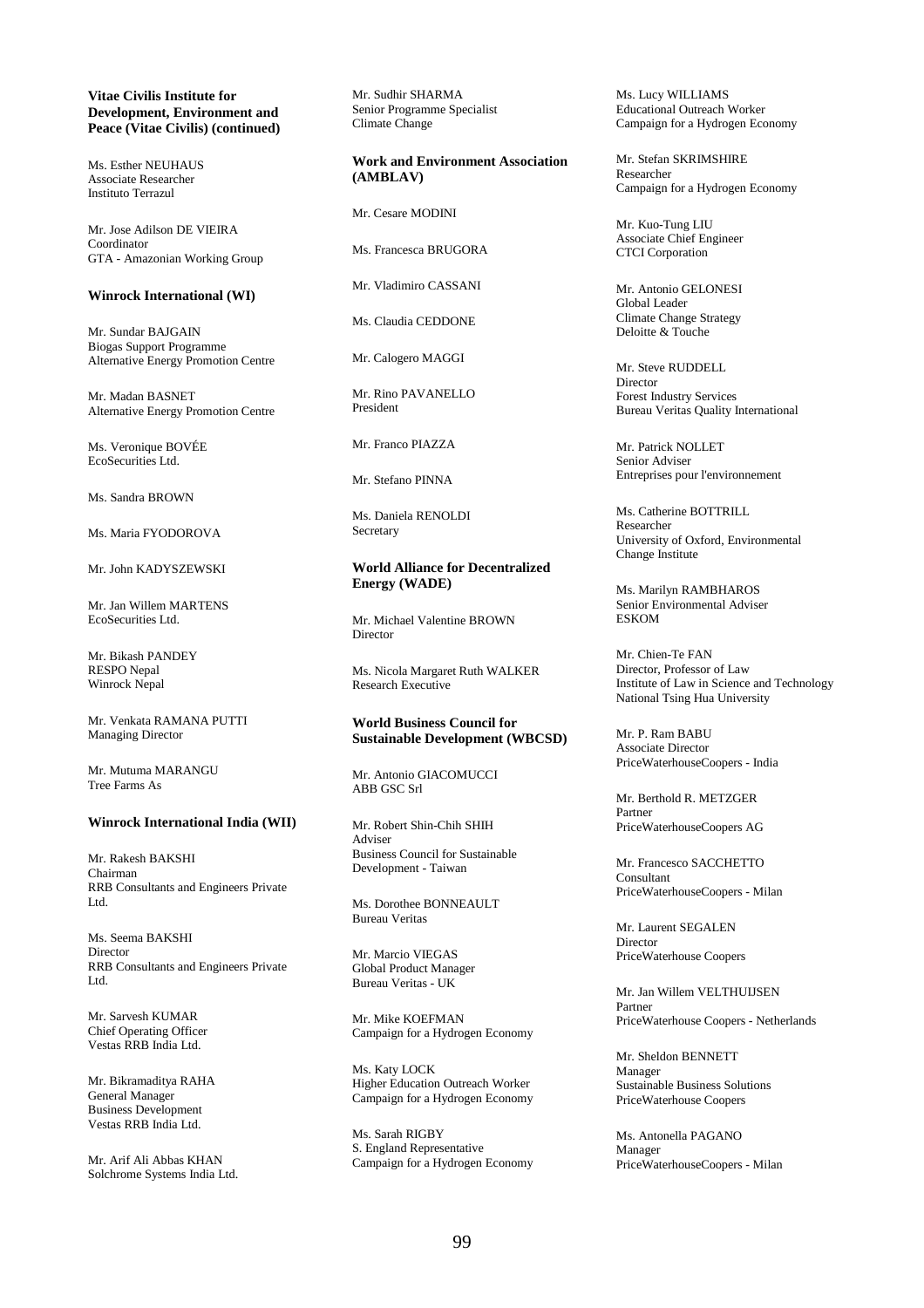# **World Business Council for Sustainable Development (WBCSD) (continued)**

Mr. Steven MESSNER Principal Consultant Climate Change Atkins

Ms. Chansuk LIM Federation of Korean Industries

Mr. Masayuki SASANOUCHI Project General Manager Environmental Affairs Division Toyota Motor Corporation

Mr. Hannu NILSEN Vice-President of FFIF/UPM-Kymmene Corporation Confederation of European Paper Industries

Mr. Eric LESUEUR Directeur des relations environnementales Veolia environnement

Mr. Simon SCHMITZ Research Assistant

Ms. Mahua ACHARYA Research Assistant

Mr. Laurent CORBIER Programme Director

Mr. Alex BECKITT Manager Industry Liaison Hydro Tasmania

Mr. Hans A. SCHOOLDERMAN Senior Manager PriceWaterhouse Coopers

Mr. John O'BRIEN Director Carbon Market Solutions

Mr. Andres SOTO Director Carbon Market Solutions

Mr. Dan O'BRIEN Software Developer Carbon Market Solutions

Ms. Marina DRAGAN Director Energy and Carbon Management Agency for Direct Investments

Mr. Andrei IATSENKO CFA, General Director Agency for Direct Investments

Mr. Alan TATE Partner, Cambiar ECOS Publications Mr. Martino STEFANONI Senior Manager PriceWaterhouseCoopers - Milan

Mr. Björn STIGSON President

Mr. Roy MAYBUD Senior Vice President Energy Holding

Mr. Jim BURPEE Senior Vice President Ontario Power Generation, Inc.

Mr. George Edward KEHLER Commercial Manager Dow Hydrocabons and Resources Inc.

# **World Council of Churches (WCC)**

Mr. Elias Crisostomo ABRAMIDES Commissioner Ecumenical Patriarchate

Mr. Dario BALOCCO

Mr. Sergio Cesare BROFFERIO

Mr. Rudelmar BUENO DE FARIA Lutheran World Federation

Mr. Paolo COLOMBO

Ms. Carmela CONDELLO

Ms. Lala CORNELIUS

Mr. Dominic D'SOUZA

Mr. Gianni FAZZINI

Mr. Riccardo FASSINA

Mr. Daniele FUMAGALLI

Ms. Laura GANCI

Ms. Sushma Susan GEORGE National Law School India University

Mr. Franco GIAMPICCOLI Pastor

Ms. Nafisa GOGA D'SOUZA

Mr. David Grant HALLMAN Coordinator WCC Climate Change Programme

Mr. Christiaan T. HOGENHUIS Stichting Oikos

Mr. Samuel KOBIA Reverend General Secretary - Elect Ms. Lidia MAGGI

#### Mr. Simonpietro MARCHESE

Mr. Jesse MUGAMBI Professor Department of Religious Studies University of Nairobi

Mr. Luigi NASON

Mr. Konrad RAISER Reverend General Secretary

Mr. David R. RENKEMA Stichting Oikos

Mr. Martin ROBRA Executive Secretary Unit III/Climate Change Programme

Mr. Daniele RUSSOLILLO

Mr. Paolo Daniele SIVIERO

Ms. Larisa SKURATOVSKAYA Institute of Pathology and Pathophysiology Russian Academy of Medical Science

Ms. Carol SOMPLATSKY-JARMAN Presbyterian Church - USA

Mr. William SOMPLATSKY-JARMAN Reverend Presbyterian Church - USA

Ms. Jutta STEIGERWALD

Ms. Barbara VISCHER

Mr. Lukas VISCHER Consultant Climate Change Co-ordinating Group

Ms. Antonella VISINTIN

Ms. Helen WRAY

Ms. Anne ZELL

Ms. Isolde M. SCHÖNSTEIN Director ARGE Schöpfungsverantwortung Ökosoziale Bewegung in der Katholischen Kirche

Mr. Stanley WILLIAM WIDA

Mr. William STANLEY

### **World Economic Forum**

Mr. Richard SAMANS Managing Director Institute for Partnership and Governance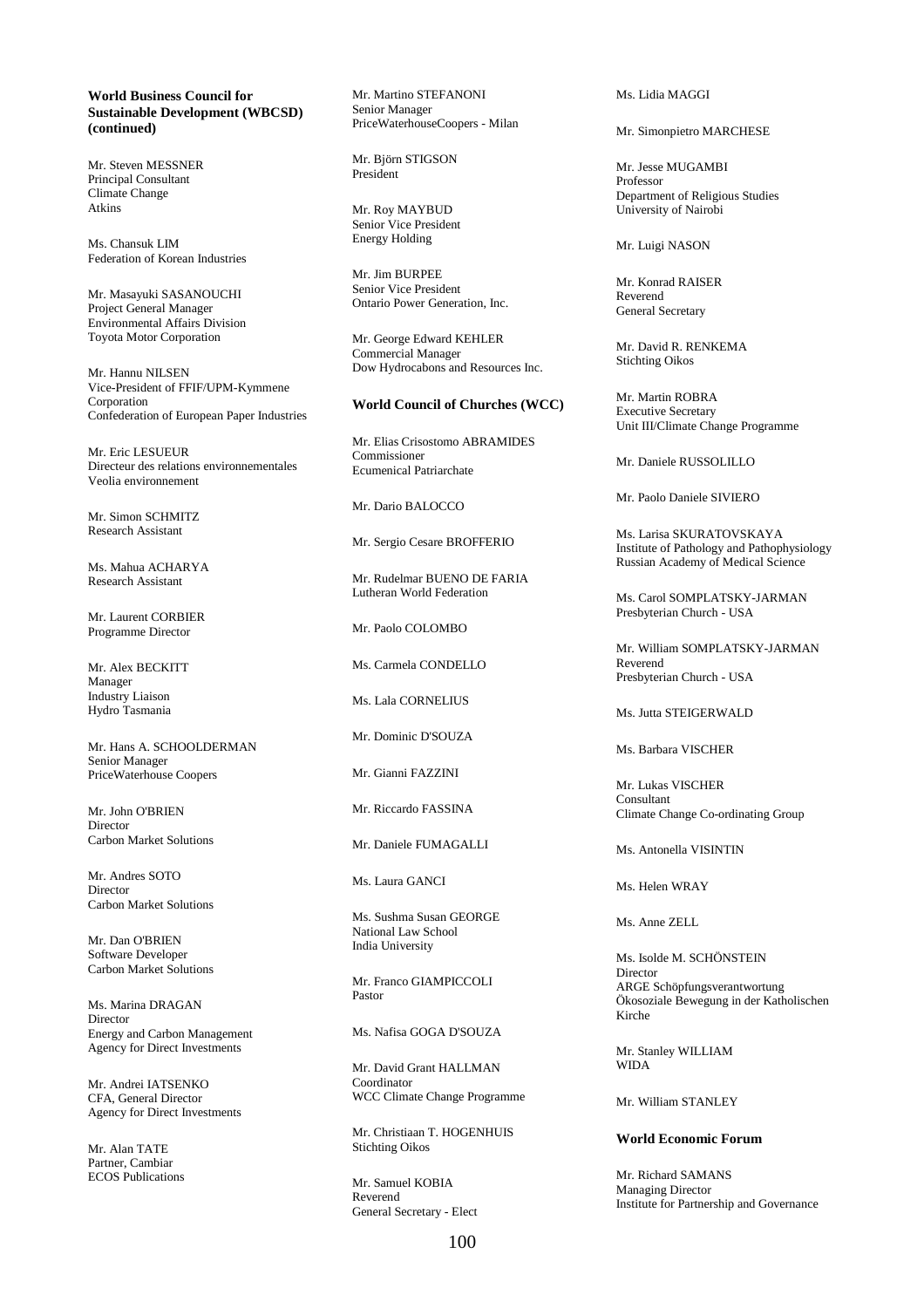#### **World Economic Forum (continued)**

Mr. Oliver HAUGEN Project Manager World Economic Forum Global GHG Register

Mr. Robert CASAMENTO Senior Project Manager World Economic Forum Global GHG Register Deloitte & Touche

Mr. Edemar CID FERREIRA Chairman Brasil Connects

Mr. Joao C. VERISSIMO Executive President Brasil Connects

Mr. Rodrigo Cid FERREIRA Banco Santos

Mr. Jacques MARCOVITCH Professor Universidade de São Paulo

Mr. Wayne LODGE Deloitte Touche Tohmatsu

Ms. Emma LODGE Deloitte Touche Tohmatsu

# **World Energy Council (WEC)**

Mr. Giampiero MARCELLO Executive Secretary

Mr. Alessandro BLASI Assistant

# **World Nuclear Association (WNA)**

Ms. Emma CORNISH Manager Environment

Ms. Nicole DELLERO Deputy Director Energy, Economy, Environment COGEMA

Mr. Bruno ELMINGER Head Communications Department

Mr. Tom FERREIRA Communications Manager

Mr. Jan FREEMAN Vice President Public Affairs Exelon Corporation

Mr. Ian HORE-LACY Head of Communication Mr. Colin HUNT Director Canadian Nuclear Association

Mr. Arthur DE MONTALEMBERT Vice President International AREVA Communications

Ms. Agneta RISING **Director** Environment Vattenfall Group

Mr. Helmut WARSCH Manager Political and Public Relations Framatome ANP GmbH

Mr. Charles YULISH Vice President Corporate Communications USEC - A Global Energy Company

Mr. Ravi B. GROVER Director Strategic Planning Group Atomic Energy Commission

#### **World Resources Institute (WRI)**

Mr. Jonathan PERSHING Programme Director Climate, Energy and Pollution Program

Mr. Kevin BAUMERT Senior Associate Climate, Energy and Pollution Programme

Mr. Pankaj BHATIA Associate

Ms. Janet RANGANATHAN Senior Associate Sustainable Enterprise Programme

Ms. Suzie GREENHALGH Senior Economist

Mr. Leon Lee SCHIPPER Co-Director EMBARQ

Mme Odile BLANCHARD Institut d'économie et de politique de l'énergie

Mr. Matt MARKOFF Research Analyst

# **World Wind Energy Association (WWEA)**

Mr. Stefan GSÄNGER Secretary General

# **Wuppertal Institute for Climate, Environment and Energy (WIKUE)**

Mr. Hermann E. OTT Director Climate Policy Division Mr. Karl-Otto SCHALLABÖCK

Mr. Bernd BROUNS Research Fellow Climate Policy Division

Mr. Tilman SANTARIUS Climate Policy Division

Mr. Thomas LANGROCK Senior Fellow Climate Policy Division

Mr. Wolfgang STERK

Mr. Stefan THOMAS Acting Head Research Group Energy, Transport and Climate Change

Mr. Dennis TÄNZLER Adelphi Research

# **WWF**

Ms. Jennifer MORGAN Director Climate Change Campaign

Ms. Naoyuki YAMAGISHI Climate Policy Officer WWF Japan

Ms. Freda Coleene COLBERT Events Coordinator Climate Change Campaign

Mr. Alexander QUARLES Climate Change Communications Manager WWF Netherlands

Ms. Regine GUENTHER Head Climate and Energy Policy WWF Germany

Ms. Yurika AYUKAWA Climate Policy Officer Climate Change Campaign WWF Japan

Mr. Stephen KELLEHER Deputy Director Global Forest Programme

Mr. Mark KENBER Developing Country Policy Coordinator WWF Climate Change Programme

Mr. Patrick HOEFSTETTER Campaigner WWF Switzerland

Mr. Alexey KOKORIN Coordinator Climate Change Programme WWF Russian Programme Office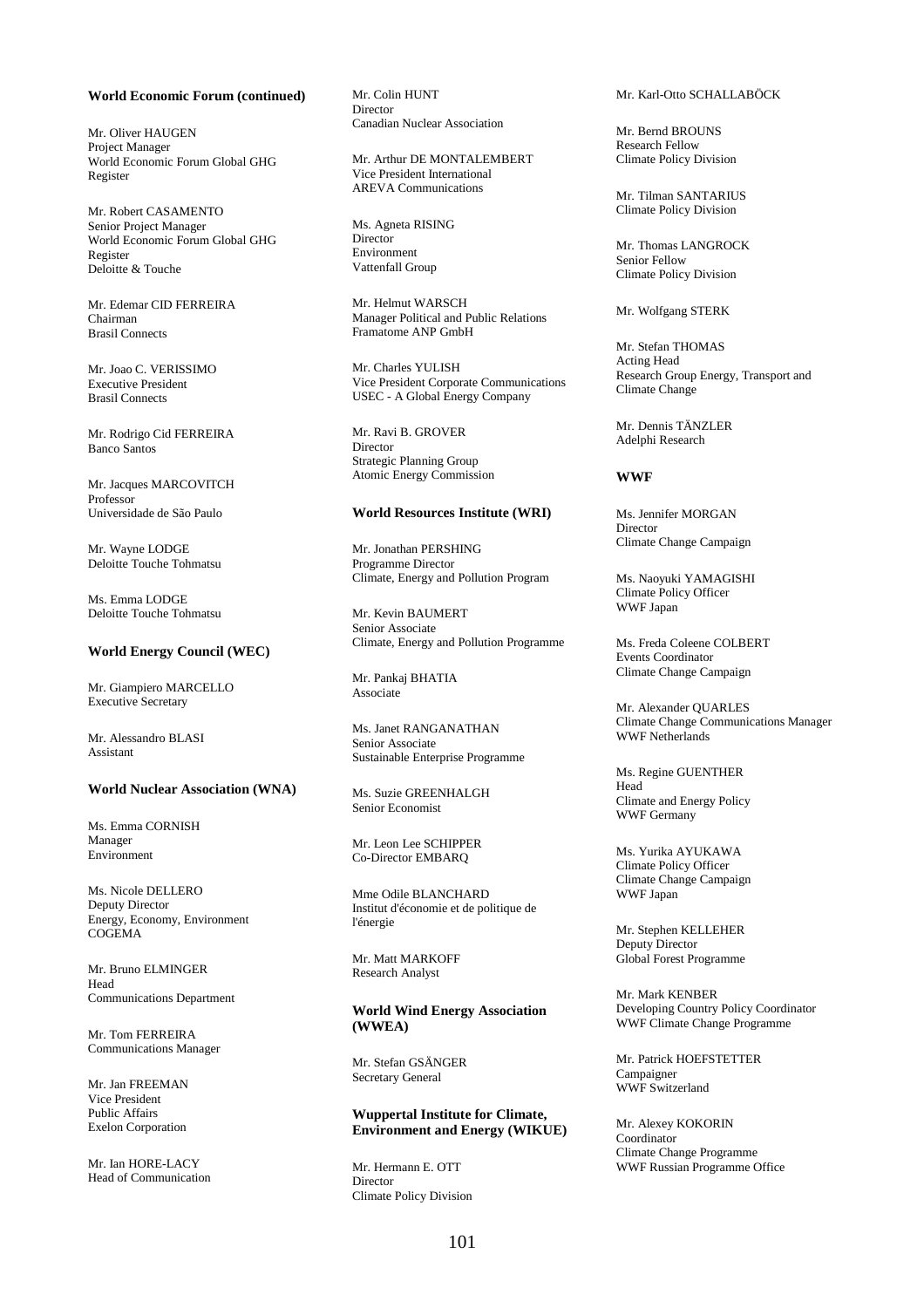# **WWF (continued)**

Ms. Anna REYNOLDS Campaigner WWF Australia

Mr. Liam SALTER Coordinator International Climate and Development WWF Thailand

Mr. Sible SCHONE Head Climate Change Unit WWF Netherlands

Ms. Tatiana MOTA ALVES Intern WWF Milan

Ms. Katherine SILVERTHORNE Director Climate Change Campaign

Mr. Stephan SINGER Head Climate and Energy Policy Unit WWF European Policy Office

Mr. Giulio VOLPI Climate Policy Assistant WWF European Policy Office

Mr. Daniele MEREGALLI Coordinator WWF Milan

Ms. Eva VAN DER WEIDEN Communications Manager Climate Change Campaign WWF Netherlands

Mr. Lin GAN Climate Change Programming Officer WWF China

Ms. Yin CHUTAO WWF China

Ms. Liming QIAO WWF China

Mr. Gordon SHEPHERD Director International Policy

Ms. Sara BRAGONZI Press Officer WWF Milan

Ms. Catarina CARDOSO Programme Leader Sustainable Energy WWF UK

Mr. Mette NEDERGAARD Project Manager WWF Denmark

Mr. Andrea MASULLO WWF Italy

Ms. Maria Grazia MIDULLA WWF Italy

Mr. Aaniyah OMARDIEN WWF South Africa

Ms. Wanun PERMPIBUL Asian Institute of Technology WWF Thailand

Mr. Prakash RAO Secretariat WWF India

Mr. Samrat SENGUPTA Climate Change and Energy Policy Officer Energy Management WWF India

Ms. Silvia Vera GARCIA WWF Netherlands

Mr. Oliver RAPF WWF European Policy Office

Mr. Rafael SENGA WWF Philippines

Mr. Adrian STIEFEL WWF Switzerland

Ms. Cristina MACERONI WWF Italy

Ms. Emanuela DONNA WWF Milan

Mr. Michele CANDOTTI Chief Executive WWF Milan

Ms. Hilde VAN DER KLEI WWF Netherlands

Mr. Coen GEERDINK WWF Netherlands

Mr. Koen VEENENDAAL WWF Netherlands

Mr. Lucas STALMAN WWF Netherlands

Mr. Jolien D. MEIJSSEN WWF Netherlands

Mr. H.H.M. BERG WWF Netherlands

Mr. Anouk IJFS WWF Netherlands

Mr. Kim BAKKER WWF Netherlands

Mr. Rutger PROMMENSCHENCKEL WWF Netherlands

Mr. Maartje Ilze VERSLUIJS WWF Netherlands

Mr. Ronnie VAN DE WIEL WWF Netherlands

Ms. Yana GORBACHEVA WWF Netherlands

Mr. Pieter STEMERDING WWF Netherlands

Mr. Gianfranco BOLOGNA WWF Milan

Mr. Gaetano BENEDETTO WWF Milan

Ms. Laura CIACCI WWF Milan

Ms. Simona LOMBARDO WWF Milan

Ms. Angelica CHIOCCHIO WWF Milan

Mr. Giancarlo SELLA WWF Milan

Mr. Marco FERRARI WWF Milan

Ms. Cristina VILLA WWF Milan

Mr. Antonio GALLIANI WWF Milan

Ms. Daniela DE BARTOLO WWF Milan

Ms. Gloria SIGISMONDI WWF Milan

Mr. Enrico PANIZZA WWF Milan

Ms. Nadia FONTANA WWF Milan

Mr. Sandeep Chamling RAI WWF Nepal

Ms. Germana CANZI WWF European Policy Office

Ms. Claire DOOLE WWF Switzerland

Ms. Imogene INGRAM WWF South Pacific Programme Office